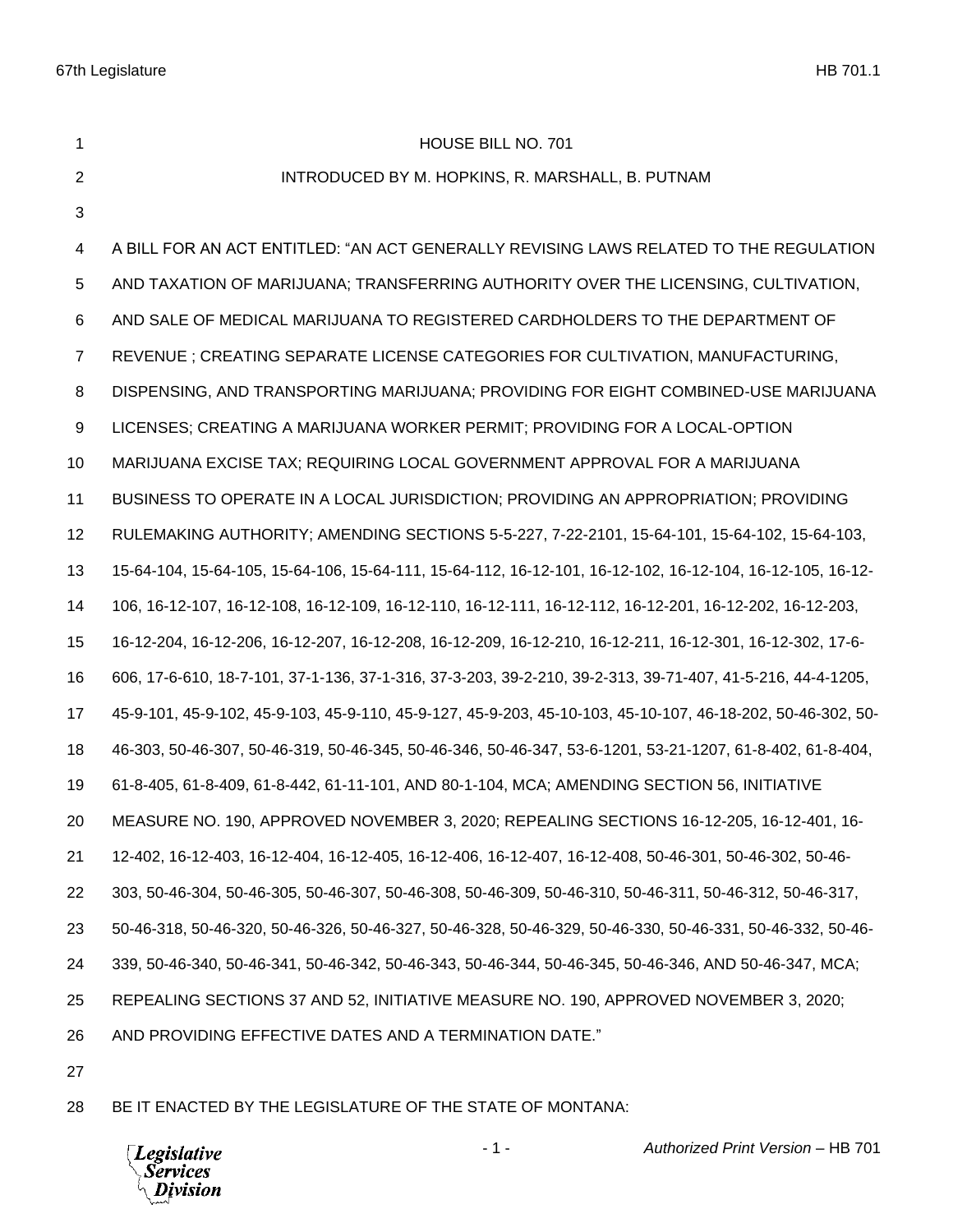| 1              |                                                                                                                    |
|----------------|--------------------------------------------------------------------------------------------------------------------|
| $\overline{c}$ | NEW SECTION. Section 1. Hotline. (1) The department shall create and maintain a hotline to                         |
| 3              | receive reports of suspected abuse of the provisions of this chapter.                                              |
| 4              | (2)<br>The department may:                                                                                         |
| 5              | investigate reports of suspected abuse of the provisions of this chapter; or<br>(a)                                |
| 6              | refer reports of suspected abuse to the law enforcement agency having jurisdiction in the area<br>(b)              |
| 7              | where the suspected abuse is occurring.                                                                            |
| 8              |                                                                                                                    |
| 9              | NEW SECTION. Section 2. Department to conduct background checks. (1) In addition to any                            |
| 10             | other requirement imposed under this chapter, before issuing any license under this chapter the department         |
| 11             | shall conduct:                                                                                                     |
| 12             | a fingerprint-based background check meeting the requirements for a fingerprint-based<br>(a)                       |
| 13             | background check by the department of justice and the federal bureau of investigation in association with an       |
| 14             | application for initial licensure and every 3 years thereafter; and                                                |
| 15             | a name-based background check in association with an application for initial licensure and each<br>(b)             |
| 16             | year thereafter except years that an applicant is required to submit fingerprints for a fingerprint-based          |
| 17             | background check.                                                                                                  |
| 18             | For the purpose of the background records check required under subsection (1), the department<br>(2)               |
| 19             | shall obtain fingerprints from each individual listed on an application submitted under this chapter and each      |
| 20             | individual who has a controlling beneficial ownership or financial interest in the license or prospective license, |
| 21             | including:                                                                                                         |
| 22             | each partner of an applicant that is a limited partnership;<br>(a)                                                 |
| 23             | each member of an applicant that is a limited liability company;<br>(b)                                            |
| 24             | each director and officer of an applicant that is a corporation;<br>(c)                                            |
| 25             | (d)<br>each individual who holds a 5% financial interest in the license applicant or is a controlling              |
| 26             | beneficial owner of the person applying for the license; and                                                       |
| 27             | each individual who is a partner, member, director, or officer of a legal entity that holds a 5%<br>(e)            |
| 28             | financial interest in the license applicant or is a controlling beneficial owner of the person applying for the    |
|                |                                                                                                                    |

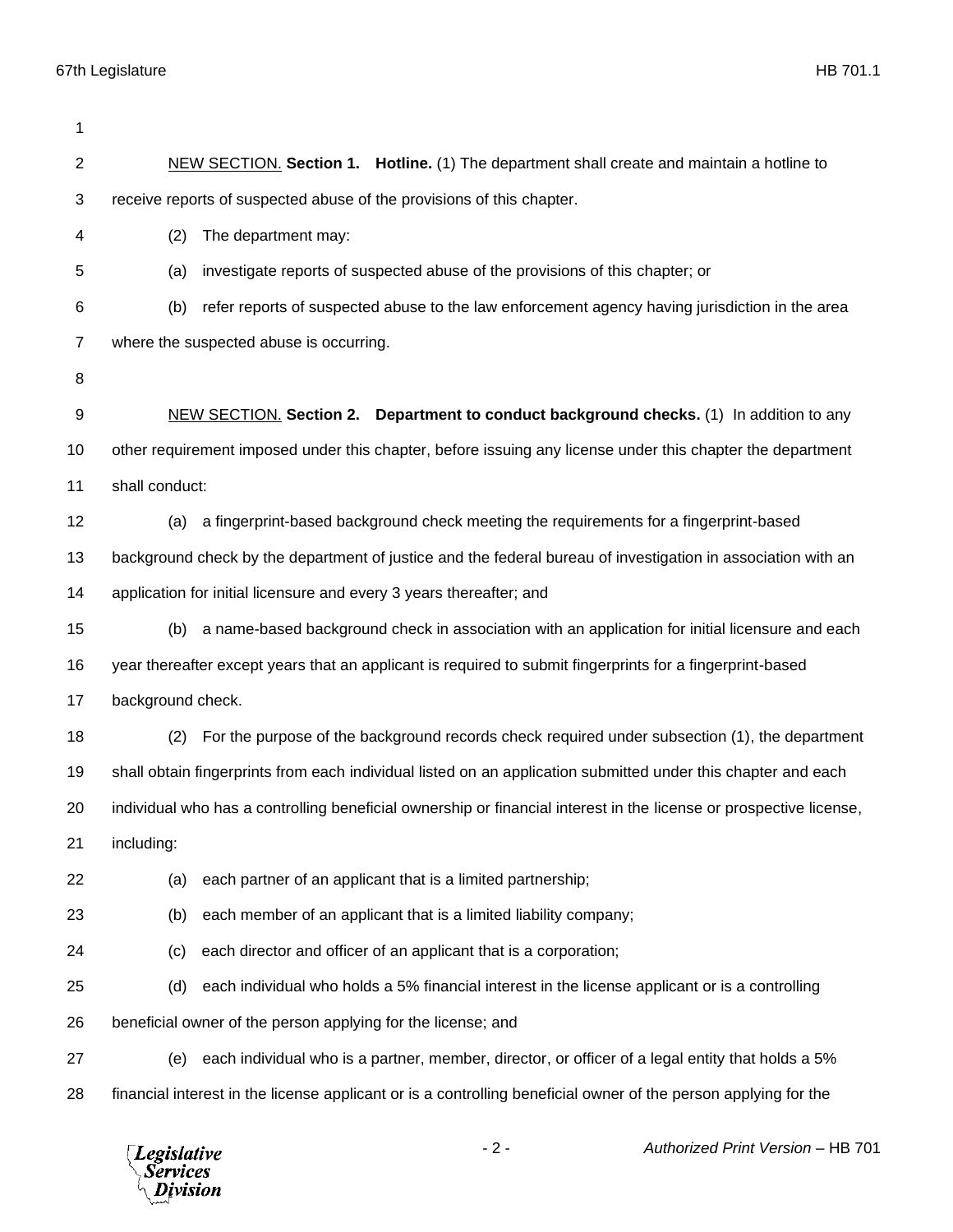license.

 (3) (a) Except as provided in subsection (3)(b), an employee of a marijuana business shall undergo a criminal background check prior to beginning employment.

 (b) An employee of a former medical marijuana licensee in good standing with the department as of [the effective date of this section] shall undergo a criminal background check within 90 days of [the effective date of this section].

- (4) The department may establish procedures for obtaining fingerprints for the fingerprint-based and name-based background checks required under this section.
- 

 NEW SECTION. **Section 3. Licensing of marijuana transporters.** (1) (a) A marijuana transporter license may be issued to a person to provide logistics, distribution, delivery, and storage of marijuana and marijuana products. A marijuana transporter license is valid for 2 years. A licensed marijuana transporter is responsible for the marijuana and marijuana products once it takes control of the marijuana or marijuana product.

(b) A marijuana transporter may contract with multiple licensed marijuana businesses.

 (c) On or after March 1, 2022, and except as otherwise provided in this section, all persons who transport marijuana or marijuana products shall hold a valid marijuana transporter license. The department shall begin accepting applications on or after January 1, 2022. The department may allow for a reasonable grace 19 period for complying with this requirement.

 (d) The department shall establish by rule the requirements for licensure, and the applicable fee for a marijuana transporter license or the renewal of a transporter license. The department may not license a person to be a marijuana transporter if the applicant meets any of the criteria established for denial of a license under 16-12-203(2).

 (2) A person who obtains a testing laboratory license and any other person who is not licensed under this chapter must apply for and obtain a marijuana transporter license in order to transport marijuana or marijuana products.

 (3) A registered cardholder or consumer is not required to possess a marijuana transporter license when purchasing marijuana or marijuana products at a dispensary.

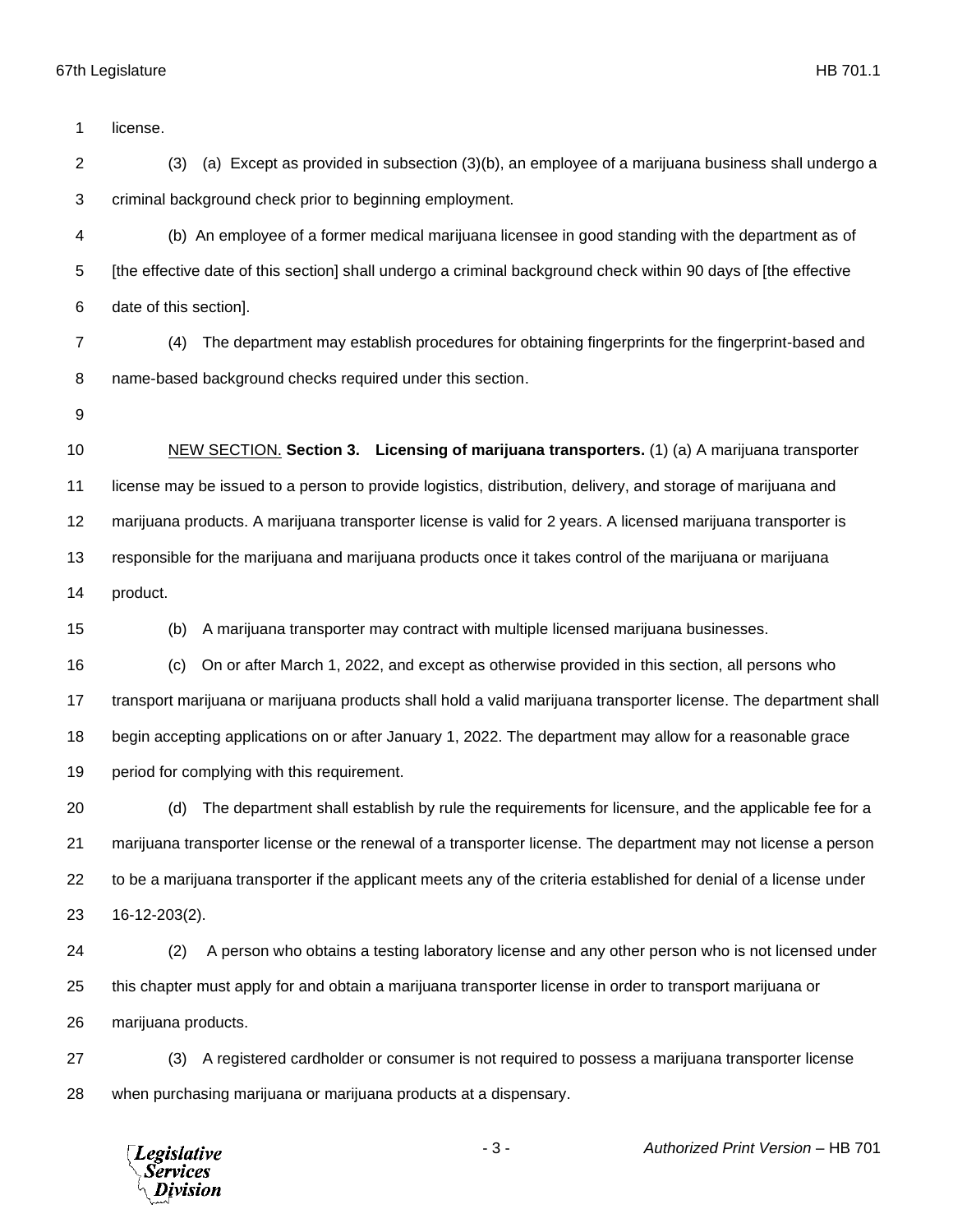| 1              | A person who obtains a cultivator license, manufacturer license, adult-use dispensary license, or<br>(4)          |
|----------------|-------------------------------------------------------------------------------------------------------------------|
| $\overline{2}$ | medical marijuana dispensary license or is an employee of one of those licensees, may:                            |
| $\sqrt{3}$     | transport marijuana or marijuana products between other licensed premises without a transporter<br>(a)            |
| 4              | license so long as such transportation:                                                                           |
| 5              | complies with rules implementing the seed-to-sale tracking system set forth in 16-12-105; and<br>(i)              |
| 6              | includes a printed manifest containing information as required by the department; and<br>(ii)                     |
| $\overline{7}$ | deliver marijuana from a dispensary to a registered cardholder provided that the person delivering<br>(b)         |
| 8              | the marijuana or marijuana products:                                                                              |
| 9              | complies with rules adopted by the department; and<br>(i)                                                         |
| 10             | (ii) includes a printed delivery manifest from a dispensary to a registered cardholder containing the             |
| 11             | registered cardholder's address and cardholder number and the dispensary's address and license number.            |
| 12             | (a) A marijuana transporter licensee may maintain a licensed premises to temporarily store<br>(5)                 |
| 13             | marijuana and marijuana products and to use as a centralized distribution point.                                  |
| 14             | The licensed premises must be located in a jurisdiction that permits the operation of a marijuana<br>(b)          |
| 15             | business and comply with rules adopted by the department.                                                         |
| 16             | A marijuana transporter may store and distribute marijuana and marijuana products from this<br>(c)                |
| 17             | location. A storage facility must meet the same security requirements that are required to obtain a license under |
| 18             | this chapter.                                                                                                     |
| 19             | A marijuana transporter shall use the seed-to-sale tracking system developed pursuant to 16-12-<br>(6)            |
| 20             | 105 to create shipping manifests documenting the transport of retail marijuana and retail marijuana products      |
| 21             | throughout the state.                                                                                             |
| 22             | A marijuana transporter may deliver marijuana or marijuana products to licensed premises only<br>(7)              |
| 23             | and may not make deliveries of marijuana or marijuana products to individual consumers or registered              |
| 24             | cardholders.                                                                                                      |
| 25             | A person delivering marijuana or marijuana products for a marijuana transporter must possess a<br>(8)             |
| 26             | valid marijuana worker permit provided for under [section 7] and be a current employee of the marijuana           |
| 27             | transporter licensee.                                                                                             |
| 28             |                                                                                                                   |

*Legislative*<br>Services<br>*Division* 

- 4 - *Authorized Print Version* – HB 701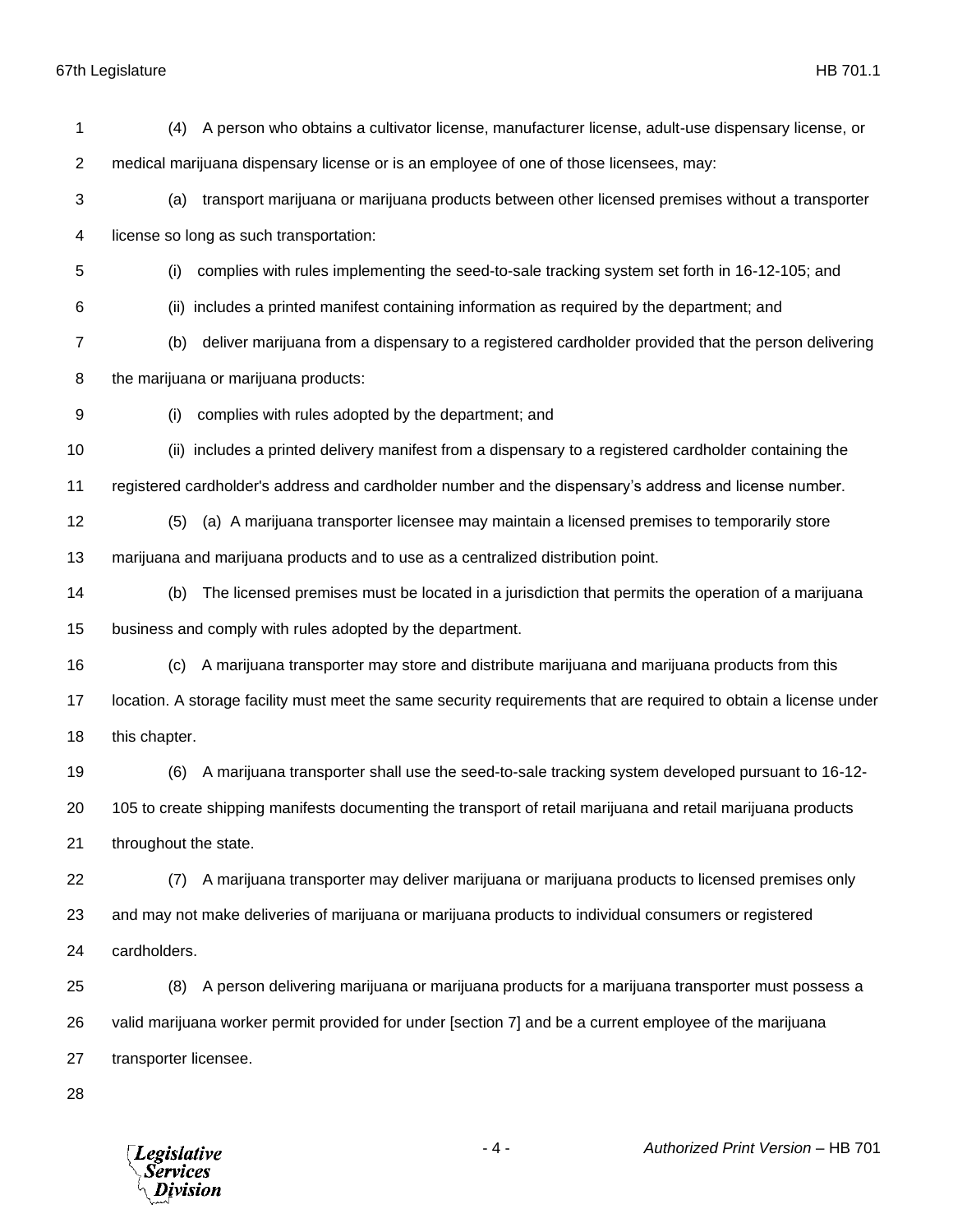| 1  |                                                                                                               |  |
|----|---------------------------------------------------------------------------------------------------------------|--|
| 2  | NEW SECTION. Section 4. Licensing of cultivators. (1) (a) The department shall license cultivators            |  |
| 3  | according to a tiered canopy system. All cultivation that is licensed under this chapter may only occur at an |  |
| 4  | indoor cultivation facility.                                                                                  |  |
| 5  | The system shall include, at a minimum, the following license types:<br>(b)                                   |  |
| 6  | (i)<br>A micro tier canopy license allows for a canopy of up to 250 square feet at one indoor cultivation     |  |
| 7  | facility.                                                                                                     |  |
| 8  | (ii) A tier 1 canopy license allows for a canopy of up to 1,000 square feet at one indoor cultivation         |  |
| 9  | facility.                                                                                                     |  |
| 10 | (iii) A tier 2 canopy license allows for a canopy of up to 2,500 square feet at up to two indoor cultivation  |  |
| 11 | facilities.                                                                                                   |  |
| 12 | (iv) A tier 3 canopy license allows for a canopy of up to 5,000 square feet at up to three indoor             |  |
| 13 | cultivation facilities.                                                                                       |  |
| 14 | A tier 4 canopy license allows for a canopy of up to 7,500 square feet at up to four indoor<br>(v)            |  |
| 15 | cultivation facilities.                                                                                       |  |
| 16 | (vi) A tier 5 canopy license allows for a canopy of up to 10,000 square feet at up to five indoor             |  |
| 17 | cultivation facilities.                                                                                       |  |
| 18 | (vii) A tier 6 canopy license allows for a canopy of up to 13,000 square feet at up to five indoor            |  |
| 19 | cultivation facilities.                                                                                       |  |
| 20 | (viii) A tier 7 canopy license allows for a canopy of up to 15,000 square feet at up to five indoor           |  |
| 21 | cultivation facilities.                                                                                       |  |
| 22 | (ix) A tier 8 canopy license allows for a canopy of up to 17,500 square feet at up to five indoor             |  |
| 23 | cultivation facilities.                                                                                       |  |
| 24 | (x) A tier 9 canopy license allows for a canopy of up to 20,000 square feet at up to six indoor cultivation   |  |
| 25 | facilities.                                                                                                   |  |
| 26 | A tier 10 canopy license allows for a canopy of up to 30,000 square feet at up to seven indoor<br>(xi)        |  |
| 27 | cultivation facilities.                                                                                       |  |
| 28 | A cultivator shall demonstrate that the local government approval provisions in 16-12-301 have<br>(C)         |  |
|    | Authorized Print Version - HB 701<br>$-5-$<br><b>Legislative</b><br>Services<br>Division                      |  |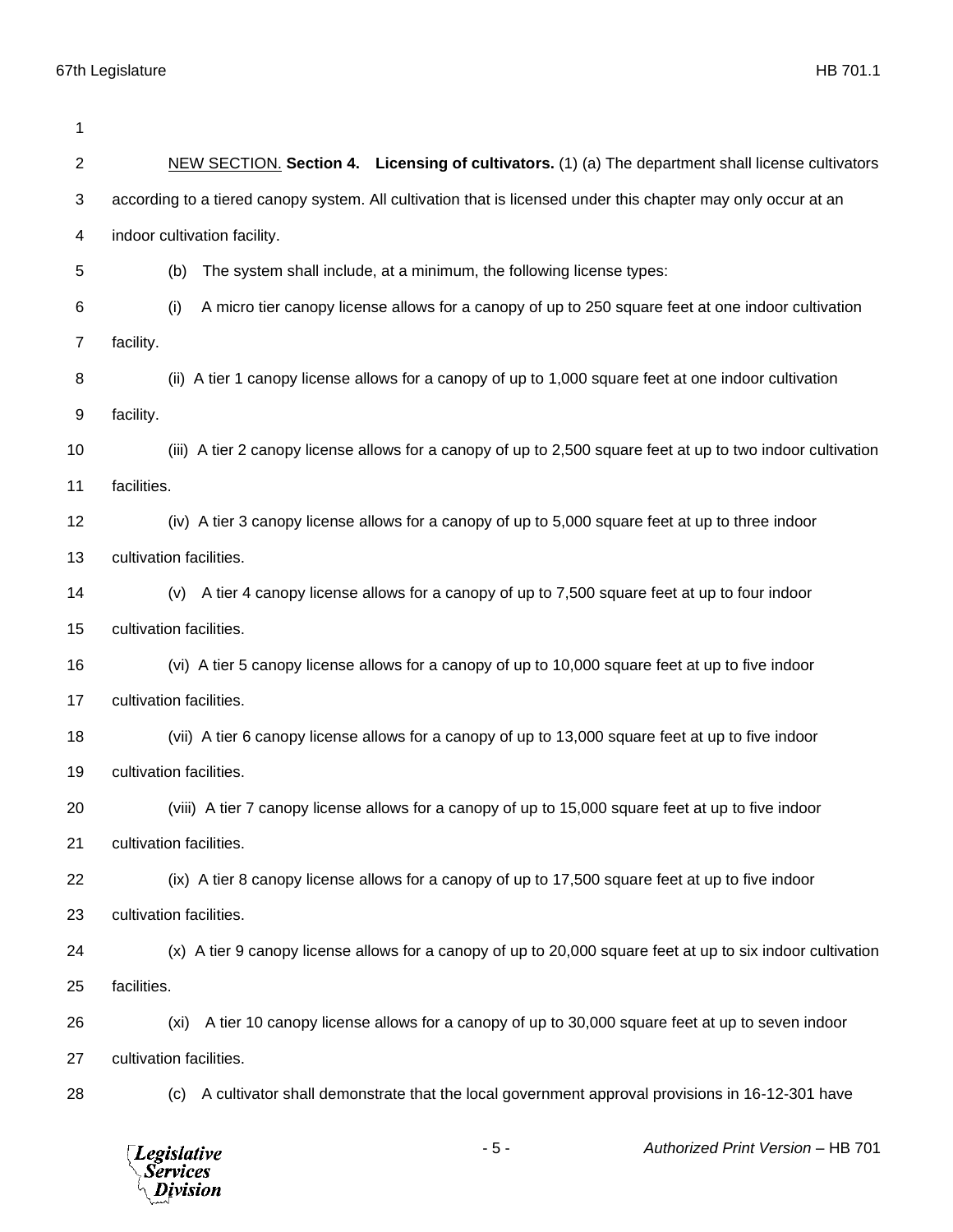been satisfied for the jurisdiction where each proposed indoor cultivation facility or facilities is or will be located. (d) When evaluating an initial or renewal license application, the department shall evaluate each proposed indoor cultivation facility for compliance with the provisions of 16-12-207 and 16-12-210. (e) A cultivator may apply to advance to the next licensing tier in conjunction with a regular renewal application by demonstrating that its proposed additional or expanded indoor cultivation facility or facilities are located in a jurisdiction where the local government approval provisions contained in 16-12-301 have been satisfied. (2) The department is authorized to create additional tiers as necessary. (3) The department may adopt rules: (a) for inspection of proposed indoor cultivation facilities under subsection (1); and (b) for investigating owners or applicants for a determination of financial interest; and (c) in consultation with the department of agriculture and based on well-supported science, to require licensees to adopt practices consistent with the prevention, introduction, and spread of insects, diseases, and other plant pests into Montana. (4) Initial licensure and annual fees for these licensees are: (a) \$1,000 for a cultivator with a micro tier canopy license; (b) \$2,500 for a cultivator with a tier 1 canopy license; (c) \$5,000 for a cultivator with a tier 2 canopy license; (d) \$7,500 for a cultivator with a tier 3 canopy license; (e) \$10,000 for a cultivator with a tier 4 canopy license; (f) \$13,000 for a cultivator with a tier 5 canopy license; (g) \$15,000 for a cultivator with a tier 6 canopy license; (h) \$17,500 for a cultivator with a tier 7 canopy license; (i) \$20,000 for a cultivator with a tier 8 canopy license; (j) \$23,000 for a cultivator with a tier 9 canopy license; and (k) \$27,000 for a cultivator with a tier 10 canopy license. (5) The fee required under this part may be imposed based only on the tier of licensure and may not

be applied separately to each indoor cultivation facility used for cultivation under the licensure level.

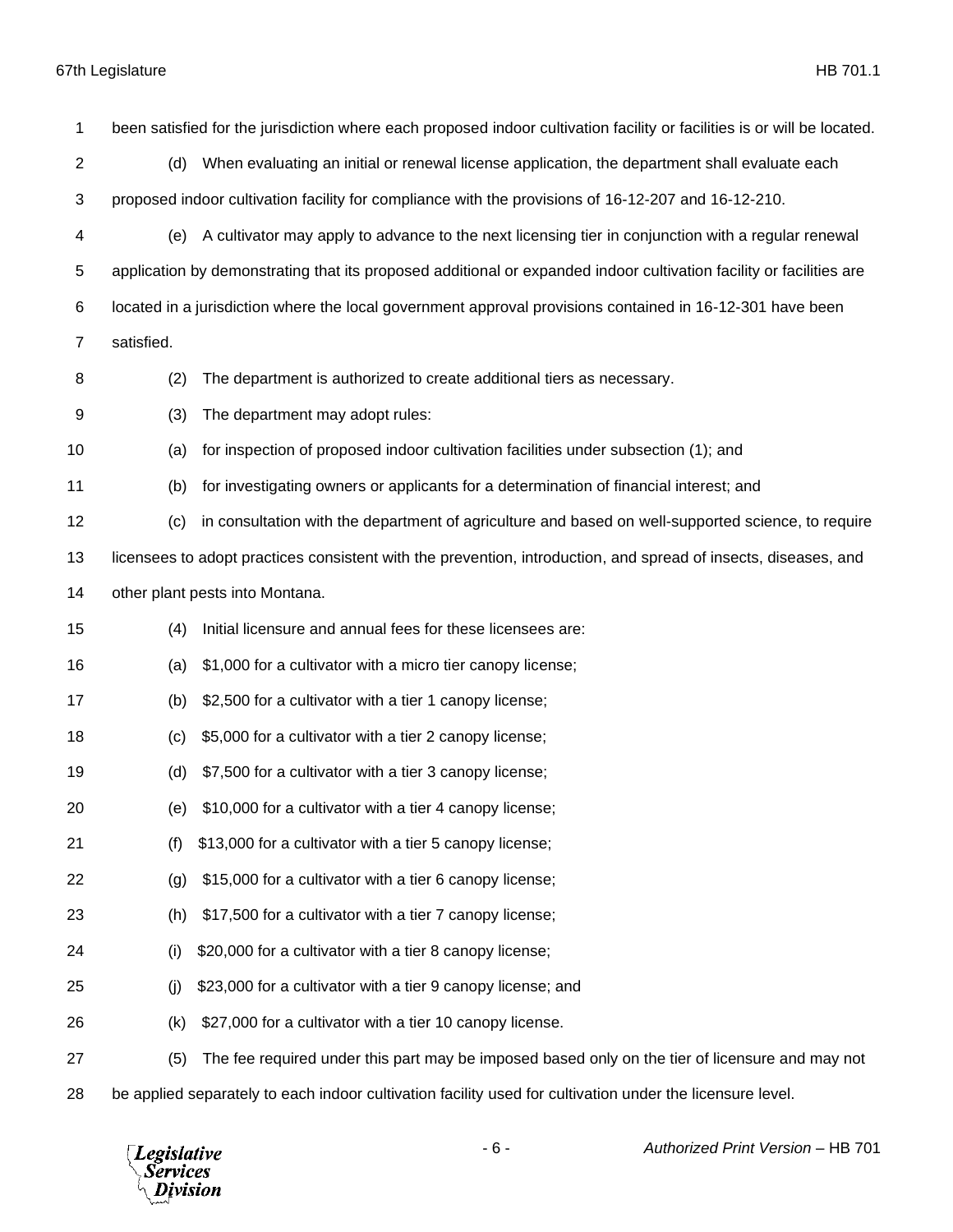| $\mathbf{2}$ | NEW SECTION. Section 5. Licensing of dispensaries. (1) Except as provided in 16-12-201(2), an                   |
|--------------|-----------------------------------------------------------------------------------------------------------------|
| 3            | applicant for a dispensary license shall demonstrate that the local government approval provisions in 16-12-301 |
| 4            | have been satisfied in the jurisdiction where each proposed dispensary is located.                              |
| 5            | When evaluating an initial or renewal application, the department shall evaluate each proposed<br>(2)           |
| 6            | dispensary for compliance with the provisions of 16-12-207 and 16-12-210.                                       |
| 7            | (3) An adult-use dispensary licensee may operate at a shared location with a medical marijuana                  |
| 8            | dispensary if the adult-use dispensary and medical marijuana dispensary are owned by the same person.           |
| 9            | A medical marijuana dispensary is authorized to sell exclusively to registered cardholders<br>(4)               |
| 10           | marijuana, marijuana products, and live marijuana plants.                                                       |
| 11           | An adult-dispensary is authorized to sell marijuana or marijuana products to consumers or<br>(5)                |
| 12           | registered cardholders.                                                                                         |
| 13           | The department shall charge a dispensary license fee for an initial application and at each<br>(6)              |
| 14           | renewal. The dispensary license fee is \$5,000 for each location that a licensee operates as an adult-use       |
| 15           | dispensary or a medical marijuana dispensary.                                                                   |
| 16           | The department may adopt rules:<br>(7)                                                                          |
| 17           | for inspection of proposed dispensaries;<br>(a)                                                                 |
| 18           | for investigating owners or applicants for a determination of financial interest; and<br>(b)                    |
| 19           | establishing or limiting the THC content of the marijuana or marijuana products that may be sold at<br>(c)      |
| 20           | an adult-use dispensary or medical marijuana dispensary.                                                        |
| 21           | (8) (a) Marijuana and marijuana products sold at a dispensary are regulated and sold on the basis of            |
| 22           | the concentration of THC in the products and not by weight.                                                     |
| 23           | Except as provided in subsection $(8)(c)$ , for purposes of this chapter, a single package is limited<br>(b)    |
| 24           | to:                                                                                                             |
| 25           | for marijuana sold as flower, 1 ounce of usable marijuana. The total potential psychoactive THC of<br>(i)       |
| 26           | marijuana flower may not exceed 35%.                                                                            |
| 27           | (ii) for a marijuana product sold as a capsule, no more than 100 milligrams of THC per capsule and no           |
| 28           | more than 800 milligrams of THC per package.                                                                    |
|              |                                                                                                                 |

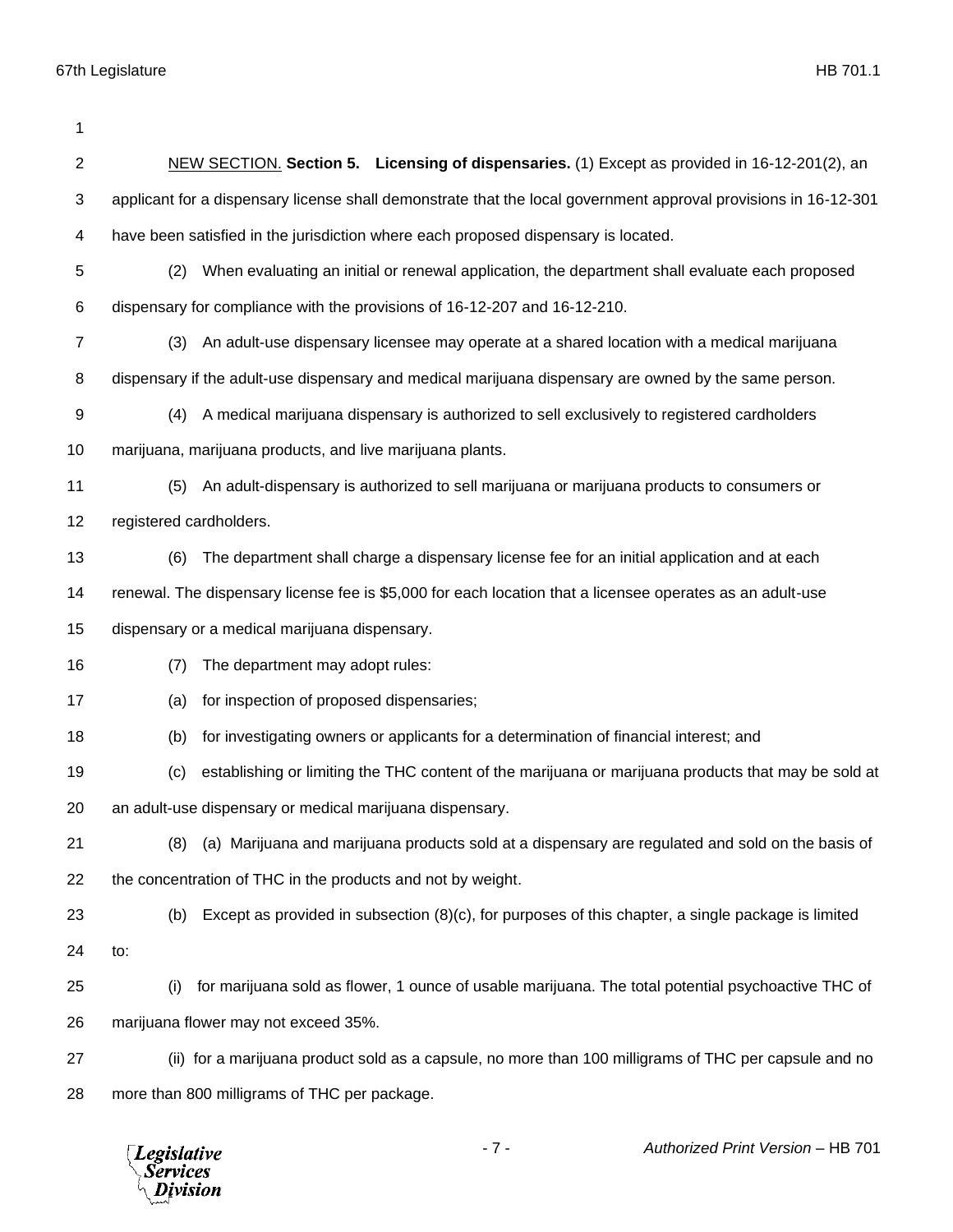| 1              | (iii) for a marijuana product sold as a tincture, no more than 800 milligrams of THC;                            |
|----------------|------------------------------------------------------------------------------------------------------------------|
| 2              | (iv) for a marijuana product sold as an edible or a food product, no more than 100 milligrams of THC. A          |
| 3              | single serving of an edible marijuana product may not exceed 10 milligrams of THC.                               |
| 4              | (v) for a marijuana product sold as a topical product, a concentration of no more than 6% THC and no             |
| 5              | more than 800 milligrams of THC per package;                                                                     |
| 6              | (vi) for a marijuana product sold as a suppository or transdermal patch, no more than 100 milligrams of          |
| $\overline{7}$ | THC per suppository or transdermal patch and no more than 800 milligrams of THC per package; and                 |
| 8              | (vii) for any other marijuana product, no more than 800 milligrams of THC.                                       |
| 9              | A dispensary may sell marijuana or marijuana products having higher THC potency levels than<br>(c)               |
| 10             | described in subsection (8) to registered cardholders.                                                           |
| 11             | A licensee or employee is prohibited from conducting a transaction that would result in a<br>(9)                 |
| 12             | consumer or registered cardholder exceeding the personal possession amounts set forth in 16-12-106 and           |
| 13             | [section 21].                                                                                                    |
| 14             |                                                                                                                  |
| 15             | NEW SECTION. Section 6. Combined-use marijuana licensing -- requirements. (1) The                                |
| 16             | department may issue a total of eight combined-use marijuana licenses to entities that are:                      |
| 17             | a federally recognized tribe located in the state; or<br>(a)                                                     |
| 18             | a business entity that is majority-owned by a federally recognized tribe located in the state.<br>(b)            |
| 19             | A combined-use marijuana license consists of one tier 1 canopy license and one dispensary<br>(2)                 |
| 20             | license allowing for the operation of a dispensary. Cultivation and dispensary facilities must be located at the |
| 21             | same licensed premises.                                                                                          |
| 22             | A combined-use marijuana licensee shall operate its cultivation and dispensary facilities on land<br>(3)         |
| 23             | that is located:                                                                                                 |
| 24             | within 25 air-miles of the exterior boundary of the associated tribal reservation; and<br>(a)                    |
| 25             | in a county that has satisfied the local government approval provisions in 16-12-301.<br>(b)                     |
| 26             | An applicant under this section must satisfy all licensing requirements under this chapter and is<br>(4)         |
| 27             | subject to all fees and taxes associated with the cultivation and sale of marijuana or marijuana products        |
| 28             | provided for in this chapter.                                                                                    |
|                |                                                                                                                  |

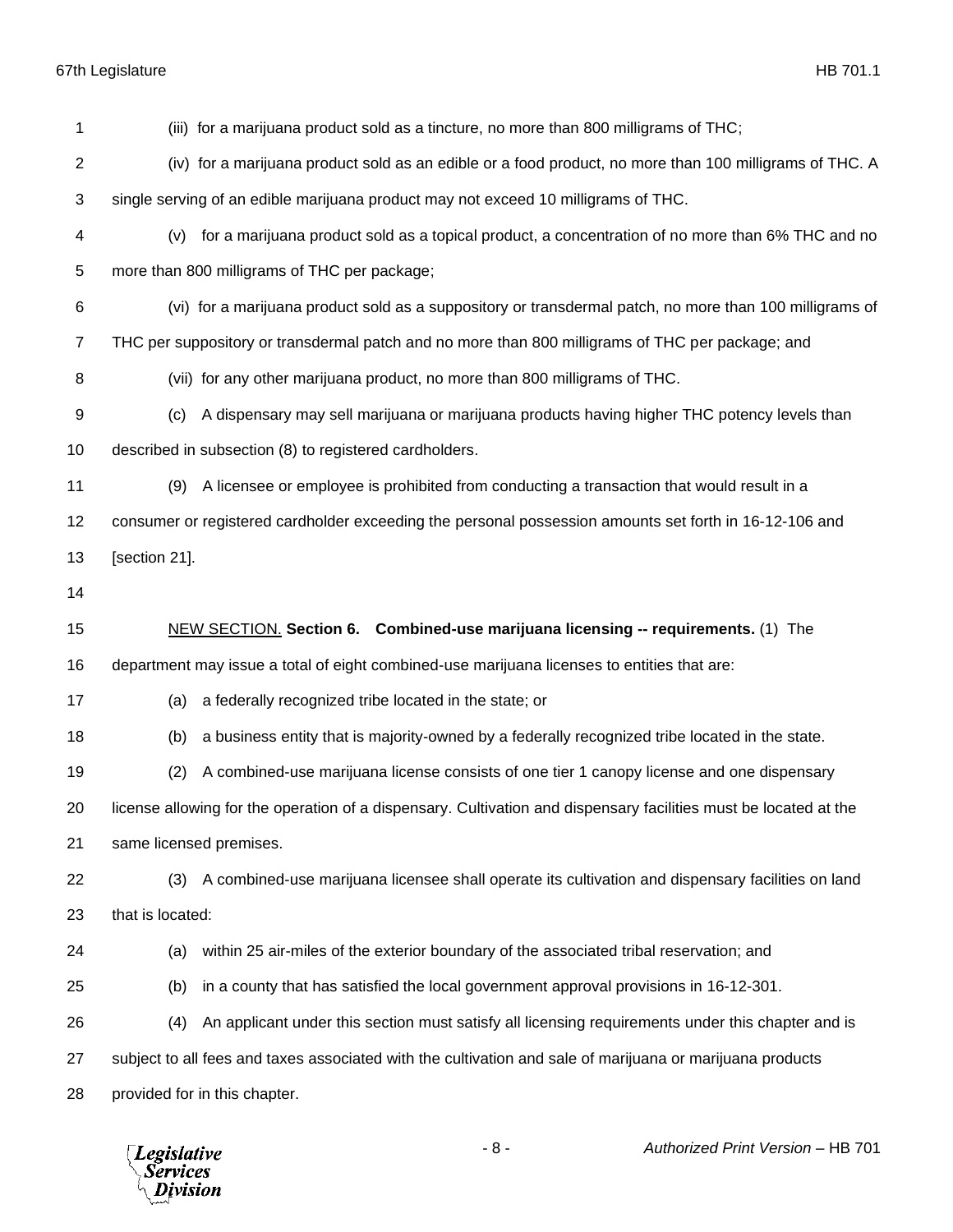| 1                         | A license granted under this section must be operated in compliance with all requirements<br>(5)                     |
|---------------------------|----------------------------------------------------------------------------------------------------------------------|
| $\overline{c}$            | imposed under this chapter.                                                                                          |
| $\ensuremath{\mathsf{3}}$ | After a tribe or a majority-owned business of that tribe is licensed under this section, that tribe or<br>(6)        |
| 4                         | another majority-owned business of that tribe may not obtain another combined-use license until the prior            |
| 5                         | license is relinquished, lapses, or is revoked by the department.                                                    |
| 6                         |                                                                                                                      |
| $\overline{7}$            | NEW SECTION. Section 7. Marijuana worker permit -- requirements. (1) A marijuana worker                              |
| 8                         | permit is required for an employee who performs work for or on behalf of a marijuana business if the individual      |
| 9                         | participates in any aspect of the marijuana business.                                                                |
| 10                        | (a) Except as provided in subsection (2)(b), a marijuana business may not allow an employee to<br>(2)                |
| 11                        | perform any work at the licensed premises until it has verified that that the employee has obtained a valid          |
| 12                        | marijuana worker permit issued in accordance with this chapter.                                                      |
| 13                        | An employee of a former medical marijuana licensee in good standing with the department as of<br>(b)                 |
| 14                        | [the effective date of this section] shall obtain a marijuana worker permit within 90 days of [the effective date of |
| 15                        | this section].                                                                                                       |
| 16                        | An applicant for a marijuana worker permit shall submit:<br>(3)                                                      |
| 17                        | an application on a form prescribed by the department with information including the applicant's:<br>(a)             |
| 18                        | (i)<br>name;                                                                                                         |
| 19                        | (ii) mailing address;                                                                                                |
| 20                        | (iii) date of birth;                                                                                                 |
| 21                        | (iv) signature; and                                                                                                  |
| 22                        | response to conviction history questions requested by the department;<br>(v)                                         |
| 23                        | a copy of a driver's license or identification card issued by one of the fifty states in the United<br>(b)           |
| 24                        | States or a passport;                                                                                                |
| 25                        | proof of having passed any training required by the department; and<br>(c)                                           |
| 26                        | a fee established by the department.<br>(d)                                                                          |
| 27                        | (a) Except as provided in subsection (4)(b), an application that does not contain the elements set<br>(4)            |
| 28                        | forth in subsection (3) is incomplete.                                                                               |

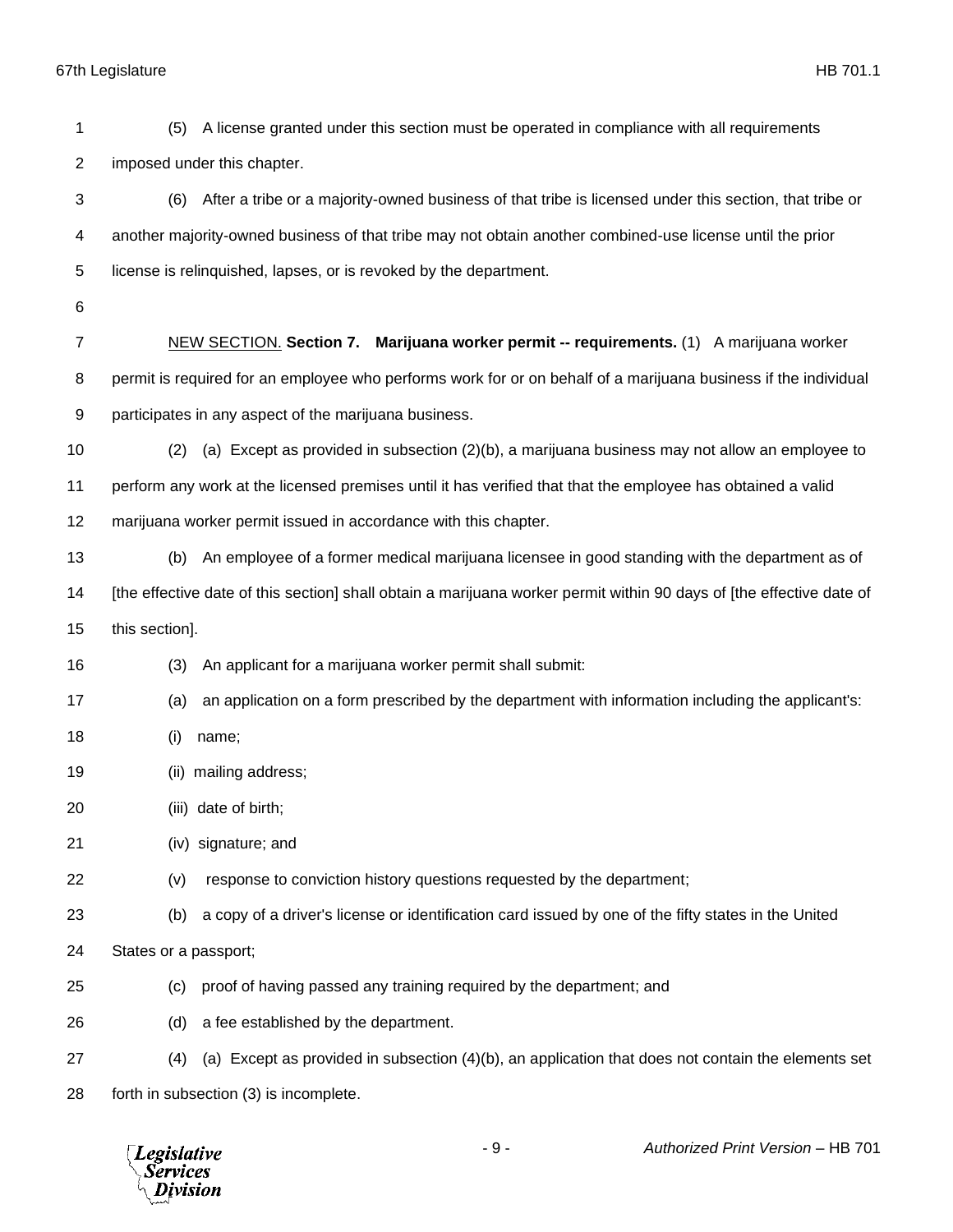| 1  | (b)                        | The department may review an application prior to receiving the fee but may not issue a permit               |
|----|----------------------------|--------------------------------------------------------------------------------------------------------------|
| 2  | until the fee is received. |                                                                                                              |
| 3  | (5)                        | The department shall deny an initial or renewal application if the applicant:                                |
| 4  | (a)                        | is not 18 years of age or older;                                                                             |
| 5  | (b)                        | has had a marijuana license or worker permit revoked for a violation of this chapter or any rule             |
| 6  |                            | adopted under this chapter within 2 years of the date of the application;                                    |
| 7  | (c)                        | has violated any provision of this chapter; or                                                               |
| 8  | (d)                        | makes a false statement to the department.                                                                   |
| 9  | (6)                        | An employee of a licensee shall carry the employee's worker permit at all times when performing              |
| 10 |                            | work on behalf of a marijuana business.                                                                      |
| 11 | (7)                        | A person who holds a marijuana worker permit must notify the department in writing within 10                 |
| 12 | days of:                   |                                                                                                              |
| 13 | (a)                        | a conviction for a felony;                                                                                   |
| 14 |                            | (b) the issuance of any citation for violating a marijuana law imposed under this chapter or the             |
| 15 |                            | marijuana laws of any other state; or                                                                        |
| 16 | (c)                        | the issuance of any citation for selling or dispensing alcohol or tobacco products to a minor.               |
| 17 |                            |                                                                                                              |
| 18 |                            | <b>NEW SECTION.</b> Section 8. Local-government taxing authority -- specific delegation. As required         |
| 19 |                            | by 7-1-112, [sections 8 through 12] specifically delegate to the qualified electors of a county the power to |
| 20 |                            | authorize their county to impose a local-option marijuana excise tax within the corporate boundary of the    |
| 21 | county.                    |                                                                                                              |
| 22 |                            |                                                                                                              |
| 23 |                            | NEW SECTION. Section 9. Limit on local-option marijuana excise tax rate -- goods subject to                  |
| 24 |                            | tax. (1) The rate of the local-option marijuana excise tax must be established by the election petition or   |
| 25 |                            | resolution provided for in [section 10], and the rate may not exceed 5%.                                     |
| 26 | (2)                        | The local-option marijuana excise tax is a tax on the retail value of all marijuana and marijuana            |
| 27 |                            | products sold at an adult-use dispensary or medical marijuana dispensary within a county.                    |
| 28 | (3)                        | If a county imposes a local-option marijuana excise tax:                                                     |
|    |                            |                                                                                                              |

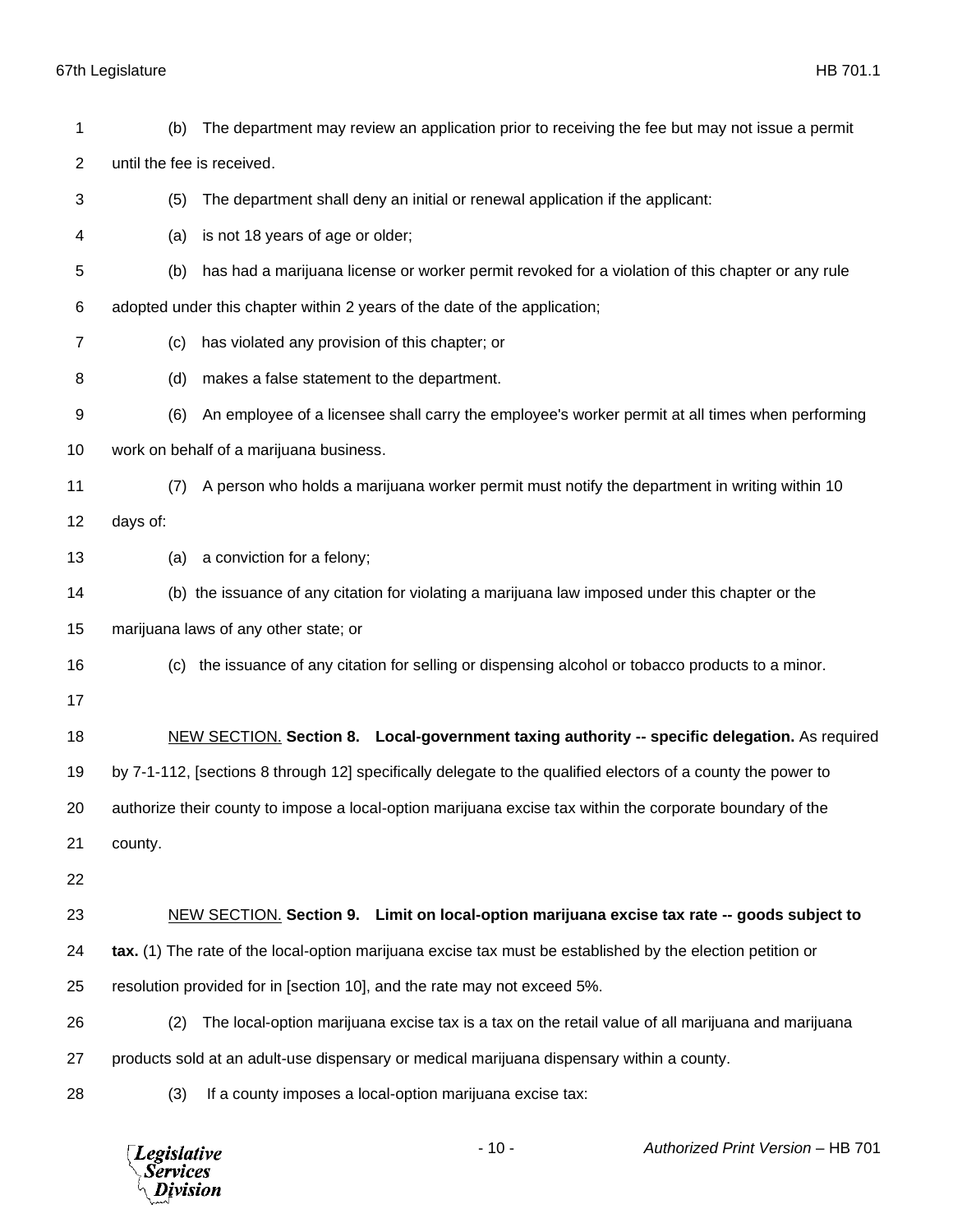| 1                       | 50% of the resulting tax revenue must be retained by the county;<br>(a)                                         |
|-------------------------|-----------------------------------------------------------------------------------------------------------------|
| $\overline{\mathbf{c}}$ | 45% of the resulting tax revenue must be apportioned to the municipalities on the basis of the ratio<br>(b)     |
| 3                       | of the population of the city or town to the total county population; and                                       |
| 4                       | the remaining 5% of the resulting tax revenue must be retained by the department to defray costs<br>(c)         |
| 5                       | associated with administering [sections 8 through 12]. The funds retained by the department under this          |
| 6                       | subsection (3)(c) must be deposited into the marijuana state special revenue account established under 16-12-   |
| $\overline{7}$          | 111.                                                                                                            |
| 8                       | For purposes of this section, tax revenue means the combined taxes collected under any local-<br>(4)            |
| 9                       | option marijuana excise tax collected on retail sales within the county.                                        |
| 10                      |                                                                                                                 |
| 11                      | NEW SECTION. Section 10. Local-government excise tax -- election required -- procedure --                       |
| 12                      | notice. (1) A county that has permitted an adult-use dispensary or medical marijuana dispensary to operate      |
| 13                      | within its borders may not impose or, except as provided in this section, amend or repeal a local-option        |
| 14                      | marijuana excise tax unless the local-option marijuana excise tax question has been approved by a majority of   |
| 15                      | the qualified electors voting on the question.                                                                  |
| 16                      | The local-option marijuana excise tax question may be presented to the qualified electors of a<br>(2)           |
| 17                      | county by a petition of the electors as provided in 7-5-131, 7-5-132, 7-5-134, 7-5-135, and 7-5-137 or by a     |
| 18                      | resolution of the governing body of the county.                                                                 |
| 19                      | The petition or resolution referring the taxing question must state:<br>(3)                                     |
| 20                      | (a) the rate of the tax, which may not exceed 5% of the retail sale of marijuana or marijuana products          |
| 21                      | occurring at an adult-use dispensary or medical marijuana dispensary;                                           |
| 22                      | the date when the tax becomes effective, which may not be earlier than 90 days after the election;<br>(b)       |
| 23                      | and                                                                                                             |
| 24                      | the purposes that may be funded by the tax revenue.<br>(c)                                                      |
| 25                      | On receipt of an adequate petition, the county's governing body shall hold an election in<br>(4)                |
| 26                      | accordance with Title 13, chapter 1, part 5.                                                                    |
| 27                      | (a) Before the local-option marijuana excise tax question is submitted to the electorate, the county<br>(5)     |
| 28                      | shall provide notice of the goods subject to the local-option marijuana excise tax by a method described in 13- |
|                         |                                                                                                                 |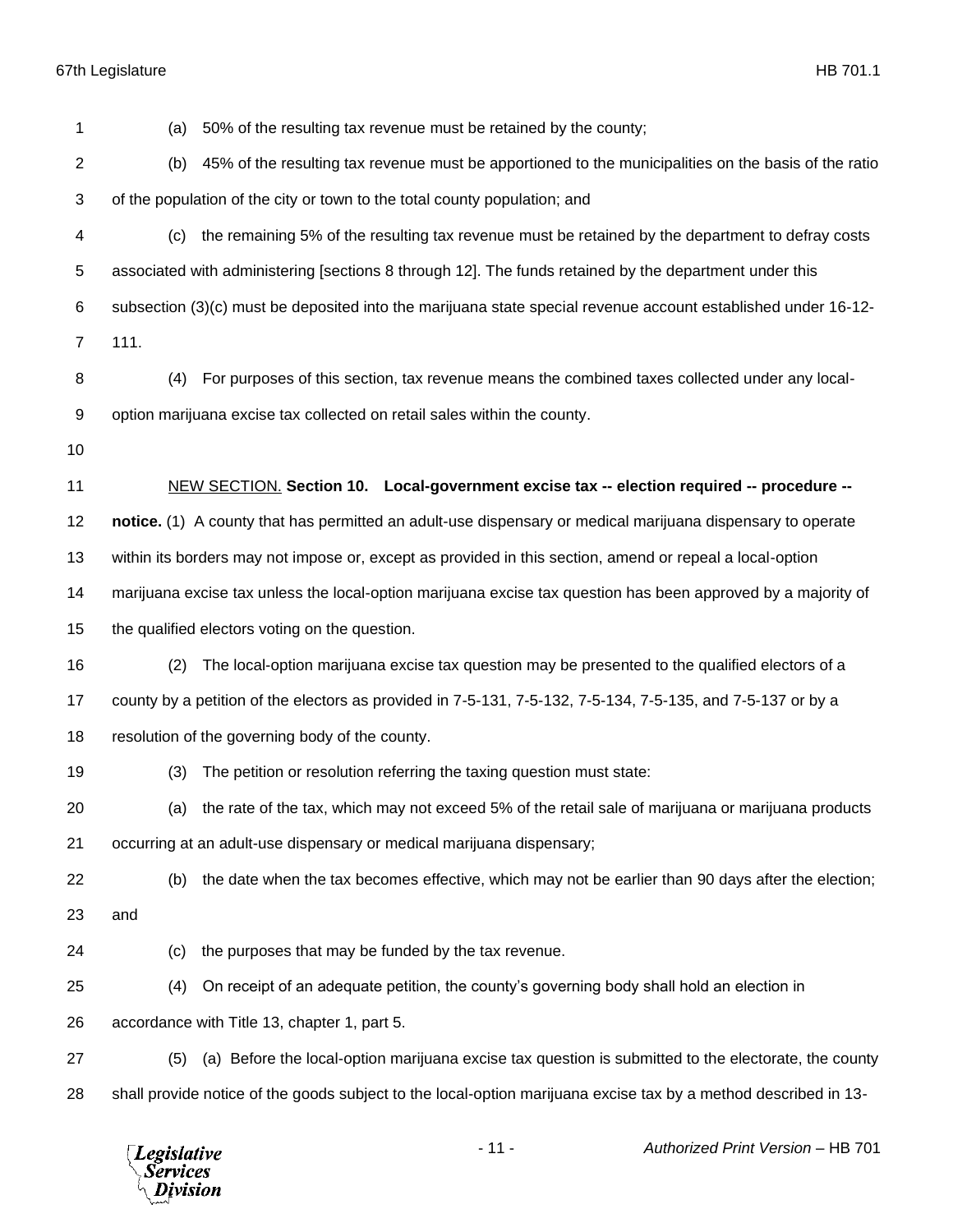| 1              | $1 - 108.$                                                                                                        |
|----------------|-------------------------------------------------------------------------------------------------------------------|
| $\overline{c}$ | The notice must be given two times, with at least 6 days separating the notices. The first notice<br>(b)          |
| 3              | must be no more than 45 days prior to the election, and the last notice must be no less than 30 days prior to the |
| 4              | election.                                                                                                         |
| 5              | Notice of the election must be given as provided in 13-1-108 and include the information listed in<br>(6)         |
| 6              | subsection (3) of this section.                                                                                   |
| 7              | The question of the imposition of a local-option marijuana excise tax may not be placed before the<br>(7)         |
| 8              | qualified electors more than once in any fiscal year.                                                             |
| 9              |                                                                                                                   |
| 10             | NEW SECTION. Section 11. Tax administration. (1) Not less than 90 days prior to the date that the                 |
| 11             | local-option marijuana excise tax becomes effective, the county shall notify the department of the results of the |
| 12             | election and coordinate with the department to facilitate the administration and collection of the local-option   |
| 13             | marijuana excise taxes.                                                                                           |
| 14             | The department shall establish by rule:<br>(2)                                                                    |
| 15             | the times that taxes collected by businesses are to be remitted to the department;<br>(a)                         |
| 16             | the office or employee of the department responsible for receiving and accounting for the local-<br>(b)           |
| 17             | option marijuana excise tax receipts;                                                                             |
| 18             | the office or employee of the department responsible for enforcing the collection of local-option<br>(c)          |
| 19             | marijuana excise taxes and the methods and procedures to be used in enforcing the collection of local-option      |
| 20             | marijuana excise taxes due; and                                                                                   |
| 21             | the penalties for failure to report taxes due, failure to remit taxes due, and violations of the<br>(d)           |
| 22             | administrative ordinance. The penalties may include:                                                              |
| 23             | criminal penalties not to exceed a fine of \$1,000 or 6 months' imprisonment, or both;<br>(i)                     |
| 24             | civil penalties if the department prevails in a suit for the collection of local-option marijuana excise<br>(ii)  |
| 25             | taxes, not to exceed 50% of the local-option marijuana excise taxes found due plus the costs and attorney fees    |
| 26             | incurred by the department in the action;                                                                         |
| 27             | (iii) revocation of an adult-use dispensary license or medical marijuana dispensary license held by the           |
| 28             | offender; and                                                                                                     |
|                |                                                                                                                   |

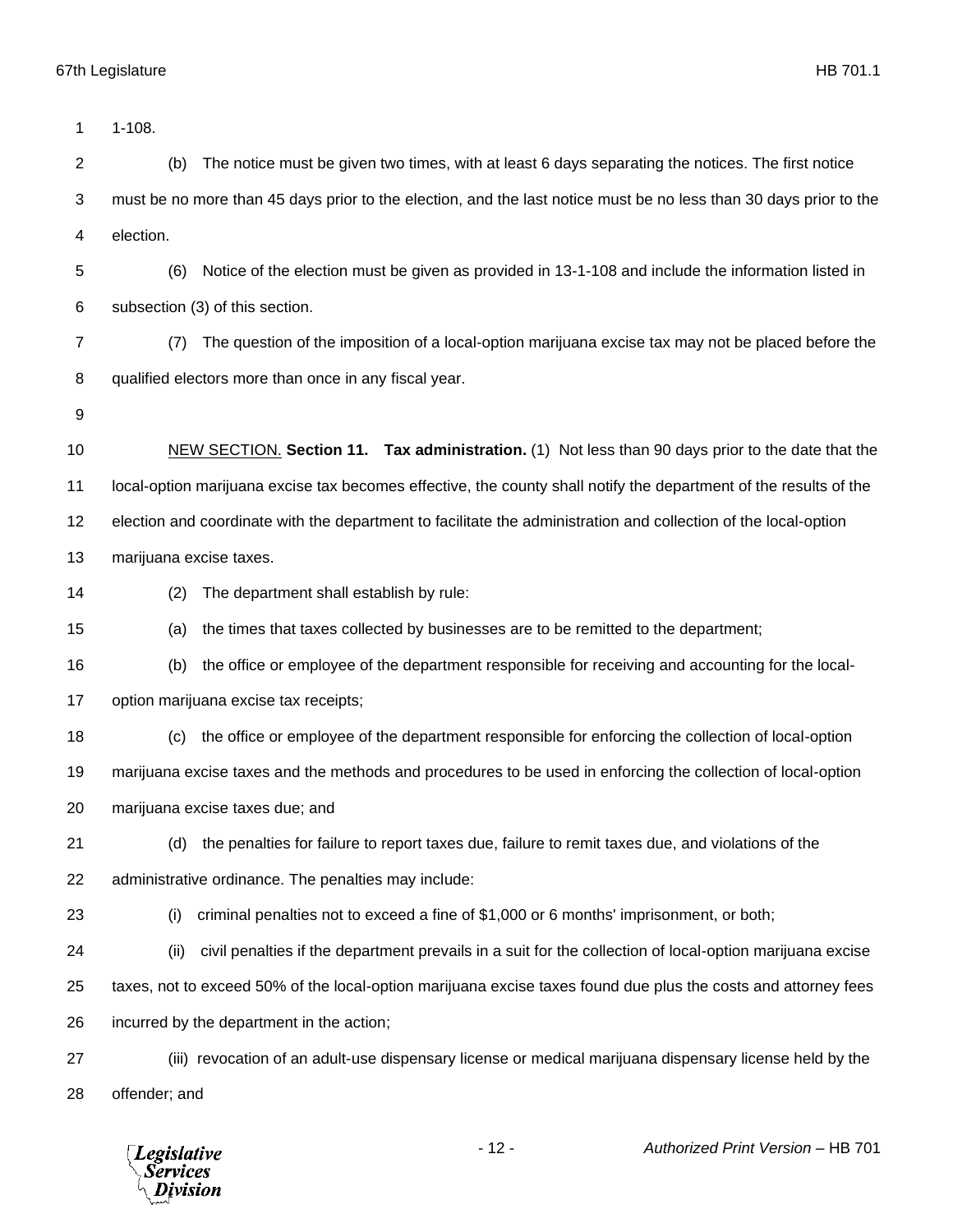(iv) any other penalties that may be applicable for violation of an ordinance. (3) The department's rules may also include: (a) further clarification and specificity in the categories of goods that are subject to the local-option marijuana excise tax; (b) authorization for business administration and prepayment discounts. The discount authorization may allow each vendor and commercial establishment to withhold up to 5% of the local-option marijuana excise taxes collected to defray their costs for the administration of the tax collection. (c) other administrative details necessary for the efficient and effective administration of the tax. (4) A county and the department may exchange information collected under the provisions of this chapter that is necessary to implement and administer a local-option tax or the tax collected under Title 15, chapter 64, part 1. NEW SECTION. **Section 12. Use of local-option marijuana excise tax revenue.** Unless otherwise restricted, a county or municipality may appropriate and expend revenue derived from a local-option marijuana excise tax for any activity, undertaking, or administrative service that the municipality is authorized by law to perform, including costs resulting from the imposition of the tax or due to administrative burdens imposed on the municipality as a result of licensing or regulatory requirements imposed in this chapter. NEW SECTION. **Section 13. Unlawful possession of marijuana, marijuana products, or marijuana paraphernalia in motor vehicle on highway.** (1) Except as provided in subsection (2), a person commits the offense of unlawful possession of marijuana, marijuana products, or marijuana paraphernalia in a motor vehicle if the person knowingly possesses marijuana, marijuana products, or marijuana paraphernalia, as those terms are defined in 16-12-102, within the passenger area of a motor vehicle on a highway. (2) This section does not apply to marijuana, marijuana products, or marijuana paraphernalia: (a) purchased from a dispensary and that remains in its unopened, original packaging; (b) in a locked glove compartment or storage compartment; (c) in a motor vehicle trunk or luggage compartment or in a truck bed or cargo compartment; (d) behind the last upright seat of a motor vehicle that is not equipped with a trunk; or



- 13 - *Authorized Print Version* – HB 701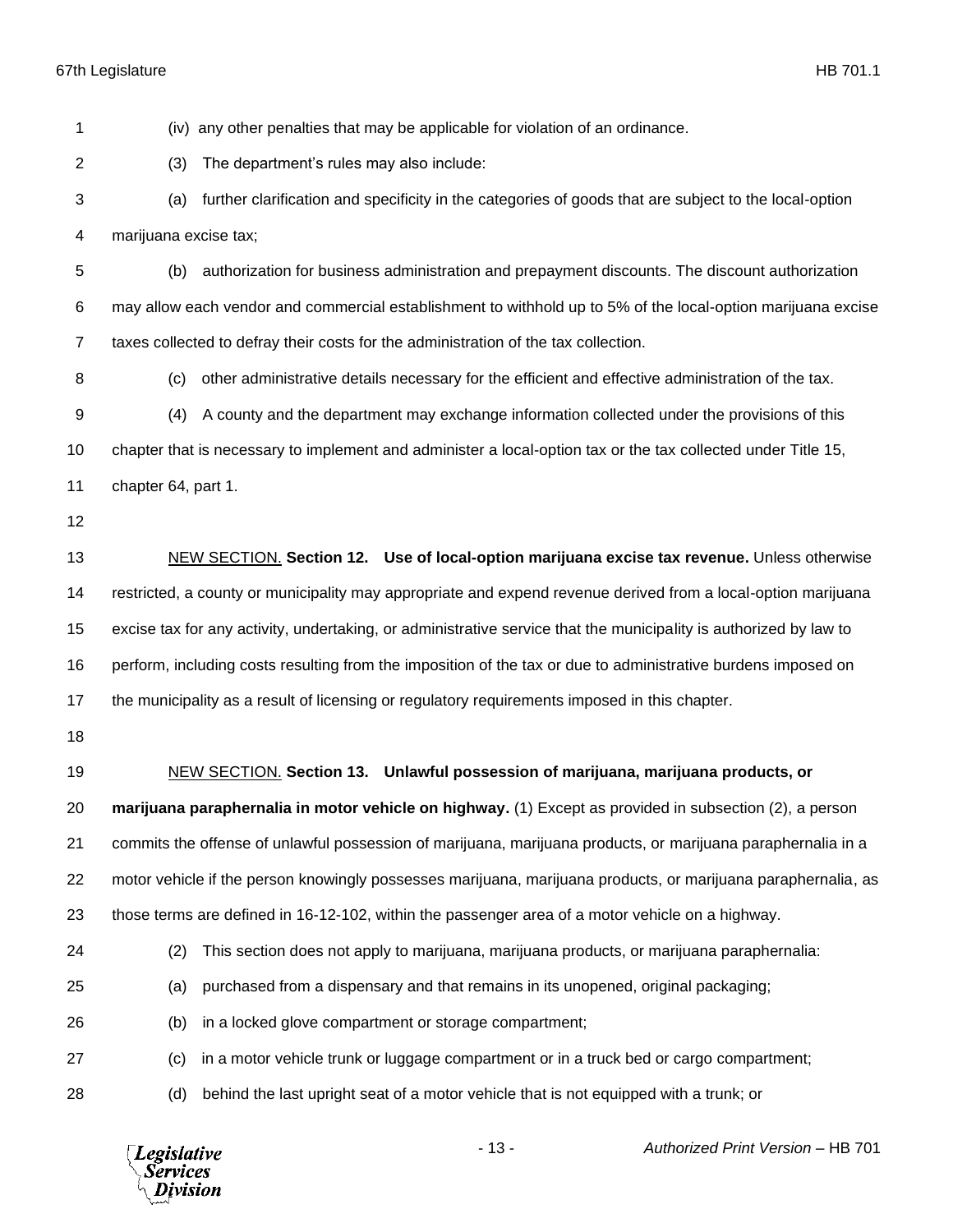| 1                | in a closed container in the area of a motor vehicle that is not equipped with a trunk and that is not<br>(e)       |
|------------------|---------------------------------------------------------------------------------------------------------------------|
| $\boldsymbol{2}$ | normally occupied by the driver or a passenger.                                                                     |
| 3                | (a) A person convicted of the offense of unlawful possession of marijuana, marijuana products, or<br>(3)            |
| $\overline{4}$   | marijuana paraphernalia in a motor vehicle shall be fined an amount not to exceed \$100.                            |
| 5                | (b) A violation of this section is not a criminal offense within the meaning of 3-1-317, 3-1-318, 45-2-             |
| 6                | 101, 46-18-236, 61-8-104, or 61-8-711 and may not be recorded or charged against a driver's record, and an          |
| $\overline{7}$   | insurance company may not hold a violation of this section against the insured or increase premiums because         |
| 8                | of the violation. The surcharges provided for in 3-1-317, 3-1-318, and 46-18-236 may not be imposed for a           |
| 9                | violation of this section.                                                                                          |
| 10               |                                                                                                                     |
| 11               | NEW SECTION. Section 14. Purpose. The purpose of [sections 14 through 28] is to:                                    |
| 12               | provide a regulatory system for providing marijuana for the use of individuals with debilitating<br>(1)             |
| 13               | medical conditions, including posttraumatic stress disorder, in order to alleviate the symptoms of the debilitating |
| 14               | medical condition;                                                                                                  |
| 15               | allow for the limited cultivation, manufacture, delivery, and possession of marijuana as permitted<br>(2)           |
| 16               | by this chapter;                                                                                                    |
| 17               | allow persons to assist registered cardholders with the cultivation of marijuana and manufacture of<br>(3)          |
| 18               | marijuana products permitted by this chapter.                                                                       |
| 19               | provide for a registry of individuals with debilitating medical conditions entitled to purchase<br>(4)              |
| 20               | marijuana and marijuana products at the tax rate specified in 15-64-102; and                                        |
| 21               | provide the process for obtaining a registry identification card.<br>(5)                                            |
| 22               |                                                                                                                     |
| 23               | NEW SECTION. Section 15. Definitions. As used in [sections 14 through 28], the following                            |
| 24               | definitions apply:                                                                                                  |
| 25               | "Referral physician" means an individual who:<br>(1)                                                                |
| 26               | is licensed under Title 37, chapter 3; and<br>(a)                                                                   |
| 27               | is the physician to whom a patient's treating physician has referred the patient for physical<br>(b)                |
| 28               | examination and medical assessment.                                                                                 |
|                  |                                                                                                                     |

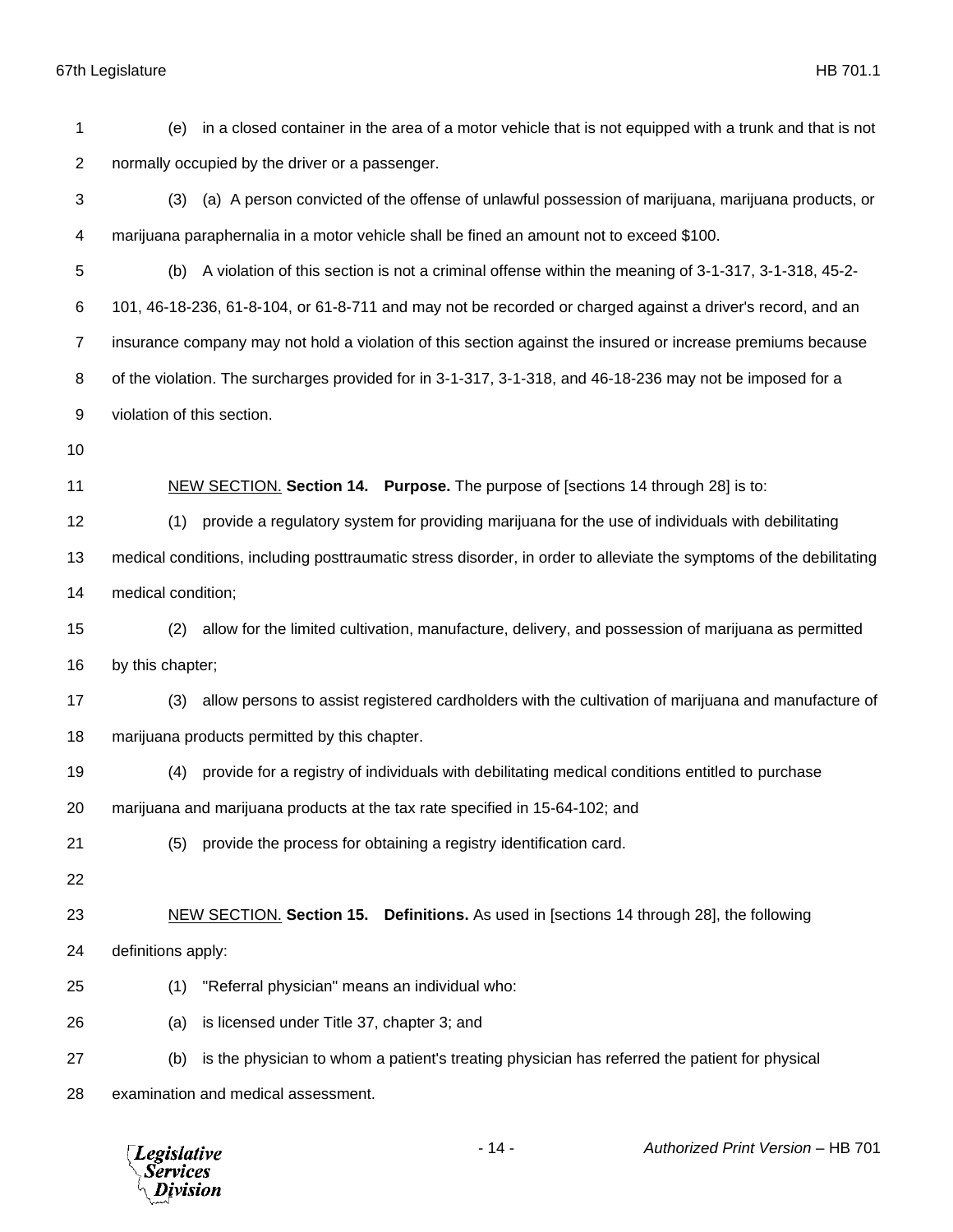| 1  | (2)                      | "Standard of care" means, at a minimum, the following activities when undertaken in person or                        |
|----|--------------------------|----------------------------------------------------------------------------------------------------------------------|
| 2  |                          | through the use of telemedicine by a patient's treating physician or referral physician if the treating physician or |
| 3  |                          | referral physician is providing written certification for a patient with a debilitating medical condition:           |
| 4  | (a)                      | obtaining the patient's medical history;                                                                             |
| 5  | (b)                      | performing a relevant and necessary physical examination;                                                            |
| 6  | (c)                      | reviewing prior treatment and treatment response for the debilitating medical condition;                             |
| 7  | (d)                      | obtaining and reviewing any relevant and necessary diagnostic test results related to the                            |
| 8  |                          | debilitating medical condition;                                                                                      |
| 9  | (e)                      | discussing with the patient and ensuring that the patient understands the advantages,                                |
| 10 |                          | disadvantages, alternatives, potential adverse effects, and expected response to the recommended treatment;          |
| 11 | (f)                      | monitoring the response to treatment and possible adverse effects; and                                               |
| 12 | (g)                      | creating and maintaining patient records that remain with the physician.                                             |
| 13 | (3)                      | "Telemedicine" has the meaning provided in 33-22-138.                                                                |
| 14 | (4)                      | "Treating physician" means an individual who:                                                                        |
| 15 | (a)                      | is licensed under Title 37, chapter 3; and                                                                           |
| 16 | (b)                      | has a bona fide professional relationship with the individual applying to be a registered cardholder.                |
| 17 |                          | (5) "Written certification" means a statement signed by a treating physician or referral physician that              |
| 18 |                          | meets the requirements of [section 18] and is provided in a manner that meets the standard of care.                  |
| 19 |                          |                                                                                                                      |
| 20 |                          | NEW SECTION. Section 16. Medical marijuana registry -- department responsibilities --                                |
| 21 |                          | issuance of cards -- confidentiality. (1) The department shall establish and maintain a registry of persons          |
| 22 |                          | who receive registry identification cards under [sections 14 through 28].                                            |
| 23 | (2)                      | The department shall issue registry identification cards to Montana residents who have debilitating                  |
| 24 |                          | medical conditions and who submit applications meeting the requirements of [sections 14 through 28].                 |
| 25 | (3)                      | (a) Registry identification cards issued pursuant to [sections 14 through 28] must:                                  |
| 26 | (i)                      | be laminated and produced on a material capable of lasting for the duration of the time period for                   |
| 27 | which the card is valid; |                                                                                                                      |
| 28 |                          | (ii) state the name, address, and date of birth of the registered cardholder;                                        |

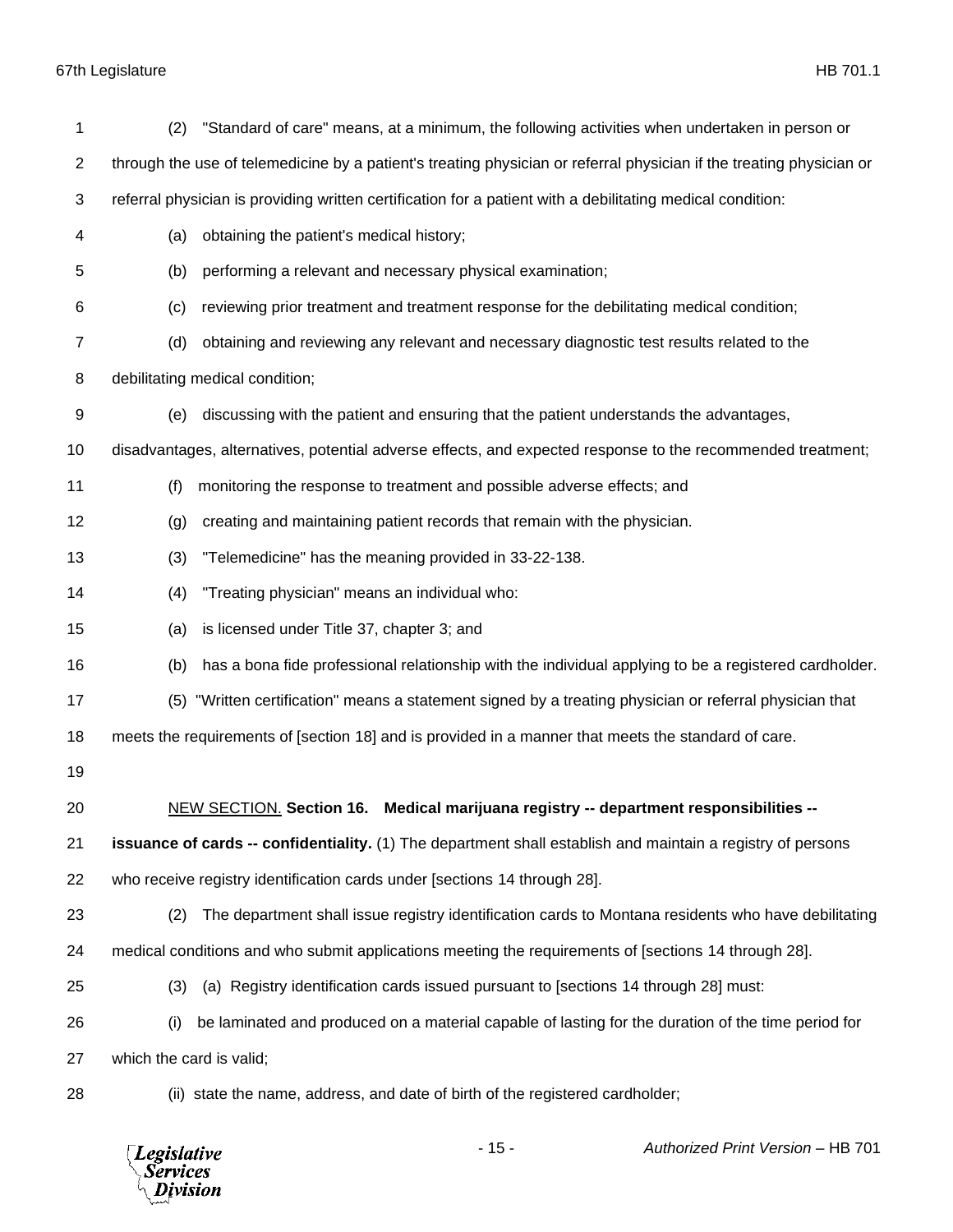*Legislative*<br>Services<br>*Division* 

| 1              | (iii) indicate whether the cardholder is obtaining marijuana and marijuana products through the system          |
|----------------|-----------------------------------------------------------------------------------------------------------------|
| $\overline{2}$ | of licensed cultivators, manufacturers, or dispensaries;                                                        |
| 3              | (iv) state the date of issuance and the expiration date of the registry identification card;                    |
| 4              | contain a unique identification number; and<br>(v)                                                              |
| 5              | (vi) contain other information that the department may specify by rule.                                         |
| 6              | Except as provided in subsection $(3)(c)$ , in addition to complying with subsection $(3)(a)$ , registry<br>(b) |
| 7              | identification cards issued pursuant to this part must:                                                         |
| 8              | include a picture of the registered cardholder; and<br>(i)                                                      |
| 9              | (ii) be capable of being used to track registered cardholder purchases.                                         |
| 10             | (i) The department shall issue a temporary registry identification card on receipt of an application.<br>(c)    |
| 11             | The cards are valid for 60 days and are exempt from the requirements of subsection (3)(b). Printing of the      |
| 12             | temporary registry identification cards is exempt from the provisions of Title 18, chapter 7.                   |
| 13             | (ii) A card may be issued before an applicant's payment of the fee has cleared. The department shall            |
| 14             | cancel the temporary registry identification card after 60 days and may not issue a permanent registry          |
| 15             | identification card until the fee is paid.                                                                      |
| 16             | (a) The department shall review the information contained in an application or renewal submitted<br>(4)         |
| 17             | pursuant to this part and shall approve or deny an application or renewal within 30 days of receiving the       |
| 18             | application or renewal and all related application materials.                                                   |
| 19             | If the department fails to act on a completed application within 30 days of receipt, the department<br>(b)      |
| 20             | shall refund the fee paid by an applicant for a registry identification card.                                   |
| 21             | Applications that are not processed within 30 days of receipt remain active until the department<br>(c)         |
| 22             | takes final action.                                                                                             |
| 23             | (d)<br>The department shall issue a registry identification card within 5 days of approving an application      |
| 24             | or renewal.                                                                                                     |
| 25             | Review of a rejection of an application or renewal may be conducted as a contested case hearing<br>(5)          |
| 26             | pursuant to the provisions of the Montana Administrative Procedure Act.                                         |
| 27             | Registry identification cards expire 1 year after the date of issuance unless a physician has<br>(6)            |
| 28             | provided a written certification stating that a card is valid for a shorter period of time.                     |
|                |                                                                                                                 |

- 16 - *Authorized Print Version* – HB 701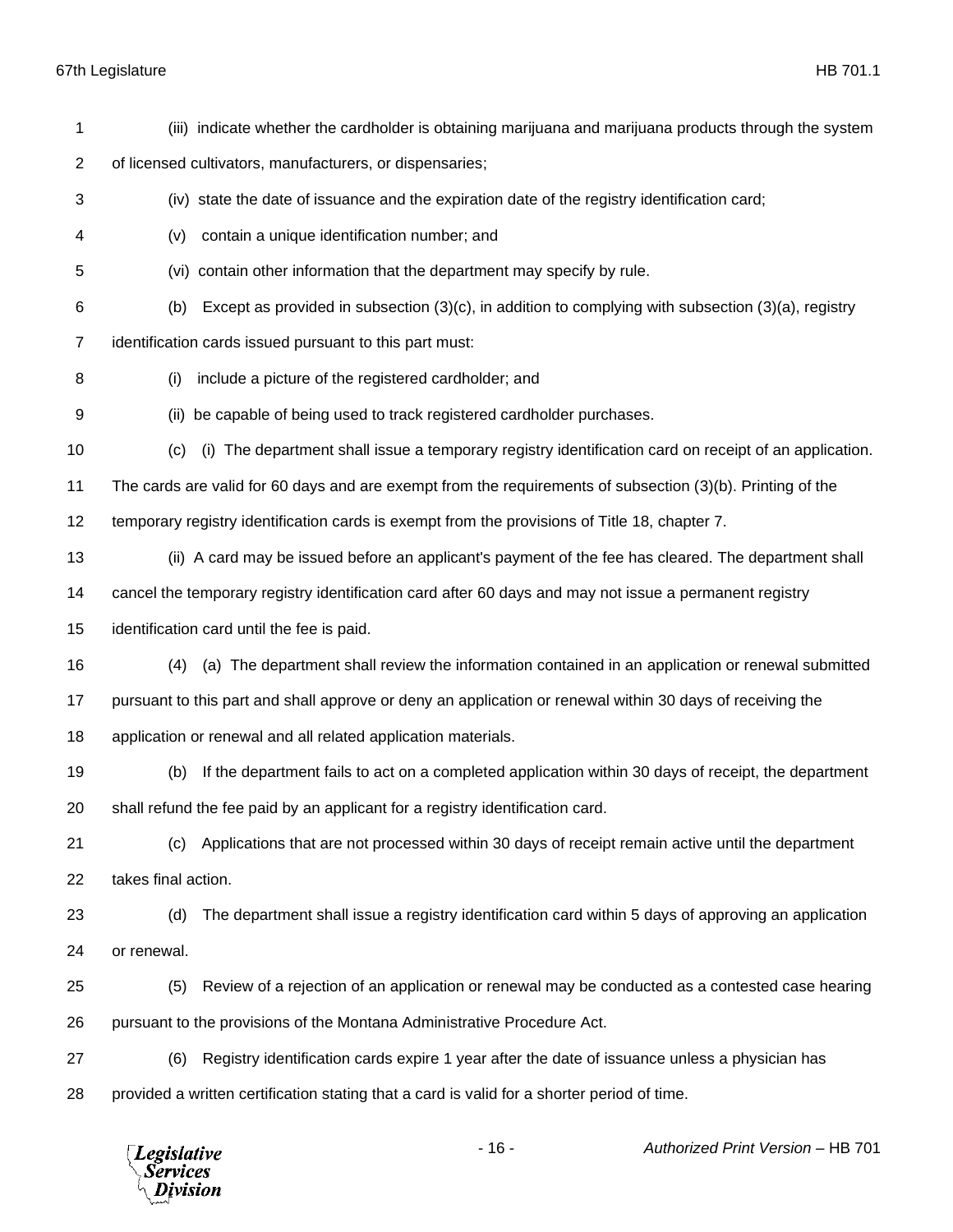| 1              | (7)                                                                                                             | (a) A registered cardholder shall notify the department of any change in the cardholder's name,                    |
|----------------|-----------------------------------------------------------------------------------------------------------------|--------------------------------------------------------------------------------------------------------------------|
| $\overline{c}$ |                                                                                                                 | address, or physician, or a change in the status of the cardholder's debilitating medical condition within 10 days |
| 3              | of the change.                                                                                                  |                                                                                                                    |
| 4              | (b)                                                                                                             | If a change occurs and is not reported to the department, the registry identification card is void.                |
| 5              | (8)                                                                                                             | The department shall maintain a confidential list of individuals to whom the department has issued                 |
| 6              |                                                                                                                 | registry identification cards. Individual names and other identifying information on the list must be confidential |
| $\overline{7}$ |                                                                                                                 | and is not subject to disclosure, except to:                                                                       |
| 8              | (a)                                                                                                             | authorized employees of the department as necessary to perform the official duties of the                          |
| 9              | department;                                                                                                     |                                                                                                                    |
| 10             | (b)                                                                                                             | authorized employees of state or local government agencies, including law enforcement agencies,                    |
| 11             |                                                                                                                 | only as necessary to verify that an individual is a lawful possessor of a registry identification card;            |
| 12             | (c)                                                                                                             | a judge, magistrate, or other authorized judicial officer in response to an order requiring disclosure;            |
| 13             | and                                                                                                             |                                                                                                                    |
| 14             | (d)                                                                                                             | another person or entity when the information pertains to a cardholder who has given written                       |
| 15             |                                                                                                                 | consent to the release and has specified:                                                                          |
| 16             | (i)                                                                                                             | the type of information to be released; and                                                                        |
| 17             |                                                                                                                 | (ii) the person or entity to whom it may be released.                                                              |
| 18             |                                                                                                                 |                                                                                                                    |
| 19             |                                                                                                                 | NEW SECTION. Section 17. Individuals with debilitating medical conditions -- requirements --                       |
| 20             |                                                                                                                 | minors -- limitations. (1) Except as provided in subsections (2) through (5), the department shall issue a         |
| 21             |                                                                                                                 | registry identification card to an individual with a debilitating medical condition who submits the following, in  |
| 22             |                                                                                                                 | accordance with department rules:                                                                                  |
| 23             | (a)                                                                                                             | an application on a form prescribed by the department;                                                             |
| 24             | (b)                                                                                                             | an application fee or a renewal fee;                                                                               |
| 25             | (c)                                                                                                             | the individual's name, street address, and date of birth;                                                          |
| 26             | (d)                                                                                                             | proof of Montana residency;                                                                                        |
| 27             | (e)                                                                                                             | a statement, on a form prescribed by the department, that the individual will not divert to any other              |
| 28             | individual the marijuana or marijuana products that the individual cultivates, manufactures, or obtains through |                                                                                                                    |

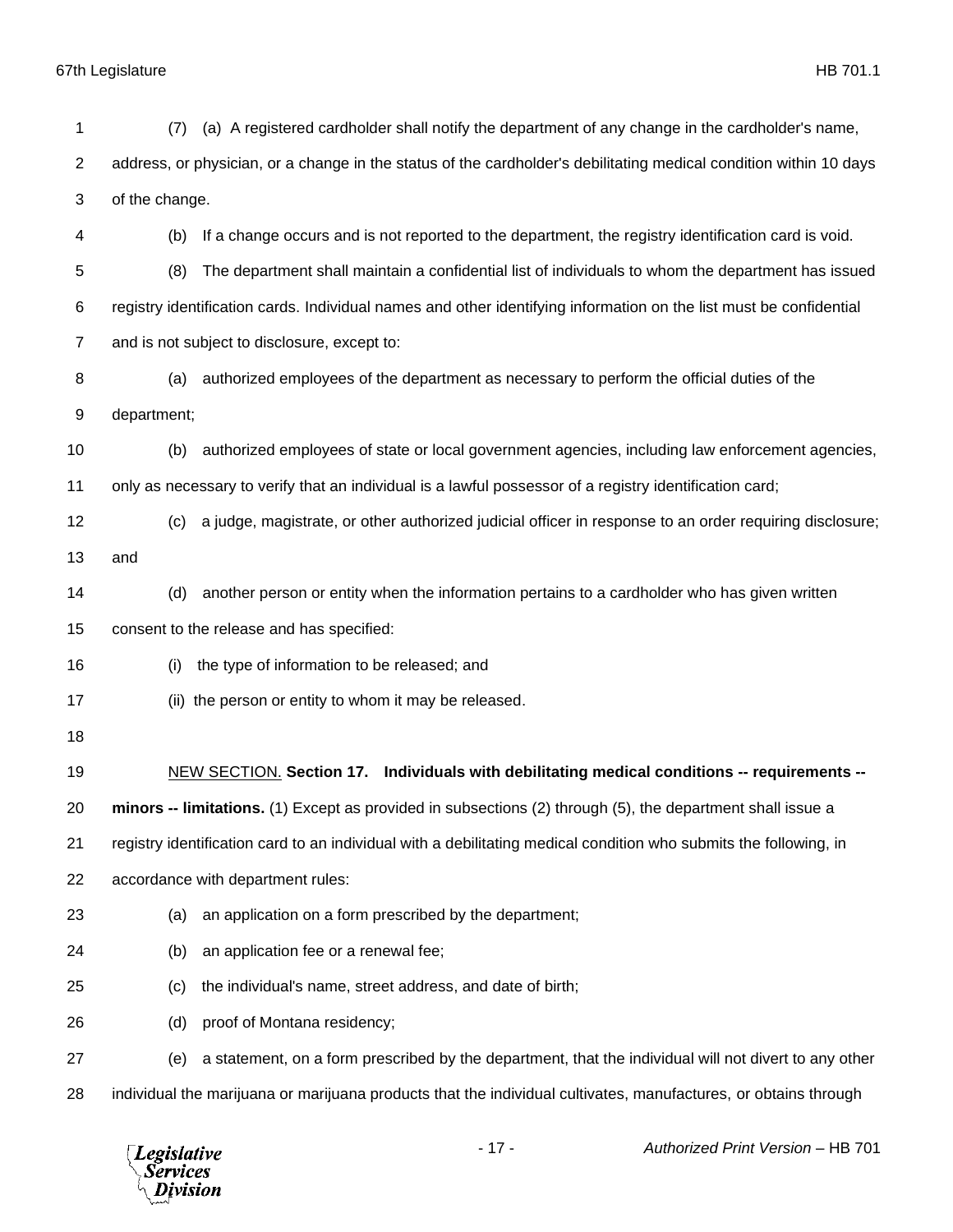the system of licensed providers for the individual's debilitating medical condition; (f) the name of the individual's treating physician or referral physician and the street address and telephone number of the physician's office; (g) the street address where the individual is cultivating marijuana or manufacturing marijuana products if the individual is cultivating marijuana or manufacturing marijuana products for the individual's own use; and (h) the written certification and accompanying statements from the individual's treating physician or referral physician as required pursuant to [section 18]. (2) The department shall issue a registry identification card to a minor if the materials required under subsection (1) are submitted and the minor's custodial parent or legal guardian with responsibility for health care decisions: (a) provides proof of legal guardianship and responsibility for health care decisions if the individual is submitting an application as the minor's legal guardian with responsibility for health care decisions; and (b) signs and submits a written statement that: (i) the minor's treating physician or referral physician has explained to the minor and to the minor's custodial parent or legal guardian with responsibility for health care decisions the potential risks and benefits of the use of marijuana; (ii) indicates whether the minor's custodial parent or legal guardian will be obtaining marijuana or marijuana products for the minor through the system of licensed dispensaries provided for in this chapter; and (iii) the minor's custodial parent or legal guardian with responsibility for health care decisions: (A) consents to the use of marijuana by the minor; (B) agrees to control the acquisition of marijuana and the dosage and frequency of the use of marijuana by the minor; and (C) agrees that the minor will use only marijuana products and will not smoke marijuana; (c) if the parent or guardian will be serving as the minor's cultivator, undergoes background checks in accordance with subsection (3). The parent or legal guardian shall pay the costs of the background check and may not obtain a license under this chapter if the parent or legal guardian does not meet the requirements set forth in this chapter.

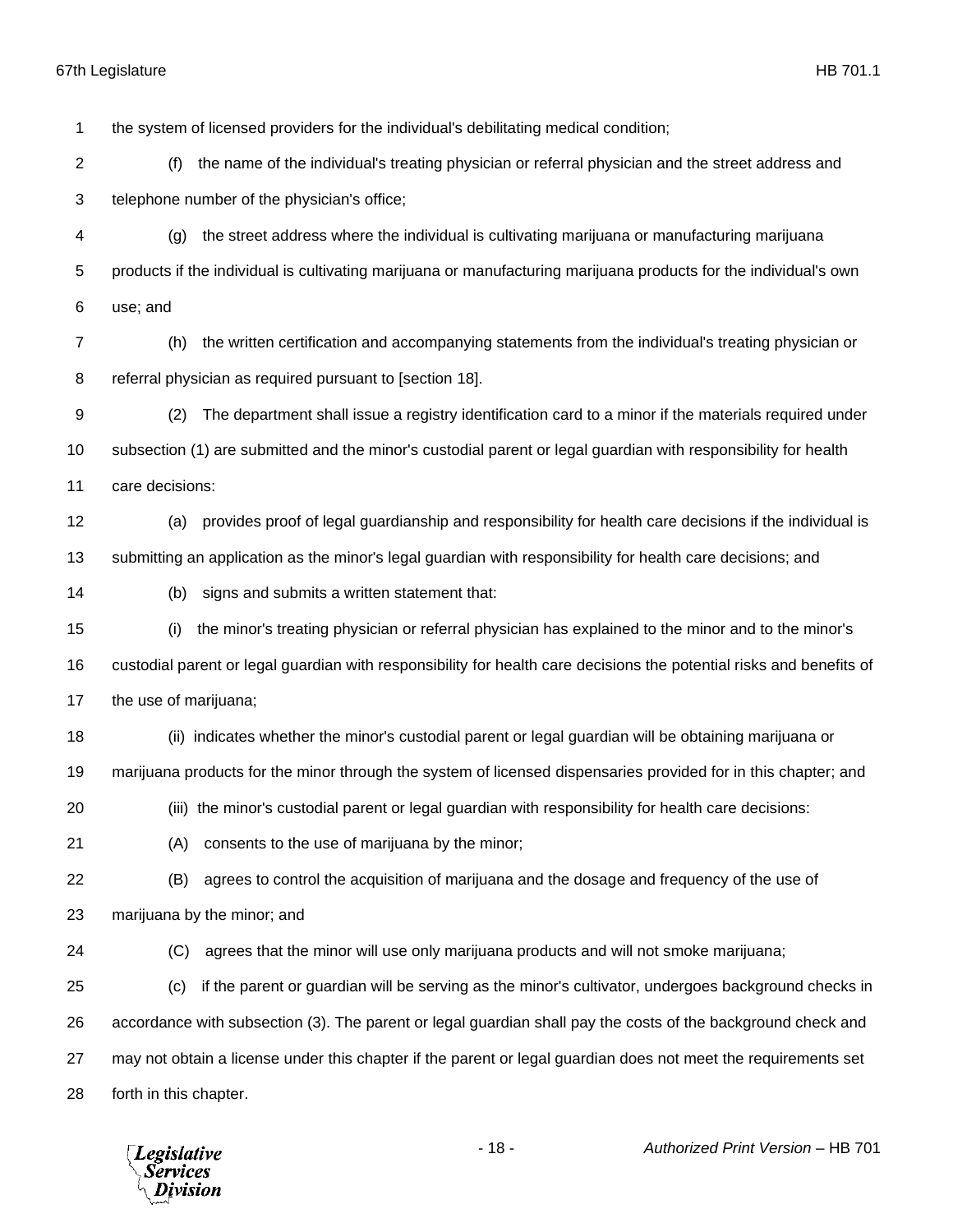(d) pledges, on a form prescribed by the department, not to divert to any individual any marijuana purchased for the minor's use in a marijuana product. (3) A parent serving as a minor's cultivator shall submit fingerprints to facilitate a fingerprint and background check by the department of justice and federal bureau of investigation upon the minor's initial application for a registry identification card and every 3 years after that. The department shall conduct a name- based background check in years when a fingerprint background check is not required. (4) An application for a registry identification card for a minor must be accompanied by the written certification and accompanying statements required pursuant to [section 18] from a second physician in addition to the minor's treating physician or referral physician. (5) An individual may not be a registered cardholder if the individual is in the custody of or under the supervision of the department of corrections or a youth court. NEW SECTION. **Section 18. Written certification -- accompanying statements.** (1) The written certification provided by a physician must be made on a form prescribed by the department and signed and dated by the physician. The written certification must: (a) include the physician's name, license number, and office address and telephone number on file with the board of medical examiners and the physician's business e-mail address, if any; and (b) the name, date of birth, and debilitating medical condition of the patient for whom the physician is providing written certification. (2) A treating physician or referral physician who is providing written certification for a patient shall provide a statement initialed by the physician that must: (a) confirm that the physician is: (i) the patient's treating physician and that the patient has been under the physician's ongoing medical care as part of a bona fide professional relationship with the patient; or (ii) the patient's referral physician; (b) confirm that the patient suffers from a debilitating medical condition; (c) describe the debilitating medical condition, why the condition is debilitating, and the extent to which it is debilitating;

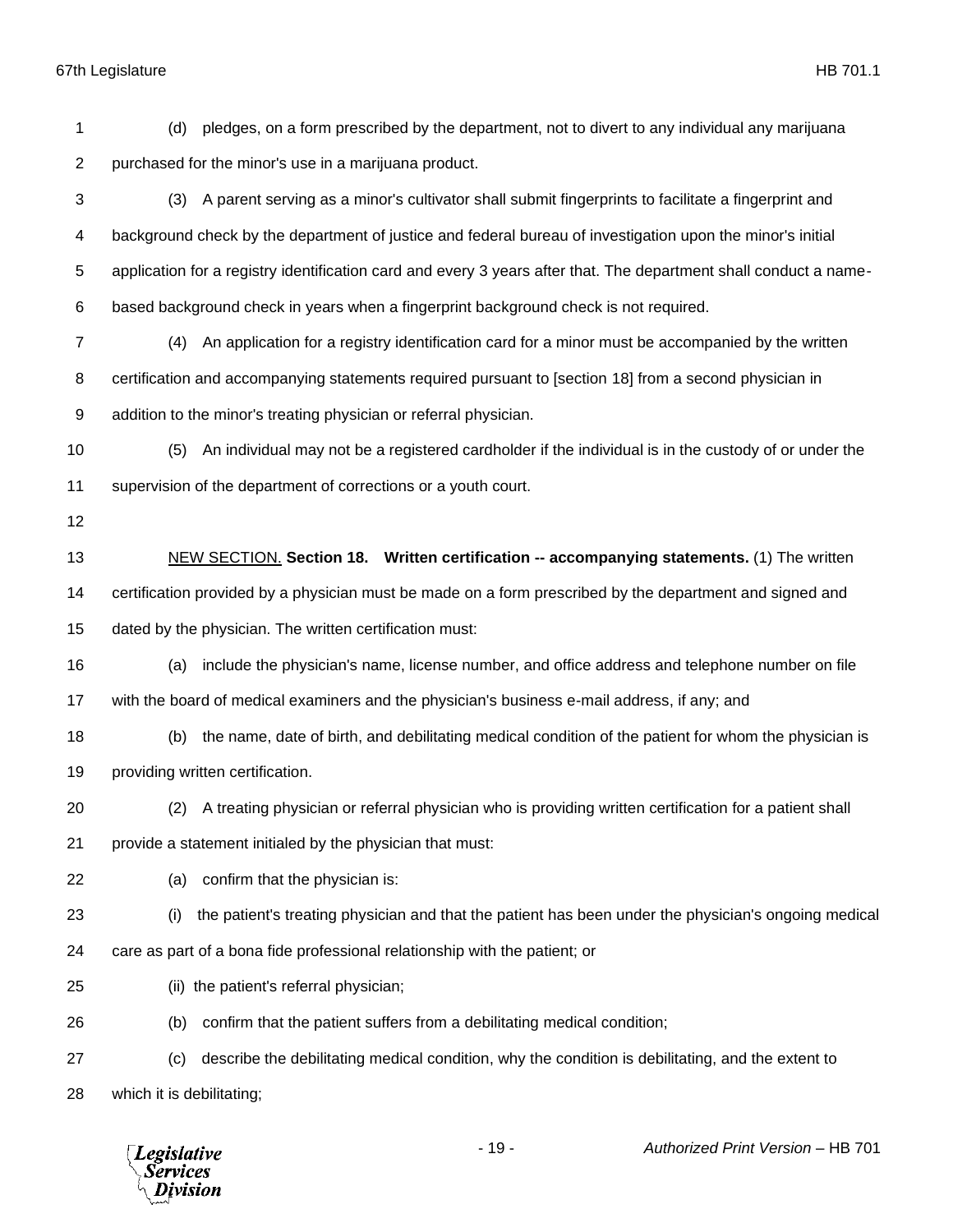| 1                | confirm that the physician has assumed primary responsibility for providing management and<br>(d)                   |
|------------------|---------------------------------------------------------------------------------------------------------------------|
| $\overline{c}$   | routine care of the patient's debilitating medical condition after obtaining a comprehensive medical history and    |
| 3                | conducting a physical examination, whether in person or, in accordance with subsection (4), through the use of      |
| 4                | telemedicine, that included a personal review of any medical records maintained by other physicians and that        |
| 5                | may have included the patient's reaction and response to conventional medical therapies;                            |
| 6                | describe the medications, procedures, and other medical options used to treat the condition;<br>(e)                 |
| $\overline{7}$   | (f)<br>state that the medications, procedures, and other medical options have not been effective;                   |
| 8                | confirm that the physician has reviewed all prescription and nonprescription medications and<br>(g)                 |
| $\boldsymbol{9}$ | supplements used by the patient and has considered the potential drug interaction with marijuana;                   |
| 10               | state that the physician has a reasonable degree of certainty that the patient's debilitating medical<br>(h)        |
| 11               | condition would be alleviated by the use of marijuana and that, as a result, the patient would be likely to benefit |
| 12               | from the use of marijuana;                                                                                          |
| 13               | confirm that the physician has explained the potential risks and benefits of the use of marijuana to<br>(i)         |
| 14               | the patient;                                                                                                        |
| 15               | list restrictions on the patient's activities due to the use of marijuana;<br>(j)                                   |
| 16               | (k)<br>specify the time period for which the use of marijuana would be appropriate, up to a maximum of 1            |
| 17               | year;                                                                                                               |
| 18               | state that the physician will:<br>(1)                                                                               |
| 19               | (i)<br>continue to serve as the patient's treating physician or referral physician; and                             |
| 20               | (ii) monitor the patient's response to the use of marijuana and evaluate the efficacy of the treatment;             |
| 21               | and                                                                                                                 |
| 22               | contain an attestation that the information provided in the written certification and accompanying<br>(m)           |
| 23               | statements is true and correct.                                                                                     |
| 24               | (3)<br>A physician who is the second physician recommending marijuana for use by a minor shall submit:              |
| 25               | a statement initialed by the physician that the physician conducted a comprehensive review of the<br>(a)            |
| 26               | minor's medical records as maintained by the treating physician or referral physician;                              |
| 27               | a statement that in the physician's professional opinion, the potential benefits of the use of<br>(b)               |
| 28               | marijuana would likely outweigh the health risks for the minor; and                                                 |

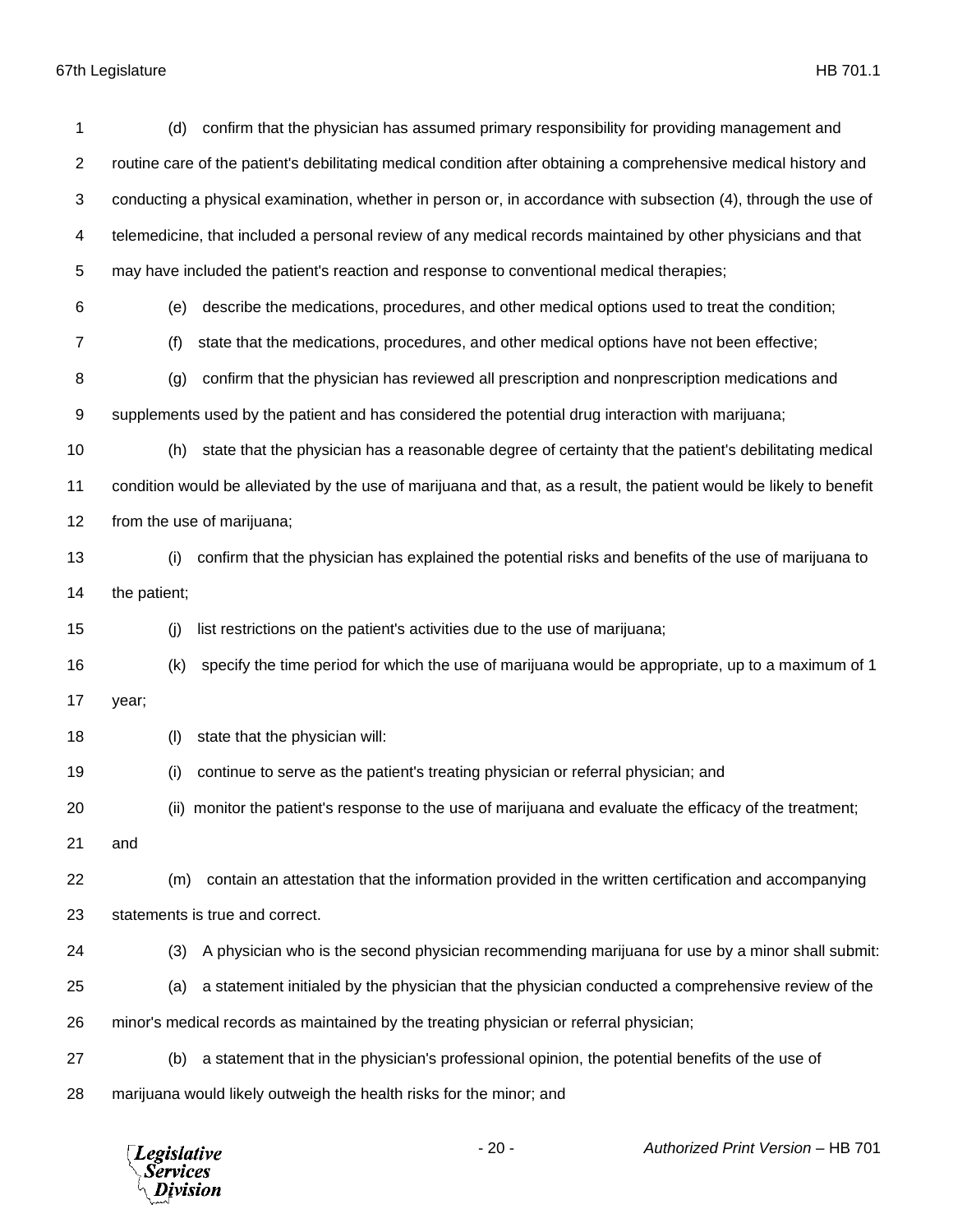67th Legislature HB 701.1 (c) an attestation that the information provided in the written certification and accompanying statements is true and correct. (4) A physician who is providing written certification through the use of telemedicine: (a) shall comply with the administrative rules adopted for telemedicine by the board of medical examiners provided for in 2-15-1731; and (b) may not use an audio-only visit unless the physician has first established a physician-patient relationship through an in-person encounter. (5) If the written certification states that marijuana should be used for less than 1 year, the department shall issue a registry identification card that is valid for the period specified in the written certification. NEW SECTION. **Section 19. Registry identification card to be exhibited on demand -- photo identification required.** (1) A registered cardholder shall keep the individual's registry identification card in the individual's immediate possession at all times. The registry identification card and a valid photo identification must be displayed upon demand of a law enforcement officer, justice of the peace, or city or municipal judge. (2) The department shall ensure that law enforcement officers have access to accurate and up-to- date information on persons registered under [sections 14 through 28]. (3) Beginning on January 1, 2022, a registered cardholder may request, at their next annual renewal, that the department include on his or her registry identification card the name of up to two individuals who are authorized to acquire and deliver marijuana or marijuana products to the cardholder from a licensed dispensary. Any individual so identified must be at least 21 years of age, possess the registry identification card at all relevant times, and otherwise comply with the daily possession limits set forth in this chapter and rules adopted by the department. NEW SECTION. **Section 20. Health care facility procedures for patients with marijuana for use.** (1) (a) A health care facility as defined in 50-5-101 shall take the following measures when a patient who is a registered cardholder has marijuana in the patient's possession upon admission to the health care facility: (i) require the patient to remove the marijuana from the premises before the patient is admitted if the patient is able to do so; or

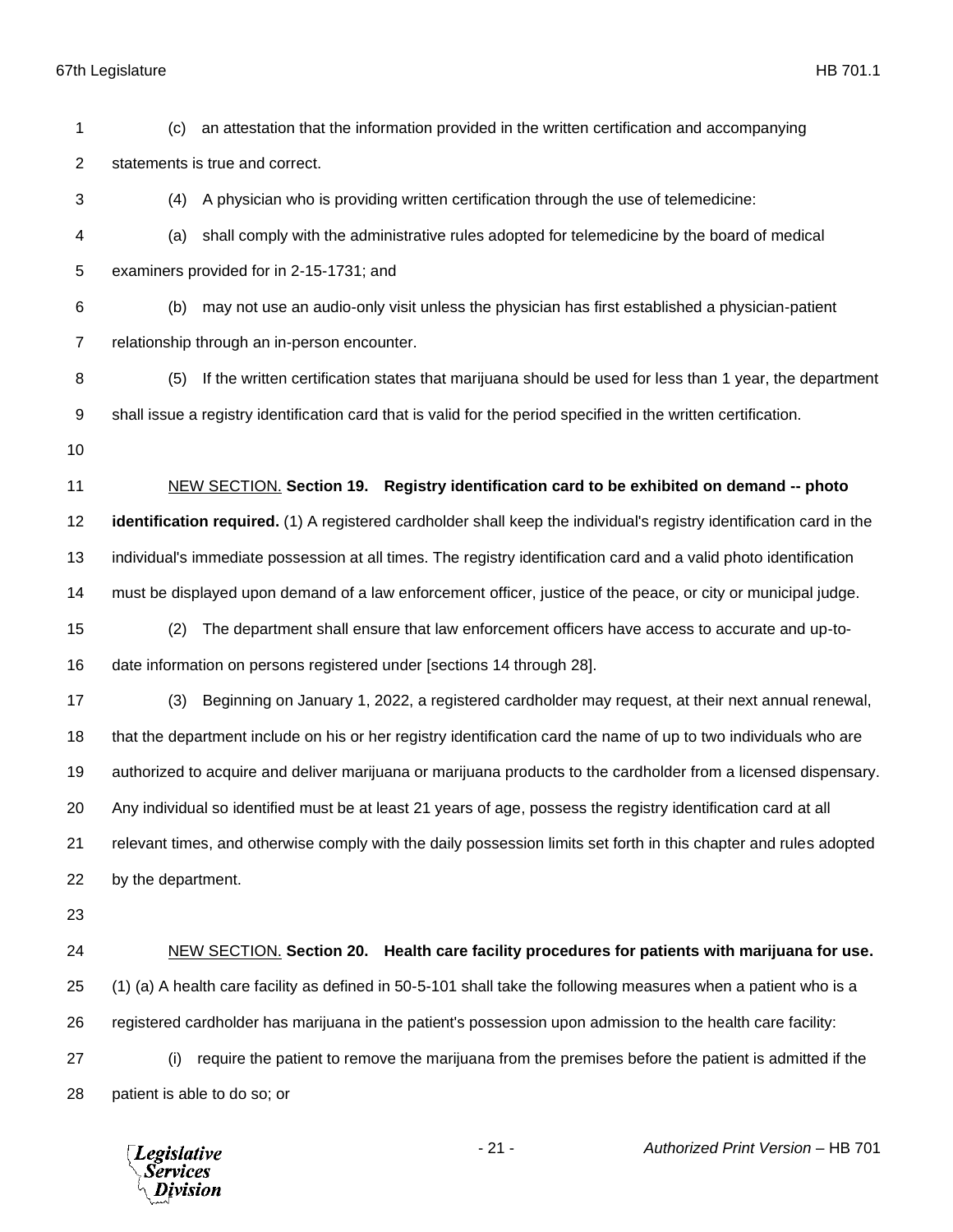(ii) make a reasonable effort to contact the patient's cultivator, manufacturer, or medical marijuana dispensary, court-appointed guardian, or individual with a power of attorney, if any. (b) If a patient is unable to remove the marijuana or the health care facility is unable to contact an individual as provided in subsection (1)(a), the facility shall contact the local law enforcement agency having 5 jurisdiction in the area where the facility is located. (2) A cultivator, manufacturer, or medical marijuana dispensary, court-appointed guardian, or individual with a power of attorney, if any, contacted by a health care facility shall remove the marijuana and deliver it to the patient's residence. (3) A law enforcement agency contacted by a health care facility shall respond by removing and destroying the marijuana. (4) A health care facility may not be charged for costs related to removal of the marijuana from the facility's premises. NEW SECTION. **Section 21. Legal protections -- allowable amounts.** (1) (a) A registered cardholder who has elected to obtain marijuana and marijuana products through the system of licensed cultivators, manufacturers, or dispensaries may: (i) possess up to 1 ounce of usable marijuana; and (ii) purchase a maximum of 5 ounces of usable marijuana a month and no more than 1 ounce of usable marijuana a day. (b) (i) A registered cardholder may petition the department for an exception to the monthly limit on purchases. The request must be accompanied by a confirmation from the physician who signed the cardholder's written certification that the cardholder's debilitating medical condition warrants purchase of an amount exceeding the monthly limit. (ii) If the department approves an exception to the limit, the approval must establish the monthly amount of usable marijuana that the cardholder may purchase and the limit must be entered into the seed-to- sale tracking system. (2) Except as provided in 16-12-108 and subject to the provisions of subsection (7) of this section, an individual who possesses a registry identification card issued pursuant to [sections 14 through 28] may not be

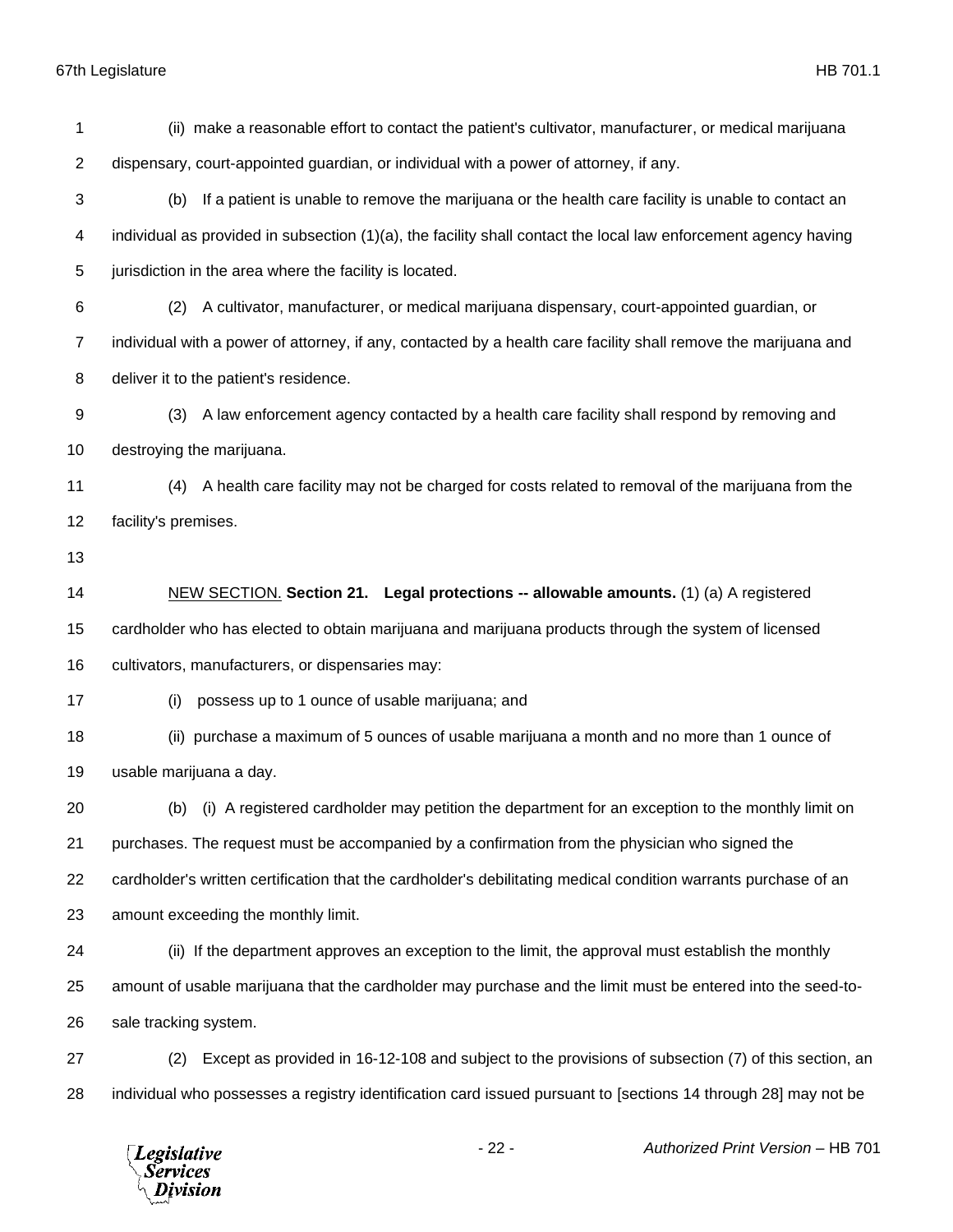arrested, prosecuted, or penalized in any manner or be denied any right or privilege, including but not limited to civil penalty or disciplinary action by a professional licensing board or the department of labor and industry,

solely because:

 (a) the person cultivates, manufactures, possesses, or transports marijuana in the amounts allowed under this section; or

(b) the registered cardholder acquires or uses marijuana.

 (3) A physician may not be arrested, prosecuted, or penalized in any manner or be denied any right or privilege, including but not limited to civil penalty or disciplinary action by the board of medical examiners or the department of labor and industry, solely for providing written certification for a patient with a debilitating medical condition.

 (4) Nothing in this section prevents the imposition of a civil penalty or a disciplinary action by a 12 professional licensing board or the department of labor and industry if:

(a) a registered cardholder's use of marijuana impairs the cardholder's job-related performance; or

(b) a physician violates the standard of care or other requirements of [sections 14 through 28].

 (5) (a) An individual may not be arrested or prosecuted for constructive possession, conspiracy as provided in 45-4-102, or other provisions of law or any other offense solely for being in the presence or vicinity of the use of marijuana and marijuana products as permitted under [sections 14 through 28].

 (b) This subsection (5) does not prevent the arrest or prosecution of an individual who is in the vicinity of a registered cardholder's use of marijuana if the individual is in possession of or is using marijuana in excess of the amounts otherwise provided in this chapter and is not a registered cardholder.

 (6) Possession of or application for a registry identification card does not alone constitute probable cause to search the person or individual or the property of the person or individual or otherwise subject the person or individual or property of the person or individual possessing or applying for the card to inspection by any governmental agency, including a law enforcement agency.

 (7) The provisions of this section relating to protection from arrest or prosecution do not apply to an individual unless the individual has obtained a registry identification card prior to an arrest or the filing of a criminal charge. It is not a defense to a criminal charge that an individual obtains a registry identification card after an arrest or the filing of a criminal charge.

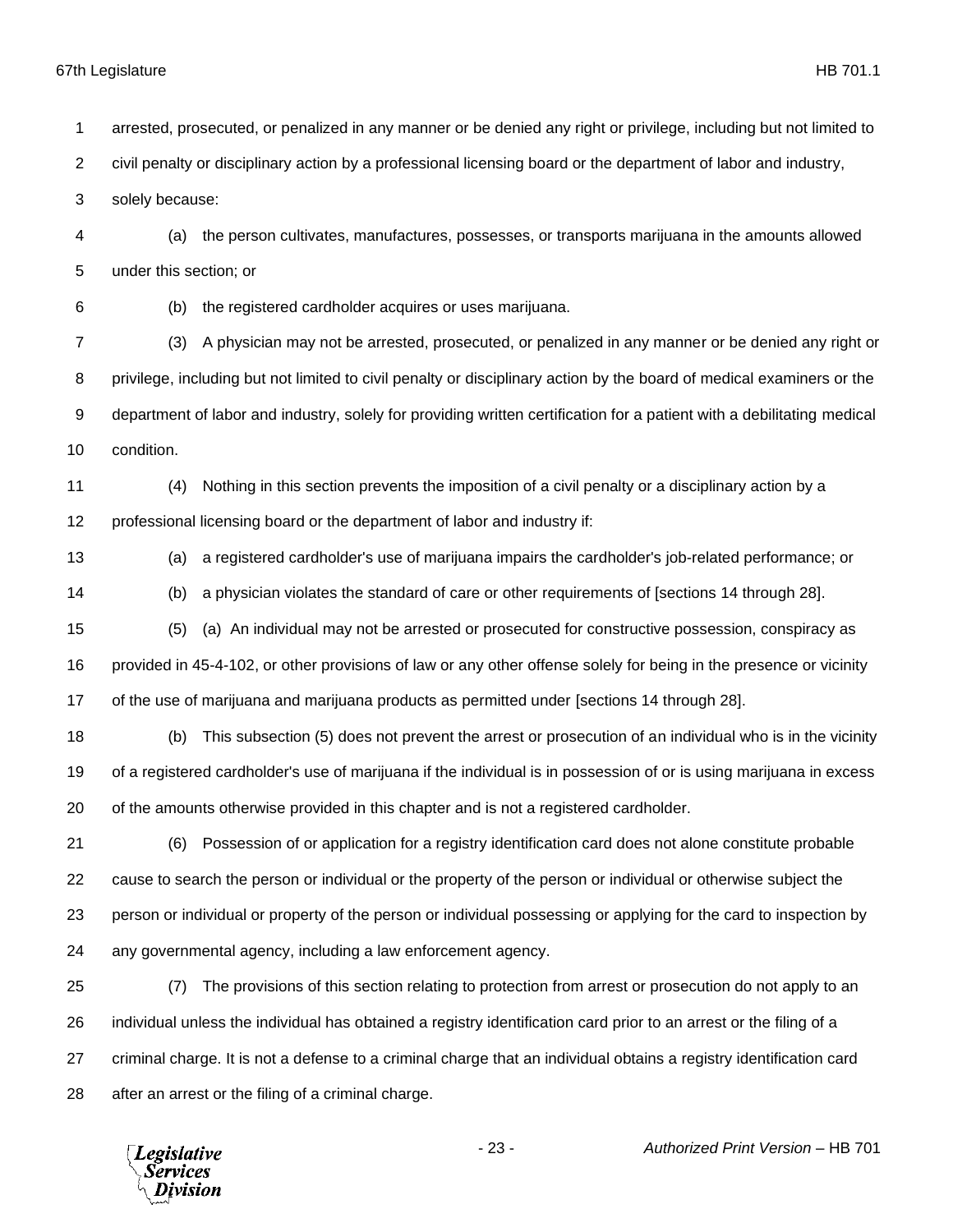(8) (a) A registered cardholder is presumed to be engaged in the use of marijuana as allowed by [sections 14 through 28] if the person: (i) is in possession of a valid registry identification card; and (ii) is in possession of an amount of marijuana that does not exceed the amount permitted under [sections 14 through 28]. (b) The presumption may be rebutted by evidence that the possession of marijuana was not for the purpose of alleviating the symptoms or effects of a registered cardholder's debilitating medical condition and exceeded the allowable amount of marijuana otherwise provided for in [sections 14 through 28]. NEW SECTION. **Section 22. Prohibitions on physician affiliation with licensees -- sanctions.** (1) (a) A physician who provides written certifications may not: (i) accept or solicit anything of value, including monetary remuneration, from a person licensed under this chapter; (ii) offer a discount or any other thing of value to a patient who uses or agrees to use a person licensed under this chapter; or (iii) examine a patient for the purposes of diagnosing a debilitating medical condition at a licensed 17 premises or a testing laboratory. (b) Subsection (1)(a) does not prevent a physician from accepting a fee for providing medical care to a person licensed under this chapter if the physician charges the individual the same fee that the physician charges other patients for providing a similar level of medical care. (2) A person licensed under this chapter may not: (a) arrange for a physician to conduct a physical examination or review of medical records required under [sections 14 through 28], either in the physician's office or at another location; or (b) pay all or a portion of the costs for an individual to be seen by a physician for the purposes of obtaining a written certification. (3) If the department has cause to believe that a physician has violated this section, has violated a provision of rules adopted pursuant to [sections 14 through 28], or has not met the standard of care required under [sections 14 through 28], the department may refer the matter to the board of medical examiners

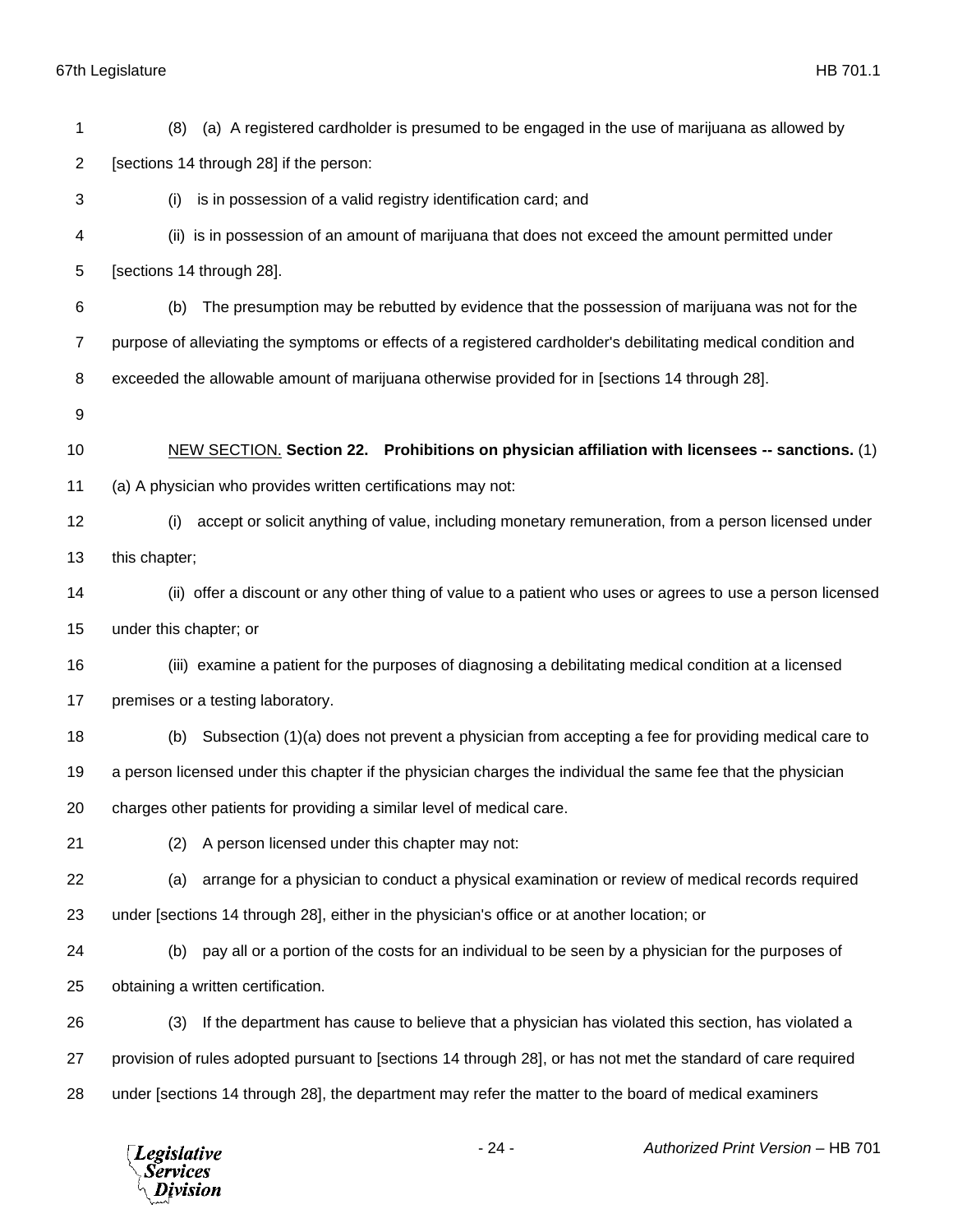provided for in 2-15-1731 for review pursuant to 37-1-308.

- (4) A violation of this section constitutes unprofessional conduct under 37-1-316. If the board of medical examiners finds that a physician has violated this section, the board shall restrict the physician's authority to provide written certification for the use of marijuana. The board of medical examiners shall notify the department of the sanction.
- (5) If the board of medical examiners believes a physician's practices may harm the public health, safety, or welfare, the board may summarily restrict a physician's authority to provide written certification for the use of marijuana for a debilitating medical condition.
- (6) (a) If the department has reason to believe a person licensed under this chapter has violated this section, the department shall refer the matter to the law enforcement entity and county attorney having jurisdiction where the person licensed under this chapter is doing business.
- (b) If a person licensed under this chapter is found to have violated the provisions of this section, the department shall revoke the person's license. A person whose license has been revoked for a violation of this section is prohibited from reapplying for licensure under this chapter.
- (7) (a) A law enforcement entity or county attorney who investigates a suspected violation of this section shall report the results of the investigation to the department.
- (b) The department may receive the results of this investigation even if the information constitutes confidential criminal justice information as defined in 44-5-103.
- 
- NEW SECTION. **Section 23. Unlawful conduct by cardholders -- penalties.** (1) The department
- shall revoke and may not reissue the registry identification card of an individual who:
- (a) is convicted of a drug offense; or
- (b) allows another individual to be in possession of the individual's:
- (i) registry identification card, except as provided for in [section 19]; or
- (ii) mature marijuana plants, seedlings, usable marijuana, or marijuana products.
- (2) If no other penalty is specified under [sections 14 through 28], a registered cardholder who
- violates [sections 14 through 28] is punishable by a fine not to exceed \$500 or by imprisonment in a county jail
- for a term not to exceed 6 months, or both, unless otherwise provided in [sections 14 through 28] or unless the

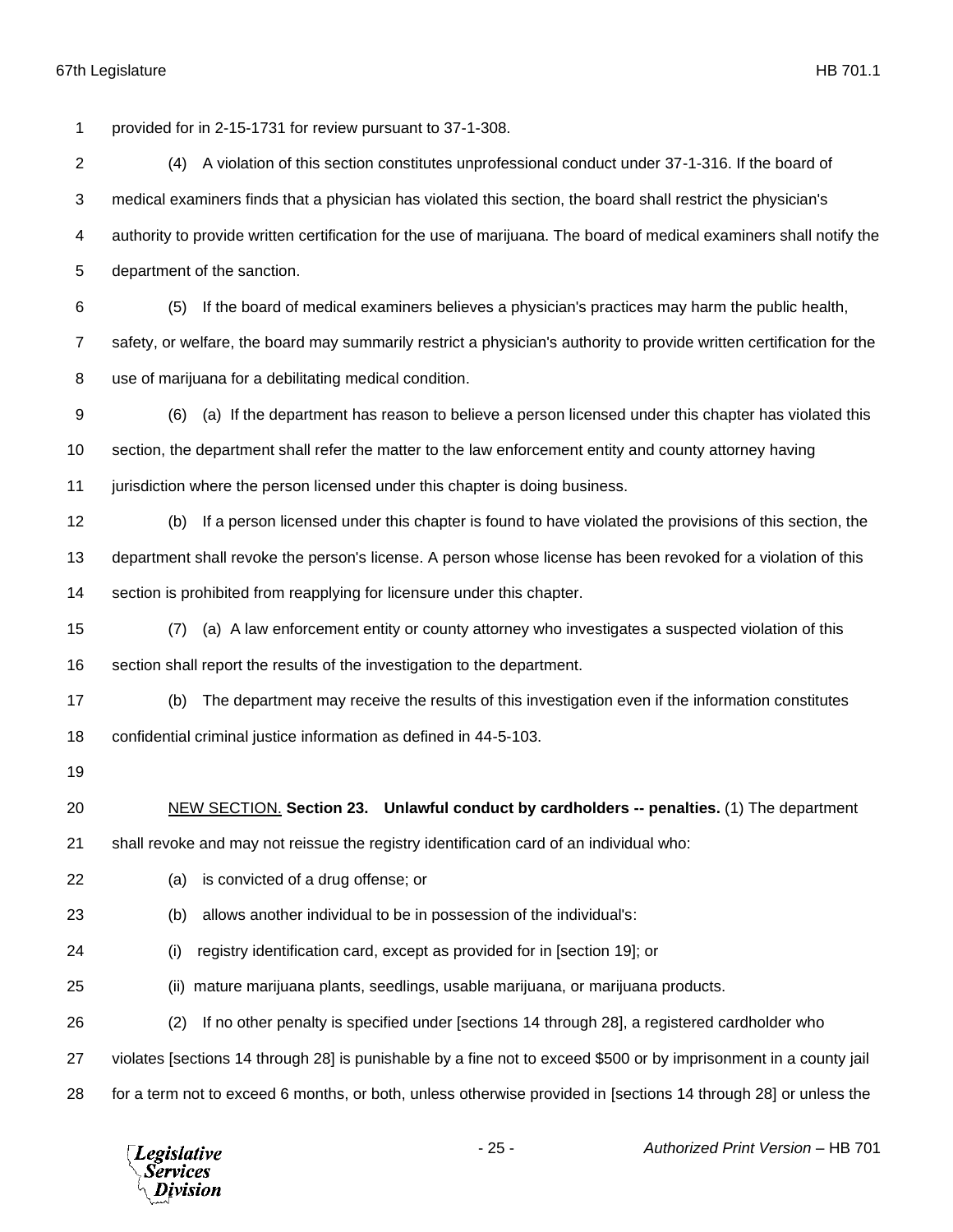67th Legislature HB 701.1 violation would constitute a violation of Title 45. An offense constituting a violation of Title 45 must be charged and prosecuted pursuant to the provisions of Title 45. (3) Review of a department action imposing a fine, suspension, or revocation under this section must be conducted as a contested case hearing under the provisions of the Montana Administrative Procedure Act. NEW SECTION. **Section 24. Fraudulent representation -- penalties.** (1) In addition to any other penalties provided by law, an individual who fraudulently represents to a law enforcement official that the individual is a registered cardholder is guilty of a misdemeanor punishable by imprisonment in a county jail for a term not to exceed 1 year or a fine not to exceed \$1,000, or both. (2) A physician who purposely and knowingly misrepresents any information required under [section 11 18] is guilty of a misdemeanor punishable by imprisonment in a county jail for a term not to exceed 1 year or a fine not to exceed \$1,000, or both. NEW SECTION. **Section 25. Confidentiality of registry information -- penalty.** (1) Except as provided in 37-3-203, a person, including an employee or official of the department, commits the offense of disclosure of confidential information related to registry information if the person knowingly or purposely discloses confidential information in violation of [sections 14 through 28]. (2) A person convicted of a violation of this section shall be fined not to exceed \$1,000 or imprisoned

 NEW SECTION. **Section 26. Law enforcement authority.** Nothing in this chapter may be construed to limit a law enforcement agency's ability to investigate unlawful activity in relation to an individual with a registry identification card.

 NEW SECTION. **Section 27. Legislative monitoring.** (1) The economic affairs interim committee shall provide oversight of the department's activities pursuant to [sections 14 through 28], including but not limited to monitoring of:

(a) the number of registered cardholders; and

in the county jail for a term not to exceed 6 months, or both.

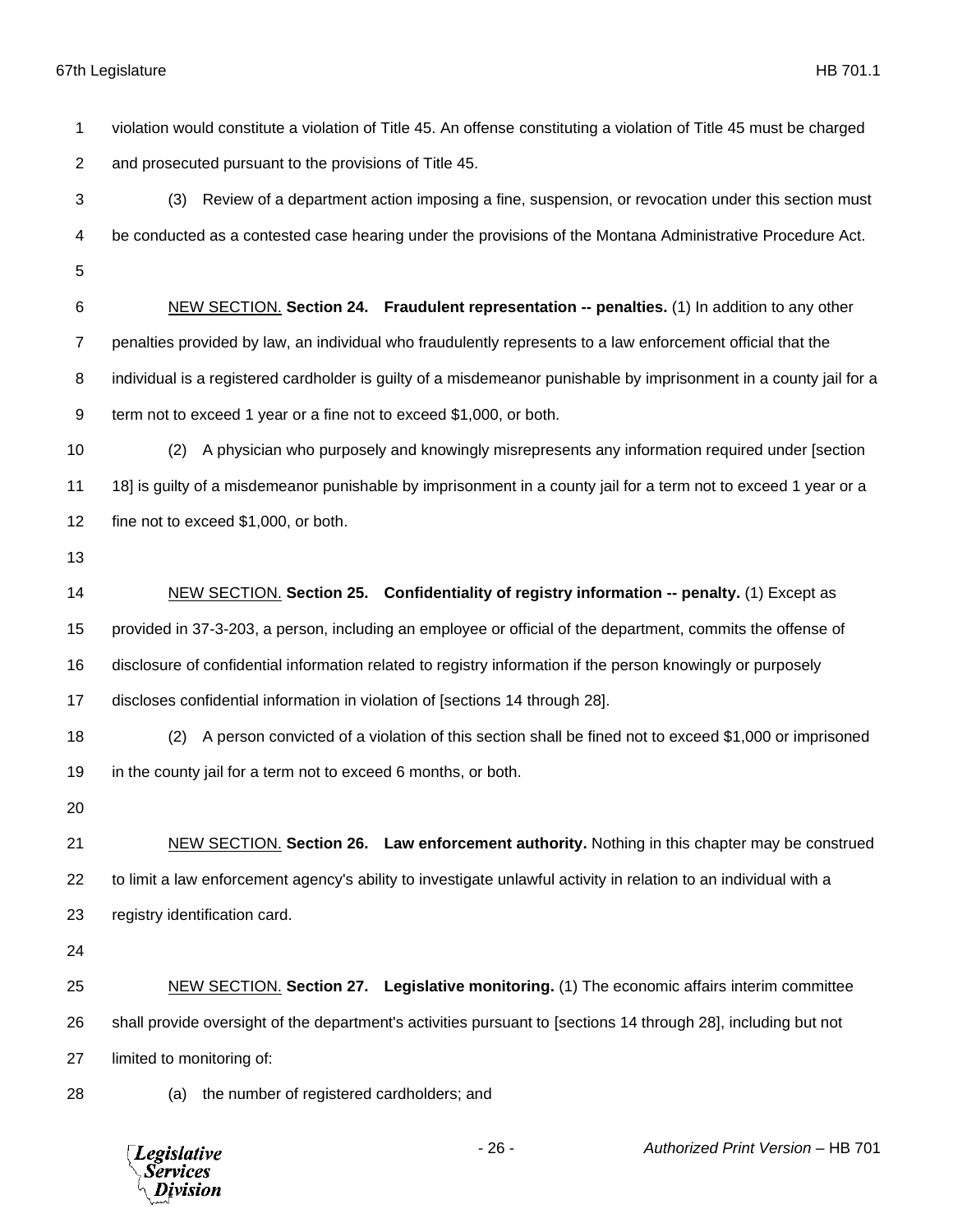| 1              | (b)                   | the number and type of violations committed by registered cardholders, together with the penalties            |
|----------------|-----------------------|---------------------------------------------------------------------------------------------------------------|
| $\overline{2}$ |                       | imposed upon registered cardholders by the department.                                                        |
| 3              | (2)                   | The committee shall identify issues likely to require future legislative attention and develop                |
| 4              |                       | legislation to present to the next regular session of the legislature.                                        |
| 5              | (3)                   | (a) The department shall periodically report to the economic affairs interim committee and submit             |
| 6              |                       | a report to the legislative clearinghouse, as provided in 5-11-210, on persons who are registered pursuant to |
| $\overline{7}$ |                       | [sections 14 through 28]. The report must include:                                                            |
| 8              | (i)                   | the number of applications for registry identification cards and the number of registered                     |
| 9              | cardholders approved; |                                                                                                               |
| 10             |                       | (ii) the nature of the debilitating medical conditions of the cardholders;                                    |
| 11             | (iii)                 | the number of registry identification cards and licenses revoked; and                                         |
| 12             |                       | (iv) the number of physicians providing written certification for registered cardholders and the number       |
| 13             |                       | of written certifications each physician has provided.                                                        |
| 14             | (b)                   | The report may not provide any identifying information of cardholders or physicians.                          |
| 15             | (4)                   | The board of medical examiners shall report annually to the economic affairs interim committee on             |
| 16             |                       | the number and types of complaints the board has received involving physician practices in providing written  |
| 17             |                       | certification for the use of marijuana, pursuant to 37-3-203.                                                 |
| 18             | (5)                   | The reports provided for in subsections (3) and (4) must also be provided to the revenue interim              |
| 19             |                       | committee provided for in 5-5-227.                                                                            |
| 20             |                       |                                                                                                               |
| 21             |                       | NEW SECTION. Section 28. Rulemaking authority -- fees. The department may adopt rules to                      |
| 22             |                       | implement [sections 14 through 28] as authorized in this section to specify:                                  |
| 23             | (1)                   | the manner in which the department will consider applications for registry identification cards for           |
| 24             |                       | individuals with debilitating medical conditions and renewal of registry identification cards;                |
| 25             | (2)                   | the acceptable forms of proof of Montana residency;                                                           |
| 26             | (3)                   | notice and contested case hearing procedures for fines or registry identification card revocation,            |
| 27             |                       | suspension, or modification;                                                                                  |
| 28             | (4)                   | the procedures for obtaining fingerprints for the fingerprint and background check required under             |
|                |                       |                                                                                                               |

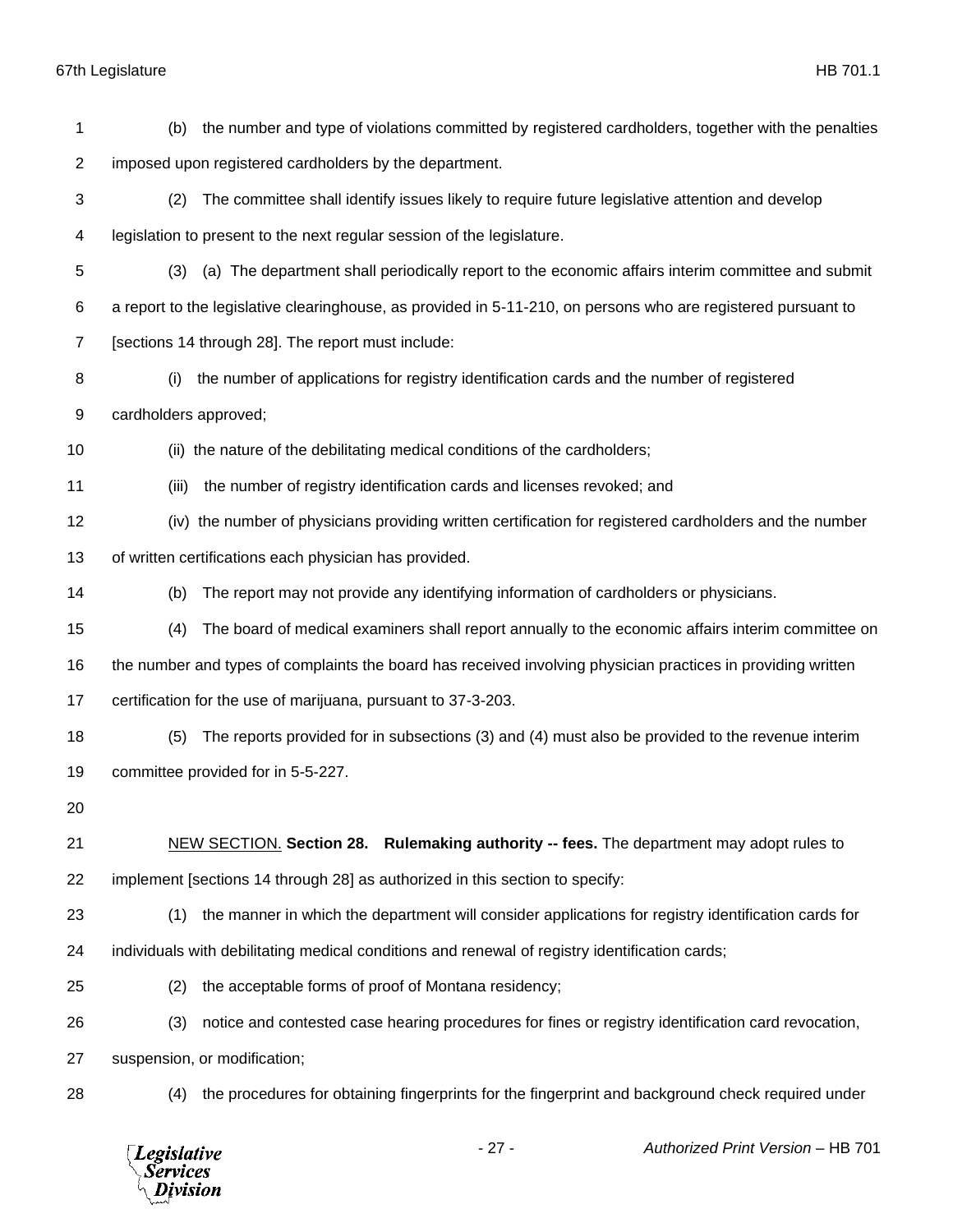| 1  | [section 17];                                                                                                          |
|----|------------------------------------------------------------------------------------------------------------------------|
| 2  | (5)<br>the amount of usable marijuana that a registered cardholder who has elected not to use the                      |
| 3  | system of licensees provided for under this chapter may possess; and                                                   |
| 4  | the fees for cardholders. The annual cardholder license fee may not be less than \$20.<br>(6)                          |
| 5  |                                                                                                                        |
| 6  | Section 29. Section 5-5-227, MCA, is amended to read:                                                                  |
| 7  | "5-5-227. Revenue interim committee -- powers and duties -- revenue estimating and use of                              |
| 8  | estimates. (1) The revenue interim committee has administrative rule review, draft legislation review, program         |
| 9  | evaluation, and monitoring functions for the state tax appeal board established in 2-15-1015 and for the               |
| 10 | department of revenue and the entities attached to the department for administrative purposes, except the              |
| 11 | division-divisions of the department that administers-administer the Montana Alcoholic Beverage Code and the           |
| 12 | Montana Marijuana Regulation and Taxation Act.                                                                         |
| 13 | (a) The committee must have prepared by December 1 for introduction during each regular<br>(2)                         |
| 14 | session of the legislature in which a revenue bill is under consideration an estimate of the amount of revenue         |
| 15 | projected to be available for legislative appropriation.                                                               |
| 16 | The committee may prepare for introduction during a special session of the legislature in which a<br>(b)               |
| 17 | revenue bill or an appropriation bill is under consideration an estimate of the amount of projected revenue. The       |
| 18 | revenue estimate is considered a subject specified in the call of a special session under 5-3-101.                     |
| 19 | The committee's estimate, as introduced in the legislature, constitutes the legislature's current<br>(3)               |
| 20 | revenue estimate until amended or until final adoption of the estimate by both houses. It is intended that the         |
| 21 | legislature's estimates and the assumptions underlying the estimates will be used by all agencies with                 |
| 22 | responsibilities for estimating revenue or costs, including the preparation of fiscal notes.                           |
| 23 | The legislative services division shall provide staff assistance to the committee. The committee<br>(4)                |
| 24 | may request the assistance of the staffs of the office of the legislative fiscal analyst, the legislative auditor, the |
| 25 | department of revenue, and any other agency that has information regarding any of the tax or revenue bases of          |
| 26 | the state.                                                                                                             |
| 27 | The committee shall review tax credits [scheduled to expire] as provided in 15-30-2303."<br>(5)                        |
| 28 |                                                                                                                        |
|    |                                                                                                                        |

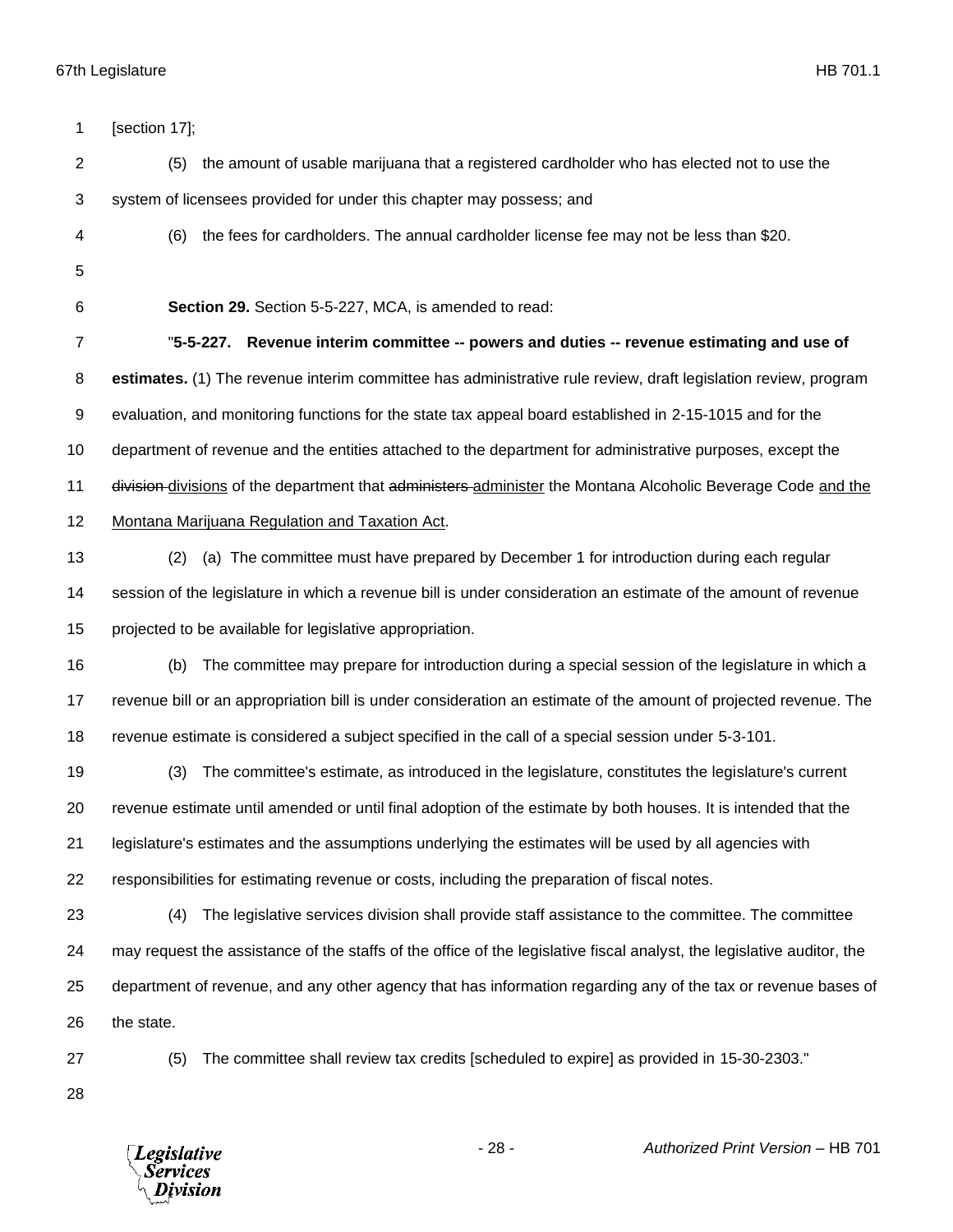| 1              | Section 30. Section 7-22-2101, MCA, is amended to read:                                                                |
|----------------|------------------------------------------------------------------------------------------------------------------------|
| 2              | <b>Definitions.</b> As used in this part, unless the context indicates otherwise, the following<br>"7-22-2101.         |
| 3              | definitions apply:                                                                                                     |
| 4              | "Board" means a district weed board created under 7-22-2103.<br>(1)                                                    |
| 5              | "Commissioners" means the board of county commissioners.<br>(2)                                                        |
| 6              | "Coordinator" means the person employed by the county to conduct the district noxious weed<br>(3)                      |
| $\overline{7}$ | management program and supervise other district employees.                                                             |
| 8              | "Department" means the department of agriculture provided for in 2-15-3001.<br>(4)                                     |
| 9              | "District" means a weed management district organized under 7-22-2102.<br>(5)                                          |
| 10             | (6)<br>"Integrated weed management program" means a program designed for the long-term                                 |
| 11             | management and control of weeds using a combination of techniques, including hand-pulling, cultivation, use of         |
| 12             | herbicide, use of biological control, mechanical treatment, prescribed grazing, prescribed burning, education,         |
| 13             | prevention, and revegetation.                                                                                          |
| 14             | "Native plant" means a plant indigenous to the state of Montana.<br>(7)                                                |
| 15             | "Native plant community" means an assemblage of native plants occurring in a natural habitat.<br>(8)                   |
| 16             | (a) "Noxious weeds" or "weeds" means any exotic plant species established or that may be<br>(9)                        |
| 17             | introduced in the state that may render land unfit for agriculture, forestry, livestock, wildlife, or other beneficial |
| 18             | uses or that may harm native plant communities and that is designated:                                                 |
| 19             | as a statewide noxious weed by rule of the department; or<br>(i)                                                       |
| 20             | (ii) as a district noxious weed by a board, following public notice of intent and a public hearing.                    |
| 21             | A weed designated by rule of the department as a statewide noxious weed must be considered<br>(b)                      |
| 22             | noxious in every district of the state.                                                                                |
| 23             | Marijuana, as defined in 16-12-102, may not be considered a noxious weed.<br>(c)                                       |
| 24             | (10) "Person" means an individual, partnership, corporation, association, or state or local government                 |
| 25             | agency or subdivision owning, occupying, or controlling any land, easement, or right-of-way, including any             |
| 26             | county, state, or federally owned and controlled highway, drainage or irrigation ditch, spoil bank, barrow pit, or     |
| 27             | right-of-way for a canal or lateral.                                                                                   |
| 28             | (11) "Weed management" or "control" means the use of an integrated weed management program for                         |

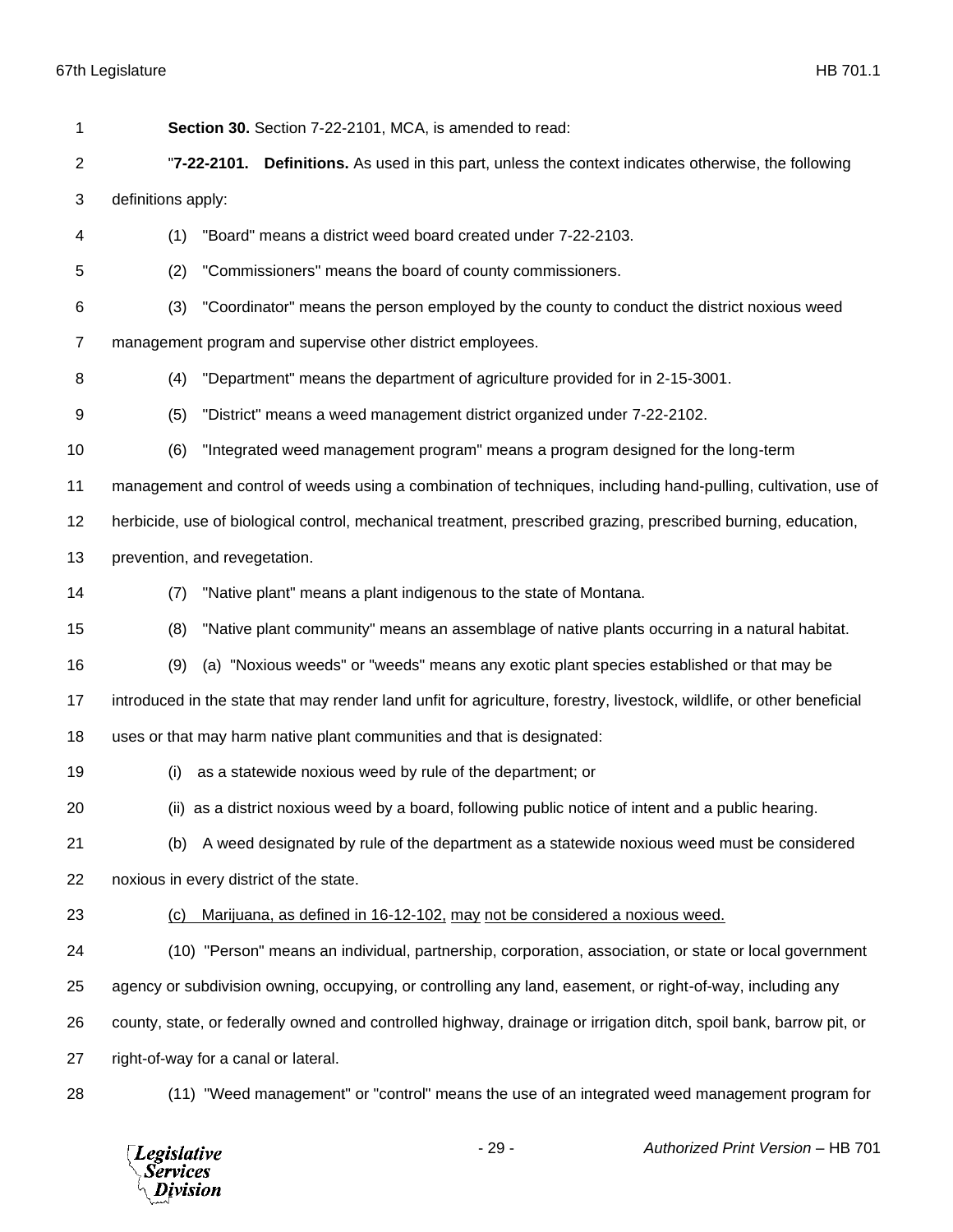the containment, suppression, and, where possible, eradication of noxious weeds." **Section 31.** Section 15-64-101, MCA, is amended to read: "**15-64-101. Definitions.** As used in this part, the following definitions apply: (1) "Adult-use dispensary" has the meaning provided in 16-12-102. (1)(2) "Department" means the department of revenue provided for in 2-15-1301. (3) "Marijuana" has the meaning provided in 16-12-102. 8 (2)(4) "Marijuana product" means marijuana as defined in 50-32-101 and marijuana-infused products as defined in 50-46-302 has the meaning provided in 16-12-102. (3) "Marijuana product provider" means provider or a marijuana-infused products provider as those terms are defined in 50-46-302. (5) "Medical marijuana dispensary" has the meaning provided in 16-12-102. (4)(6) "Person" means an individual, firm, partnership, corporation, association, company, committee, 14 other group of persons, or other business entity, however formed.  $(5)$  (7) "Purchaser" means a person to whom a sale of marijuana or a marijuana product is made.  $(6)(8)$  "Retail price" means the established price for which a marijuana product provider an adult-use 17 dispensary or medical marijuana dispensary sells marijuana or a marijuana product to a purchaser before any discount or reduction.  $(7)$ (9) "Sale" or "sell" means any transfer of marijuana or marijuana products for consideration, exchange, barter, gift, offer for sale, or distribution in any manner or by any means." **Section 32.** Section 15-64-102, MCA, is amended to read: "**15-64-102. Tax on marijuana product providers sales.** (1) (a) There For a medical marijuana 24 dispensary, there is a tax equal to the percentage provided in subsection  $(1)(b)$  on a marijuana product 25 provider's medical marijuana dispensary's gross sales of marijuana, marijuana products, and live marijuana plants for use by individuals with debilitating medical conditions that is payable four times a year. 27 (b) The percentage of tax on gross sales in subsection  $(1)(a)$  is as follows: 4%. (i) for gross sales during the calendar quarters beginning October 1, 2019, and ending September 30,

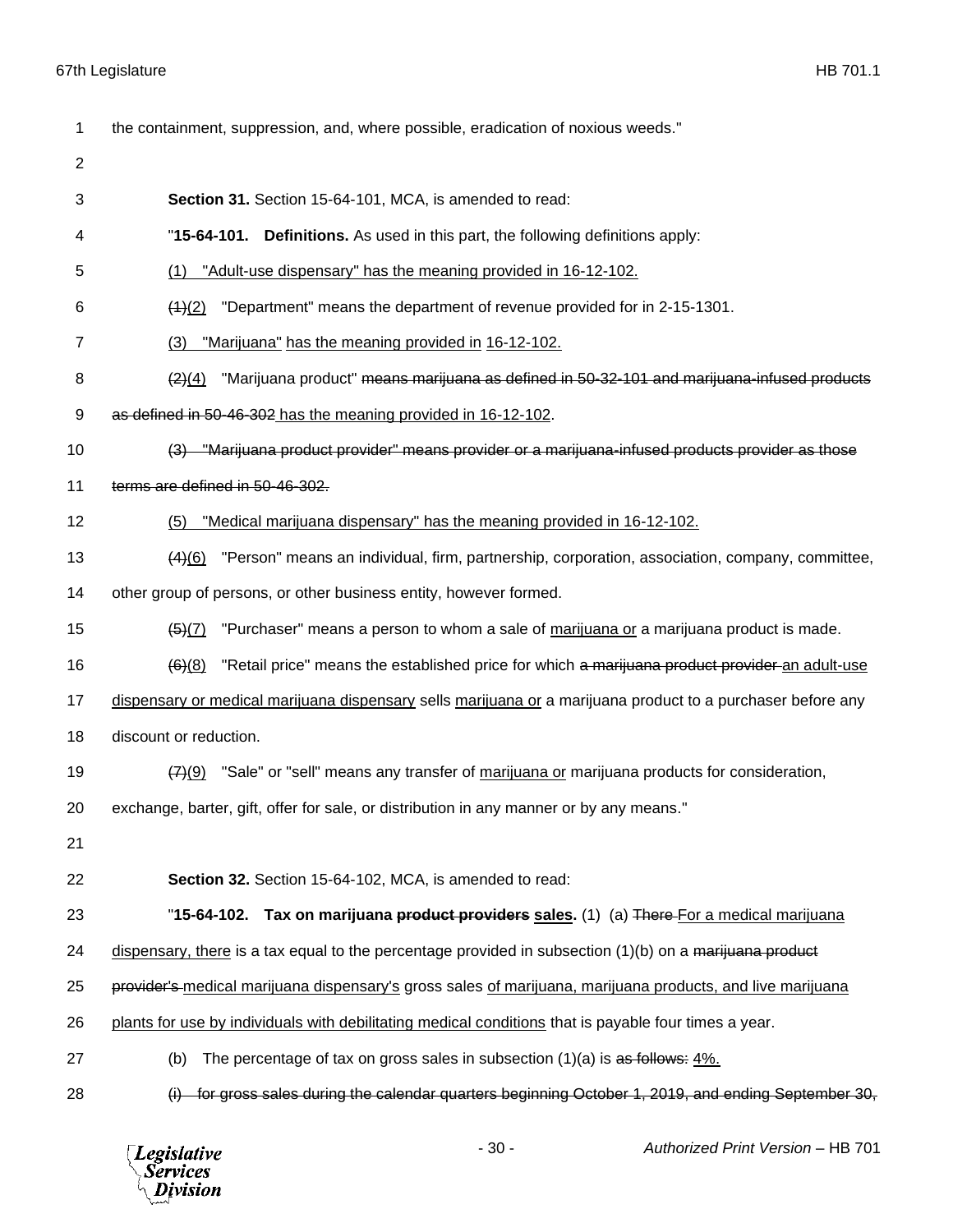1 2021, the amount is 4%; and

- 2 (ii) for gross sales during the calendar quarters beginning October 1, 2021, and thereafter, the amount 3  $i \frac{1}{2}$  is 2%.
- 4 (2) (a) For an adult use-dispensary, there is tax equal to the percentage provided in subsection
- 5 (2)(b) on the purchase of marijuana and marijuana products.
- 6 (b) The tax under this subsection (2) is imposed at a rate of 20% of the retail price.
- 7 (3) The taxes set forth in subsections (1) and (2) are imposed on the purchaser and must be

8 collected at the time of the sale and paid by the seller to the department for deposit in the marijuana state

- 9 special revenue account provided for in 16-12-111.
- 10  $\left( \frac{2}{4} \right)$  A marijuana product provider dispensary licensed under Title 16, chapter 12, shall submit a

11 quarterly report to the department listing the total dollar amount of sales from any registered premises, as

12 defined in 50-46-302, operated by the marijuana product provider, including dispensaries. The report must be:

- 13 (a) made on forms prescribed by the department; and
- 14 (b) submitted within 15 days of the end of each calendar quarter.
- 15 (3)(5) At the time the report is filed, the marijuana product provider dispensary shall submit a payment

16 equal to the percentage provided in subsection (1)(b) or (2)(b) of the total dollar amount of sales.

17  $(4)(6)$  The department shall deposit the taxes paid under this section in the medical marijuana state

18 special revenue account provided for in 50-46-345 16-12-111 within the state special revenue fund established

19 in 17-2-102.

20  $(5)(7)$  The tax imposed by this part and related interest and penalties are a personal debt of the

21 person required to file a return from the time that the liability arises, regardless of when the time for payment of 22 the liability occurs.

23  $(6)(8)$  For the purpose of determining liability for the filing of statements and the payment of taxes,

24 penalties, and interest owed under 15-64-103 through 15-64-106:

25 (a) the officer of a corporation whose responsibility it is to truthfully account for and pay to the state 26 taxes provided for in 15-64-103 through 15-64-106 and who fails to pay the taxes is liable to the state for the 27 taxes and the penalty and interest due on the amounts;

28 (b) each officer of the corporation, to the extent that the officer has access to the requisite records, is

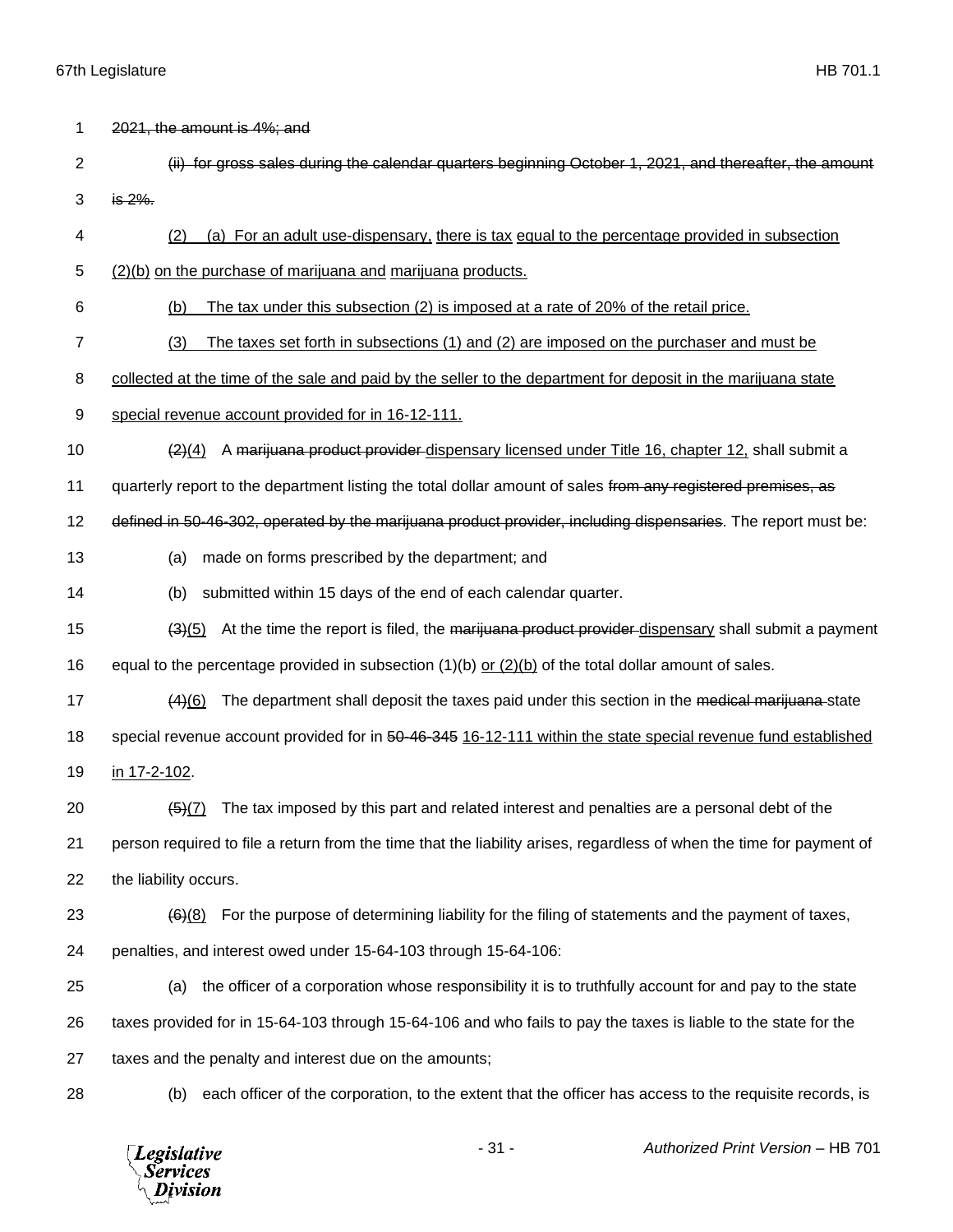individually liable along with the corporation for filing statements and for unpaid taxes, penalties, and interest

upon a determination that the officer:

 (i) possessed the responsibility to file statements and pay taxes on behalf of the corporation; and (ii) possessed the responsibility on behalf of the corporation for directing the filing of statements or the payment of other corporate obligations and exercised that responsibility, resulting in the corporation's failure to file statements required by this part or pay taxes due as required by this part;

 (c) each partner of a partnership is jointly and severally liable, along with the partnership, for any statements, taxes, penalties, and interest due while a partner;

 (d) each member of a limited liability company that is treated as a partnership or as a corporation for income tax purposes is jointly and severally liable, along with the limited liability company, for any statements, taxes, penalties, and interest due while a member;

(e) the member of a single-member limited liability company that is disregarded for income tax

purposes is jointly and severally liable, along with the limited liability company, for any statements, taxes,

penalties, and interest due while a member; and

 (f) each manager of a manager-managed limited liability company is jointly and severally liable, along with the limited liability company, for any statements, taxes, penalties, and interest due while a manager.

17  $\left(7\right)\left(9\right)$  In determining which corporate officer is liable, the department is not limited to considering the 18 elements set forth in subsection  $(6)(a)$  (8)(a) to establish individual liability and may consider any other

available information.

20  $(8)(10)$  In the case of a bankruptcy, the liability of the individual remains unaffected by the discharge of penalty and interest against the corporation. The individual remains liable for any statements and the amount of taxes, penalties, and interest unpaid by the entity.

(11) The tax levied pursuant to this section is separate from and in addition to any general state and

local sales and use taxes that apply to retail sales, which must continue to be collected and distributed as

- provided by law.
- (12) The tax levied under this section must be used as designated in 16-12-111."

**Section 33.** Section 15-64-103, MCA, is amended to read:

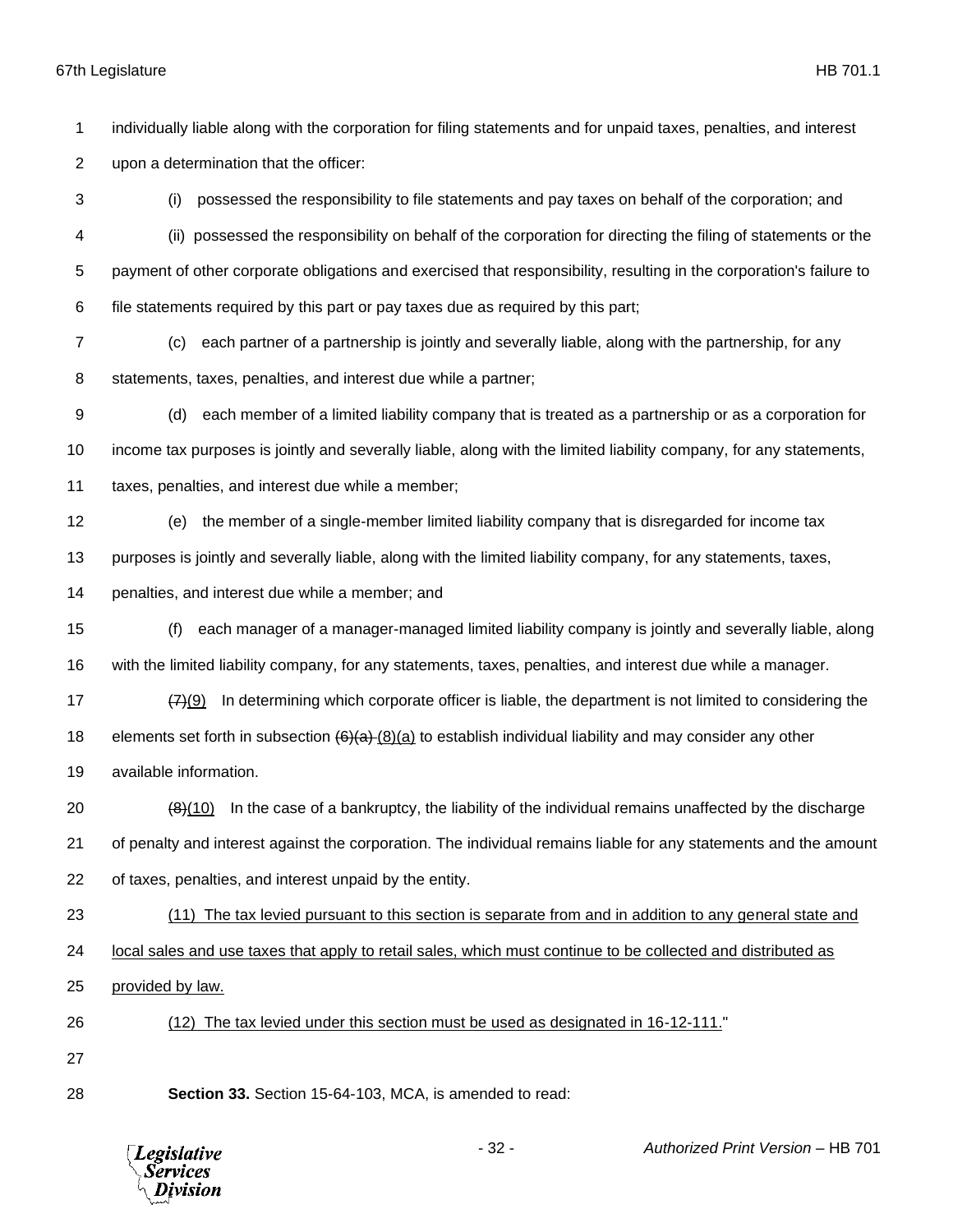| 1              | "15-64-103. Returns -- payment -- recordkeeping -- authority of department. (1) Each marijuana                  |
|----------------|-----------------------------------------------------------------------------------------------------------------|
| $\overline{2}$ | product provider-marijuana dispensary licensed under Title 16, chapter 12, shall file a return, on a form       |
| 3              | provided by the department, and pay the tax due as provided in 15-64-102.                                       |
| 4              | Each return must be authenticated by the person filing the return or by the person's agent<br>(2)               |
| 5              | authorized in writing to file the return.                                                                       |
| 6              | (a) A person required to pay to the department the taxes imposed by this part shall keep for 5<br>(3)           |
| $\overline{7}$ | years:                                                                                                          |
| 8              | all receipts issued; and<br>(i)                                                                                 |
| 9              | (ii) an accurate record of all sales of marijuana and marijuana products, showing the name and                  |
| 10             | address of each purchaser, the date of sale, and the quantity, kind, and retail price of each product sold.     |
| 11             | For the purpose of determining compliance with the provisions of this part, the department is<br>(b)            |
| 12             | authorized to examine or cause to be examined any books, papers, records, or memoranda relevant to making       |
| 13             | a determination of the amount of tax due, whether the books, papers, records, or memoranda are the property     |
| 14             | of or in the possession of the person filing the return or another person. In determining compliance, the       |
| 15             | department may use statistical sampling and other sampling techniques consistent with generally accepted        |
| 16             | auditing standards. The department may also:                                                                    |
| 17             | require the attendance of a person having knowledge or information relevant to a return;<br>(i)                 |
| 18             | compel the production of books, papers, records, or memoranda by the person required to attend;<br>(ii)         |
| 19             | implement the provisions of 15-1-703 if the department determines that the collection of the tax is<br>(iii)    |
| 20             | or may be jeopardized because of delay;                                                                         |
| 21             | (iv) take testimony on matters material to the determination; and                                               |
| 22             | administer oaths or affirmations.<br>(v)                                                                        |
| 23             | Pursuant to rules established by the department, returns may be computer-generated and<br>(4)                   |
| 24             | electronically filed."                                                                                          |
| 25             |                                                                                                                 |
| 26             | Section 34. Section 15-64-104, MCA, is amended to read:                                                         |
| 27             | "15-64-104.<br>Deficiency assessment -- penalty and interest -- statute of limitations. (1) If the              |
| 28             | department determines that the amount of the tax due is greater than the amount disclosed by a return, it shall |
|                |                                                                                                                 |

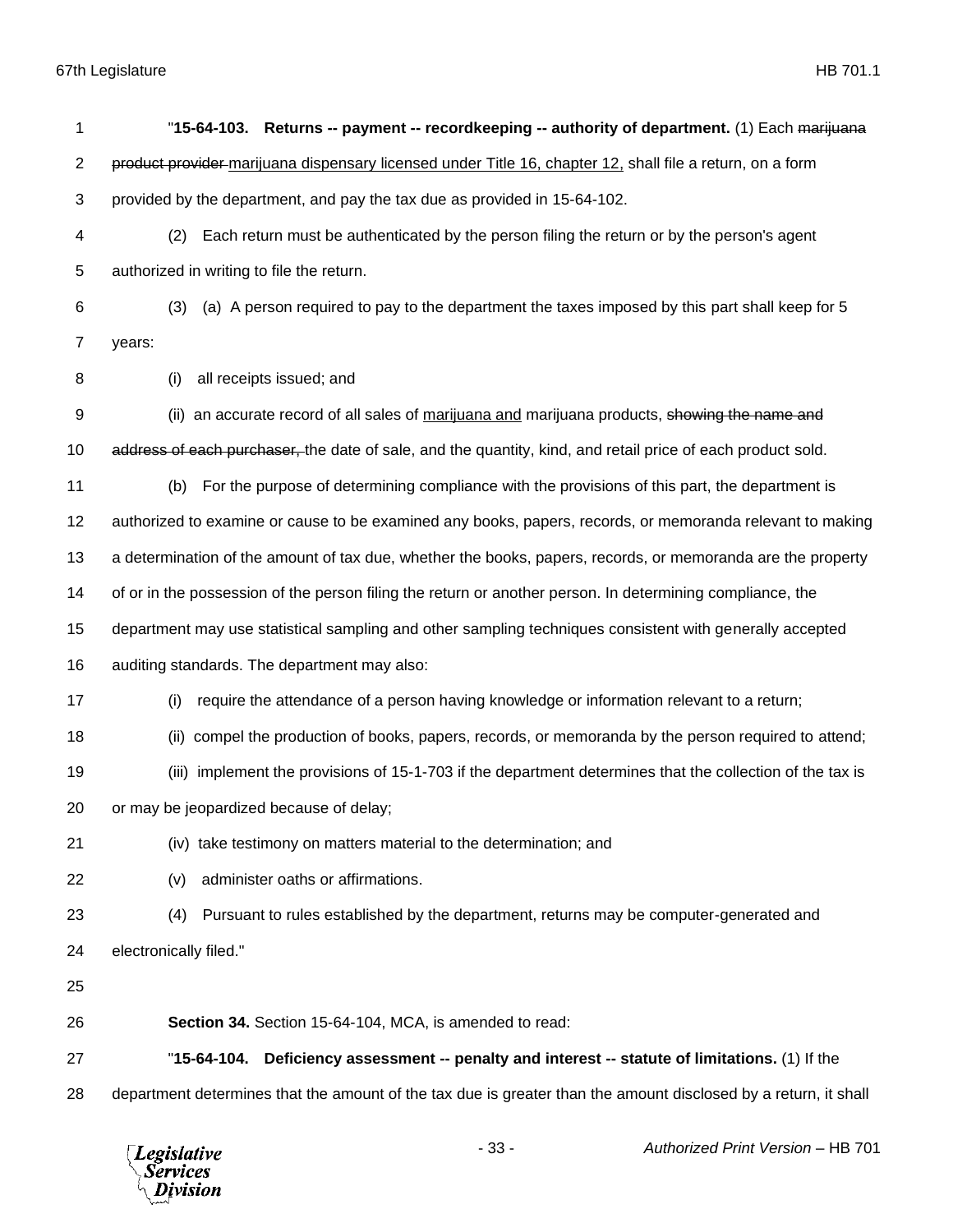1 mail to the marijuana product provider-licensee a notice, pursuant to 15-1-211, of the additional tax proposed to be assessed. The notice must contain a statement that if payment is not made, a warrant for distraint may be 3 filed. The marijuana product provider-licensee may seek review of the determination pursuant to 15-1-211. (2) Penalty and interest must be added to a deficiency assessment as provided in 15-1-216. The department may waive any penalty pursuant to 15-1-206. (3) The amount of tax due under any return may be determined by the department within 5 years after the return was filed, regardless of whether the return was filed on or after the last day prescribed for filing. For purposes of this section, a return due under this part and filed before the last day prescribed by law or rule is considered to be filed on the last day prescribed for filing." **Section 35.** Section 15-64-105, MCA, is amended to read: "**15-64-105. Procedure to compute tax in absence of statement -- estimation of tax -- failure to file -- penalty and interest.** (1) If the marijuana product provider licensee operating a marijuana dispensary fails to file any return required by 15-64-103 within the time required, the department may, at any time, audit the 15 marijuana product provider licensee or estimate the taxes due from any information in its possession and, 16 based on the audit or estimate, assess the marijuana product provider licensee for the taxes, penalties, and interest due the state. (2) The department shall impose penalty and interest as provided in 15-1-216. The department shall 19 mail to the marijuana product provider-licensee a notice, pursuant to 15-1-211, of the tax, penalty, and interest proposed to be assessed. The notice must contain a statement that if payment is not made, a warrant for 21 distraint may be filed. The marijuana product provider-licensee may seek review of the determination pursuant to 15-1-211. The department may waive any penalty pursuant to 15-1-206." **Section 36.** Section 15-64-106, MCA, is amended to read: "**15-64-106. Authority to collect delinquent taxes.** (1) (a) The department shall collect taxes that are delinquent as determined under this part. (b) If a tax imposed by this part or any portion of the tax is not paid when due, the department may issue a warrant for distraint as provided in Title 15, chapter 1, part 7.

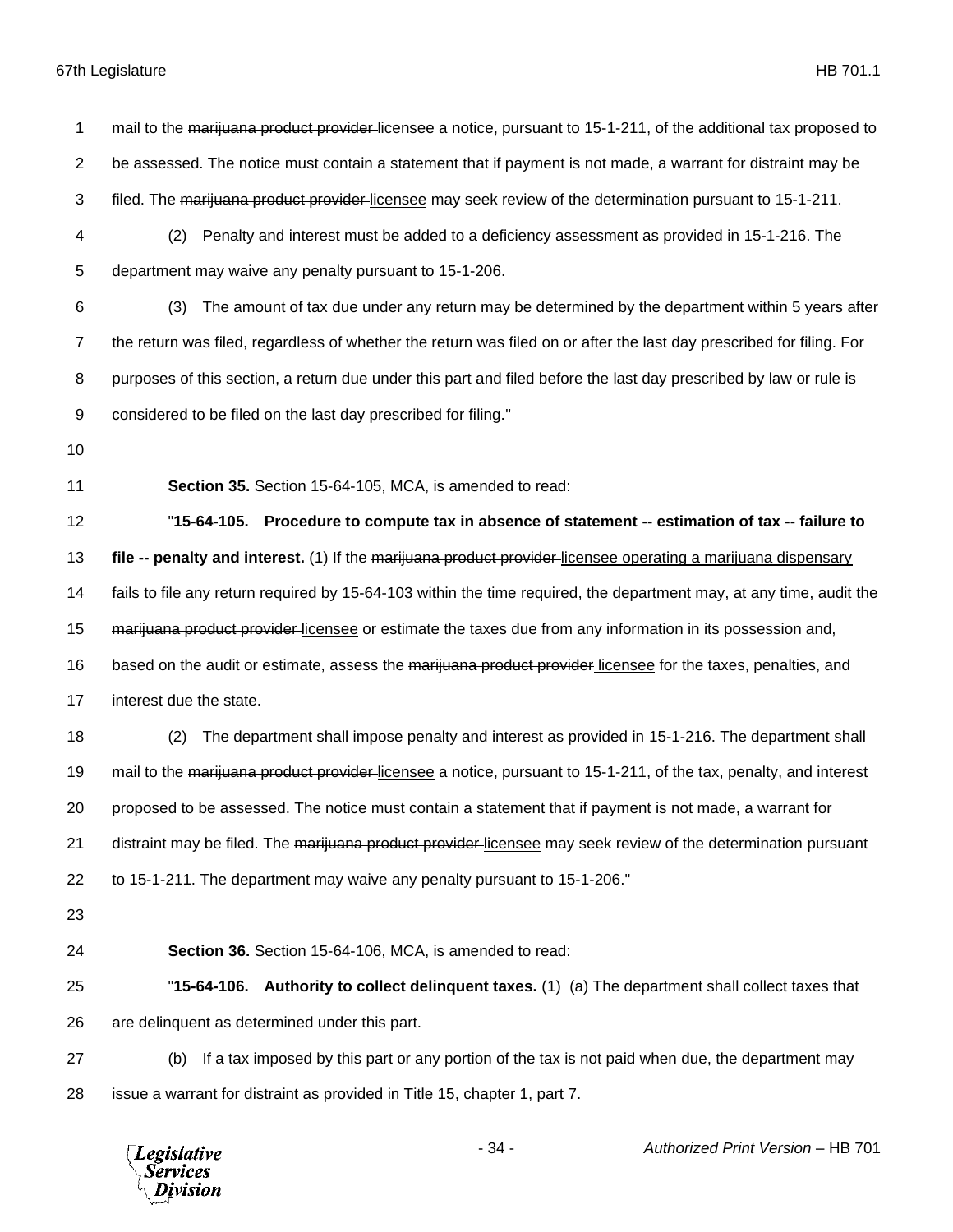| 1              | In addition to any other remedy, in order to collect delinguent taxes after the time for appeal has<br>(2)            |
|----------------|-----------------------------------------------------------------------------------------------------------------------|
| $\overline{2}$ | expired, the department may direct the offset of tax refunds or other funds due the marijuana product provider        |
| 3              | licensee from the state, except wages subject to the provisions of 25-13-614 and retirement benefits.                 |
| 4              | As provided in 15-1-705, the marijuana product provider-licensee has the right to a review of the<br>(3)              |
| 5              | tax liability prior to any offset by the department.                                                                  |
| 6              | The department may file a claim for state funds on behalf of the marijuana product provider<br>(4)                    |
| $\overline{7}$ | licensee if a claim is required before funds are available for offset."                                               |
| 8              |                                                                                                                       |
| 9              | Section 37. Section 15-64-111, MCA, is amended to read:                                                               |
| 10             | "15-64-111. Information -- confidentiality -- agreements with another state. (1) (a) Except as                        |
| 11             | provided in subsections (2) through (5), in accordance with 15-30-2618 and 15-31-511, it is unlawful for an           |
| 12             | employee of the department or any other public official or public employee to disclose or otherwise make known        |
| 13             | information that is disclosed in a return or report required to be filed under this part or information that concerns |
| 14             | the affairs of the person making the return and that is acquired from the person's records, officers, or              |
| 15             | employees in an examination or audit.                                                                                 |
| 16             | This section may not be construed to prohibit the department from publishing statistics if they are<br>(b)            |
| 17             | classified in a way that does not disclose the identity of a person making a return or the content of any             |
| 18             | particular report or return. A person violating the provisions of this section is subject to the penalty provided in  |
| 19             | 15-30-2618 or 15-31-511 for violating the confidentiality of individual income tax or corporate income tax            |
| 20             | information.                                                                                                          |
| 21             | (a) This section may not be construed to prohibit the department from providing information<br>(2)                    |
| 22             | obtained under this part to:                                                                                          |
| 23             | $(i)$ the department of justice, the internal revenue service, or law enforcement to be used for the                  |
| 24             | purpose of investigation and prevention of criminal activity, noncompliance, tax evasion, fraud, and abuse            |
| 25             | under this part; or                                                                                                   |
| 26             | (ii) the department of public health and human services to be used for the purpose of investigation and               |
| 27             | prevention of noncompliance, fraud, and abuse under the Montana Medical Marijuana Act.                                |
| 28             | The department may enter into an agreement with the taxing officials of another state for the<br>(b)                  |
|                | $-35-$<br>Authorized Print Version - HB 701<br><b>Legislative</b><br>Service.<br>ivision                              |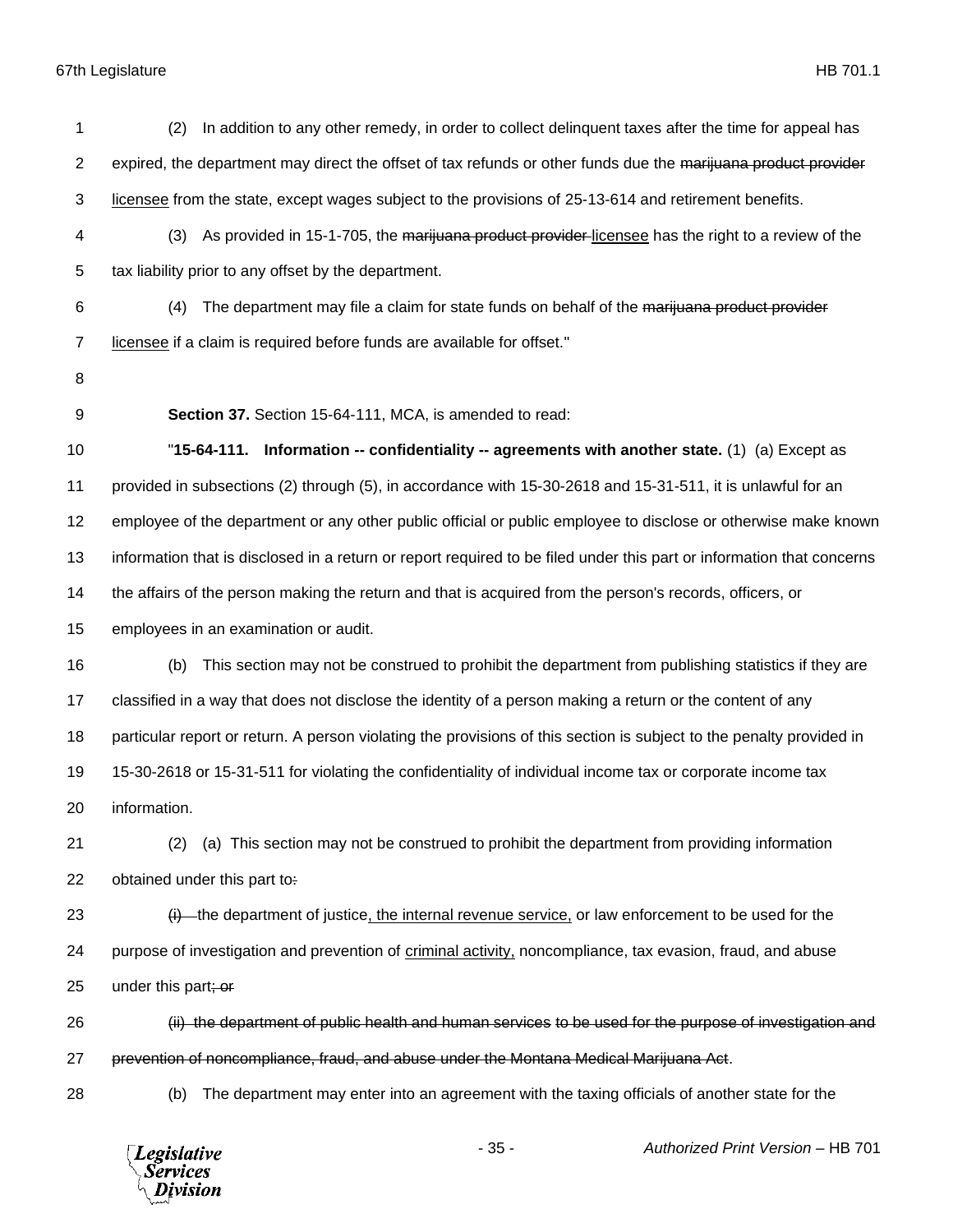interpretation and administration of the laws of their state that provide for the collection of a sales tax or use tax in order to promote fair and equitable administration of the laws and to eliminate double taxation. (c) In order to implement the provisions of this part, the department may furnish information on a reciprocal basis to the taxing officials of another state if the information remains confidential under statutes within the state receiving the information that are similar to this section. (3) In order to facilitate processing of returns and payment of taxes required by this part, the department may contract with vendors and may disclose data to the vendors. The data disclosed must be administered by the vendor in a manner consistent with this section. (4) (a) The officers charged with the custody of the reports and returns may not be required to produce them or evidence of anything contained in them in an action or proceeding in a court, except in an action or proceeding: (i) to which the department is a party under the provisions of this part or any other taxing act; or (ii) on behalf of a party to any action or proceedings under the provisions of this part or other taxes when the reports or facts shown by the reports are directly involved in the action or proceedings. (b) The court may require the production of and may admit in evidence only as much of the reports or of the facts shown by the reports as are pertinent to the action or proceedings. (5) This section may not be construed to limit the investigative authority of the legislative branch, as provided in 5-11-106, 5-12-303, or 5-13-309." **Section 38.** Section 15-64-112, MCA, is amended to read: "**15-64-112. Department to make rules.** The department of revenue shall prescribe rules necessary 22 to carry out the purposes of imposing and collecting the marijuana tax on gross sales on marijuana product 23 providers medical marijuana dispensaries and retail sales occurring at adult-use dispensaries." **Section 39.** Section 16-12-101, MCA, is amended to read: "**16-12-101. (Effective October 1, 2021 January 1, 2022) Short title -- purpose.** (1) This chapter may be cited as the "Montana Marijuana Regulation and Taxation Act". (2) The purpose of this chapter is to:

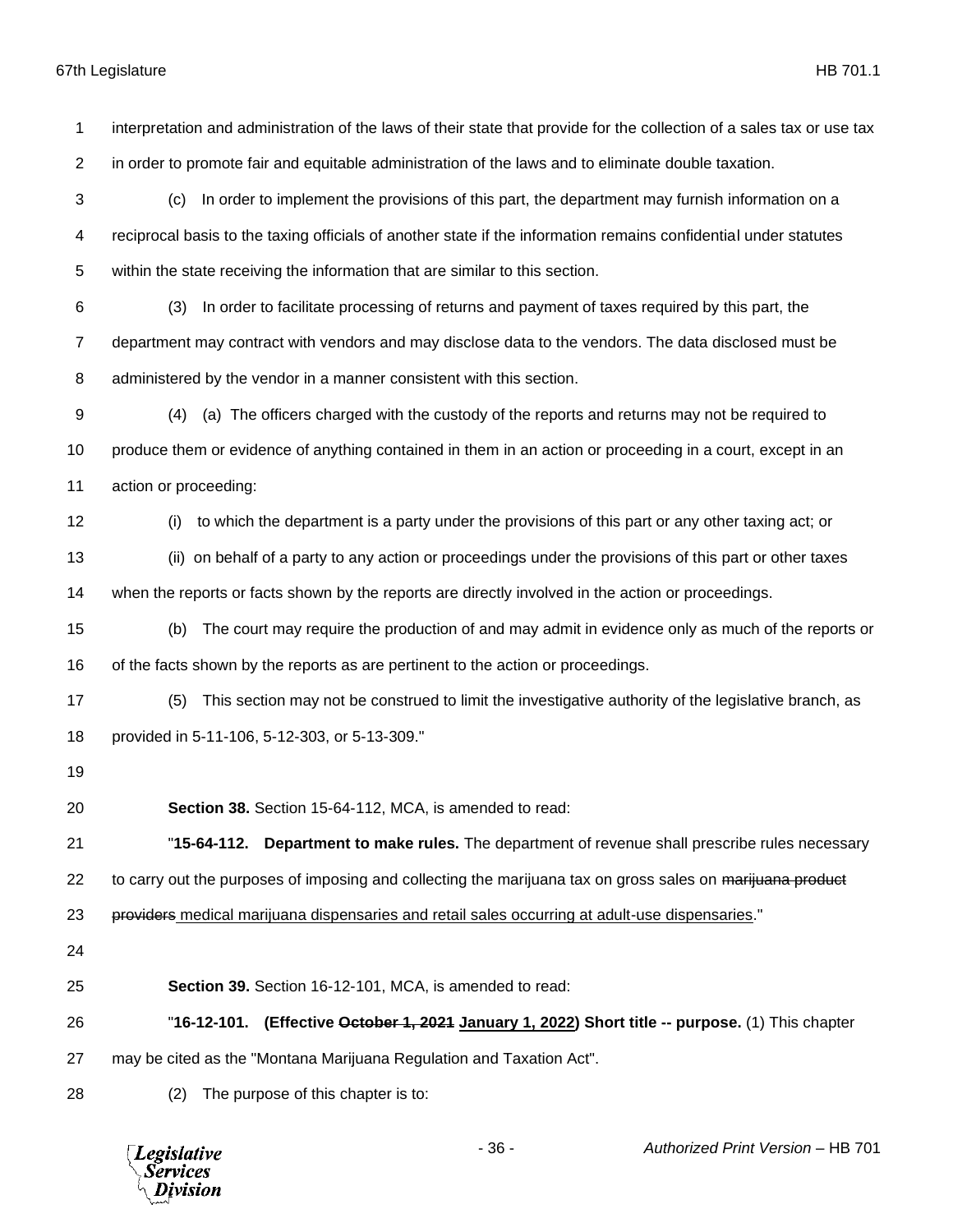2 age or older; 3 (b) provide for the licensure and regulation of the commercial cultivation, manufacture, production, 4 distribution, transportation, and sale of marijuana and marijuana-infused marijuana products; 5 (c) allow for limited cultivation, manufacture, delivery, and possession of marijuana as permitted by 6 this chapter;  $7 \left( d \right)$ (c) eliminate the illicit market for marijuana and marijuana-infused marijuana products;  $8 \left( \Theta \right)$  (d) prevent the distribution of marijuana sold under this chapter to persons under 21 years of age;  $9 \left( f \right)(e)$  ensure the safety of marijuana and <del>marijuana-infused</del> marijuana products; 10 (a)(f) ensure the security of registered licensed premises and adult-use dispensaries; 11 (h)(g) establish reporting requirements for adult-use providers and adult-use marijuana-infused 12 products providers licensees; 13 (ii)(h) establish inspection requirements for registered premises licensees, including data collection on 14 energy use, chemical use, water use, and packaging waste to ensure a clean and healthy environment; 15  $(i)$  provide for the testing of marijuana and marijuana products by licensed testing laboratories; 16  $(k)(j)$  give local governments a role in establishing standards for authority to allow for the operation of 17 marijuana businesses in their community and establishing standards for the cultivation, manufacture, and sale 18 of marijuana that protect the public health, safety, and welfare of residents within their jurisdictions; 19 (H)(k) tax the sale of marijuana and <del>marijuana-infused</del>-marijuana products to generate revenue for the 20 state and provide compensation for the economic and social costs of past and current marijuana cultivation, 21 processing, and use, by directing funding to: 22 (i) conservation programs to offset the use of water and soil in marijuana cultivation: 23 (ii) substance abuse treatment and prevention programs; 24 (iii) veterans' services and support; 25 (iv) health care; 26 (v) localities where marijuana is sold; and 27 (vi) the state general fund;  $(m)(l)$  authorize courts to resentence persons who are currently serving sentences for acts that are - 37 - *Authorized Print Version* – HB 701 **Legislative Services** Division

1 (a) provide for legal possession and use of limited amounts of marijuana legal for adults 21 years of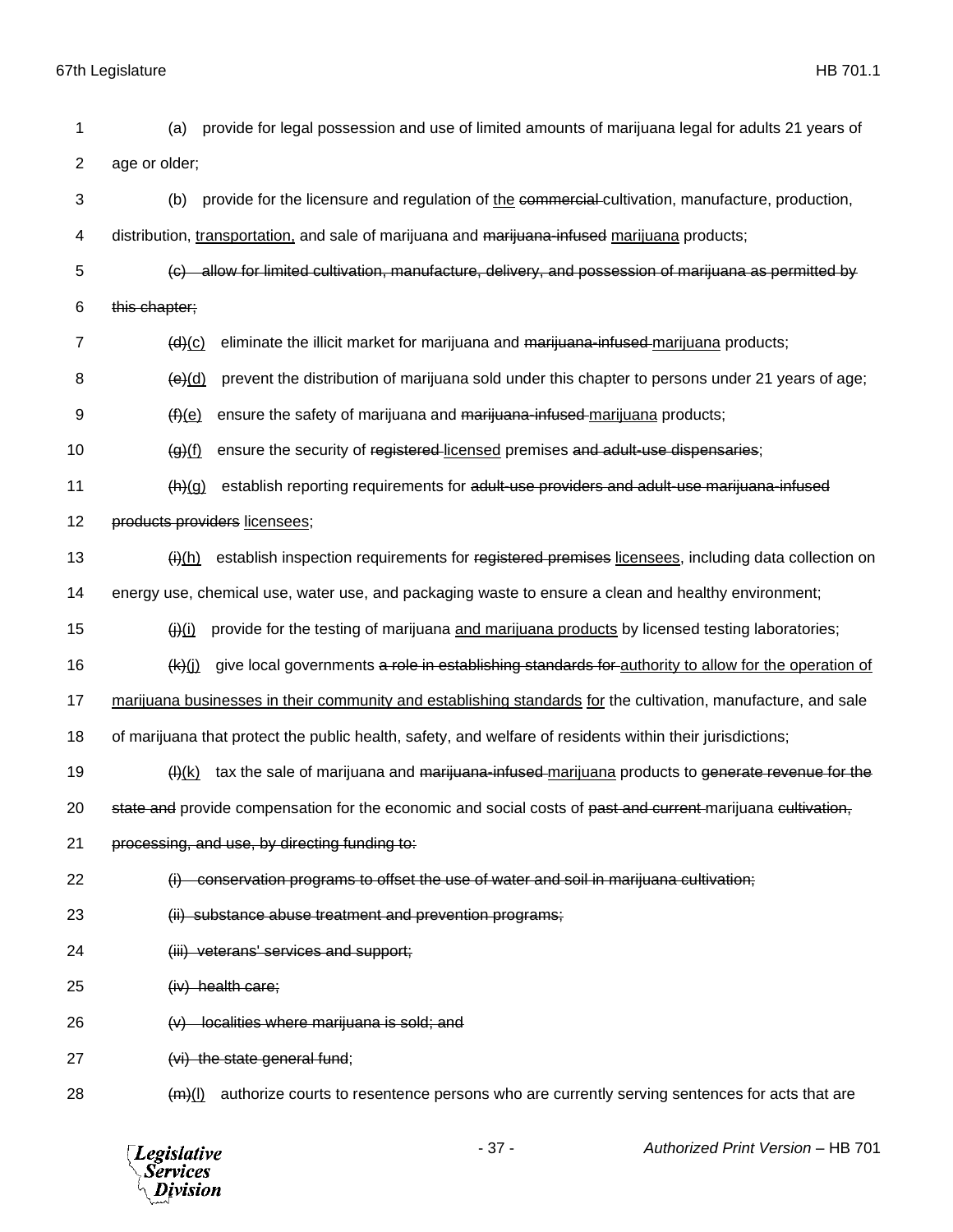| 1  | permitted under this chapter or for which the penalty is reduced by this chapter and to redesignate or expunge   |
|----|------------------------------------------------------------------------------------------------------------------|
| 2  | those offenses from the criminal records of persons who have completed their sentences as set forth in this      |
| 3  | chapter; and                                                                                                     |
| 4  | preserve and protect Montana's well-established hemp industry by drawing a clear distinction<br>(m)              |
| 5  | between those participants and programs and the participants and programs associated with the marijuana          |
| 6  | industry."                                                                                                       |
| 7  |                                                                                                                  |
| 8  | Section 40. Section 16-12-102, MCA, is amended to read:                                                          |
| 9  | "16-12-102. (Effective October 1, 2021 January 1, 2022) Definitions. As used in this chapter, the                |
| 10 | following definitions apply:                                                                                     |
| 11 | "Adult-use dispensary" means a registered-licensed premises from which a licensed adult-use<br>(1)               |
| 12 | provider or adult-use marijuana-infused products provider is approved by the department to dispense marijuana    |
| 13 | or marijuana-infused products to a consumer person licensed by the department may:                               |
| 14 | obtain marijuana or marijuana products from a licensed cultivator, manufacturer, dispensary, or<br>(a)           |
| 15 | other licensee approved under this chapter; and                                                                  |
| 16 | sell marijuana or marijuana products to registered cardholders, adults that are 21 years of age or<br>(b)        |
| 17 | older, or both.                                                                                                  |
| 18 | (2) "Adult-use marijuana-infused products provider" means a person licensed by the department to                 |
| 19 | manufacture and provide marijuana-infused products for consumers as allowed by this chapter.                     |
| 20 | (3) "Adult-use provider" means a person licensed by the department to cultivate and process                      |
| 21 | marijuana for consumers as allowed by this chapter.                                                              |
| 22 | "Affiliate" means a person that directly, or indirectly through one or more intermediaries, controls<br>(2)      |
| 23 | or is controlled by, or is under common control with, another person.                                            |
| 24 | "Beneficial owner of", "beneficial ownership of", or "beneficially owns an" is determined in<br>(3)              |
| 25 | accordance with section 13(d) of the federal Securities and Exchange Act of 1934, as amended.                    |
| 26 | "Canopy" means the total amount of square footage dedicated to live plant production at a<br>(4)                 |
| 27 | registered-licensed premises consisting of the area of the floor, platform, or means of support or suspension of |
| 28 | the plant.                                                                                                       |

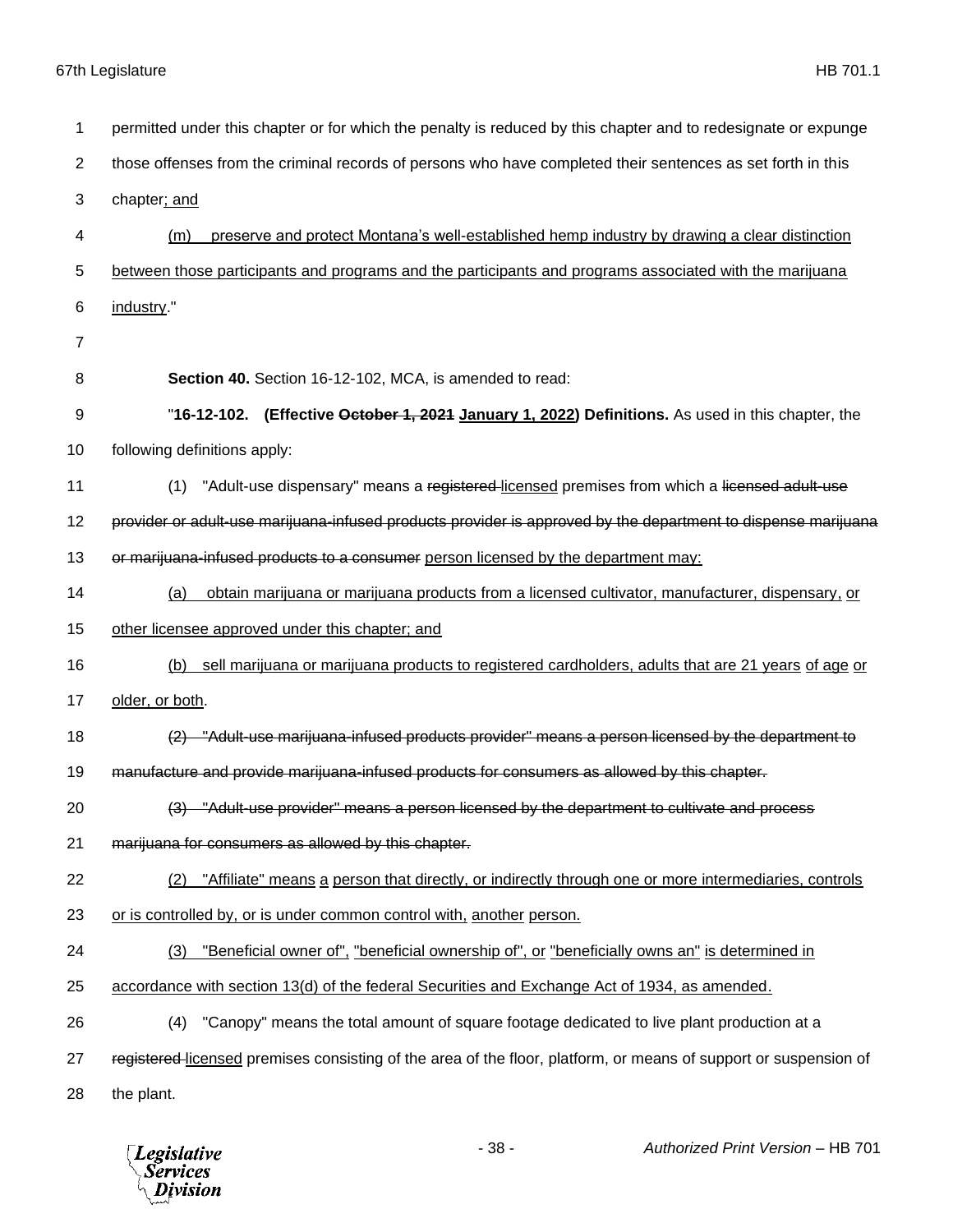| 1              | (5)<br>"Consumer" means a person 21 years of age or older who obtains or possesses marijuana or                        |
|----------------|------------------------------------------------------------------------------------------------------------------------|
| $\overline{2}$ | marijuana-infused-marijuana products for personal use from a licensed dispensary or for use by persons who             |
| 3              | are at least 21 years of age, but not for resale.                                                                      |
| 4              | "Control", "controls", "controlled", "controlling", "controlled by", and "under common control with"<br>(6)            |
| 5              | mean the possession, direct or indirect, of the power to direct or cause the direction of the management or            |
| 6              | policies of a person, whether through the ownership of voting owner's interests, by contract, or otherwise.            |
| 7              | "Controlling beneficial owner" means a person that satisfies one or more of the following:<br>(7)                      |
| 8              | is a natural person, an entity that is organized under the laws of and for which its principal place of<br>(a)         |
| 9              | business is located in one of the states or territories of the United States or District of Columbia, a publicly       |
| 10             | traded corporation, and:                                                                                               |
| 11             | acting alone or acting in concert, owns or acquires beneficial ownership of 5% or more of the<br>(i)                   |
| 12             | owner's interest of a marijuana business;                                                                              |
| 13             | (ii) is an affiliate that controls a marijuana business and includes, without limitation, any manager; or              |
| 14             | is otherwise in a position to control the marijuana business; or<br>(iii)                                              |
| 15             | is a qualified institutional investor acting alone or acting in concert that owns or acquires beneficial<br>(b)        |
| 16             | ownership of more than 15% of the owner's interest of a marijuana business.                                            |
| 17             | "Correctional facility or program" means a facility or program that is described in 53-1-202 and<br>$\frac{(6)(8)}{6}$ |
| 18             | to which an individual may be ordered by any court of competent jurisdiction.                                          |
| 19             | "Cultivator" means a person licensed by the department to:<br>(9)                                                      |
| 20             | (a) plant, cultivate, grow, harvest, and dry marijuana; and                                                            |
| 21             | package and relabel marijuana produced at the location in a natural or naturally dried form that<br>(b)                |
| 22             | has not been converted, concentrated, or compounded for sale through a licensed dispensary.                            |
| 23             | (10) "Debilitating medical condition" means:                                                                           |
| 24             | cancer, glaucoma, positive status for human immunodeficiency virus, or acquired immune<br><u>(a)</u>                   |
| 25             | deficiency syndrome when the condition or disease results in symptoms that seriously and adversely affect the          |
| 26             | patient's health status;                                                                                               |
| 27             | cachexia or wasting syndrome:<br>(b)                                                                                   |
| 28             | severe chronic pain that is a persistent pain of severe intensity that significantly interferes with<br>(c)            |

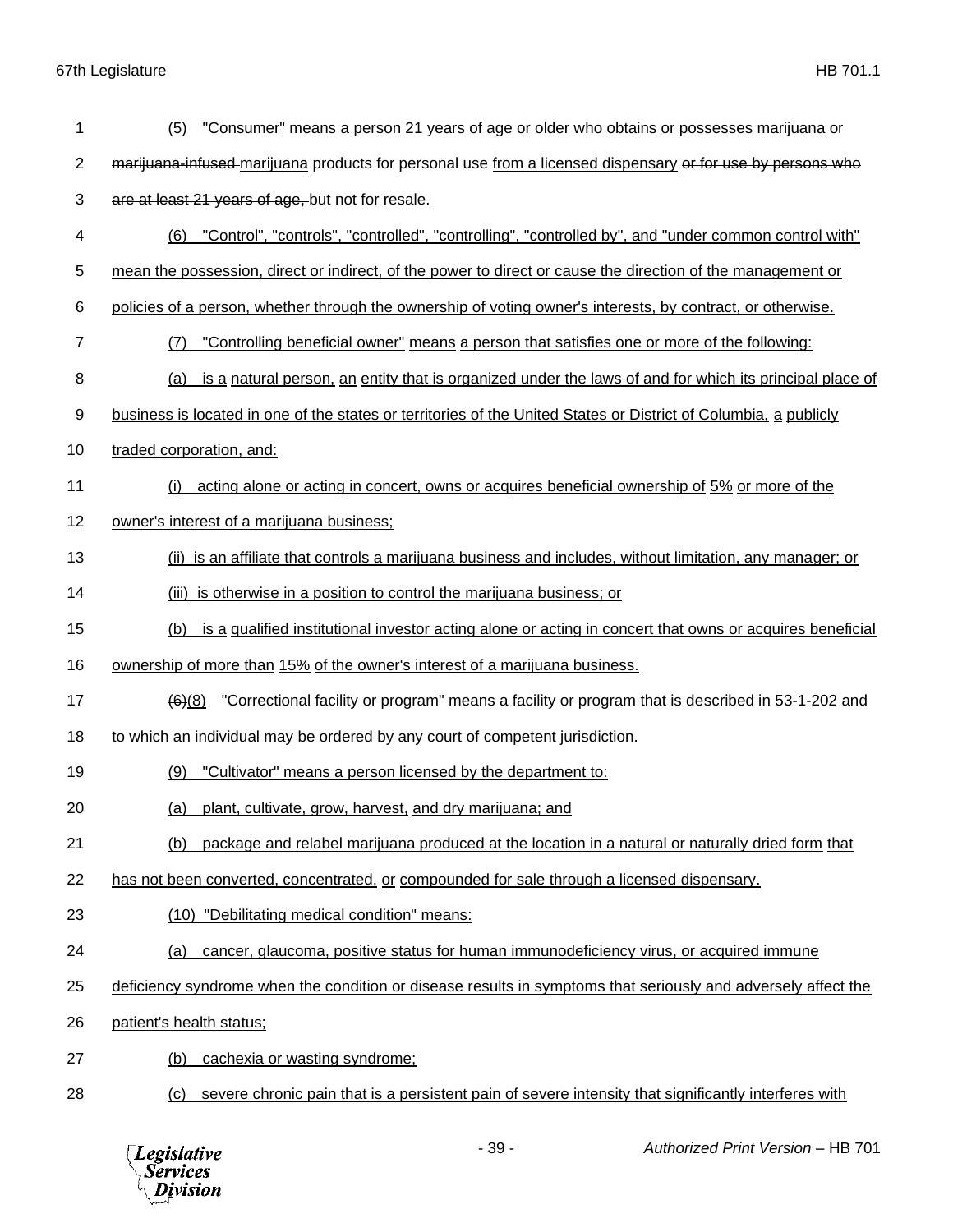| 1              | daily activities as documented by the patient's treating physician;                                                        |
|----------------|----------------------------------------------------------------------------------------------------------------------------|
| $\overline{2}$ | intractable nausea or vomiting;<br>(d)                                                                                     |
| 3              | epilepsy or an intractable seizure disorder;<br>(e)                                                                        |
| 4              | multiple sclerosis;<br>(f)                                                                                                 |
| 5              | Crohn's disease;<br>(g)                                                                                                    |
| 6              | painful peripheral neuropathy;<br>(h)                                                                                      |
| 7              | a central nervous system disorder resulting in chronic, painful spasticity or muscle spasms;                               |
| 8              | admittance into hospice care in accordance with rules adopted by the department; or<br>(i)                                 |
| 9              | posttraumatic stress disorder.<br>(k)                                                                                      |
| 10             | $\frac{77}{11}$ -"Department" means the department of revenue provided for in 2-15-1301.                                   |
| 11             | $\frac{48(12)}{8}$ (a) "Employee" means an individual employed to do something for the benefit of an                       |
| 12             | employer.                                                                                                                  |
| 13             | The term includes a manager, agent, or director of a partnership, association, company,<br>(b)                             |
| 14             | corporation, limited liability company, or organization.                                                                   |
| 15             | The term does not include a third party with whom a licensee has a contractual relationship.<br>(c)                        |
| 16             | $\frac{1}{2}(9)(13)$ - (a) "Financial interest" means a legal or beneficial interest that entitles the holder, directly or |
| 17             | indirectly through a business, an investment, or a spouse, parent, or child relationship, to 4% 5% or more of the          |
| 18             | net profits or net worth of the entity in which the interest is held.                                                      |
| 19             | The term does not include interest held by a bank or licensed lending institution or a security<br>(b)                     |
| 20             | interest, lien, or encumbrance but does include holders of private loans or convertible securities.                        |
| 21             | (14) "Former medical marijuana licensee" means a person that was licensed by the department of                             |
| 22             | public health and human services to provide marijuana to individuals with debilitating medical conditions on               |
| 23             | November 3, 2020.                                                                                                          |
| 24             | (15) (a) "Indoor cultivation facility" means the location where a person cultivates live marijuana plants                  |
| 25             | inside a physical structure that is not exposed to natural sunlight and environmental conditions including,                |
| 26             | variable temperatures, precipitation, and wind.                                                                            |
| 27             | The term may include:<br>(b)                                                                                               |
| 28             | a greenhouse; and<br>(i)                                                                                                   |

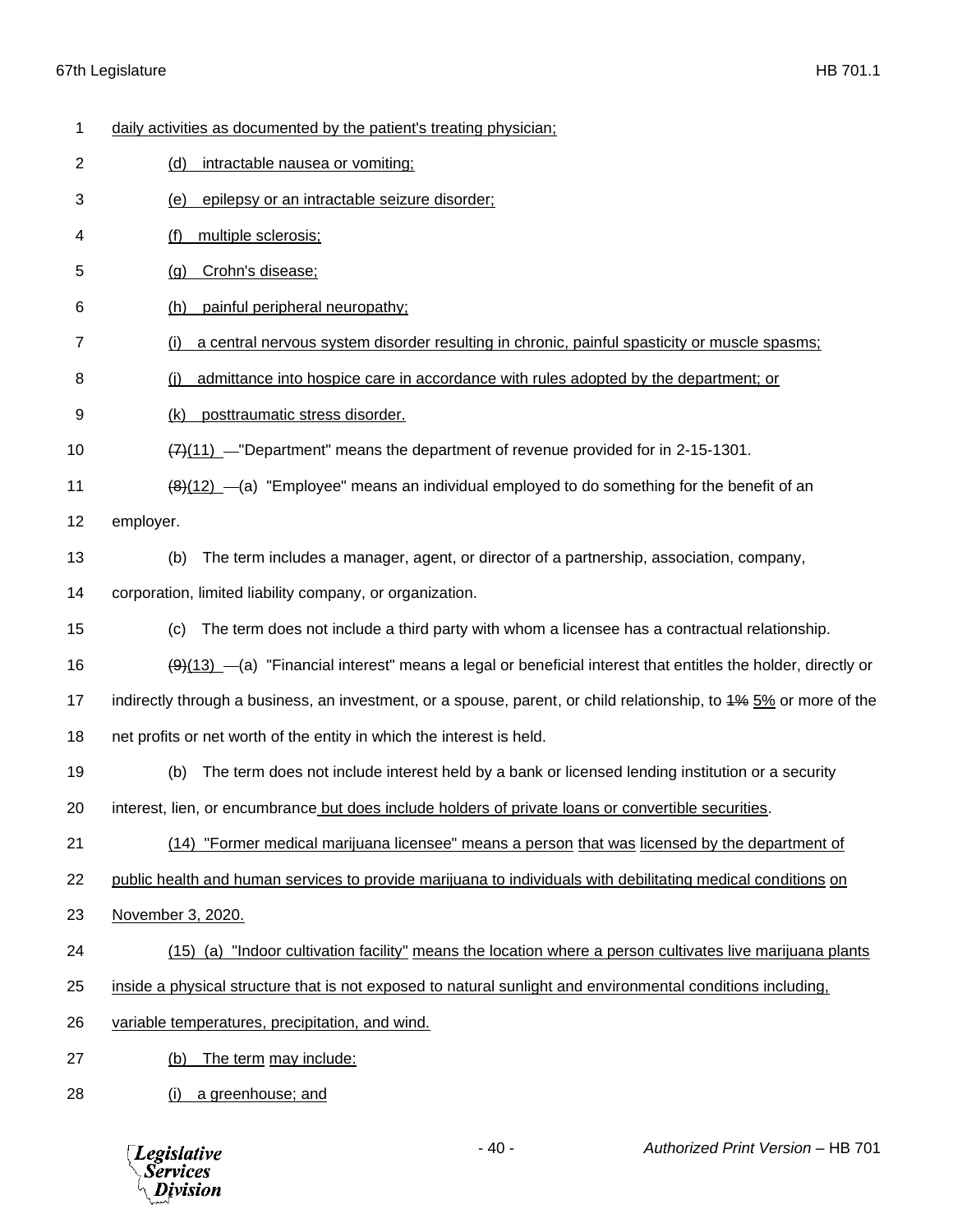| 1              | (ii) a hoop house.                                                                                                |
|----------------|-------------------------------------------------------------------------------------------------------------------|
| $\overline{2}$ | (16) "Licensed premises" means all locations related to, or associated with, a specific license that is           |
| 3              | authorized under this chapter and includes all enclosed public and private areas at the location that are used in |
| 4              | the business operated pursuant to a license, including offices, kitchens, restrooms, and storerooms.              |
| 5              | $(10)(17)$ "Licensee" means a person holding a state license issued pursuant to this chapter.                     |
| 6              | (44)(18) "Local government" means a county, a consolidated government, or an incorporated city or                 |
| 7              | town.                                                                                                             |
| 8              | (12) "Manufacturing" means the production of marijuana concentrate.                                               |
| 9              | (19) "Manufacturer" means a person licensed by the department to convert or compound marijuana                    |
| 10             | into marijuana products, marijuana concentrates, or marijuana extracts and package, repackage, label, or          |
| 11             | relabel marijuana products as allowed under this chapter.                                                         |
| 12             | (43)(20) (a) "Marijuana" means all plant material from the genus Cannabis containing                              |
| 13             | tetrahydrocannabinol (THC) or seeds of the genus capable of germination.                                          |
| 14             | The term does not include hemp, including any part of that plant, including the seeds and all<br>(b)              |
| 15             | derivatives, extracts, cannabinoids, isomers, acids, salts, and salts of isomers, whether growing or not, with a  |
| 16             | delta-9 tetrahydrocannabinol concentration of not more than 0.3% on a dry weight basis, or commodities or         |
| 17             | products manufactured with hemp, or any other ingredient combined with marijuana to prepare topical or oral       |
| 18             | administrations, food, drink, or other products.                                                                  |
| 19             | The term does not include a drug approved by the United States food and drug administration<br>(c)                |
| 20             | pursuant to section 505 of the Federal Food, Drug, and Cosmetic Act, 21 U.S.C. 301, et seq.                       |
| 21             | (21) "Marijuana business" means a cultivator, manufacturer, adult-use dispensary, medical marijuana               |
| 22             | dispensary, combined-use marijuana licensee, testing laboratory, marijuana transporter, or any other business     |
| 23             | or function that is licensed by the department under this chapter.                                                |
| 24             | (14)(22) "Marijuana concentrate" means any type of marijuana product consisting wholly or in part of              |
| 25             | the resin extracted from any part of the marijuana plant.                                                         |
| 26             | (15)(23) "Marijuana derivative" means any mixture or preparation of the dried leaves, flowers, resin, or          |
| 27             | byproducts of the marijuana plant, including but not limited to marijuana concentrates and marijuana-infused      |
| 28             | other marijuana products.                                                                                         |
|                |                                                                                                                   |

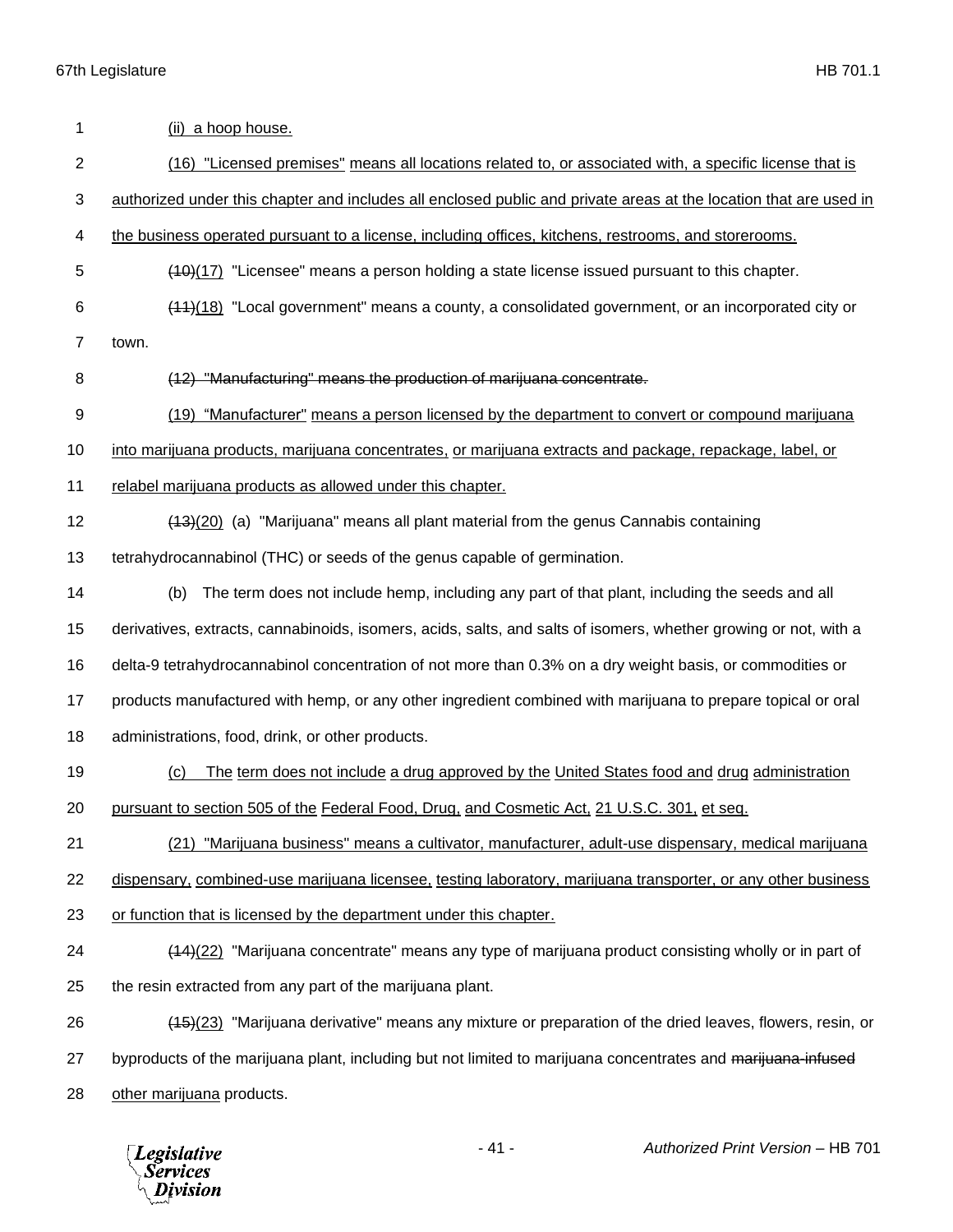| 1              | (16)(24) "Marijuana-infused-Marijuana product" means a product that contains marijuana and is                      |
|----------------|--------------------------------------------------------------------------------------------------------------------|
| $\overline{2}$ | intended for use by a consumer by a means other than smoking. The term includes but is not limited to edible       |
| 3              | products, ointments, and tinctures, marijuana derivatives, and marijuana concentrates.                             |
| 4              | (25) "Marijuana transporter" means a person that is licensed to transport marijuana and marijuana                  |
| 5              | products from one marijuana business to another marijuana business, or to and from a testing laboratory, and       |
| 6              | to temporarily store the transported retail marijuana and retail marijuana products at its licensed premises, but  |
| 7              | is not authorized to sell marijuana or marijuana products to consumers under any circumstances.                    |
| 8              | (17)(26) "Mature marijuana plant" means a harvestable female-marijuana plant that is flowering.                    |
| 9              | "Medical marijuana" means marijuana or marijuana products that are for sale solely to a<br>(27)                    |
| 10             | cardholder who is registered under [sections 14 through 28].                                                       |
| 11             | (28) "Medical marijuana dispensary" means the location from which a registered cardholder may obtain               |
| 12             | marijuana or marijuana products.                                                                                   |
| 13             | (18) "Owner" means a principal officer, director, board member, or individual who has a financial                  |
| 14             | interest or voting interest of 10% or greater in an adult-use dispensary, adult-use provider, or adult-use         |
|                |                                                                                                                    |
| 15             | marijuana-infused products provider.                                                                               |
| 16             | (29) "Owner's interest" means the shares of stock in a corporation, a membership in a nonprofit                    |
| 17             | corporation, a membership interest in a limited liability company, the interest of a member in a cooperative or in |
| 18             | a limited cooperative association, a partnership interest in a limited partnership, a partnership interest in a    |
| 19             | partnership, and the interest of a member in a limited partnership association.                                    |
| 20             | (49)(30) "Paraphernalia" has the meaning provided for "drug paraphernalia" in 45-10-101.                           |
| 21             | (31) "Passive beneficial owner" means any person acquiring an owner's interest in a marijuana                      |
| 22             | business that is not otherwise a controlling beneficial owner or in control.                                       |
| 23             | (20)(32) "Person" means an individual, partnership, association, company, corporation, limited liability           |
| 24             | company, or organization.                                                                                          |
| 25             | (21) "Registered premises" means a location that is licensed pursuant to this chapter and includes:                |
| 26             | (a) all enclosed public and private areas at the location that are used in the business operated                   |
| 27             | pursuant to a license, including offices, kitchens, restrooms, and storerooms; and                                 |
| 28             | (b) if the department has specifically licensed a location for outdoor cultivation, production,                    |

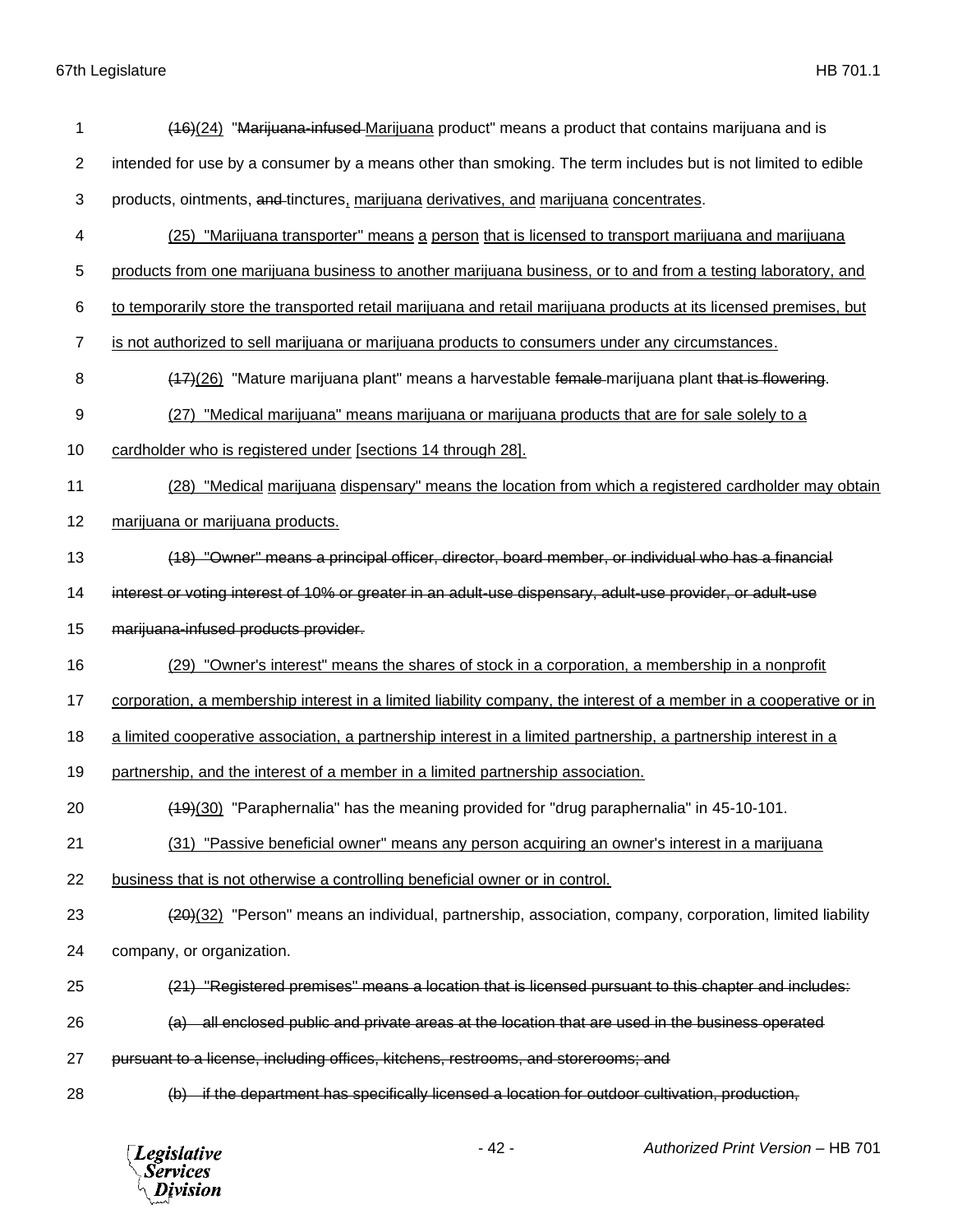- manufacturing, wholesale sale, or retail sale of adult-use marijuana and adult-use marijuana-infused products,
- 2 the entire unit of land that is created by subsection or partition of land that the licensee owns, leases, or has the

right to occupy.

- (33) "Qualified institutional investor" means:
- (a) a bank or banking institution including any bank, trust company, member bank of the federal
- reserve system, bank and trust company, stock savings bank, or mutual savings bank that is organized and
- doing business under the laws of this state, any other state, or the laws of the United States;
- (b) a bank holding company as defined in 32-1-109;
- (c) a company organized as an insurance company whose primary and predominant business activity
- is the writing of insurance or the reinsuring of risks underwritten by insurance companies, and that is subject to
- 11 regulation or oversight by the insurance department of the office of the state auditor or a similar agency of
- another state, or any receiver or similar official or any liquidating agent for such a company, in their capacity as
- such.an insurance company;
- (d) an investment company registered under section 8 of the federal Investment Company Act of
- 1940, as amended;
- (e) an employee benefit plan or pension fund subject to the federal Employee Retirement Income
- 17 Security Act of 1974, excluding an employee benefit plan or pension fund sponsored by a licensee or an
- 18 intermediary holding company licensee that directly or indirectly owns 10% or more of a licensee;
- (f) a state or federal government pension plan; or
- (g) any other entity identified by rule by the department.
- (34) "Registered cardholder" or "cardholder" means a Montana resident with a debilitating medical
- condition who has received and maintains a valid registry identification card.
- (35) "Registry identification card" means a document issued by the department pursuant to [section
- 16] that identifies an individual as a registered cardholder.
- (22)(36) (a) "Resident" means an individual who meets the requirements of 1-1-215.
- (b) An individual is not considered a resident for the purposes of this chapter if the individual:
- (i) claims residence in another state or country for any purpose; or
- (ii) is an absentee property owner paying property tax on property in Montana.

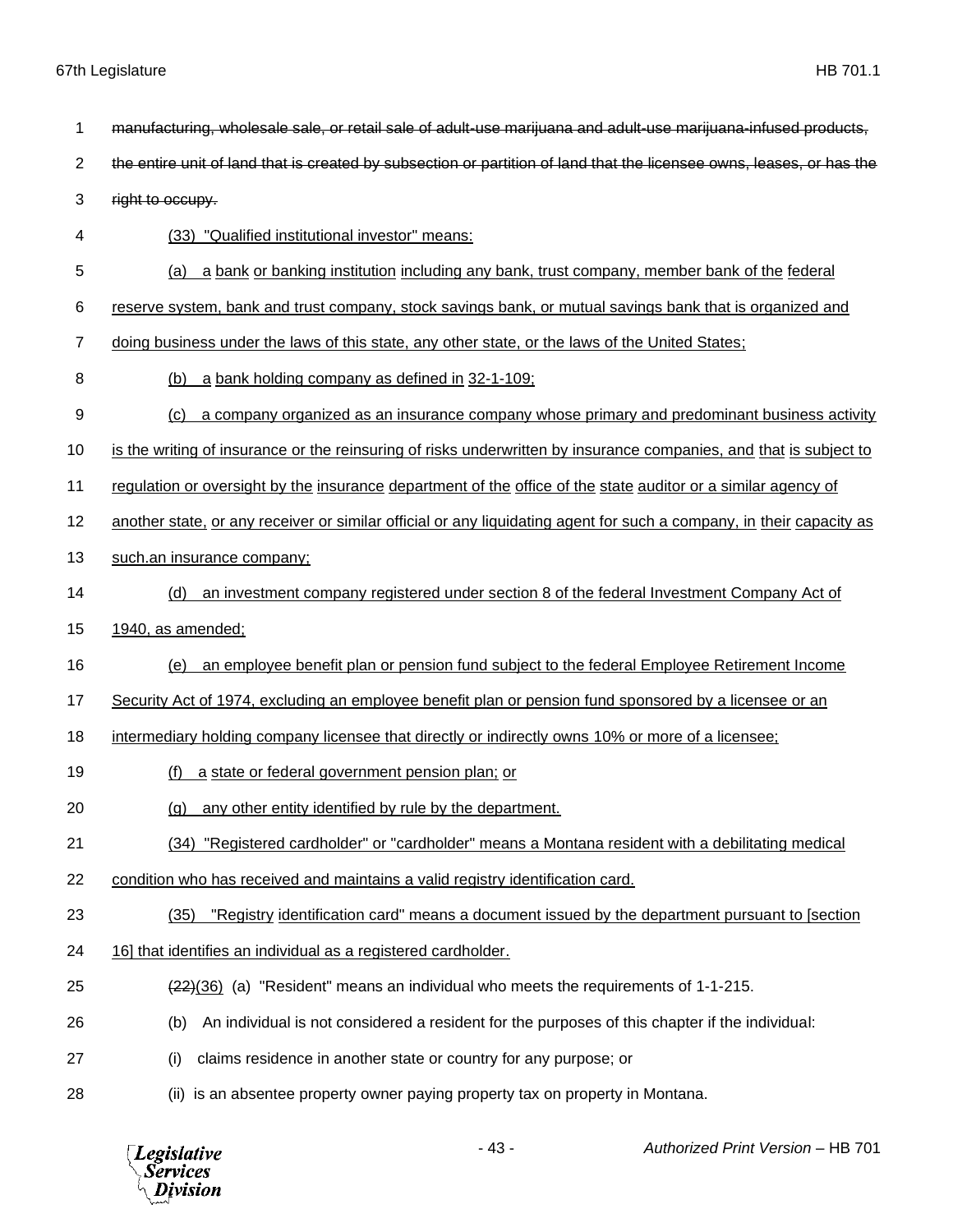| 1  | (23)(37) "Seedling" means a marijuana plant that has no flowers and is less than 12 inches in height        |
|----|-------------------------------------------------------------------------------------------------------------|
| 2  | and 12 inches in diameter.                                                                                  |
| 3  | (24)(38) "State laboratory" means the laboratory operated by the department of public health and            |
| 4  | human services to conduct environmental analyses.                                                           |
| 5  | (25)(39) "Testing laboratory" has the meaning as provided in 50-46-302 means a qualified person,            |
| 6  | licensed under this chapter that:                                                                           |
| 7  | provides testing of representative samples of marijuana and marijuana products; and<br>(a)                  |
| 8  | provides information regarding the chemical composition and potency of a sample, as well as the<br>(b)      |
| 9  | presence of molds, pesticides, or other contaminants in a sample.                                           |
| 10 | (26) "Unduly burdensome" means requiring such a high investment of money, time, or any other                |
| 11 | resource or asset to achieve compliance that a reasonably prudent businessperson would not operate.         |
| 12 | (40) (a) "Usable marijuana" means the dried leaves and flowers of the marijuana plant that are              |
| 13 | appropriate for the use of marijuana by an individual.                                                      |
| 14 | The term does not include the seeds, stalks, and roots of the plant."<br>(b)                                |
| 15 |                                                                                                             |
| 16 | Section 41. Section 16-12-104, MCA, is amended to read:                                                     |
| 17 | "16-12-104. (Effective October 1, 2021 January 1, 2022) Department responsibilities --                      |
| 18 | licensure. (1) The department shall establish and maintain a registry of persons who receive licenses under |
| 19 | this chapter.                                                                                               |
| 20 | (a) The department shall issue the following license types to persons who submit applications<br>(2)        |
| 21 | meeting the requirements of this chapter:                                                                   |
| 22 | $(a)$ licenses:                                                                                             |
| 23 | (i) to persons who apply to operate as adult-use providers or adult-use marijuana-infused products          |
| 24 | providers and who submit applications meeting the requirements of this chapter; and                         |
| 25 | (ii) for adult-use dispensaries established by adult-use providers or adult-use marijuana-infused           |
| 26 | products providers; and                                                                                     |
| 27 | (b) endorsements for manufacturing to an adult-use provider or an adult-use marijuana-infused               |
| 28 | products provider that applies for a manufacturing endorsement and meets requirements established by the    |
|    |                                                                                                             |

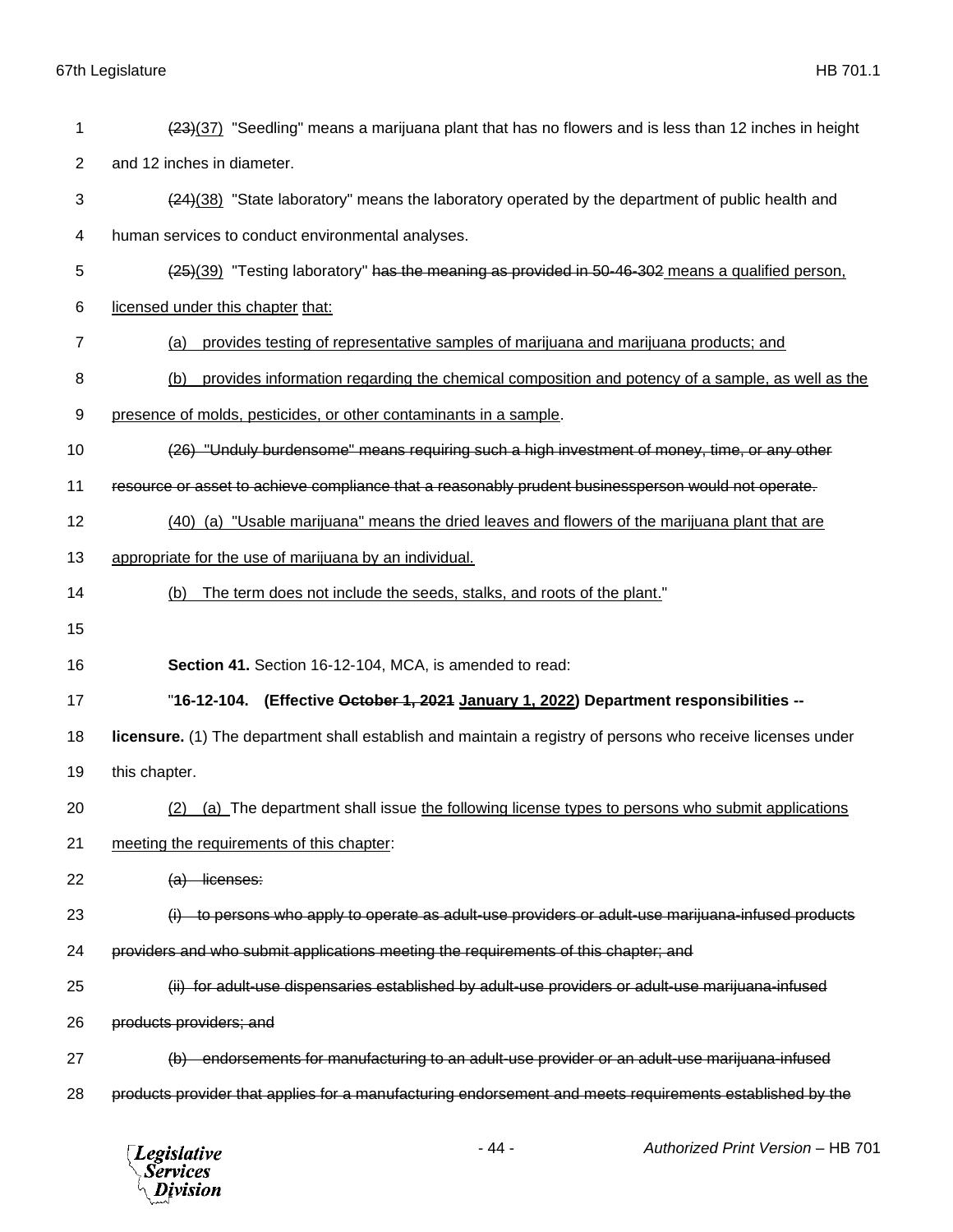| 1  | department by rule.                                                                                            |
|----|----------------------------------------------------------------------------------------------------------------|
| 2  | cultivator license;<br>(i)                                                                                     |
| 3  | manufacturer license;<br>(ii)                                                                                  |
| 4  | adult-use dispensary license or a medical marijuana dispensary license;<br>(iii)                               |
| 5  | (iv) testing laboratory license.                                                                               |
| 6  | marijuana transporter license.<br>(v)                                                                          |
| 7  | combined-use marijuana license.<br>(vi)                                                                        |
| 8  | The department may establish other license types, sub-types, endorsements, and restrictions it<br>(b)          |
| 9  | considers necessary for the efficient administration of this chapter.                                          |
| 10 | (2) A person who obtains an adult-use provider license, adult-use marijuana-infused products                   |
| 11 | provider license, or adult-use dispensary license or an employee of a licensed adult-use provider or adult-use |
| 12 | marijuana-infused products provider is authorized to cultivate, manufacture, possess, sell, and transport      |
| 13 | marijuana as allowed by this chapter.                                                                          |
| 14 | (3) A person who obtains a testing laboratory license or an employee of a licensed testing laboratory          |
| 15 | is authorized to possess, test, and transport marijuana as allowed by this chapter.                            |
| 16 | (4) The department shall conduct criminal history background checks as required by 50-46-307 and               |
| 17 | 50-46-308 before issuing a license to a person named as a provider or marijuana-infused products provider.     |
| 18 | (5) Licenses issued pursuant to this chapter must:                                                             |
| 19 | (a) be laminated and produced on a material capable of lasting for the duration of the time period for         |
| 20 | which the license is valid;                                                                                    |
| 21 | (b) indicate whether an adult use provider or an adult use marijuana infused products provider has an          |
| 22 | endorsement for manufacturing;                                                                                 |
| 23 | (c) state the date of issuance and the expiration date of the license; and                                     |
| 24 | (d) contain other information that the department may specify by rule.                                         |
| 25 | (6) (a) The department shall make application forms available and begin accepting applications for             |
| 26 | licensure and endorsement under this chapter on or before January 1, 2022.                                     |
| 27 | A licensee may not cultivate hemp or engage in hemp manufacturing at a licensed premises.<br>(3)               |
| 28 | A person licensed to cultivate or manufacture marijuana or marijuana products is subject to the<br>(4)         |

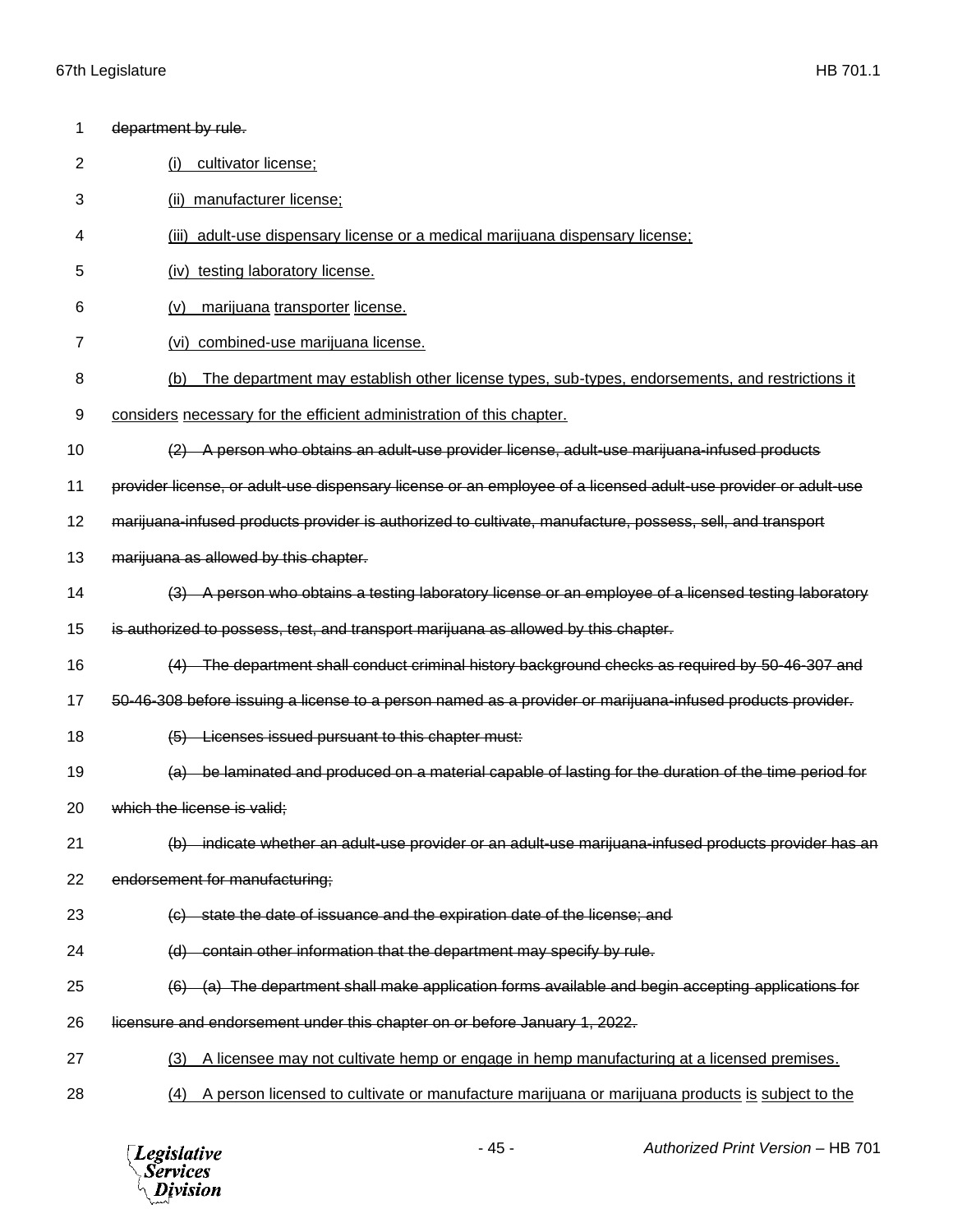| 1              | provisions contained in the Montana Pesticides Act provided for in Title 80, chapter 8.                                 |
|----------------|-------------------------------------------------------------------------------------------------------------------------|
| $\overline{c}$ | The department shall assess applications for licensure or renewal to determine if an applicant,<br>(5)                  |
| 3              | controlling beneficial owner, or a person with a financial interest in the applicant meets any of the criteria          |
| 4              | established in this chapter for denial of a license.                                                                    |
| 5              | (6)<br>A license issued pursuant to this chapter must be displayed by the licensee as provided for in rule              |
| 6              | by the department.                                                                                                      |
| 7              | (a) The department shall review the information contained in an application or renewal<br>$\overline{(b)(7)}$           |
| 8              | submitted pursuant to this chapter and shall approve or deny an application:                                            |
| 9              | within 30 60 days of receiving the application or renewal and all related application materials from a<br>(i)           |
| 10             | former medical marijuana licensee or an existing licensed provider or marijuana-infused products provider               |
| 11             | licensee under this chapter; and                                                                                        |
| 12             | (ii) within 90 120 days of receiving the application and all related application materials from a new                   |
| 13             | applicant.                                                                                                              |
| 14             | If the department fails to act on a completed application within the time allowed under<br>(e)(b)                       |
| 15             | subsection $(6)(b)$ $(7)(a)$ , the department shall:                                                                    |
| 16             | reduce the cost of the licensing fee for a new applicant for licensure or endorsement or for a<br>(i)                   |
| 17             | licensee seeking renewal of a license by 5% each week that the application is pending; and                              |
| 18             | (ii) allow a licensee to continue operation until the department takes final action.                                    |
| 19             | Applications that are not processed within the time allowed under subsection (6)(b) remain active<br>(d)                |
| 20             | until the department takes final action.                                                                                |
| 21             | $\left(\frac{e}{c}\right)$ (i) The department may not take final action on an application for a license or renewal of a |
| 22             | license until the department has completed a satisfactory inspection as required by this chapter and related            |
| 23             | administrative rules.                                                                                                   |
| 24             | (ii) Failure by the department to complete the required inspection within the time allowed under                        |
| 25             | subsection (6)(b) does not prevent an application from being considered complete for the purpose of subsection          |
| 26             | $(6)(c)$ .                                                                                                              |
| 27             | The department shall issue a license or endorsement within 5 days of approving an application<br>(f)(d)                 |
| 28             | or renewal.                                                                                                             |

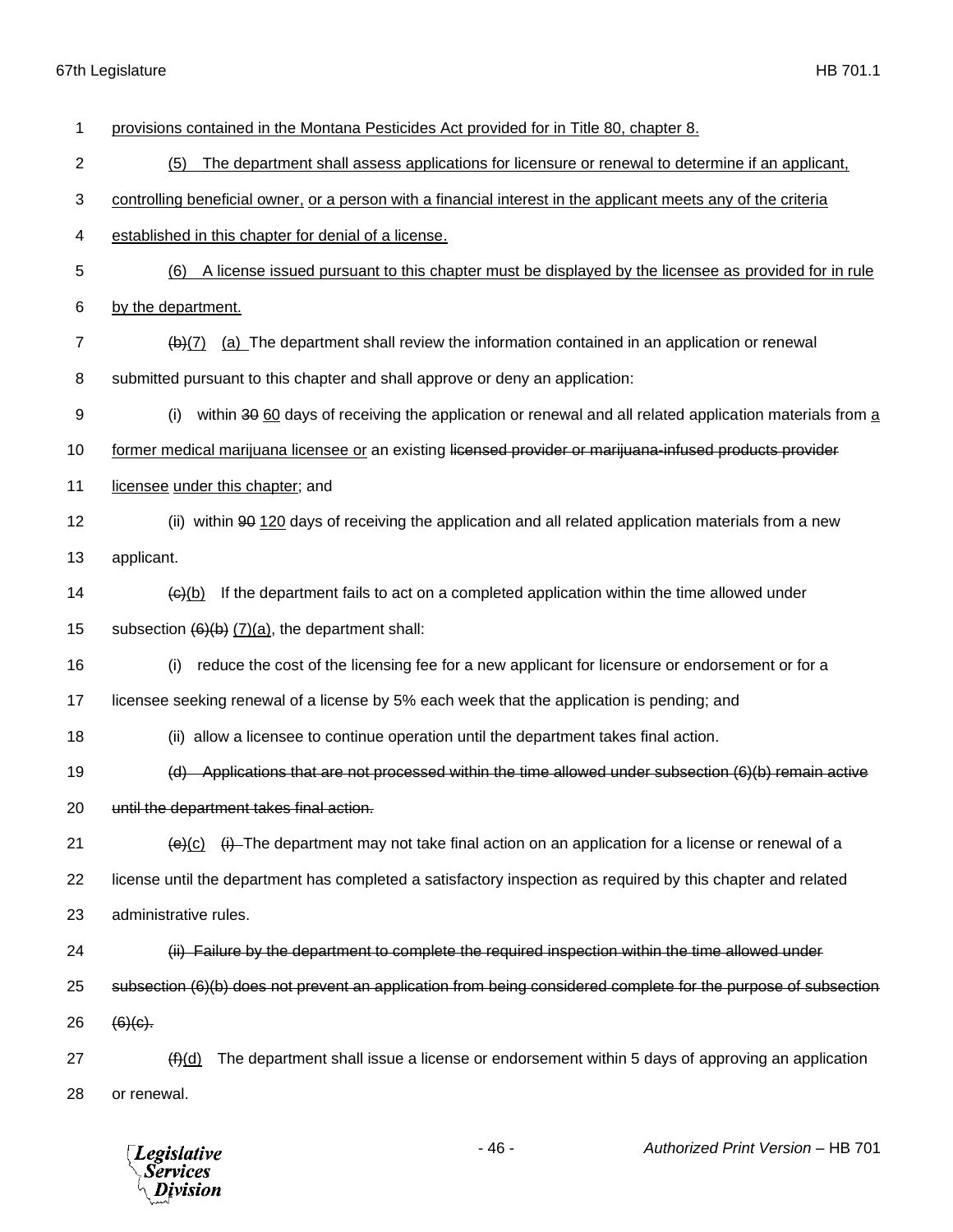| 1              | Review of a rejection of an application or renewal may be conducted as a contested case<br>(7)(8)                 |
|----------------|-------------------------------------------------------------------------------------------------------------------|
| $\overline{2}$ | hearing before the department's office of dispute resolution pursuant to the provisions of the Montana            |
| 3              | Administrative Procedure Act.                                                                                     |
| 4              | A person may appeal any decision of the department of revenue concerning the issuance,<br>(a)                     |
| 5              | rejection, suspension, or revocation of a license provided for by this chapter to the district court of the first |
| 6              | judicial district.                                                                                                |
| 7              | An appeal pursuant to subsection $(8)(a)$ must be made by filing a complaint setting forth the<br>(b)             |
| 8              | grounds for relief and the nature of relief demanded with the district court within 30 days following receipt of  |
| 9              | notice of the department's final decision.                                                                        |
| 10             | Licenses and endorsements-issued to adult-use providers and adult-use marijuana-infused<br>(8)(9)                 |
| 11             | products providers under this chapter must be renewed annually.                                                   |
| 12             | $\frac{(9)(10)}{(2)(10)}$ The department shall provide the names and phone numbers of adult-use providers and     |
| 13             | adult-use marijuana-infused products providers persons licensed under this chapter and the city, town, or         |
| 14             | county where registered licensed premises and testing laboratories are located to the public on the               |
| 15             | department's website. The $Except$ as provided in subsection $(10)(b)$ , the department may not disclose the      |
| 16             | physical location or address of an adult-use provider, adult-use marijuana-infused products provider, adult-use   |
| 17             | dispensary, or testing laboratory a marijuana business.                                                           |
| 18             | The department may share the physical location or address of a marijuana business with another<br>(b)             |
| 19             | state agency, political subdivision, and the state fire marshal.                                                  |
| 20             | (10)(11) The department may not prohibit an adult-use provider, adult-use marijuana-infused products              |
| 21             | provider, a cultivator, manufacturer, or adult-use dispensary licensee operating in compliance with the           |
| 22             | requirements of this chapter from operating at a shared location with a provider, marijuana-infused products      |
| 23             | provider, or dispensary as defined in50-46-302if the provider, marijuana-infused products provider, or            |
| 24             | dispensary is owned by the same person medical marijuana dispensary.                                              |
| 25             | $(11)(12)$ The department may not adopt rules requiring a consumer to provide an adult-use provider,              |
| 26             | adult-use marijuana-infused products provider, or adult-use dispensary a licensee with identifying information    |
| 27             | other than government-issued identification to determine the consumer's age or require the recording of           |
| 28             | personal information about consumers other than information typically required in a retail transaction. A         |
|                | right Use A<br>17                                                                                                 |

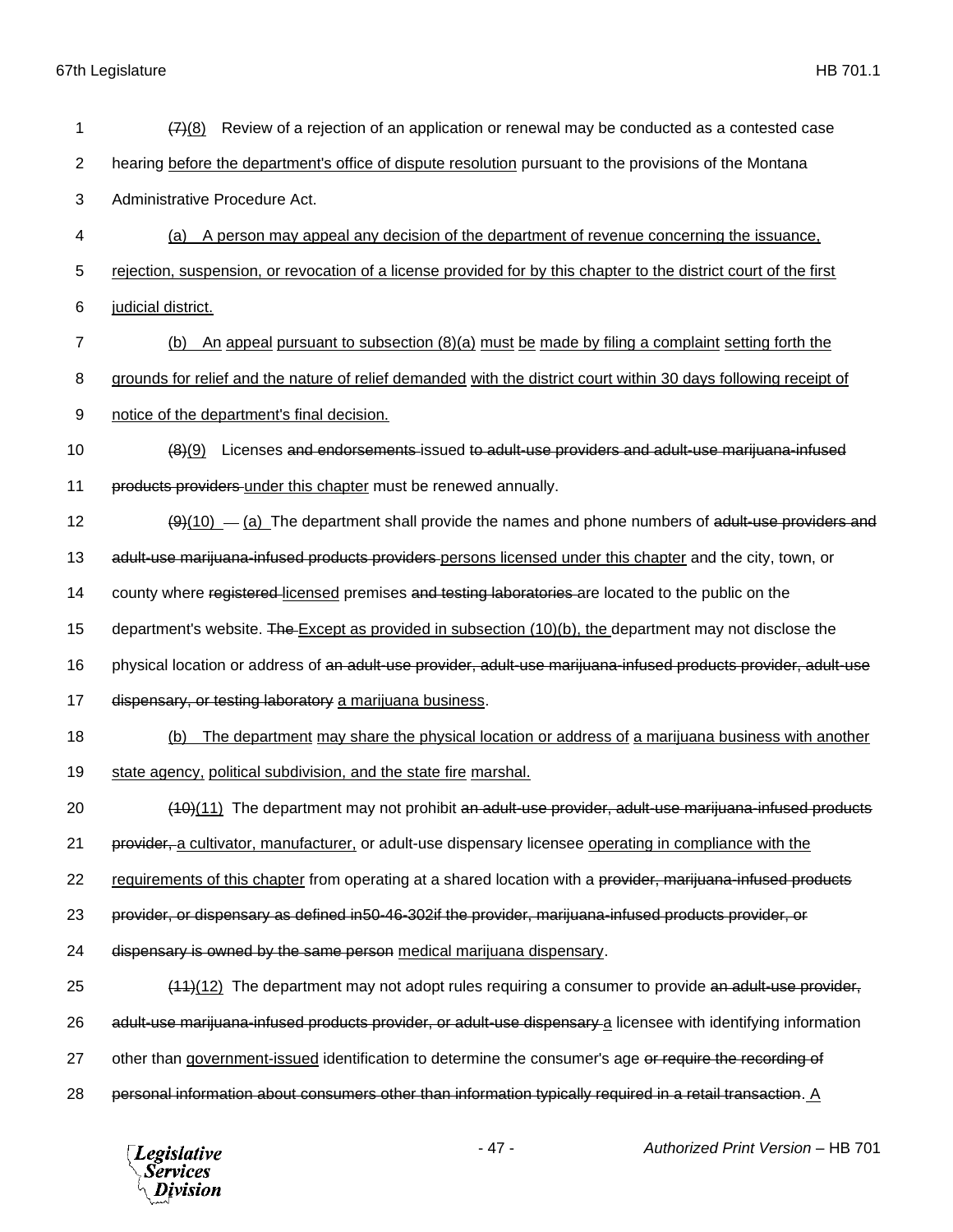| 1              | licensee that scans a person's driver's license using an electronic reader to determine the person's age:           |
|----------------|---------------------------------------------------------------------------------------------------------------------|
| $\overline{2}$ | may only use data or metadata from the scan determine the person's age;<br>(a)                                      |
| 3              | may not transfer or sell that data or metadata to another party; and<br>(b)                                         |
| 4              | shall permanently delete any data or metadata from the scan within 180 days, unless otherwise<br>(c)                |
| 5              | provided for in this chapter or by the department.                                                                  |
| 6              | $(13)$ (a) Except as provided in subsection $(13)(b)$ , licenses issued by the department under this                |
| $\overline{7}$ | chapter are nontransferable.                                                                                        |
| 8              | A licensee may sell its marijuana business, including live plants, inventory, and material assets to<br>(b)         |
| 9              | a person who is licensed by the department under the provisions of this chapter. The department may, in its         |
| 10             | discretion, issue a temporary license to the acquiring party to facilitate the transfer of the licensee's marijuana |
| 11             | business.                                                                                                           |
| 12             | (14) A person who is not a controlling beneficial owner in a licensee may not receive or otherwise                  |
| 13             | obtain an ownership interest in a licensee that results in the person becoming a controlling beneficial owner       |
| 14             | unless the licensee notifies, in writing, the department of the proposed transaction, and the department            |
| 15             | determines that the person qualifies for ownership under the provisions of this chapter."                           |
| 16             |                                                                                                                     |
| 17             | Section 42. Section 16-12-105, MCA, is amended to read:                                                             |
| 18             | "16-12-105. (Effective October 1, 2021 January 1, 2022) Department responsibility to monitor                        |
| 19             | and assess marijuana production, testing, sales, and license revocation. (1) (a) The department shall               |
| 20             | implement a system for tracking marijuana <del>, marijuana concentrate, and marijuana-infused</del> and marijuana   |
| 21             | products from either the seed or the seedling stage until the marijuana, marijuana concentrate, or marijuana-       |
| 22             | infused product it is sold to a consumer or registered cardholder.                                                  |
| 23             | (b) The system must:                                                                                                |
| 24             | $(i)$ ensure that the marijuana, marijuana concentrate, or marijuana-infused product and marijuana                  |
| 25             | products cultivated, manufactured, possessed, and sold under this chapter is are not sold or otherwise provided     |
| 26             | to an individual who is under 21 years of age and who is not a medical marijuana-unless that person is a            |
| 27             | registered cardholder; and                                                                                          |
| 28             | (ii)(c) The system must be made available to adult-use providers, adult-use marijuana-infused products              |

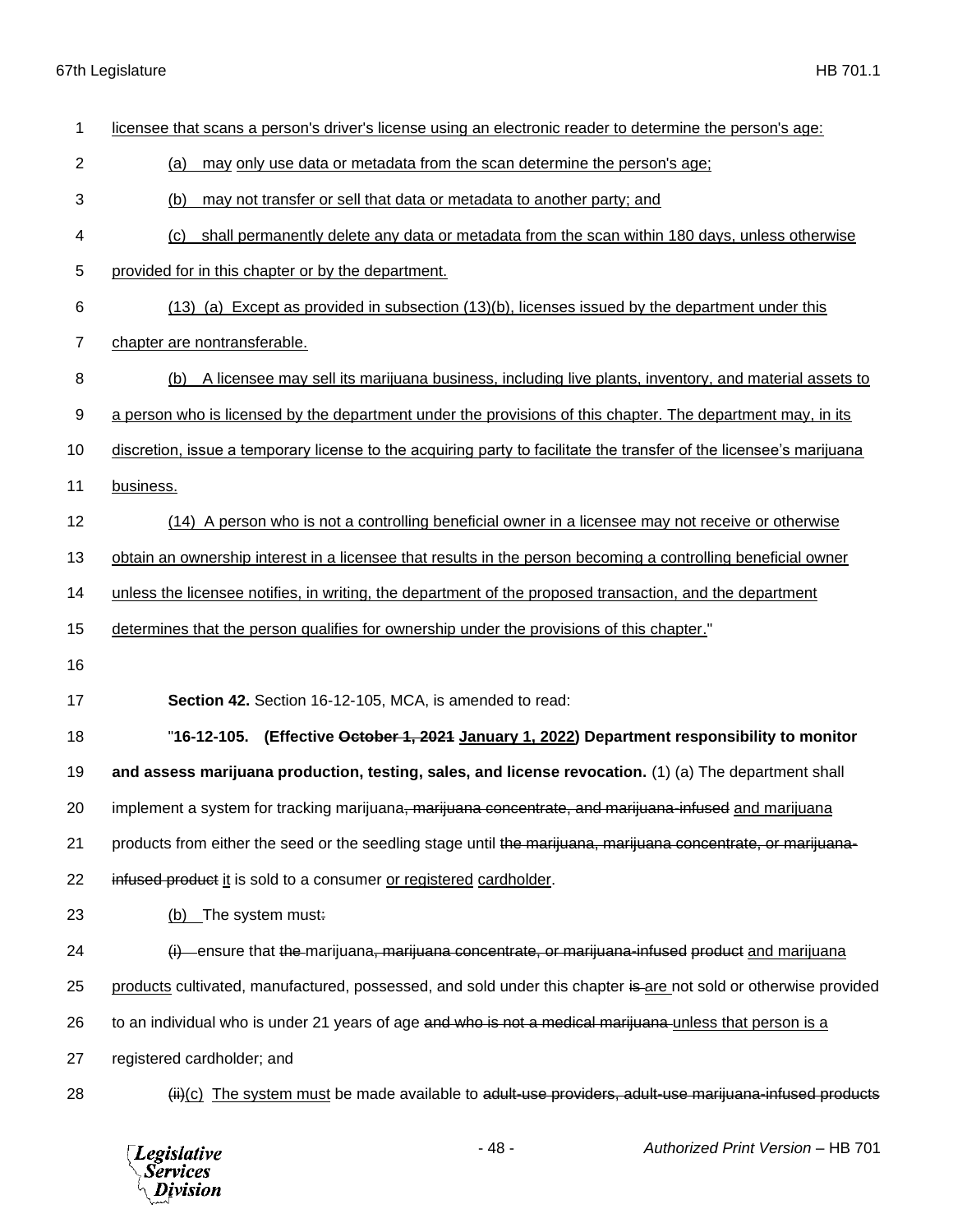| 1              | providers, adult-use dispensaries, and testing laboratories at no additional cost licensees, except that licensees     |
|----------------|------------------------------------------------------------------------------------------------------------------------|
| $\overline{2}$ | shall bear the responsibility and cost for procuring unique identification tracking tags to facilitate the tracking of |
| 3              | marijuana and marijuana products.                                                                                      |
| 4              | The department shall investigate and assess the utilization of a mandatory cashless payment<br>(2)                     |
| 5              | system occurring at the point of sale for all dispensaries. Adult-use dispensaries and medical marijuana               |
| 6              | dispensaries are encouraged to utilize a cashless point of sale system when selling marijuana and marijuana            |
| 7              | products to consumers or registered cardholders. The department may establish by rule the minimum                      |
| 8              | requirements and standards that a licensee must satisfy when utilizing such a system in a dispensary.                  |
| 9              | At the request of a licensee, the department is authorized to share seed-to-sale information with<br>(3)               |
| 10             | the licensee's depository institution.                                                                                 |
| 11             | (b) The department may implement the same system that is used to track marijuana, marijuana                            |
| 12             | concentrate, and marijuana-infused products pursuant to 50-46-304.                                                     |
| 13             | (2) The department shall assess applications for an adult-use provider or adult-use marijuana-infused                  |
| 14             | products provider license to determine if a person with a financial interest in the applicant meets any of the         |
| 15             | criteria established in 16-12-203 for denial of a license.                                                             |
| 16             | (3) Before issuing or renewing a license, the department shall inspect the proposed registered                         |
| 17             | premises of an adult-use provider or adult-use marijuana-infused products provider and shall inspect the               |
| 18             | property to be used to ensure an applicant for licensure or license renewal is in compliance with this chapter.        |
| 19             | The department may not issue or renew a license if the applicant does not meet the requirements of this                |
| 20             | chapter.                                                                                                               |
| 21             | (a) The department shall license providers and marijuana infused products providers according to                       |
| 22             | a tiered canopy system.                                                                                                |
| 23             | (i) The system shall include, at a minimum, the following license types:<br>(b)                                        |
| 24             | A micro tier canopy license allows for a canopy of up to 250 square feet at one registered                             |
| 25             | premises.                                                                                                              |
| 26             | (B) A tier 1 canopy license allows for a canopy of up to 1,000 square feet at one registered premises.                 |
| 27             | A minimum of 500 square feet must be equipped for cultivation.                                                         |
| 28             | A tier 2 canopy license allows for a canopy of up to 2,500 square feet at up to two registered                         |
|                | $-49-$<br><b>Authorized Print Version - HB 701</b><br><b>Legislative</b><br><b>Services</b><br>Division                |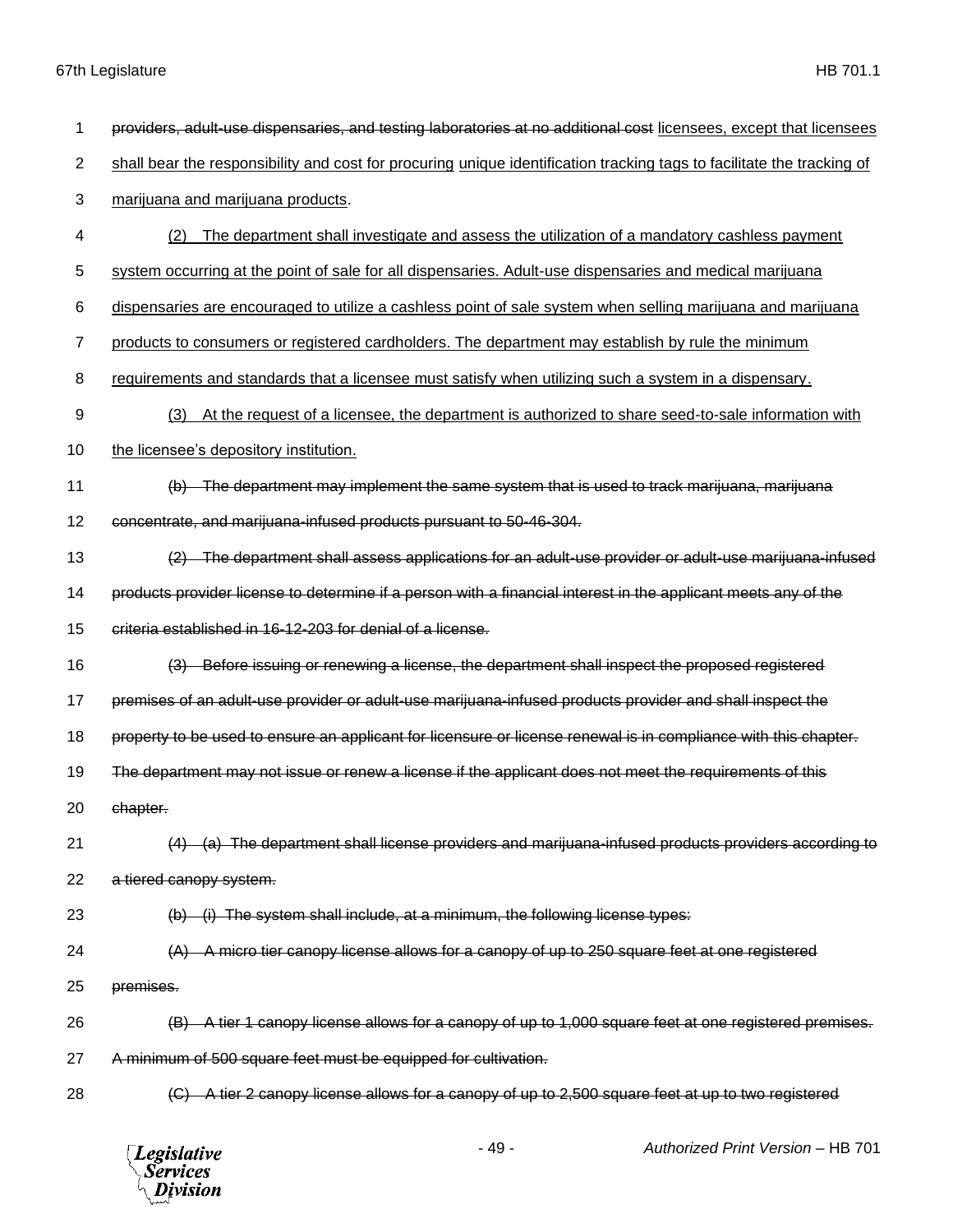| 1              | premises. A minimum of 1,100 square feet must be equipped for cultivation.                                      |
|----------------|-----------------------------------------------------------------------------------------------------------------|
| $\overline{2}$ | (D) A tier 3 canopy license allows for a canopy of up to 5,000 square feet at up to three registered            |
| 3              | premises. A minimum of 2,600 square feet must be equipped for cultivation.                                      |
| 4              | (E) A tier 4 canopy license allows for a canopy of up to 7,500 square feet at up to four registered             |
| 5              | premises. A minimum of 5,100 square feet must be equipped for cultivation.                                      |
| 6              | (F) A tier 5 canopy license allows for a canopy of up to 10,000 square feet at up to five registered            |
| 7              | premises. A minimum of 7,750 square feet must be equipped for cultivation.                                      |
| 8              | A tier 6 canopy license allows for a canopy of up to 13,000 square feet at up to five registered<br>(G)         |
| 9              | premises. A minimum of 10,250 square feet must be equipped for cultivation.                                     |
| 10             | (H) A tier 7 canopy license allows for a canopy of up to 15,000 square feet at up to five registered            |
| 11             | premises. A minimum of 13,250 square feet must be equipped for cultivation.                                     |
| 12             | (I) A tier 8 canopy license allows for a canopy of up to 17,500 square feet at up to five registered            |
| 13             | premises. A minimum of 15,250 square feet must be equipped for cultivation.                                     |
| 14             | A tier 9 canopy license allows for a canopy of up to 20,000 square feet at up to six registered                 |
| 15             | premises. A minimum of 17,775 square feet must be equipped for cultivation.                                     |
| 16             | (K) A tier 10 canopy license allows for a canopy of up to 30,000 square feet at up to seven registered          |
| 17             | premises. A minimum of 24,000 square feet must be equipped for cultivation.                                     |
| 18             | $(i)$ As used in this subsection $(4)(b)$ , "equipped for cultivation" means that the space is either ready for |
| 19             | cultivation or in use for cultivation.                                                                          |
| 20             | (c) An adult-use provider or adult-use marijuana-infused products provide) who has reached capacity             |
| 21             | under the existing license may apply to advance to the next licensing tier. The department:                     |
| 22             | (i) may increase a licensure level by only one tier at a time; and                                              |
| 23             | (ii) shall conduct an inspection of the adult-use provider or adult-use marijuana-infused products              |
| 24             | provider's registered premises and proposed premises within 30 days of receiving the application and before     |
| 25             | approving the application.                                                                                      |
|                |                                                                                                                 |
| 26             | (d) The department may create additional licensing tiers by rule if a provider with a tier 10 canopy            |
| 27             | license petitions the department to create a new licensure level and:                                           |
| 28             | the producer or provider demonstrates that the licensee is using the full amount of canopy currently            |

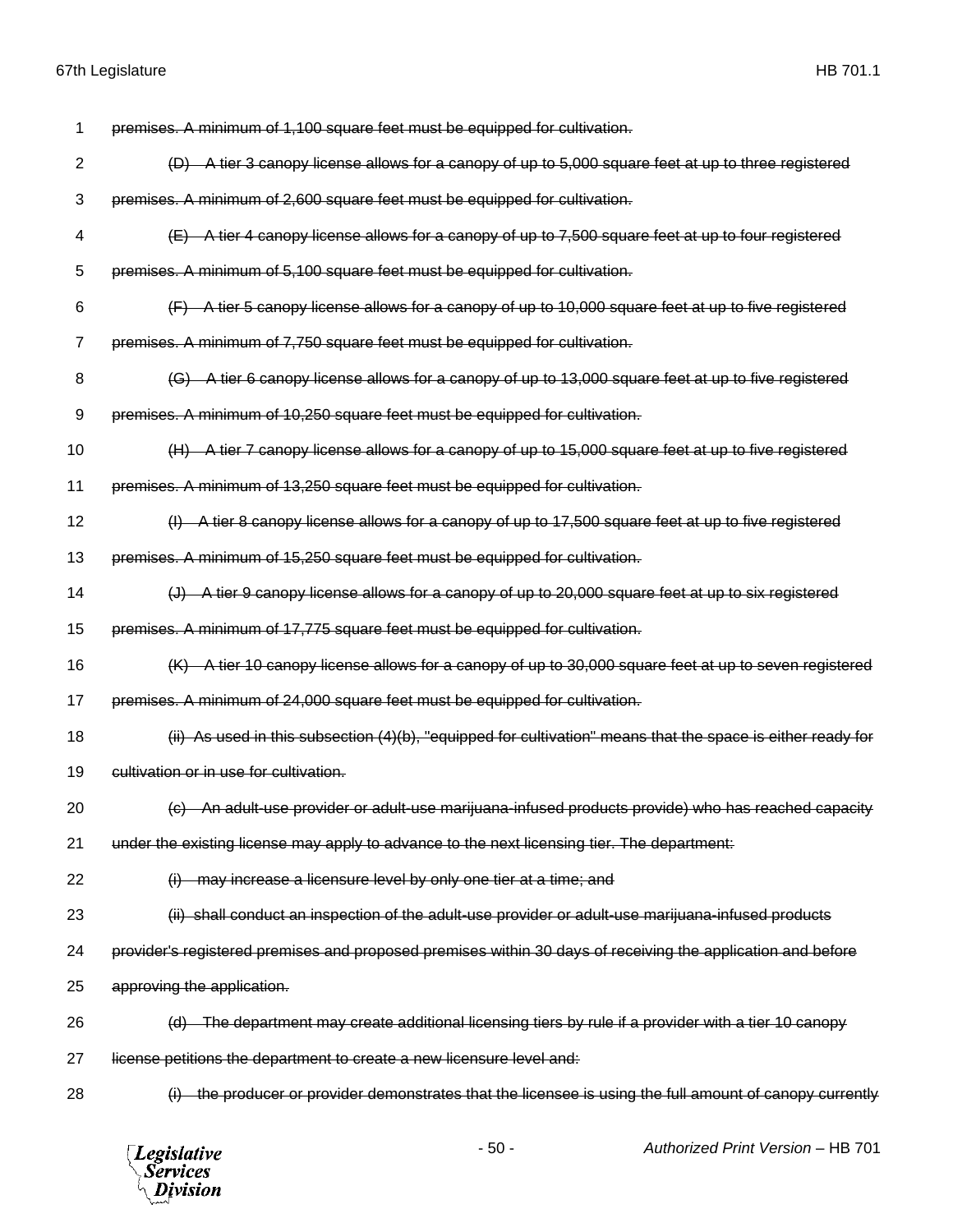| 1              | authorized; and                                                                                                    |
|----------------|--------------------------------------------------------------------------------------------------------------------|
| $\overline{2}$ | (ii) the tracking system shows the licensee is selling at least 80% of the marijuana or marijuana-infused          |
| 3              | products produced by the square footage of the licensee's existing license over the 2 previous quarters or the     |
| 4              | licensee can otherwise demonstrate to the department that there is a market for the marijuana or marijuana-        |
| 5              | infused products it seeks to produce.                                                                              |
| 6              | (e) The department is authorized to create additional tiers as necessary, including an adjusted tier               |
| 7              | system to account for outdoor cultivation.                                                                         |
| 8              | (f) The registered premises limitations for each tier of licensing apply only to registered premises at            |
| 9              | which marijuana is cultivated. The limitations do not apply to the number of adult-use dispensaries an adult-use   |
| 10             | provider or adult-use marijuana-infused products provider may have.                                                |
| 11             | (g) The department shall require evidence that the licensee is able to successfully cultivate the                  |
| 12             | minimum amount of space allowed for the tier and sell the amount of marijuana produced by the minimum              |
| 13             | cultivation level before allowing a licensee to move up a tier. Annual licensing fees must be prorated based on    |
| 14             | the time licensed at a specific tier if less than 1 year.                                                          |
| 15             | No person may be initially licensed greater than a tier 2 unless the person is purchasing a                        |
| 16             | business licensed at a tier higher than tier 2 or the person is already licensed at higher than tier 2 under Title |
| 17             | 50, chapter 46, part 3, and is applying for the equivalent size tier under this chapter."                          |
| 18             |                                                                                                                    |
| 19             | Section 43. Section 16-12-106, MCA, is amended to read:                                                            |
| 20             | "16-12-106. Personal use and cultivation of marijuana -- penalties. (1) Subject to the limitations in              |
| 21             | 16-12-108, the following acts are lawful and may not be an offense under state law or the laws of any local        |
| 22             | government within the state, be a basis to impose a civil fine, penalty, or sanction, or be a basis to detain,     |
| 23             | search, or arrest, or otherwise deny any right or privilege, or to seize or forfeit assets under state law or the  |
| 24             | laws of any local government for a person who is 21 years of age or older:                                         |
| 25             | possessing, purchasing, obtaining, using, ingesting, inhaling, or transporting 1 ounce or less of<br>(a)           |
| 26             | usable marijuana, except that not more than 8 grams may be in a concentrated form and not more than 800            |
| 27             | milligrams of THC may be in edible marijuana products meant to be eaten or swallowed in solid form;                |
| 28             | transferring, delivering, or distributing without consideration, to a person who is 21 years of age or<br>(b)      |
|                | $-51 -$<br>Authorized Print Version - HB 701<br><b>Legislative</b><br><b>Services</b><br><b>Division</b>           |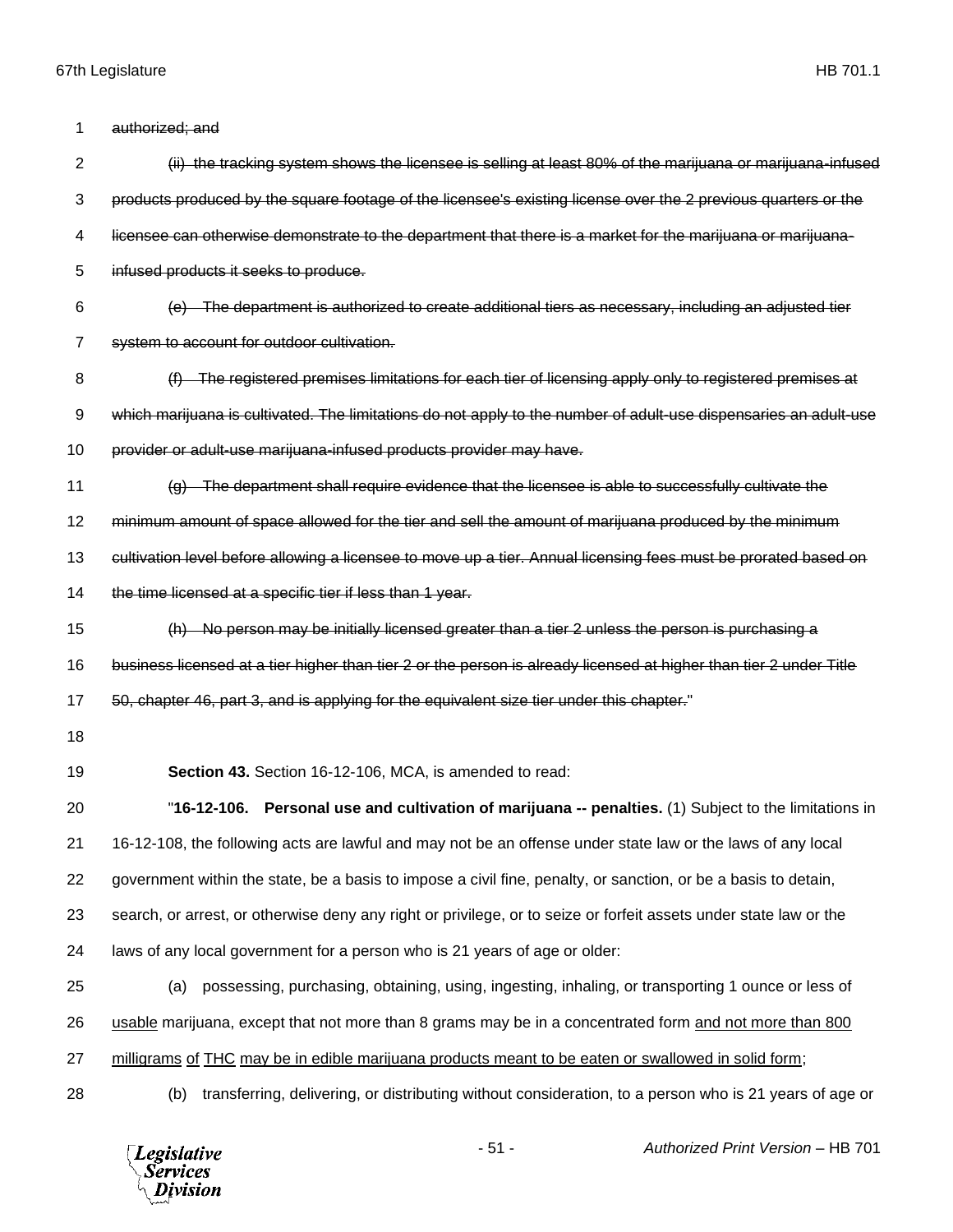older, 1 ounce or less of usable marijuana, except that not more than 8 grams may be in a concentrated form and not more than 800 milligrams of THC may be in edible marijuana products meant to be eaten or swallowed in solid form; (c) in or on the grounds of a private residence, possessing, planting, or cultivating up to four mature marijuana plants and four seedlings and possessing, harvesting, drying, processing, or manufacturing the marijuana, provided that: (i) marijuana plants and any marijuana produced by the plants in excess of 1 ounce must be kept in a locked space in or on the grounds of one private residence and may not be visible by normal, unaided vision from a public place; (ii) not more than twice the number of marijuana plants permitted under this subsection (1)(c) may be cultivated in or on the grounds of a single private residence simultaneously; (iii) a person growing or storing marijuana plants under this subsection (1)(c) must own the private residence where the plants are cultivated and stored or obtain written permission to cultivate and store marijuana from the owner of the private residence; and 15 (iv) no portion of a private residence used for cultivation of marijuana and manufacture of marijuana-16 infused marijuana products for personal use may be shared with, rented, or leased to an adult-use provider or 17 an adult-use marijuana-infused products provider a marijuana business; (d) assisting another person who is at least 21 years of age in any of the acts permitted by this section, including allowing another person to use one's personal residence for any of the acts described in this section; and (e) possessing, purchasing, using, delivering, distributing, manufacturing, transferring, or selling to persons 18 years of age or older paraphernalia relating to marijuana. (2) A person who cultivates marijuana plants that are visible by normal, unaided vision from a public 24 place in violation of subsection  $(1)(c)(i)$  is subject to a civil fine not exceeding \$250 and forfeiture of the marijuana. (3) A person who cultivates marijuana plants or stores marijuana outside of a locked space is subject to a civil fine not exceeding \$250 and forfeiture of the marijuana. (4) A person who smokes marijuana in a public place, other than in an area licensed for that activity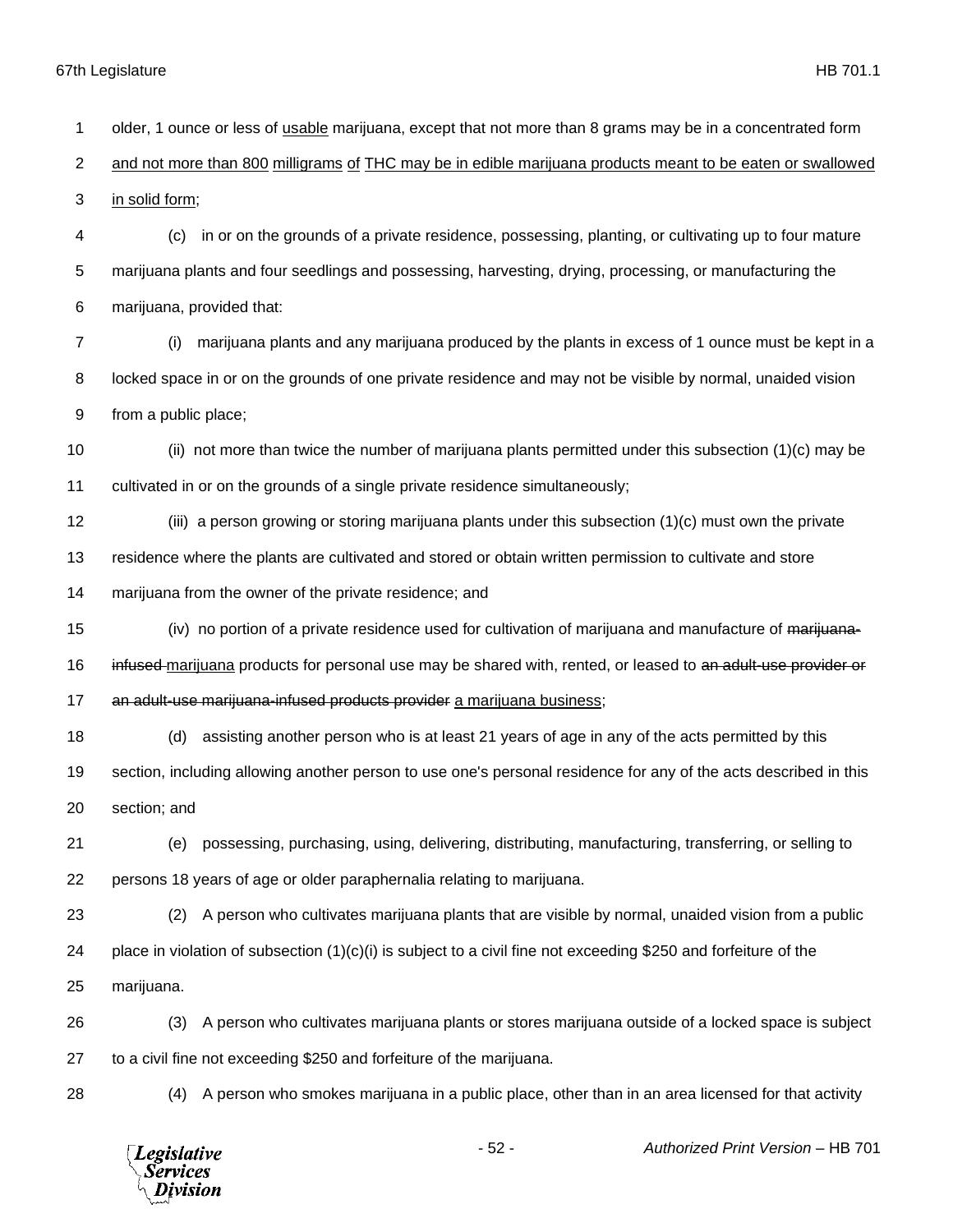by the department, is subject to a civil fine not exceeding \$50. (5) For a person who is under 21 years of age and is not a registered cardholder, possession, use, ingestion, inhalation, transportation, delivery without consideration, or distribution without consideration of 1 ounce or less of marijuana is punishable by forfeiture of the marijuana and the underage person's choice between: (a) a civil fine not to exceed \$100; or (b) up to 4 hours of drug education or counseling in lieu of the fine. (6) For a person who is under 18 years of age and is not a registered cardholder, possession, use, transportation, delivery without consideration, or distribution without consideration of marijuana paraphernalia is punishable by forfeiture of the marijuana paraphernalia and the underage person's choice between: (a) a civil fine not to exceed \$100; or (b) up to 4 hours of drug education or counseling in lieu of the fine. 13 (7) Unless otherwise permitted under the provisions of Title 50, chapter 46, part 3 [sections 14 through 28], the possession, production, delivery without consideration to a person 21 years of age or older, or possession with intent to deliver more than 1 ounce but less than 2 ounces of marijuana or more than 8 grams but less than 16 grams of marijuana in a concentrated form is punishable by forfeiture of the marijuana and: (a) for a first violation, the person's choice between a civil fine not exceeding \$200 or completing up to 4 hours of community service in lieu of the fine; (b) for a second violation, the person's choice between a civil fine not exceeding \$300 or completing up to 6 hours of community service in lieu of the fine; (c) for a third or subsequent violation, the person's choice between a civil fine not exceeding \$500 or completing up to 8 hours of community service in lieu of the fine; and (d) for a person under 21 years of age, the person's choice between a civil fine not to exceed \$200 or attending up to 8 hours of drug education or counseling in lieu of the fine. (8) A person may not be denied adoption, custody, or visitation rights relative to a minor solely for 26 conduct that is permitted by this chapter. (9) A person may not be denied access to or priority for an organ transplant or denied access to 28 health care solely for conduct that is permitted by this chapter.

**Legislative** *Services* Division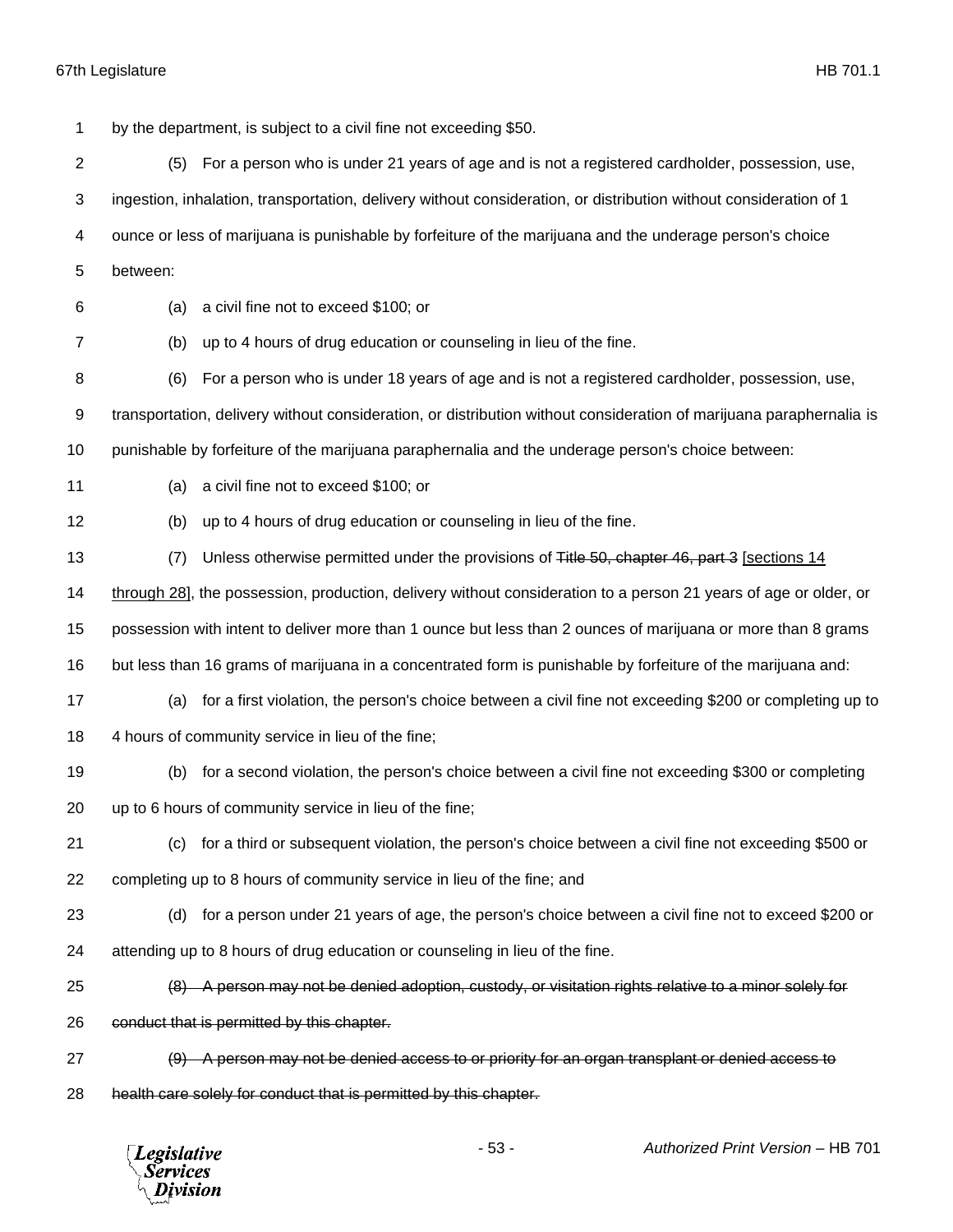| 1  | (10) A person currently under parole, probation, or other state supervision or released awaiting trial or               |
|----|-------------------------------------------------------------------------------------------------------------------------|
| 2  | other hearing may not be punished or otherwise penalized solely for conduct that is permitted by this chapter.          |
| 3  | (11) A holder of a professional or occupational license may not be subjected to professional discipline                 |
| 4  | for providing advice or services arising out of or related to conduct that is permitted by this chapter solely on the   |
| 5  | basis that marijuana is prohibited by federal law.                                                                      |
| 6  | (12) It is the public policy of the state of Montana that contracts related to the operation of licensees be            |
| 7  | enforceable."                                                                                                           |
| 8  |                                                                                                                         |
| 9  | Section 44. Section 16-12-107, MCA, is amended to read:                                                                 |
| 10 | "16-12-107. (Effective October 1, 2021 January 1, 2022) Legal protections -- allowable amounts.                         |
| 11 | (1) An adult-use provider or adult-use marijuana-infused products provider A cultivator may have the canopy             |
| 12 | allotment allowed by the department. The canopy allotment is a cumulative total for all of the adult-use                |
| 13 | provider's or adult-use marijuana-infused products provider's registered premises.                                      |
| 14 | Except as provided in 16-12-108, a person licensed under this chapter may not be arrested,<br>(2)                       |
| 15 | prosecuted, penalized, or denied any right or privilege, including but not limited to civil fine or disciplinary action |
| 16 | by a professional licensing board or the department of labor and industry, solely because the person cultivates,        |
| 17 | manufactures, possesses, or transports marijuana in the amounts and manner allowed under this chapter.                  |
| 18 | A person may not be arrested or prosecuted for possession, conspiracy as provided in 45-4-102,<br>(3)                   |
| 19 | or any other offense solely for being in the presence or vicinity of the use of marijuana and marijuana-infused         |
| 20 | marijuana products as permitted under this chapter.                                                                     |
| 21 | Except as provided in 16-12-210, possession of or application for a license does not solely<br>(4)                      |
| 22 | constitute probable cause to search a person or the property of a person or otherwise subject a person or               |
| 23 | property of a person to inspection by any governmental agency, including a law enforcement agency.                      |
| 24 | The provisions of this section relating to protection from arrest or prosecution do not apply to a<br>(5)               |
| 25 | person unless the person has obtained a license prior to an arrest or the filing of a criminal charge. It is not a      |
| 26 | defense to a criminal charge that a person obtains a license after an arrest or the filing of a criminal charge.        |
| 27 | An adult-use provider or adult-use marijuana-infused products provider A cultivator or<br>(6)                           |
| 28 | manufacturer is presumed to be engaged in the use of marijuana as allowed by this chapter if the person is in           |
|    | $-54-$<br>Authorized Print Version - HB 701<br><b>Legislative</b><br>Services<br>vision                                 |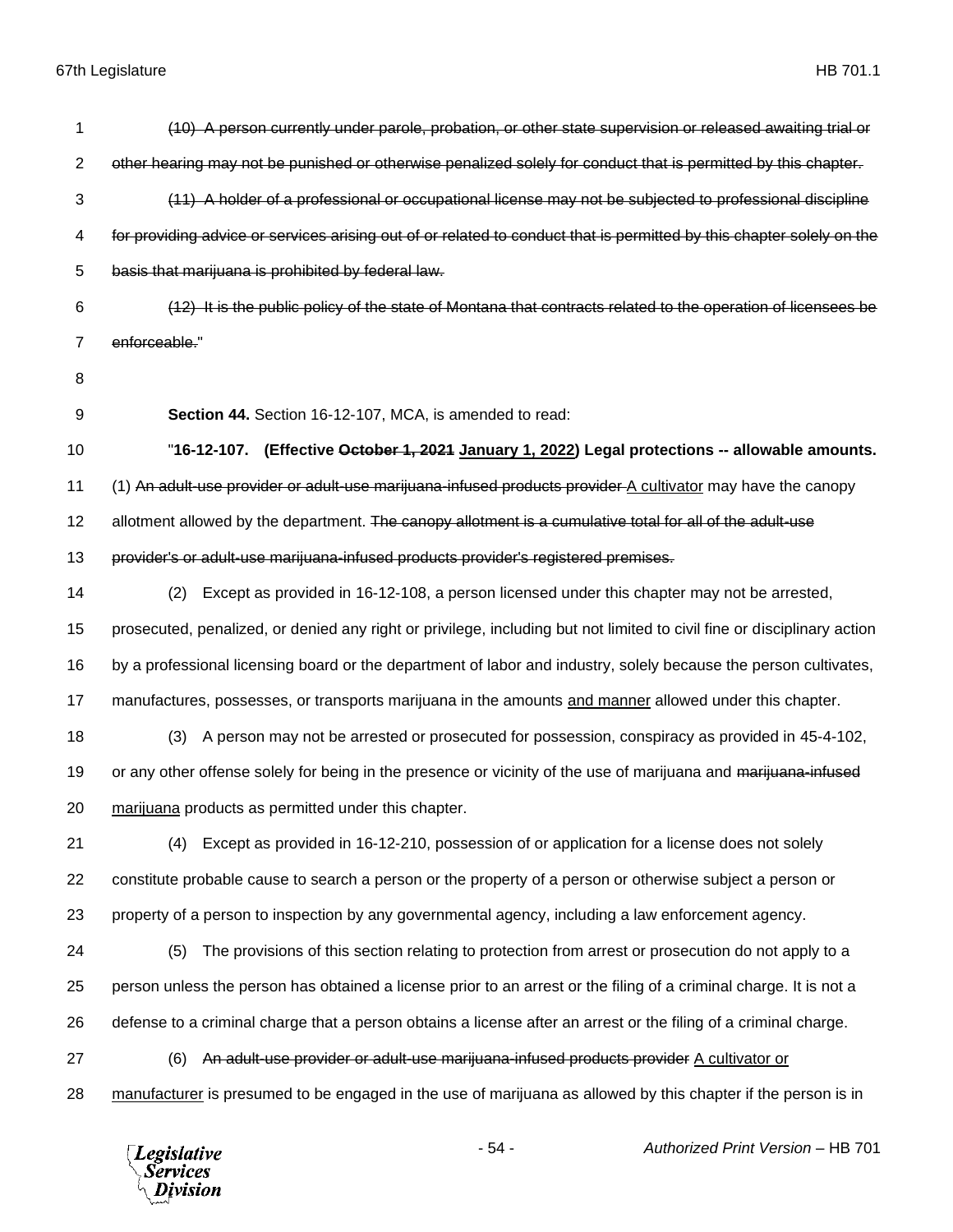| 1              | possession of an amount of marijuana that does not exceed the amount permitted under this chapter."                |
|----------------|--------------------------------------------------------------------------------------------------------------------|
| $\overline{2}$ |                                                                                                                    |
| 3              | Section 45. Section 16-12-108, MCA, is amended to read:                                                            |
| 4              | "16-12-108. Limitations of act. (1) This chapter does not permit:                                                  |
| 5              | any individual to operate, navigate, or be in actual physical control of a motor vehicle, train,<br>(a)            |
| 6              | aircraft, motorboat, or other motorized form of transport while under the influence of marijuana or marijuana      |
| $\overline{7}$ | products;                                                                                                          |
| 8              | consumption of marijuana or marijuana products while operating or being in physical control of a<br>(b)            |
| 9              | motor vehicle, train, aircraft, motorboat, or other motorized form of transport while it is being operated;        |
| 10             | smoking or consuming marijuana while riding in the passenger seat within an enclosed<br>(c)                        |
| 11             | compartment of a motor vehicle, train, aircraft, motorboat, or other motorized form of transport while it is being |
| 12             | operated;                                                                                                          |
| 13             | delivery or distribution of marijuana or marijuana products, with or without consideration, to a<br>(d)            |
| 14             | person under 21 years of age;                                                                                      |
| 15             | purchase, consumption, or use of marijuana or marijuana products by a person under 21 years of<br>(e)              |
| 16             | age;                                                                                                               |
| 17             | (f)<br>possession or transport of marijuana or marijuana products by a person under 21 years of age                |
| 18             | unless the underage person is at least 18 years of age and is an employee of an adult-use provider, adult-use      |
| 19             | marijuana-infused products provider, or adult-use dispensary a marijuana business licensed under this chapter      |
| 20             | and engaged in work activities;                                                                                    |
| 21             | possession or consumption of marijuana or marijuana products, or possession of marijuana<br>(g)                    |
| 22             | paraphernalia:                                                                                                     |
| 23             | on the grounds of any property owned or leased by a school district, a public or private preschool,<br>(i)         |
| 24             | school, or postsecondary school as defined in 20-5-402;                                                            |
| 25             | (ii) in a school bus or other form of public transportation;                                                       |
| 26             | (iii) in a health care facility as defined in 50-5-101; or                                                         |
| 27             | (iv) on the grounds of any correctional facility;                                                                  |
| 28             | smoking using marijuana or marijuana products in a location where smoking tobacco is prohibited;<br>(h)            |

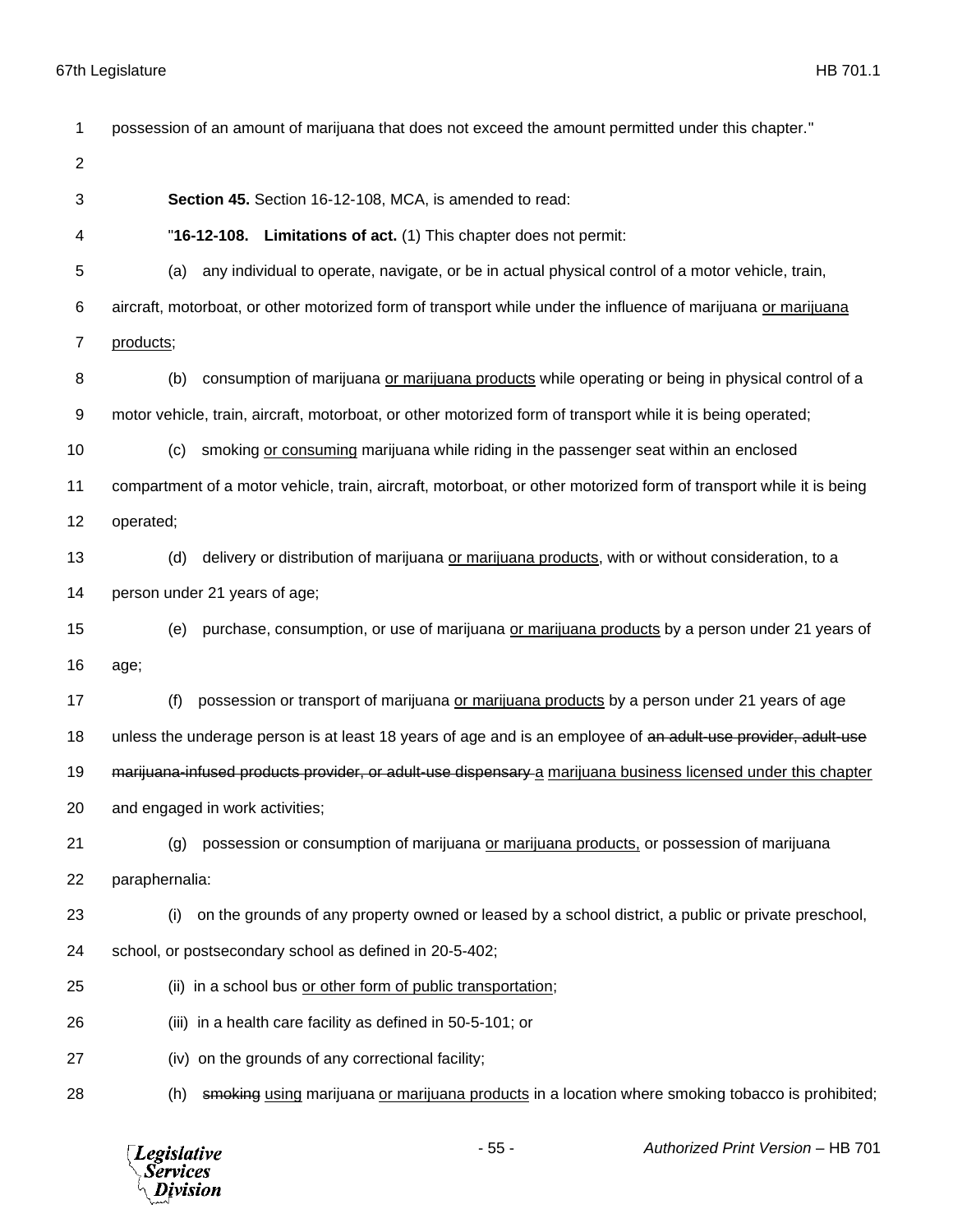| 1  | consumption of marijuana or marijuana products in a public place, except as allowed by the<br>(i)                   |
|----|---------------------------------------------------------------------------------------------------------------------|
| 2  | department;                                                                                                         |
| 3  | conduct that endangers others;<br>(i)                                                                               |
| 4  | undertaking any task while under the influence of marijuana or marijuana products if doing so<br>(k)                |
| 5  | would constitute negligence or professional malpractice; or                                                         |
| 6  | performing solvent-based extractions on marijuana using solvents other than water, glycerin,<br>(1)                 |
| 7  | propylene glycol, vegetable oil, or food-grade ethanol unless licensed for this activity by the department.         |
| 8  | A person may not cultivate marijuana in a manner that is visible from the street or other public<br>(2)             |
| 9  | area.                                                                                                               |
| 10 | A hospice or residential care facility licensed under Title 50, chapter 5, may adopt a policy that<br>(3)           |
| 11 | allows use of marijuana by a registered cardholder.                                                                 |
| 12 | Nothing in this chapter may be construed to:<br>$\left( 2\right) (4)$                                               |
| 13 | require an employer to permit or accommodate conduct otherwise allowed by this chapter in any<br>(a)                |
| 14 | workplace or on the employer's property;                                                                            |
| 15 | prohibit an employer from disciplining an employee for violation of a workplace drug policy or for<br>(b)           |
| 16 | working while intoxicated by marijuana or marijuana products;                                                       |
| 17 | prevent an employer from declining to hire, discharging, disciplining, or otherwise taking an<br>(c)                |
| 18 | adverse employment action against an individual with respect to hire, tenure, terms, conditions, or privileges of   |
| 19 | employment because of the individual's violation of a workplace drug policy or intoxication by marijuana or         |
| 20 | marijuana products while working;                                                                                   |
| 21 | prohibit an employer from including in any contract a provision prohibiting the use of marijuana for<br>(d)         |
| 22 | a debilitating medical condition; or                                                                                |
| 23 | permit a cause of action against an employer for wrongful discharge pursuant to 39-2-904 or<br>(e)                  |
| 24 | discrimination pursuant to 49-1-102.                                                                                |
| 25 | Nothing in this chapter may be construed to prohibit a person from prohibiting or otherwise<br>(3)(5)               |
| 26 | regulating the consumption, cultivation, distribution, processing, sale, or display of marijuana, marijuana-infused |
| 27 | marijuana products, and marijuana paraphernalia on private property the person owns, leases, occupies, or           |
| 28 | manages, except that a lease agreement executed after January 1, 2021, may not prohibit a tenant from               |
|    |                                                                                                                     |

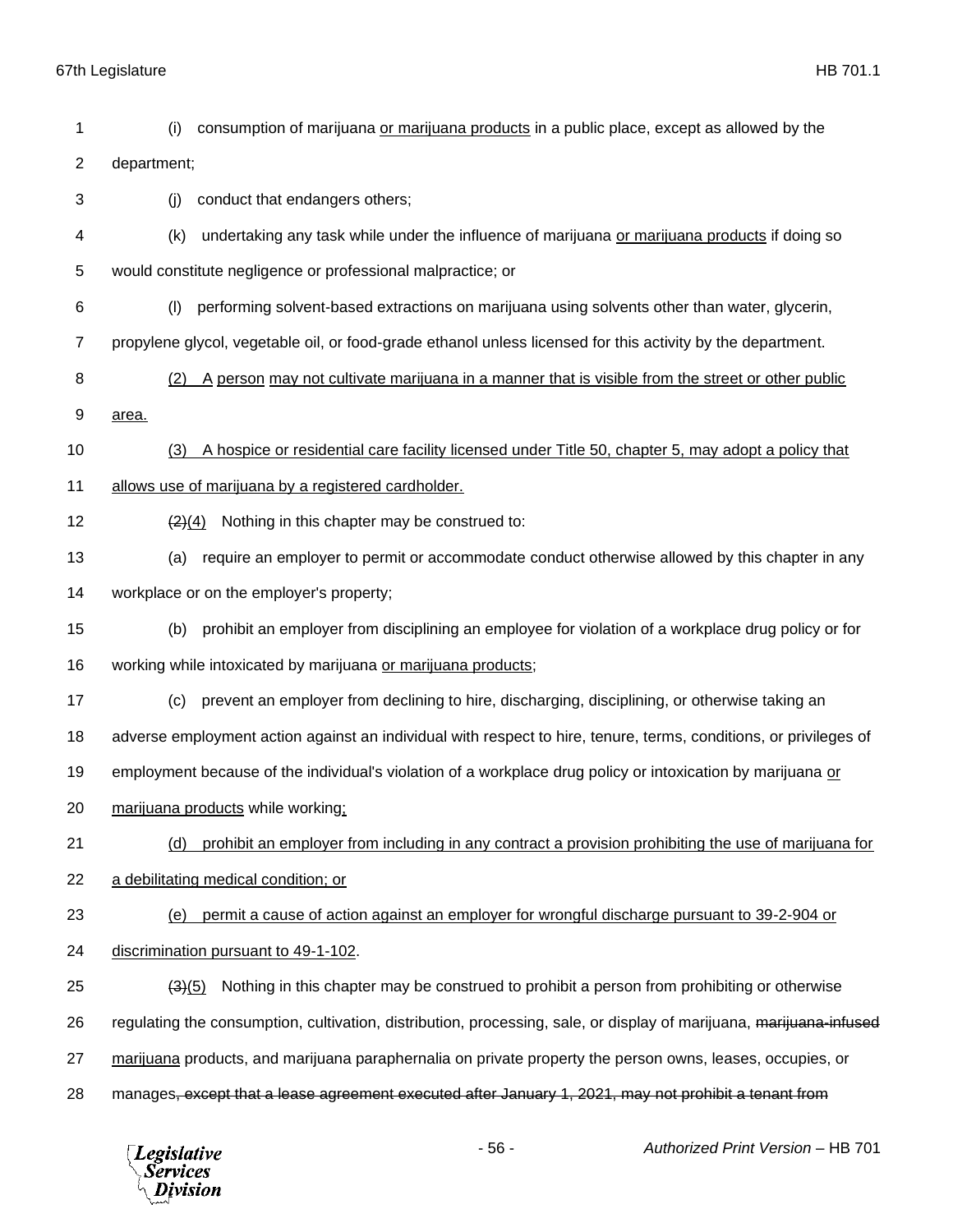| 1              | lawfully possessing and consuming marijuana by means other than smoking unless required by federal law or         |
|----------------|-------------------------------------------------------------------------------------------------------------------|
| $\overline{2}$ | to obtain federal funding.                                                                                        |
| 3              | (4) Nothing in this chapter limits the rights, privileges, immunities, or defenses provided under Title           |
| 4              | 50, chapter 46, part 3.                                                                                           |
| 5              | An adult-use provider or adult-use marijuana-infused products provider A licensee who violates<br>(5)(6)          |
| 6              | 15-64-103 or 15-64-104 or fails to pay any other taxes owed to the department under Title 15, is subject to       |
| $\overline{7}$ | revocation of the person's license from the date of the violation until a period of up to 1 year after the        |
| 8              | department of revenue certifies compliance with 15-64-103 or 15-64-104.                                           |
| 9              | Unless specifically exempted by this chapter, the provisions of Title 45, chapter 9, apply to the<br>(7)          |
| 10             | conduct of consumers, licensees, and registered cardholders."                                                     |
| 11             |                                                                                                                   |
| 12             | Section 46. Section 16-12-109, MCA, is amended to read:                                                           |
| 13             | "16-12-109. (Effective <del>October 1, 2021</del> January 1, 2022) Unlawful conduct by licensees --               |
| 14             | penalties. (1) If the department has reasonable cause to believe that a licensee has violated a provision of this |
| 15             | chapter or a rule of the department, it may, in its discretion and in addition to any other penalties prescribed: |
| 16             | (a)<br>reprimand a licensee;                                                                                      |
| 17             | revoke the license of the licensee;<br>(b)                                                                        |
| 18             | suspend the license for a period of not more than 3 months;<br>(c)                                                |
| 19             | refuse to grant a renewal of the license after its expiration; or<br>(d)                                          |
| 20             | (e) impose a civil penalty not to exceed \$3,000.                                                                 |
| 21             | The department shall consider mitigating circumstances and may adjust penalties within penalty<br>(2)             |
| 22             | ranges based on its consideration of mitigating circumstances. Examples of mitigating circumstances are:          |
| 23             | compliance with the provisions of this chapter within the prior 3 years;<br>(a)                                   |
| 24             | the licensee has made good faith efforts to prevent a violation; or<br>(b)                                        |
| 25             | the licensee has cooperated in the investigation of the violation and the licensee or an employee<br>(c)          |
| 26             | or agent of the licensee accepts responsibility.                                                                  |
| 27             | The department shall consider aggravating circumstances and may adjust penalties within penalty<br>(3)            |
| 28             | ranges based on its consideration of aggravating circumstances. Examples of aggravating circumstances are:        |
|                |                                                                                                                   |

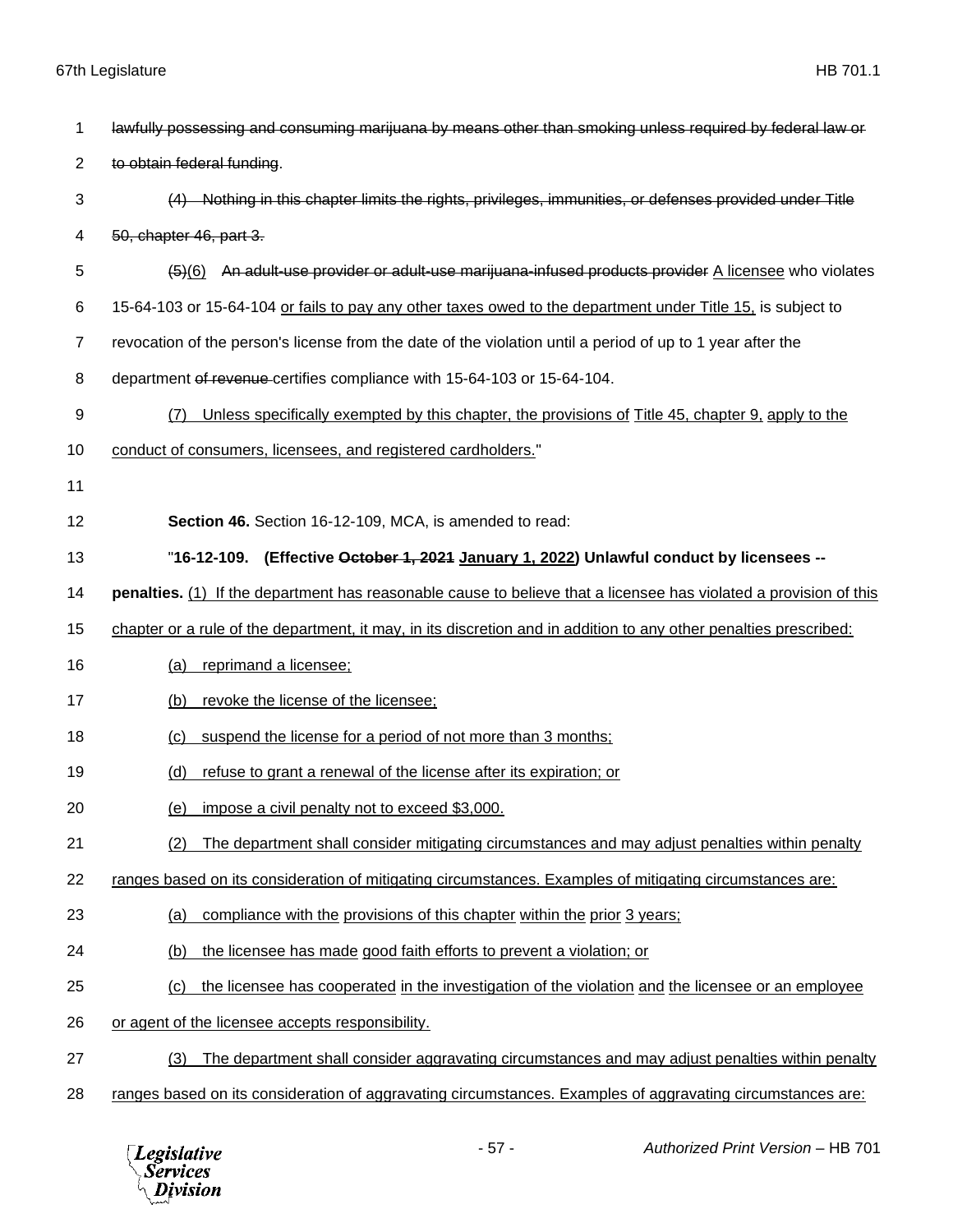| 1  | prior warnings about compliance problems;<br>(a)                                                                 |
|----|------------------------------------------------------------------------------------------------------------------|
| 2  | prior violations of the provisions of this chapter within the past 3 years;<br>(b)                               |
| 3  | lack of written policies governing employee conduct;<br>(c)                                                      |
| 4  | additional violations revealed during the course of the investigation;<br>(d)                                    |
| 5  | (e)<br>efforts to conceal a violation;                                                                           |
| 6  | intentional violations; or<br>(f)                                                                                |
| 7  | involvement of more than one patron or employee in a violation.<br>(q)                                           |
| 8  | (4)<br>For each licensing program regulated by the department under this chapter, the department is              |
| 9  | designated as a criminal justice agency within the meaning of 44-5-103 for the purpose of obtaining confidential |
| 10 | criminal justice information regarding licensees and license applicants and regarding possible unlicensed        |
| 11 | practice.                                                                                                        |
| 12 | $(4)(5)$ The department shall revoke and may not reissue a license or endorsement belonging to an                |
| 13 | individual who a person:                                                                                         |
| 14 | whose controlling beneficial owner is an individual convicted of a felony drug offense;<br>(a)                   |
| 15 | who allows another individual person not authorized or lawfully allowed to be in possession of the<br>(b)        |
| 16 | individual's license; or                                                                                         |
| 17 | (c) fails to cooperate with the department concerning an investigation or inspection if the individual is        |
| 18 | licensed and cultivating marijuana, engaging in manufacturing, or manufacturing marijuana-infused products.      |
| 19 | who transports marijuana or marijuana products outside of Montana, unless otherwise allowed by<br>(c)            |
| 20 | federal law;                                                                                                     |
| 21 | (d)<br>operates a carbon dioxide or hydrocarbon extraction system without obtaining a manufacturing              |
| 22 | license;                                                                                                         |
| 23 | purchases marijuana from an unauthorized source in violation of this chapter; or<br>(e)                          |
| 24 | sells, distributes, or transfers marijuana or marijuana products to a person the licensee knows or<br>(f)        |
| 25 | should know is under 21 years of age.                                                                            |
| 26 | The department shall revoke a license issued under this chapter if the licensee:                                 |
| 27 | (a) purchases marijuana from an unauthorized source in violation of this chapter;                                |
| 28 | (b) sells marijuana, marijuana concentrate, or marijuana-infused products to a person the licensee               |
|    |                                                                                                                  |

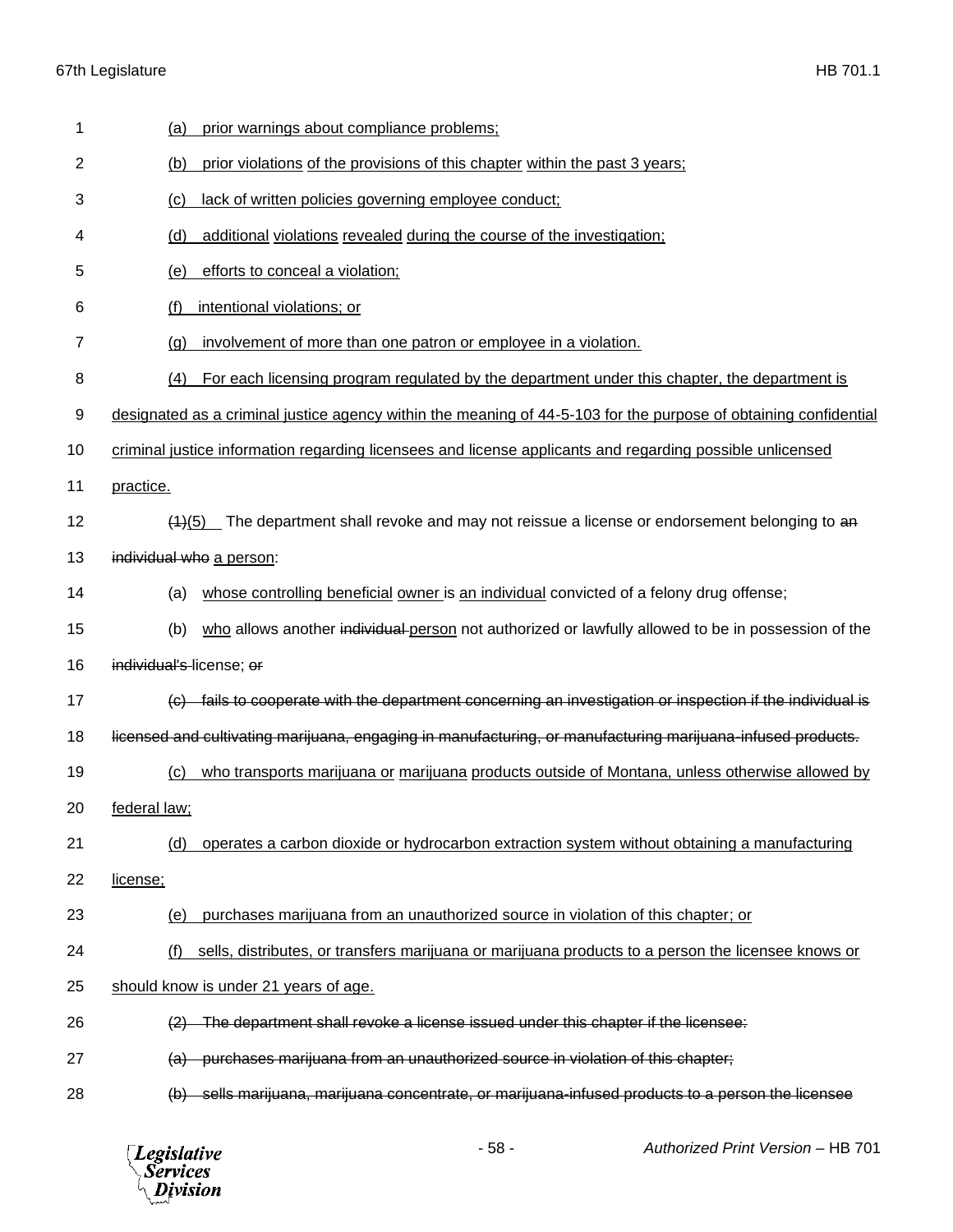| 1              | knows or should know is under 21 years of age;                                                                            |
|----------------|---------------------------------------------------------------------------------------------------------------------------|
| $\overline{2}$ | (c) operates a carbon dioxide or hydrocarbon extraction system without obtaining a manufacturing                          |
| 3              | endorsement; or                                                                                                           |
| 4              | (d) transports marijuana or marijuana-infused products outside of Montana, unless allowed by federal                      |
| 5              | law.                                                                                                                      |
| 6              | (3) A licensee who violates the advertising restrictions imposed under 16-12-211 is subject to:                           |
| 7              | (a) a written warning for the first violation;                                                                            |
| 8              | (b) a 5-day license suspension or a \$500 fine for a second violation;                                                    |
| 9              | $\left($ c) a 5-day license suspension or a \$1,000 fine for a third violation;                                           |
| 10             | (d) a 30-day license suspension or a \$2,500 fine for a fourth violation; and                                             |
| 11             | (e) a license revocation for a fifth violation.                                                                           |
| 12             | (4) Except for the license revocations required under this section, a licensee shall choose whether to                    |
| 13             | pay a fine or be subject to a license suspension when a penalty is imposed under this section.                            |
| 14             | A licensee whose license is revoked may not reapply for licensure for 3 years from the date of<br>$\left( 6 \right) (6)$  |
| 15             | the revocation.                                                                                                           |
| 16             | (6) If no other penalty is specified under this chapter, an adult-use provider or adult-use marijuana-                    |
| 17             | infused products provider who violates this chapter is punishable by a civil fine not to exceed \$500, unless             |
| 18             | otherwise provided in this chapter or unless the violation would constitute a violation of Title 45. An offense           |
| 19             | constituting a violation of Title 45 must be charged and prosecuted pursuant to the provisions of Title 45.               |
| 20             | Review of a department action imposing a fine, suspension, or revocation under this chapter must<br>(7)                   |
| 21             | be conducted as a contested case hearing before the department's office of dispute resolution under the                   |
| 22             | provisions of the Montana Administrative Procedure Act.                                                                   |
| 23             | (a) A person may appeal any decision of the department concerning the issuance, rejection,                                |
| 24             | suspension, or revocation of a license provided for by this chapter to the district court of the first judicial district. |
| 25             | An appeal pursuant to subsection (7)(a) shall be made by filing a complaint setting forth the<br>(b)                      |
| 26             | grounds for relief and the nature of relief demanded with the district court within 30 days following receipt of          |
| 27             | notice of the department's final decision."                                                                               |
| 28             |                                                                                                                           |

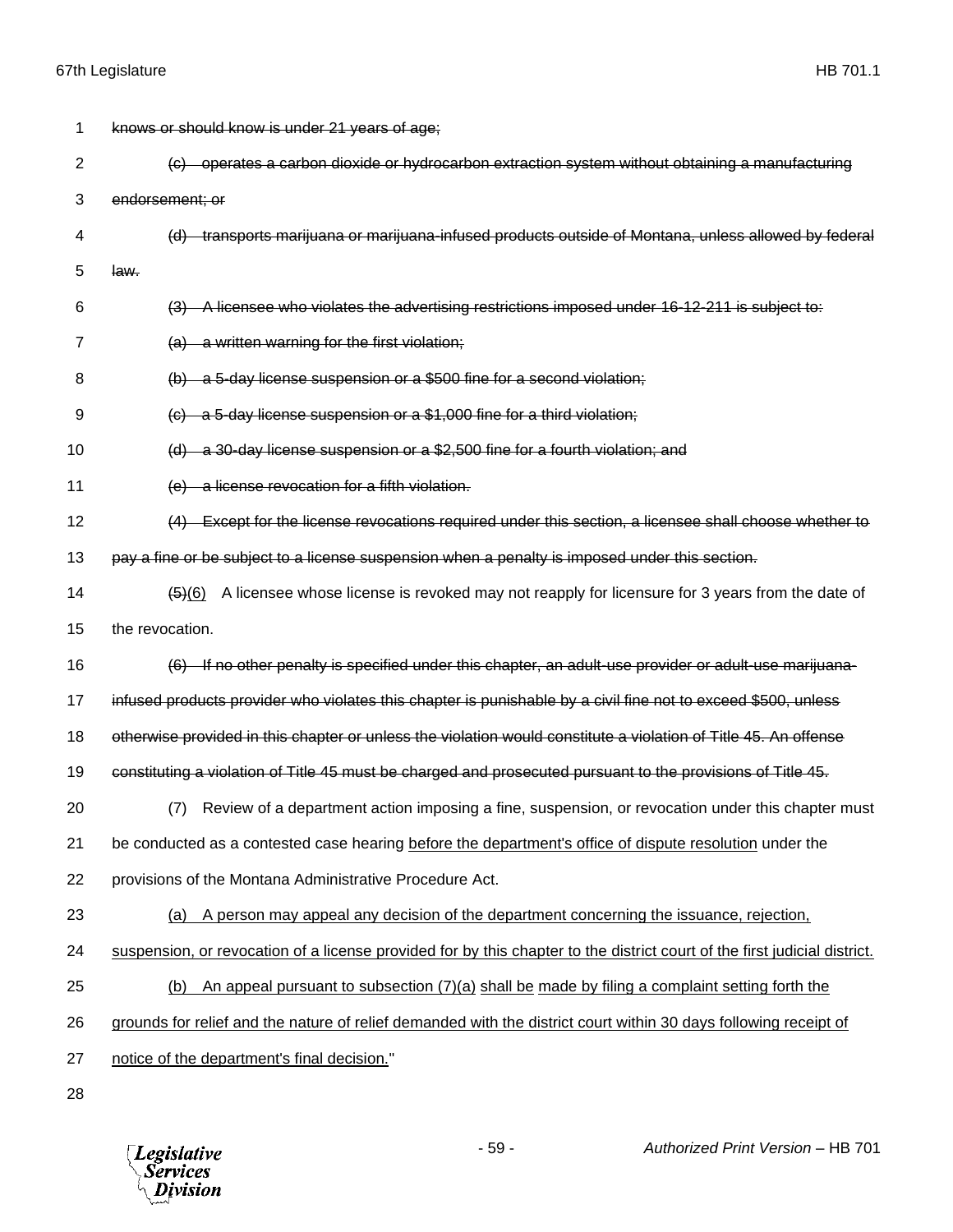| 1              | Section 47. Section 16-12-110, MCA, is amended to read:                                                       |
|----------------|---------------------------------------------------------------------------------------------------------------|
| $\overline{2}$ | "16-12-110. (Effective October 1, 2021 January 1, 2022) Legislative monitoring. (1) The revenue               |
| 3              | interim-economic affairs committee shall provide oversight of the department's activities pursuant to this    |
| 4              | chapter, including but not limited to monitoring of:                                                          |
| 5              | the number of licensees;<br>(a)                                                                               |
| 6              | (b)<br>issues related to the cultivation, manufacture, sale, testing, and use of marijuana; and               |
| $\overline{7}$ | the development, implementation, and use of the seed-to-sale tracking system established in<br>(c)            |
| 8              | accordance with 16-12-105.                                                                                    |
| 9              | (2)<br>The revenue economic affairs interim committee shall identify issues likely to require future          |
| 10             | legislative attention and develop legislation to present to the next regular session of the legislature.      |
| 11             | (a) The department shall periodically report to the revenue-economic affairs interim committee<br>(3)         |
| 12             | and submit a report to the legislative clearinghouse, as provided in 5-11-210, on persons who are licensed or |
| 13             | registered pursuant to 16-12-203. The report must include:                                                    |
| 14             | the number of adult-use providers, adult-use marijuana-infused products providers, cultivators,<br>(i)        |
| 15             | manufacturers, and adult-use dispensaries licensed pursuant to this chapter;                                  |
| 16             | (ii) the number of endorsements approved for manufacturing and type of violations committed by                |
| 17             | licensees;                                                                                                    |
| 18             | (iii) the number of licenses revoked; and                                                                     |
| 19             | (iv) the amount of marijuana and marijuana products cultivated and sold pursuant to this chapter.             |
| 20             | (b) The report may not provide any identifying information of adult-use providers, adult-use marijuana-       |
| 21             | infused products providers, or adult-use cultivators, manufacturers, and dispensaries except basic geographic |
| 22             | or other statistical information.                                                                             |
| 23             | The report on inspections required under 16-12-210 must include, at a minimum, the following<br>(4)           |
| 24             | information for both announced and unannounced inspections:                                                   |
| 25             | the number of inspections conducted, by canopy licensure tier;<br>(a)                                         |
| 26             | the number of adult-use providers or adult-use marijuana-infused products providers-licensees<br>(b)          |
| 27             | that were inspected more than once during the year;                                                           |
| 28             | the number of inspections that were conducted because of complaints made to the department;<br>(c)            |
|                |                                                                                                               |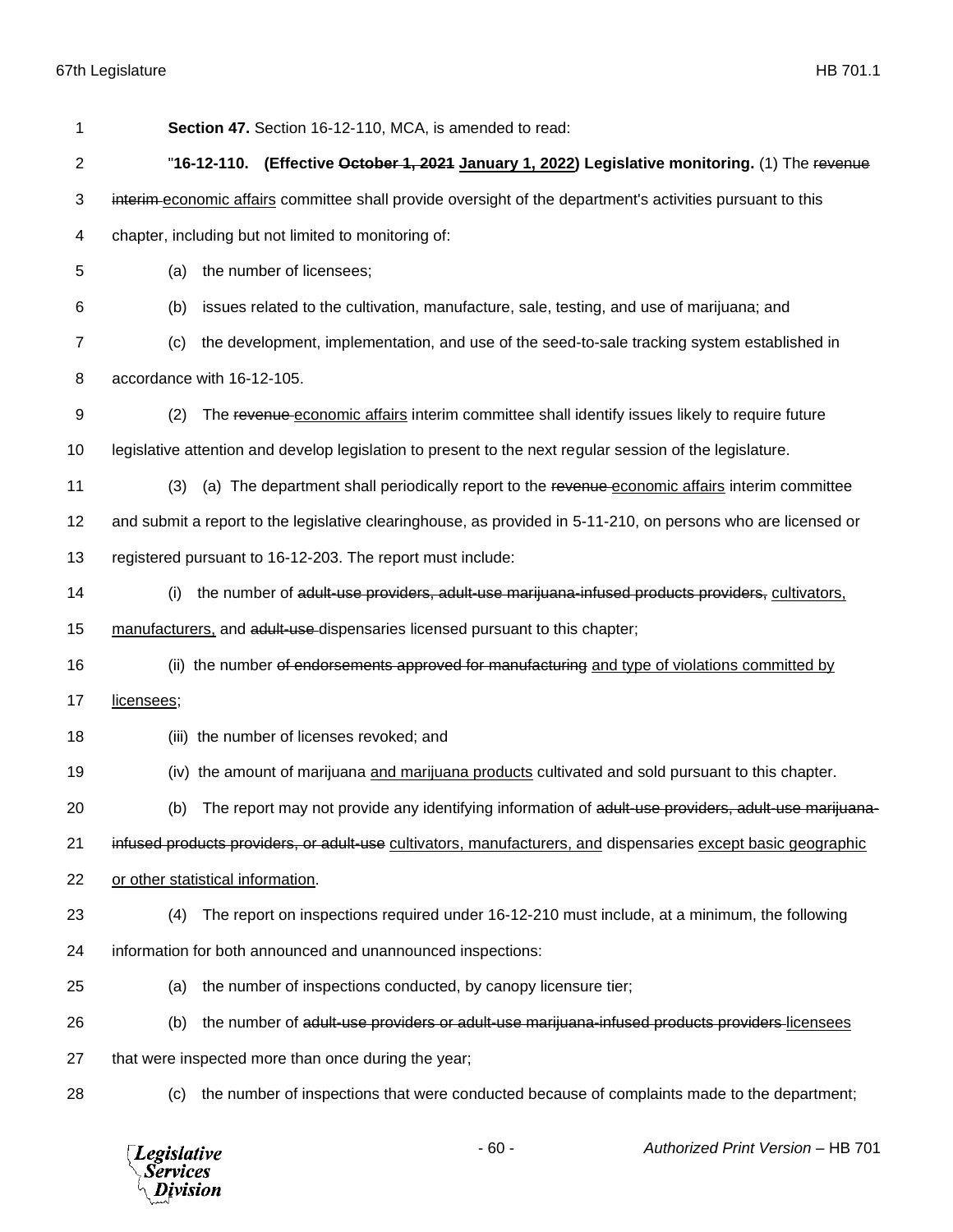| 1              | and                                                                                                           |
|----------------|---------------------------------------------------------------------------------------------------------------|
| $\overline{2}$ | the types of enforcement actions taken as a result of the inspections.<br>(d)                                 |
| 3              | (5) The reports provided for in this section must also be provided to the transportation interim              |
| 4              | committee provided for in 5-5-233."                                                                           |
| 5              |                                                                                                               |
| 6              | Section 48. Section 16-12-111, MCA, is amended to read:                                                       |
| 7              | "16-12-111. (Effective October 1, 2021) Marijuana compensation state special revenue account                  |
| 8              | -- operating reserve -- transfer of excess funds. (1) There is a dedicated marijuana compensation state       |
| 9              | special revenue account within the state special revenue fund established in 17-2-102, to be administered by  |
| 10             | the department.                                                                                               |
| 11             | The account consists of:<br>(2)                                                                               |
| 12             | money deposited into the account pursuant to this chapter;<br>(a)                                             |
| 13             | the taxes collected pursuant to Title 15, chapter 64, part 1;<br>(b)                                          |
| 14             | license and registered cardholder fees deposited into the account pursuant to this chapter;<br>(c)            |
| 15             | (d)<br>taxes deposited into the account pursuant to [section 9]; and                                          |
| 16             | civil penalties collected under this chapter.<br>(e)                                                          |
| 17             | (3)<br>Except as provided in subsection (4), money in the account must be used by the department for          |
| 18             | the purpose of administering the provisions of this chapter.                                                  |
| 19             | At the end of each fiscal year, the department shall transfer funds in excess of a 3-month<br>(4)             |
| 20             | operating reserve necessary to fund operating costs at the beginning of the next fiscal year in the following |
| 21             | order:                                                                                                        |
| 22             | an amount not to exceed \$6 million must be transferred to the marijuana healing and ending<br>(a)            |
| 23             | addiction through recovery and treatment (HEART) fund account established in 17-6-606;                        |
| 24             | the net balance remaining after distribution to the marijuana HEART fund must be distributed as<br>(b)        |
| 25             | follows:                                                                                                      |
| 26             | 88% to the general fund; and<br>(i)                                                                           |
| 27             | (ii) 12%, but not to exceed \$1.95 million annually, in equal proportions to the:                             |
| 28             | state park account established in 23-1-105(1);<br>(A)                                                         |

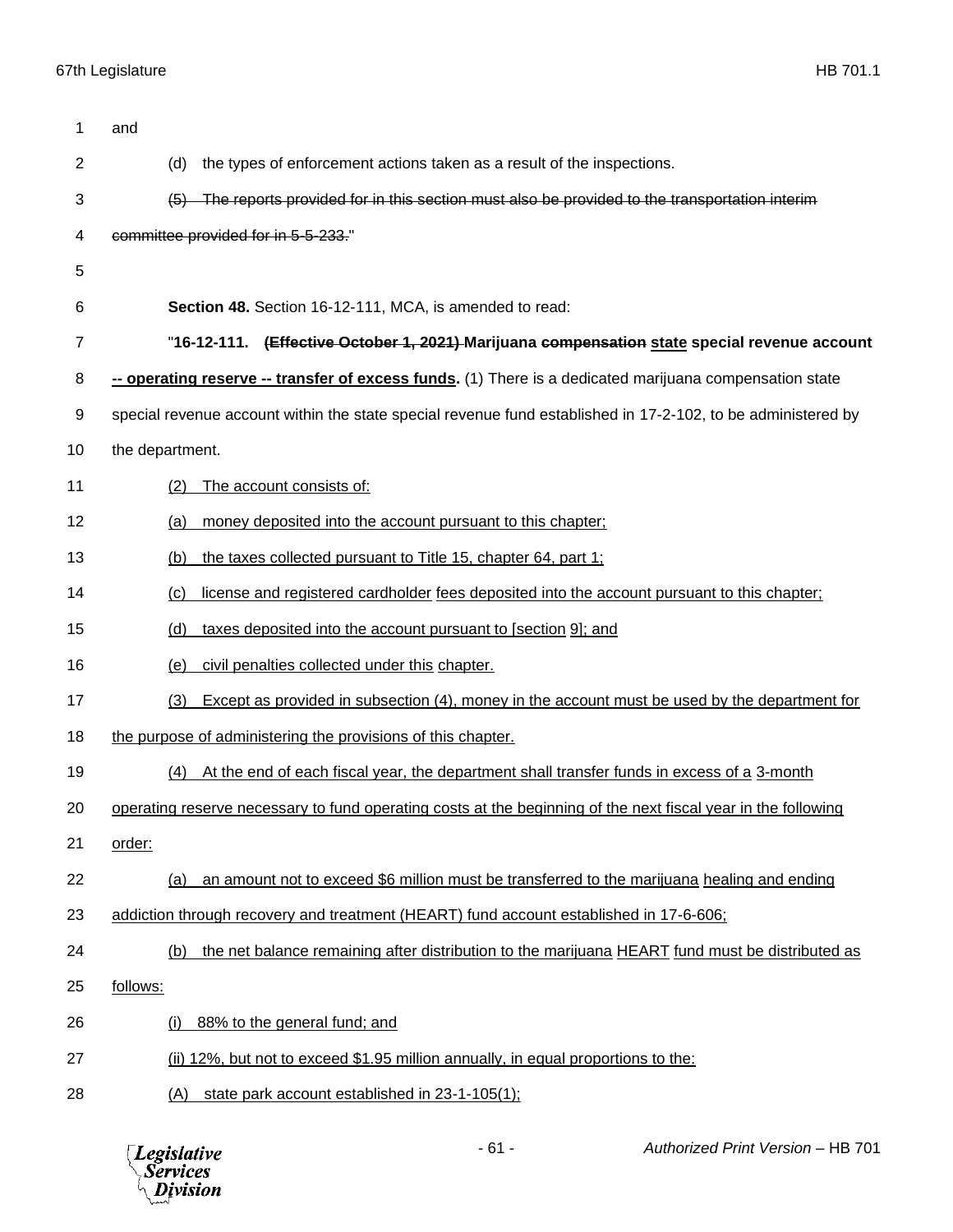| 1  | trails and recreational facilities account established in 23-2-108; and<br>(B)                                   |
|----|------------------------------------------------------------------------------------------------------------------|
| 2  | nongame wildlife account established in 87-5-121.<br>(C)                                                         |
| 3  | If the net balance under subsection $(4)(b)(ii)$ exceeds \$1.95 million, any amount above \$1.95<br>(iii)        |
| 4  | million dollars shall be distributed to the general fund.                                                        |
| 5  | (2) Marijuana sales taxes collected under the provisions of part 4 of this chapter must, in accordance           |
| 6  | with the provisions of 17-2-124, be deposited into the account along with any interest and income earned on the  |
| 7  | account.                                                                                                         |
| 8  | (3) Funds deposited into the account must be transferred in the following amounts to provide funding             |
| 9  | as set out below:                                                                                                |
| 10 | (a) 4.125% of the funds to be deposited into the nongame wildlife account established in 87-5-121;               |
| 11 | (b) $4.125\%$ of the funds to be deposited into the state park account established in 23-1-105(1);               |
| 12 | (c) 4.125% of the funds to be deposited into the trails and recreational facilities account established in       |
| 13 | $23 - 2 - 108$ ;                                                                                                 |
| 14 | (d) 37.125% of the funds to be deposited to the credit of the department of fish, wildlife, and parks to         |
| 15 | be used solely as funding for wildlife habitat in the same manner as funding generated under 87-1-242(3) and     |
| 16 | used pursuant to 87-1-209;                                                                                       |
| 17 | (e) 10.5% to the state general fund; and                                                                         |
| 18 | $(f)$ the remainder in the subaccounts provided for in this subsection $(3)(f)$ . There are subaccounts in       |
| 19 | the marijuana compensation special revenue account established by subsection (1). Funding deposited into this    |
| 20 | account under subsection (2) is further deposited into subaccounts to be used only as follows:                   |
| 21 | 10% of the funds to be deposited into a subaccount to be administered by the department of public<br>$\Theta$    |
| 22 | health and human services to provide grants to existing agencies and not-for-profit organizations, whether       |
| 23 | government or community-based, to increase access to evidence-based low-barrier drug addiction treatment,        |
| 24 | prioritizing medically proven treatment and overdose prevention and reversal methods and public or private       |
| 25 | treatment options with an emphasis on reintegrating recipients into their local communities, to support overdose |
| 26 | prevention education, and to support job placement, housing, and counseling for those with substance use         |
| 27 | disorders;                                                                                                       |
| 28 | (ii) 10% of the funds to be deposited into a subaccount to be administered by the department of                  |

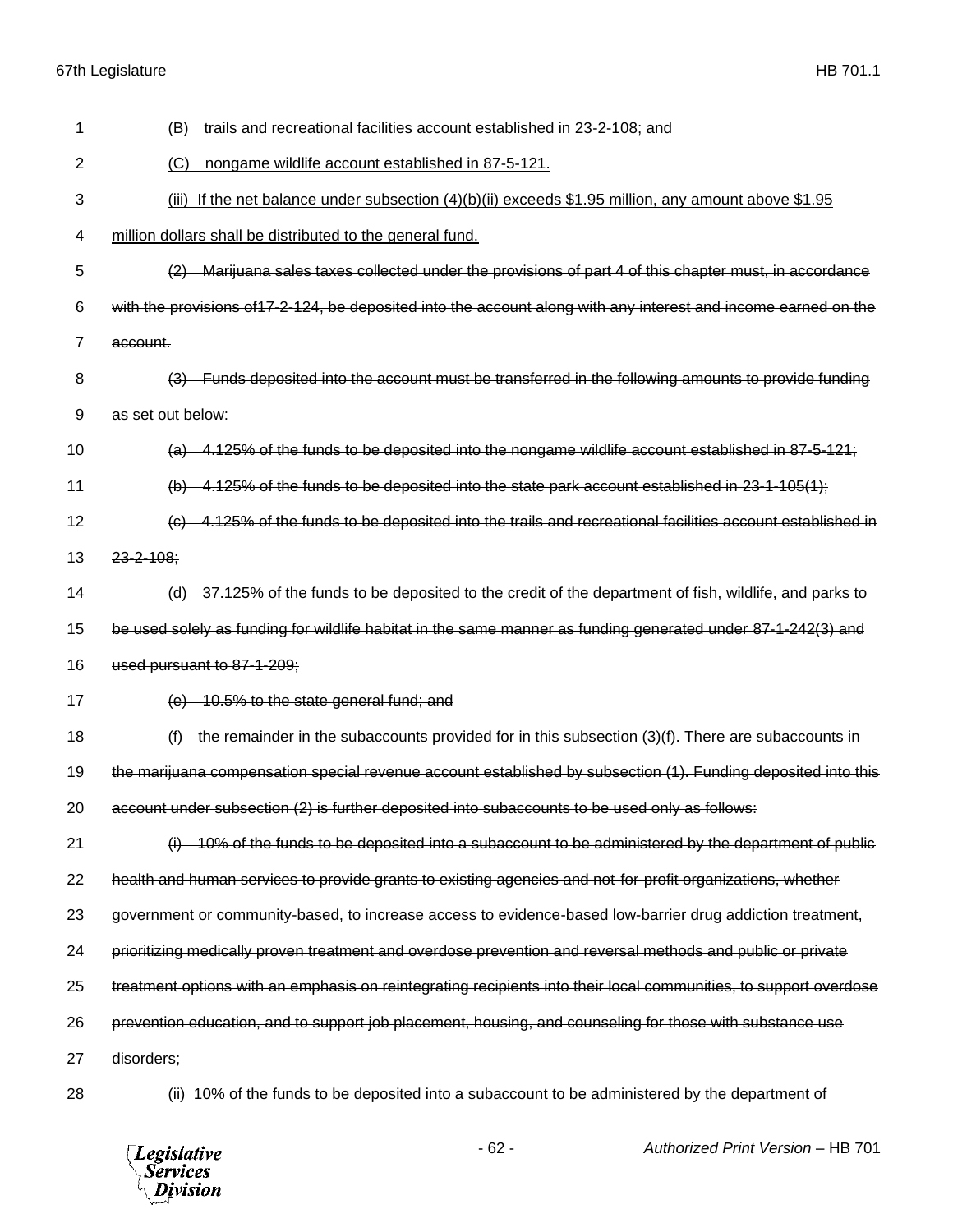*Legislative*<br>Services<br>*Division* 

| 1              | commerce for distribution to the local government representing the locality where the retail sales occurred;   |
|----------------|----------------------------------------------------------------------------------------------------------------|
| $\overline{2}$ | (iii) 10% of the funds to be deposited into a subaccount to be administered by the veterans' affairs           |
| 3              | division of the department of military affairs to provide services and assistance for all Montana veterans and |
| 4              | surviving spouses and dependents; and                                                                          |
| 5              | (iv) 10% of the funds to be deposited into a subaccount to be administered by the Montana department           |
| 6              | of public health and human services to administer medicaid rate increases that provide for a wage increase to  |
| 7              | health care workers who provide direct medicaid-funded home and community health services for elderly and      |
| 8              | disabled persons.                                                                                              |
| 9              | (a) Funds transferred from the accounts and subaccounts provided in subsection $(3)$ may be used               |
| 10             | only to increase revenue for the purposes specified and may not be used to supplant other sources of revenue   |
| 11             | used for these purposes.                                                                                       |
| 12             | (b) Funds deposited into the account provided in subsection (1) may be used only to increase                   |
| 13             | revenue to each special revenue account or subaccount set forth in subsection (3) and may not be used to       |
| 14             | supplant other sources of revenue for these purposes."                                                         |
| 15             |                                                                                                                |
| 16             | Section 49. Section 16-12-112, MCA, is amended to read:                                                        |
| 17             | "16-12-112. (Effective October 1, 2021 January 1, 2022) Rulemaking authority -- fees. (1) The                  |
| 18             | department may adopt rules to implement and administer this chapter, including:                                |
| 19             | the manner in which the department will consider applications for licenses, permits, and<br>(a)                |
| 20             | endorsements and renewal of licenses, permits, and endorsements;                                               |
| 21             | the acceptable forms of proof of Montana residency;<br>(b)                                                     |
| 22             | the procedures for obtaining fingerprints for the fingerprint-based and name-based background<br>(c)           |
| 23             | checks required under 46-12-203 [section 2];                                                                   |
| 24             | (d)<br>the security and operating requirements for adult-use dispensaries licensees;                           |
| 25             | the security and operating requirements for manufacturing, including but not limited to<br>(e)                 |
| 26             | requirements for:                                                                                              |
| 27             | safety equipment;<br>(i)                                                                                       |
| 28             | extraction methods, including solvent-based and solvent-free extraction; and<br>(ii)                           |
|                |                                                                                                                |

- 63 - *Authorized Print Version* – HB 701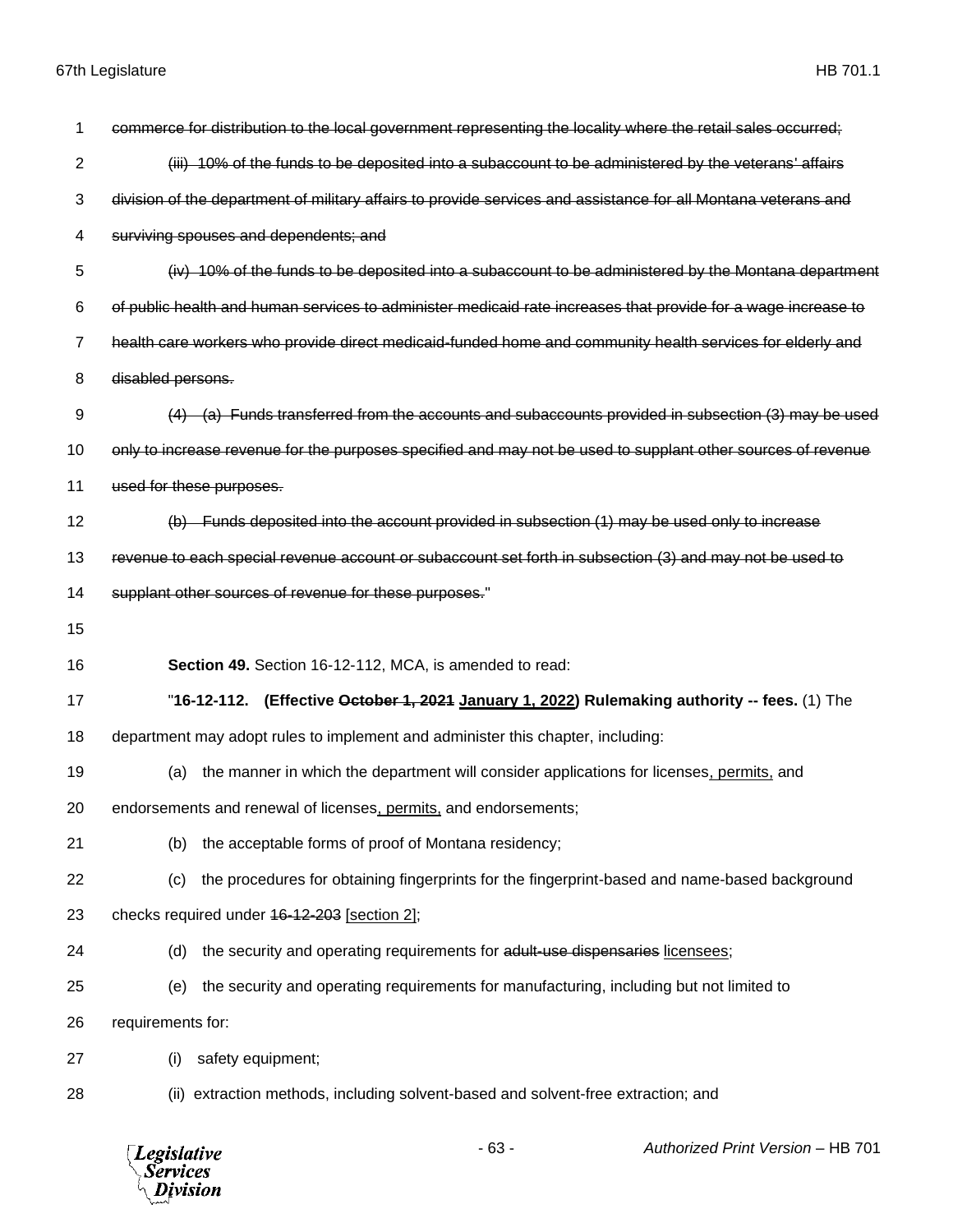(iii) post-processing procedures; (f) notice and contested case hearing procedures for fines or license and endorsement revocations, suspensions, or modifications; (g) implementation of a system to allow the tracking of marijuana and marijuana-infused marijuana products as required by 16-12-105; (h) labeling and packaging standards that protect public health by requiring the listing of 7 pharmacologically active ingredients, including, but not limited to, tetrahydrocannabinol (THC) THC, cannabidiol (CBD) and other cannabinoid content, the THC and other cannabinoid amount in milligrams per serving, the number of servings per package, and quantity limits per sale to comply with the allowable possession amount; (i) investigating and making rules to limit, if necessary, the appropriate THC potency percentages for marijuana and marijuana products;  $\frac{f(i)}{f(j)}$  requirements that packaging and labels may not be made to be attractive to children, required 13 warning labels, and that marijuana and <del>marijuana-infused</del>-marijuana products be sold in resealable, child- resistant packaging to protect public health as provided in 16-12-208;  $(i)$  (i)(k) requirements and standards for the testing and retesting of marijuana and marijuana-infused 16 marijuana products, including testing of samples collected during the department's inspections of registered 17 licensed premises;  $\frac{f(k)(l)}{l}$  the amount of variance allowable in the results of raw testing data that would warrant a departmental investigation of inconsistent results as provided in 16-12-202; ( $\theta$ )(m) requirements and standards to prohibit or limit marijuana, <del>marijuana-infused</del> marijuana products, and marijuana accessories that are unsafe or contaminated;  $(m)$  (m) the activities that constitute advertising in violation of 16-12-211;  $\left\langle n\right\rangle$ (o) requirements and incentives to promote renewable energy, reduce water usage, and reduce packaging waste to maintain a clean and healthy environment in Montana; and ( $\Theta$ ) the fees for endorsements for manufacturing, testing laboratories, additional canopy licensure 26 tiers created in accordance with 16-12-105, and the fingerprint-based and name-based background checks 27 required under 46-12-203 [section 2], employee certification, the marijuana transporter license, marijuana 28 worker permits, and other fees necessary to administer and enforce the provisions of this chapter. The fees and

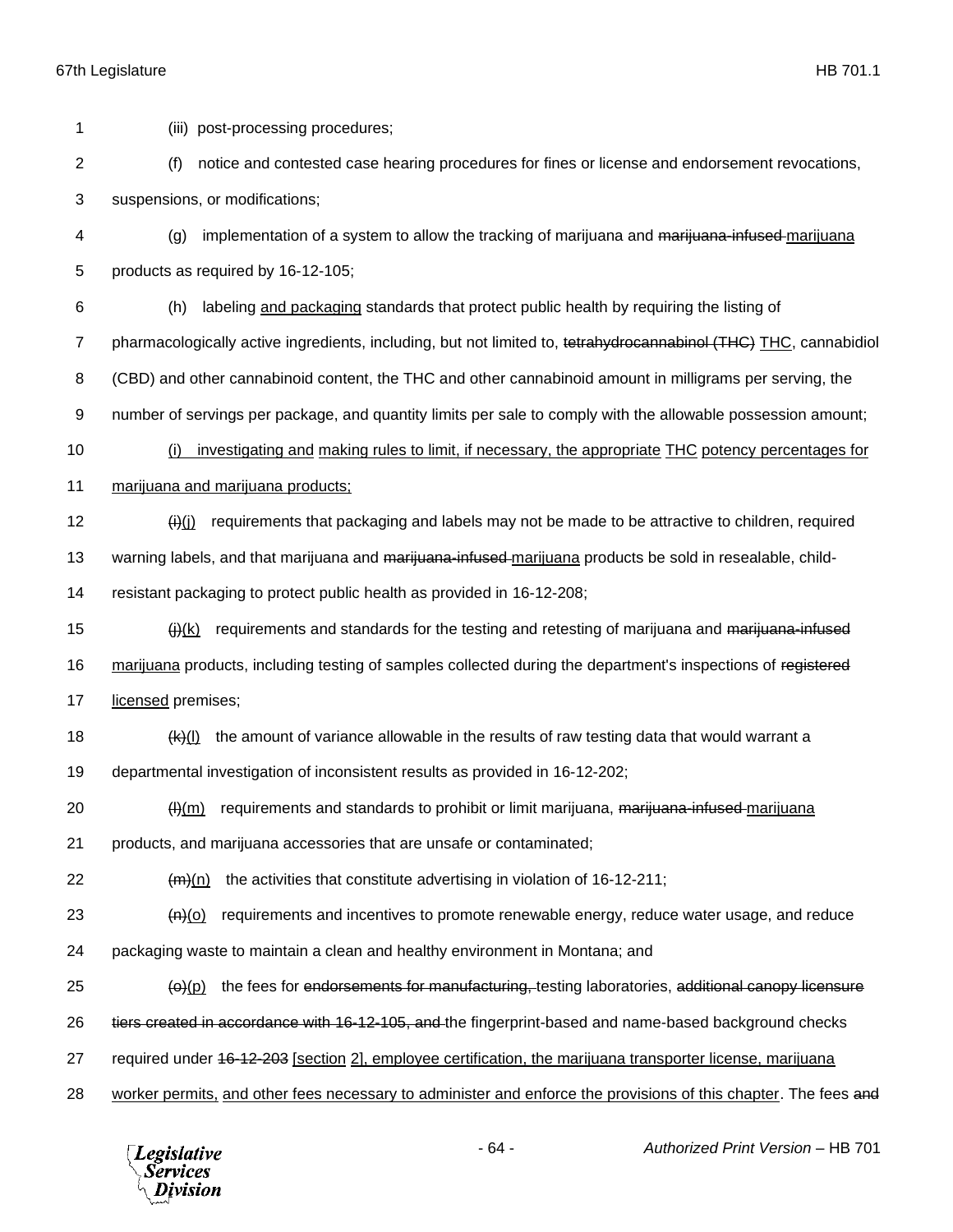| 1              | other revenue collected through the taxes paid under 16-12-401 established by the department, taxes collected      |
|----------------|--------------------------------------------------------------------------------------------------------------------|
| $\overline{2}$ | pursuant to Title 15, chapter 64, part 1, civil penalties imposed pursuant to this chapter, and the licensing fees |
| 3              | established by rule and in 46-12-201 part 2 of this chapter must be sufficient to offset the expenses of           |
| 4              | administering this chapter but may not exceed the amount necessary to cover the costs to the department of         |
| 5              | implementing and enforcing this chapter.                                                                           |
| 6              | The department may not adopt any rule or regulation that is unduly burdensome or undermines<br>(2)                 |
| $\overline{7}$ | the purposes of this chapter.                                                                                      |
| 8              | The department may consult or contract with other public agencies in carrying out its duties under<br>(3)          |
| 9              | this chapter."                                                                                                     |
| 10             |                                                                                                                    |
| 11             | Section 50. Section 16-12-201, MCA, is amended to read:                                                            |
| 12             | "16-12-201. (Effective October 1, 2021 Effective January 1, 2022) Licensing of providers,                          |
| 13             | marijuana-infused products providers, and dispensaries for adult use cultivators, manufacturers, and               |
| 14             | dispensaries. No later than October 1, 2021, the department shall promulgate rules and regulations to              |
| 15             | administer and enforce this chapter and shall begin accepting applications for and issuing licenses. The rules     |
| 16             | may not be unduly burdensome. For the first 12 months after the department begins to receive applications, (1)     |
| 17             | (a) Between January 1, 2022, and June 30, 2023, the department shall may only accept applications from and         |
| 18             | issue licenses to providers, marijuana infused products providers, and dispensaries licensed under Title 50,       |
| 19             | chapter 46, part 3, that are former medical marijuana licensees that were licensed by the department of public     |
| 20             | health and human services on November 3, 2020, and are in good standing with the department of public              |
| 21             | health and human services and in compliance with this chapter, and rules adopted by the department, and any        |
| 22             | applicable local regulations or ordinances as of [the effective date of this section].                             |
| 23             | The department shall begin accepting applications for and issuing licenses to cultivate,<br>(b)                    |
| 24             | manufacture, or sell marijuana or marijuana products to applicants who are not former medical marijuana            |
| 25             | licensees under subsection (1)(a) on or after July 1, 2023.                                                        |
| 26             | The department shall adopt rules to govern the operation of former medical marijuana licensees<br>(2)              |
| 27             | and facilitate the process of transitioning former medical marijuana licensees to the appropriate license under    |
| 28             | this chapter with a minimum of disruption to business operations.                                                  |

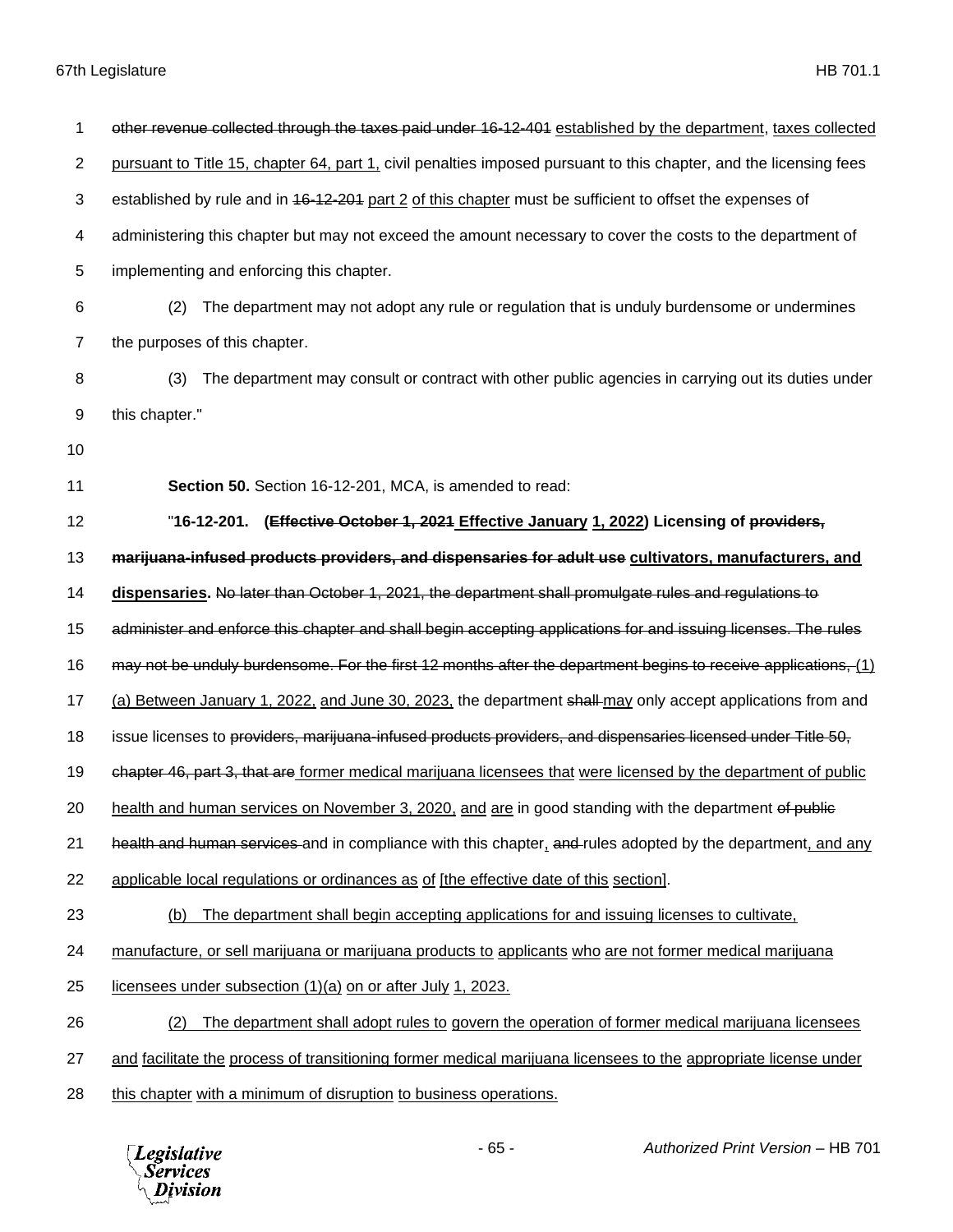| 1  | Former medical marijuana licensees that intend to sell marijuana or marijuana products<br>(a)                      |
|----|--------------------------------------------------------------------------------------------------------------------|
| 2  | exclusively to registered cardholders at a medical marijuana dispensary may do so without interruption under       |
| 3  | the licensee's existing license until the former medical marijuana licensee's next license renewal date that falls |
| 4  | after January 1, 2022, by which time the former medical licensee must have applied for and obtained the            |
| 5  | appropriate licensure under this chapter to continue operations, unless an extension of time is granted by the     |
| 6  | department.                                                                                                        |
| 7  | Former medical marijuana licensees that intend to sell marijuana or marijuana products to<br>(b)                   |
| 8  | consumers in addition to registered cardholders shall apply for the appropriate licensure under this chapter in    |
| 9  | conjunction with their application for an adult-use dispensary license, and may continue sales to registered       |
| 10 | cardholders during the pendency of the applications.                                                               |
| 11 | For the purpose of this subsection (2), "appropriate licensure" means a cultivator license, medical<br>(c)         |
| 12 | marijuana dispensary license, and, if applicable, a manufacturer license.                                          |
| 13 | The department may amend or issue licenses to provide for staggered expiration dates. The<br>(3)                   |
| 14 | department may provide for initial license terms of greater than 12 months but no more than 23 months in           |
| 15 | adopting staggered expiration dates. Thereafter, licenses expire annually. License fees for the license term       |
| 16 | implementing staggered license terms may be prorated by the department."                                           |
| 17 |                                                                                                                    |
| 18 | Section 51. Section 16-12-202, MCA, is amended to read:                                                            |
| 19 | "16-12-202. (Effective October 1, 2021 January 1, 2022) Testing laboratories -- licensing --                       |
| 20 | inspection -- dual licensure -- state laboratory responsibility. (1) (a) A person who obtains a testing            |
| 21 | laboratory license or is an employee of a licensed testing laboratory is authorized to possess and test marijuana  |
| 22 | as allowed by this chapter.                                                                                        |
| 23 | A person who is a controlling beneficial owner of a testing laboratory or holds a financial interest in<br>(b)     |
| 24 | a licensed testing laboratory may not be a controlling beneficial owner or have a financial interest in any entity |
| 25 | involved in the cultivation, manufacture, or sale of marijuana or marijuana products for whom testing services     |
| 26 | are performed.                                                                                                     |
| 27 | (2)(4)-(a) The state laboratory shall license endorse a testing laboratories-laboratory to perform the             |
| 28 | testing required under 16-12-206 and 16-12-209 before a testing laboratory may apply for licensure or renewal      |

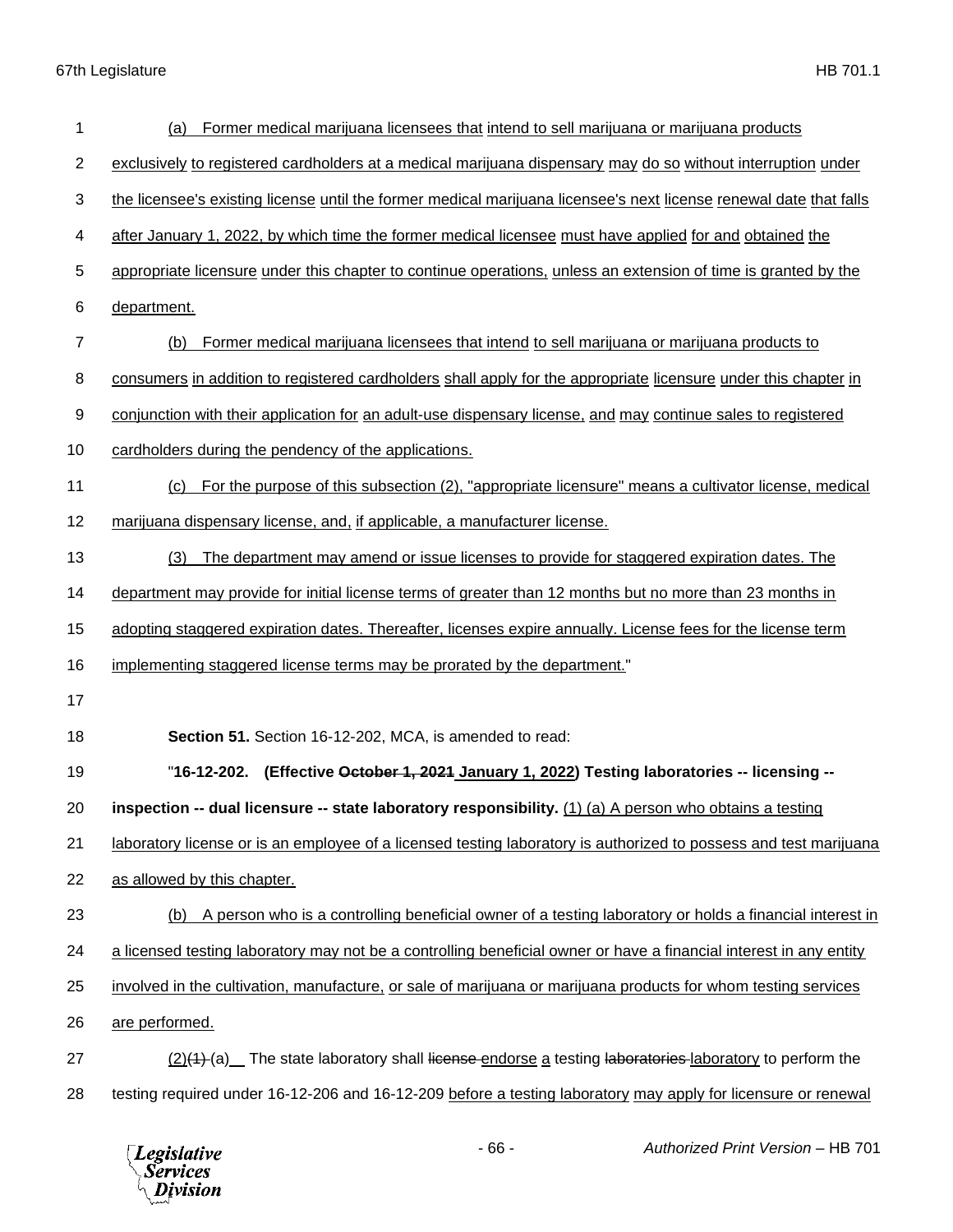| 1              | with the department.                                                                                           |
|----------------|----------------------------------------------------------------------------------------------------------------|
| $\overline{2}$ | (b)<br>(i) The state laboratory shall inspect a testing laboratory before is suing or renewing a license       |
| 3              | endorsing a testing laboratory for licensure or renewal and may not issue or renew a license endorse a testing |
| 4              | laboratory for licensure or renewal if the applicant does not meet the requirements of 16-12-206 and this      |
| 5              | section.                                                                                                       |
| 6              | The state laboratory may not issue a temporary license while an inspection is pending.<br>(ii)                 |
| 7              | $(iii)$ Inspections conducted under this section must include the review provided for in 50-46-311(1)(b).      |
| 8              | An inspection conducted for licensure or renewal of a license must include a review of an<br>(3)               |
| 9              | applicant's or testing laboratory's:                                                                           |
| 10             | physical premises where testing will be conducted;<br>(a)                                                      |
| 11             | (b) instrumentation;                                                                                           |
| 12             | protocols for sampling, handling, testing, reporting, security and storage, and waste disposal;<br>(C)         |
| 13             | raw data on tests conducted by the laboratory, if the inspection is for renewal of a license; and<br>(d)       |
| 14             | vehicles used for transporting marijuana or marijuana product samples for testing purposes.<br>(e)             |
| 15             | Upon receiving an endorsement from the state laboratory for licensure or annual renewal, a<br>(4)              |
| 16             | testing laboratory must apply for licensure, or renewal, with the department by submitting to the department:  |
| 17             | the information required by 16-12-203; and<br>(a)                                                              |
| 18             | a fee that the department shall establish by rule.<br>(b)                                                      |
| 19             | The state laboratory shall:<br>$\left( 2\right) (5)$                                                           |
| 20             | (a) use the criteria established under 50-46-311 in evaluating and approving licenses issued under             |
| 21             | this section;                                                                                                  |
| 22             | (b) use the criteria established under 50-46-304(6) to establish and enforce standard operating                |
| 23             | procedures and testing standards for testing laboratories to ensure that consumers receive consistent and      |
| 24             | uniform information about the potency and quality of the marijuana and marijuana-infused products they         |
| 25             | receive; and                                                                                                   |
| 26             | (c) investigate inconsistent test results using the procedure provided for in 50-46-304(7).                    |
| 27             | measure the tetrahydrocannabinol, tetrahydrocannabinolic acid, cannabidiol, and cannabidiolic<br><u>(a)</u>    |
| 28             | acid content of marijuana and marijuana products;                                                              |

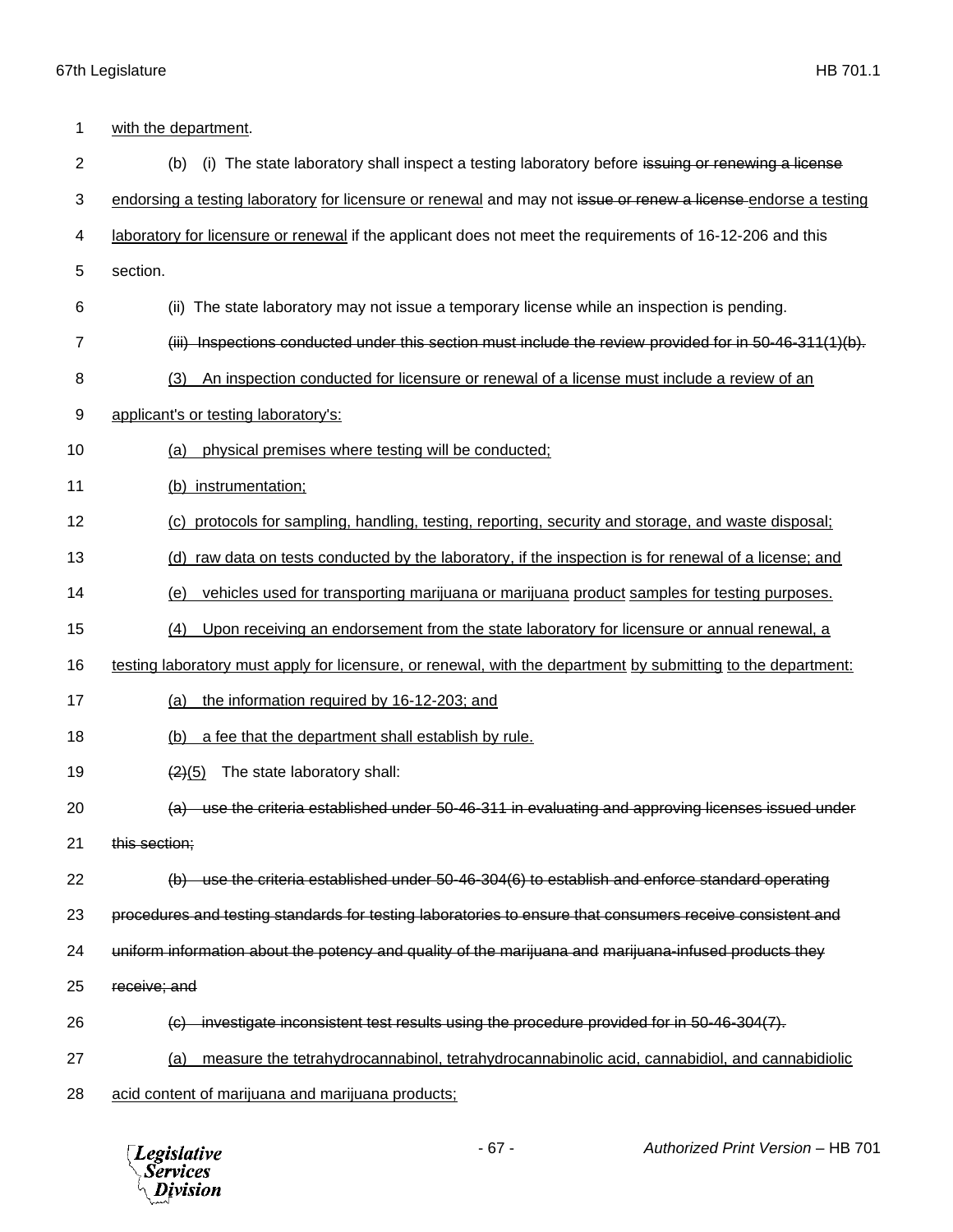| 1              | test marijuana and marijuana products for pesticides, solvents, moisture levels, mold, mildew, and<br>(b)         |
|----------------|-------------------------------------------------------------------------------------------------------------------|
| $\overline{2}$ | other contaminants; and                                                                                           |
| 3              | establish and enforce standard operating procedures and testing standards for testing laboratories<br>(c)         |
| 4              | to ensure that consumers and registered cardholders receive consistent and uniform information about the          |
| 5              | potency and quality of the marijuana and marijuana products they receive. The state laboratory shall:             |
| 6              | (i)<br>consult with independent national or international organizations that establish testing standards for      |
| $\overline{7}$ | marijuana and marijuana products;                                                                                 |
| 8              | (ii) require testing laboratories to follow uniform standards and protocols for the samples accepted for          |
| 9              | testing and the processes used for testing the samples; and                                                       |
| 10             | (iii) track and analyze the raw data for the results of testing conducted by testing laboratories to ensure       |
| 11             | that the testing laboratories are providing consistent and uniform results.                                       |
| 12             | The analytical laboratory services provided by the department of agriculture pursuant to 80-1-104<br>(6)          |
| 13             | may be used for the testing.                                                                                      |
| 14             | The department may retain the services of the analytical laboratory provided by the department of<br>(7)          |
| 15             | agriculture pursuant to 80-1-104 for the testing contemplated in this section.                                    |
| 16             | If an analysis of raw testing data indicates that licensees are providing test results that vary<br>(3)(8)        |
| 17             | among testing laboratories by an amount determined by the state laboratory by rule, the department shall          |
| 18             | investigate the inconsistent results and determine within 60 days the steps the testing laboratories must take to |
| 19             | ensure that each testing laboratory provides accurate and consistent results.                                     |
| 20             | $(4)(9)$ If the analysis of raw testing data indicates a testing laboratory may be providing inconsistent         |
| 21             | results, the state laboratory shall suspend the testing laboratory's license until additional testing determines  |
| 22             | whether the results are consistent.                                                                               |
| 23             | $\frac{5(10)}{2}$ -The state laboratory department shall revoke a testing laboratory's license upon a             |
| 24             | determination that the laboratory is:                                                                             |
| 25             | providing test results that are fraudulent or misleading; or<br>(a)                                               |
| 26             | providing test results without having:<br>(b)                                                                     |
| 27             | the equipment needed to test marijuana, marijuana concentrates, or marijuana-infused-marijuana<br>(i)             |
| 28             | products; or                                                                                                      |
|                |                                                                                                                   |

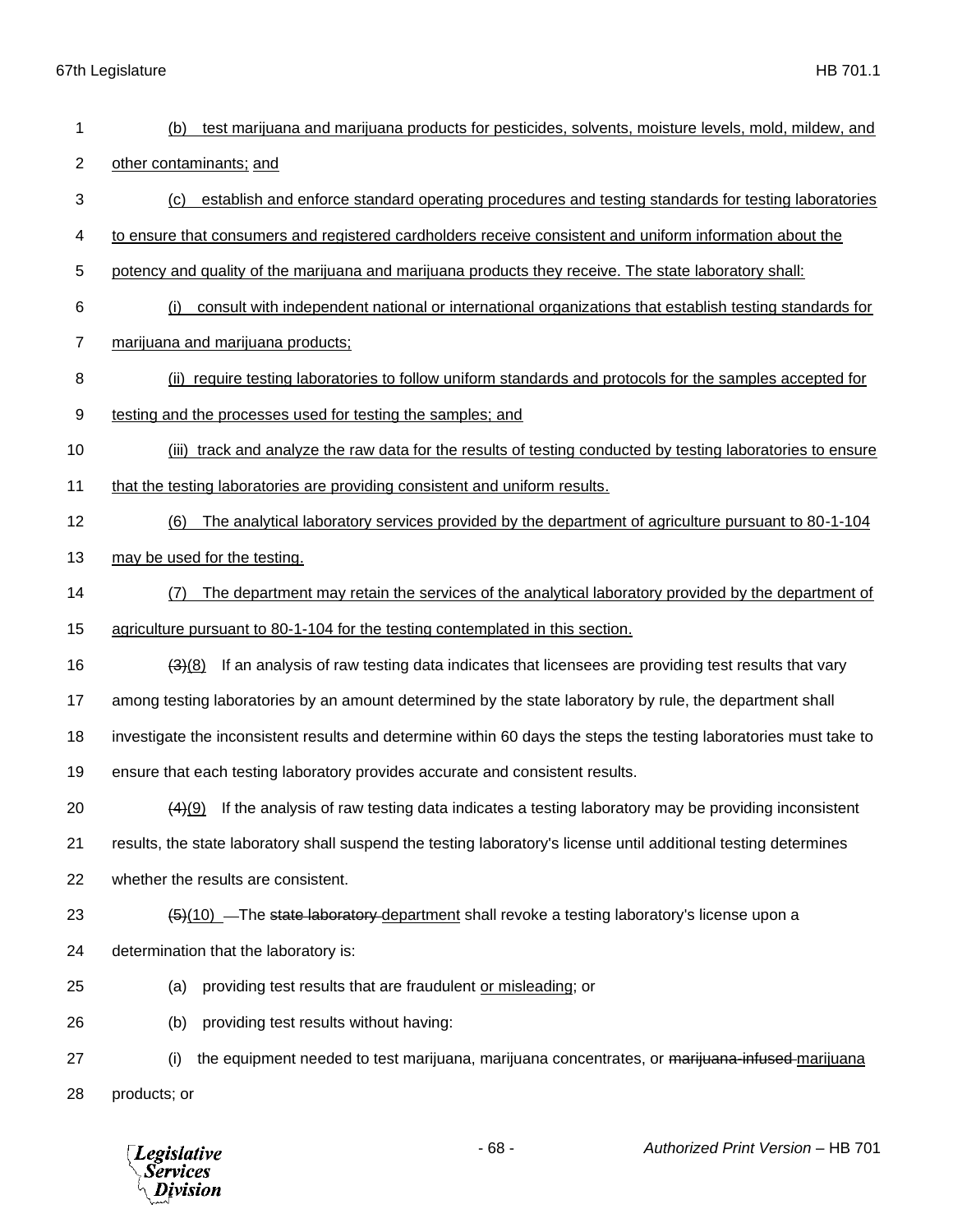| 1              | (ii) the equipment required under this chapter to conduct the tests for which the laboratory is providing        |
|----------------|------------------------------------------------------------------------------------------------------------------|
| $\overline{c}$ | results.                                                                                                         |
| 3              | $\left(\frac{6}{11}\right)$ - A revocation under this section is subject to judicial review.                     |
| 4              | (7) The state laboratory:                                                                                        |
| 5              | (a) may license a testing laboratory to perform both the testing required under this chapter and under           |
| 6              | Title 50, chapter 46; and                                                                                        |
| 7              | (b) shall use the same administrative rules for testing laboratories licensed under this chapter and             |
| 8              | under Title 50, chapter 46."                                                                                     |
| 9              |                                                                                                                  |
| 10             | Section 52. Section 16-12-203, MCA, is amended to read:                                                          |
| 11             | "16-12-203. (Effective October 1, 2021 January 1, 2022) Provider-Licensing types --                              |
| 12             | requirements -- limitations -- activities. $(1)$ (a) Subject to subsections $(1)(b)$ and subsection (3) and this |
| 13             | subsection (1), the department shall issue a license to or renew a license for a person who is applying to be an |
| 14             | adult-use provider or adult-use marijuana-infused products provider a cultivator, manufacturer, medical-         |
| 15             | marijuana dispensary, adult-use dispensary, or testing laboratory if the person submits to the department:       |
| 16             | the person's name, date of birth, and street address on a form prescribed by the department;<br>(i)              |
| 17             | (ii) proof that the natural person having day-to-day operational control over the business is a Montana          |
| 18             | resident;                                                                                                        |
| 19             | (iii) fingerprints meeting the requirements for a fingerprint-based background check by the department           |
| 20             | of justice and the federal bureau of investigation:                                                              |
| 21             | $(A)$ with the application for initial licensure; and                                                            |
| 22             | (B) every 3 years thereafter;                                                                                    |
| 23             | $(i\mathbf{v})(iii)$ a statement, on a form prescribed by the department, that the person:                       |
| 24             | $(A)$ will not divert to any other person the marijuana that the person cultivates or the marijuana-             |
| 25             | infused marijuana products that the person manufactures for consumers or registered cardholders, unless the      |
| 26             | marijuana or marijuana-infused-marijuana products are sold to another adult-use provider or licensee as part of  |
| 27             | a sale of a business as allowed under this section; and                                                          |
| 28             | has no pending citations for violations occurring under this chapter or the marijuana laws of any<br>(B)         |

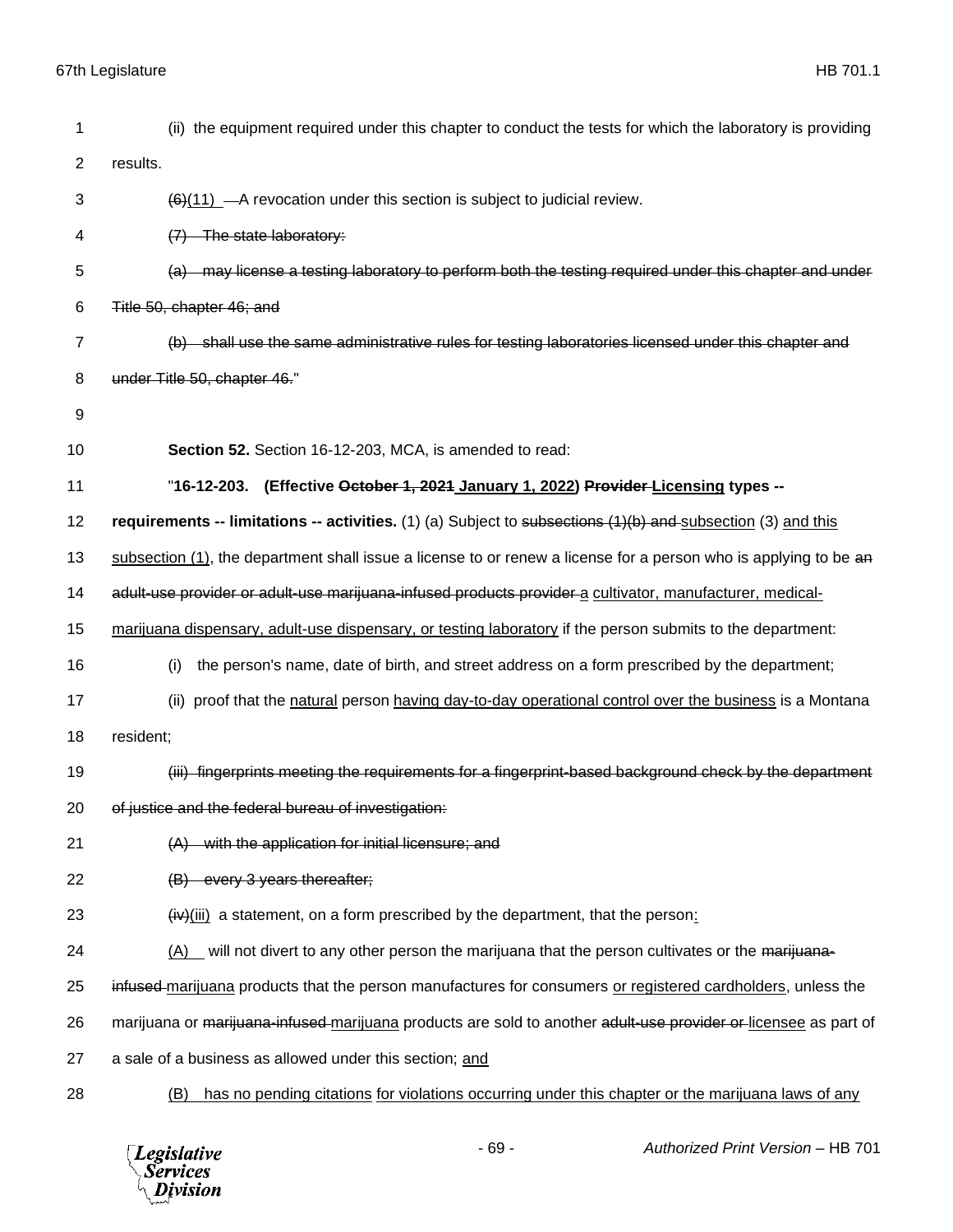| 1  | other state or jurisdiction;                                                                                              |
|----|---------------------------------------------------------------------------------------------------------------------------|
| 2  | $\left(\frac{v}{w}\right)$ — the street address of the location at which marijuana, marijuana concentrates, or marijuana- |
| 3  | infused marijuana products will be cultivated, or manufactured, sold, or tested; and                                      |
| 4  | (vi) a fee as determined by the department not to exceed the costs of required background checks and                      |
| 5  | associated administrative costs of processing the license.                                                                |
| 6  | proof that the applicant has source of funding from a suitable source. A lender or other source of<br>(v)                 |
| 7  | money or credit may be found unsuitable if the source:                                                                    |
| 8  | is a person whose prior financial or other activities or criminal record:<br>(A)                                          |
| 9  | (B)<br>poses a threat to the public interest of the state;                                                                |
| 10 | poses a threat to the effective regulation and control of marijuana and marijuana products; or<br>(C)                     |
| 11 | creates a danger of illegal practices, methods, or activities in the conduct of the licensed<br>(D)                       |
| 12 | business.                                                                                                                 |
| 13 | If the person to be licensed consists of more than one individual, the names of all owners must be<br>(b)                 |
| 14 | submitted along with the fingerprints and date of birth of each owner having at least a 5% controlling beneficial         |
| 15 | ownership interest.                                                                                                       |
| 16 | Nonindividuals who apply for the issuance of a marijuana business license shall disclose to the<br>(c)                    |
| 17 | department the following:                                                                                                 |
| 18 | a complete and accurate organizational chart of the marijuana business disclosing the identity and<br>(i)                 |
| 19 | ownership percentages of its controlling beneficial owners;                                                               |
| 20 | (ii) if the controlling beneficial owner is a publicly traded corporation, the controlling beneficial owners'             |
| 21 | managers and any beneficial owners that directly or indirectly beneficially own 5% or more of the owner's                 |
| 22 | interest in the controlling beneficial owner;                                                                             |
| 23 | (iii) if the controlling beneficial owner is not a publicly traded corporation, the controlling beneficial                |
| 24 | owner's managers and any beneficial owners that directly or indirectly beneficially own 5% or more of the                 |
| 25 | owner's interest in the controlling beneficial owner;                                                                     |
| 26 | (iv) if the controlling beneficial owner is a natural person, the natural person's identifying information;               |
| 27 | a person that is both a passive beneficial owner and a financial interest holder in the marijuana<br>(v)                  |
| 28 | business; and                                                                                                             |

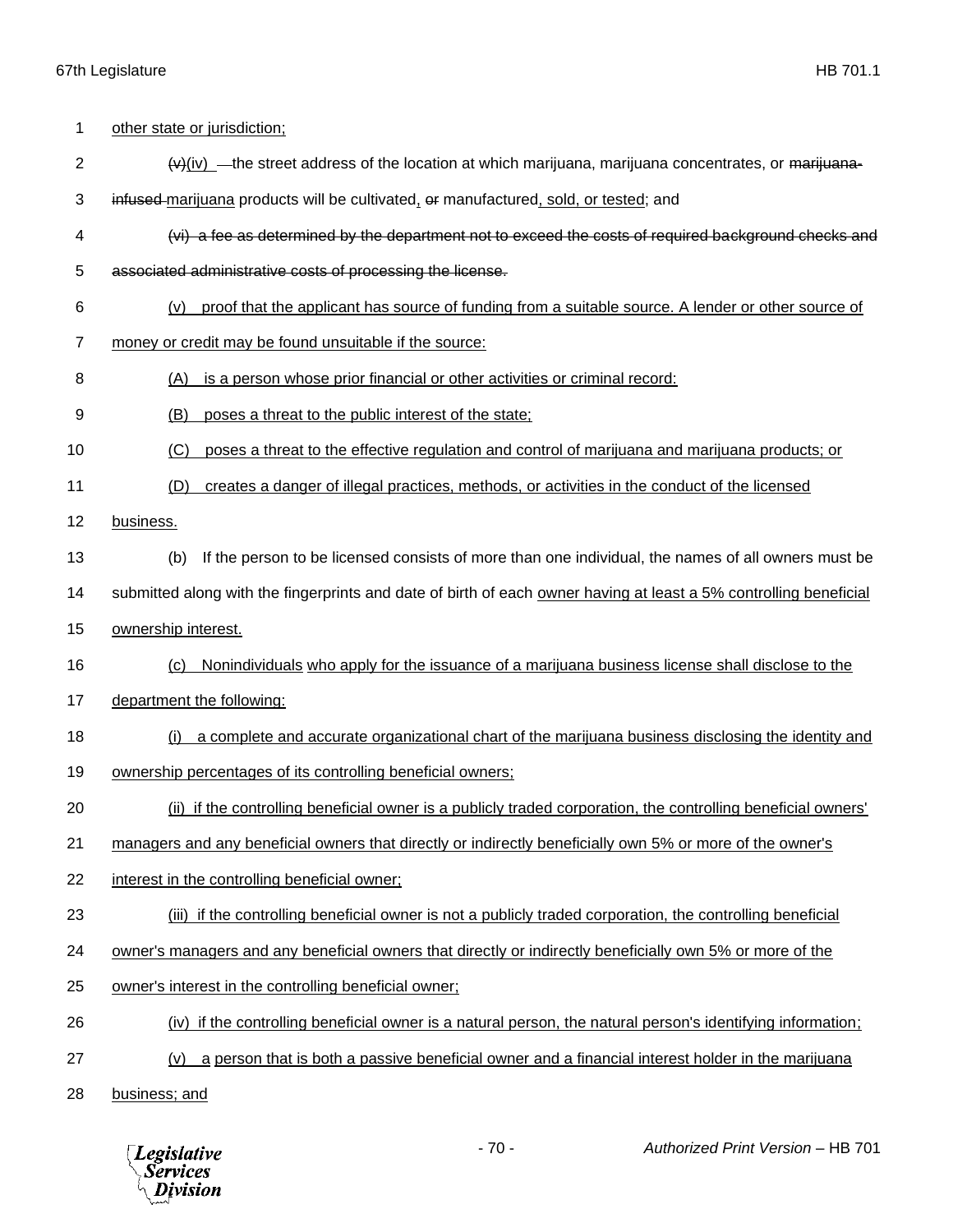| 1              | (vi) any financial interest holder that holds two or more financial interests in the marijuana business or          |
|----------------|---------------------------------------------------------------------------------------------------------------------|
| $\overline{2}$ | that is contributing over 50% of the operating capital of the marijuana business.                                   |
| 3              | (d)<br>The department may request that the marijuana business disclose each beneficial owner and                    |
| 4              | affiliate of an applicant, or marijuana business, or controlling beneficial owner that is not a publicly traded     |
| 5              | corporation.                                                                                                        |
| 6              | An applicant or marijuana business that is not a publicly traded corporation shall affirm under<br>(e)              |
| $\overline{7}$ | penalty of perjury that it exercised reasonable care to confirm that its passive beneficial owners, financial       |
| 8              | interest holders, and qualified institutional investors are not persons prohibited pursuant to this section, or     |
| 9              | otherwise restricted from holding an interest under this chapter. An applicant's or marijuana business's failure to |
| 10             | exercise reasonable care is a basis for denial, fine, suspension, revocation, or other sanction by the              |
| 11             | department.                                                                                                         |
| 12             | An applicant or marijuana business that is a publicly traded corporation shall affirm under penalty<br>(f)          |
| 13             | of perjury that it exercised reasonable care to confirm that its passive beneficial owners, financial interest      |
| 14             | holders, and qualified institutional investors are not persons prohibited pursuant to this section, or otherwise    |
| 15             | restricted from holding an interest under this chapter. An applicant's or marijuana business's failure to exercise  |
| 16             | reasonable care is a basis for denial, fine, suspension, revocation, or other sanction by the department.           |
| 17             | This section does not restrict the department's ability to reasonably request information or records<br>(a)         |
| 18             | at renewal or as part of any other investigation following initial licensure of a marijuana business.               |
| 19             | The department shall conduct:                                                                                       |
| 20             | (a) a fingerprint-based background check in association with an application for initial licensure and               |
| 21             | every 3 years thereafter; and                                                                                       |
| 22             | (b) a name-based background check in association with an application for initial licensure and each                 |
| 23             | year thereafter except years that an applicant is required to submit fingerprints for a fingerprint-based           |
| 24             | background check.                                                                                                   |
| 25             | The department may not license a person under this chapter if the person or an owner,<br>$\left( 3\right) (2)$      |
| 26             | including a person with a financial interest:                                                                       |
| 27             | (a) has a felony conviction involving fraud, deceit, or embezzlement or for distribution of drugs to a              |
| 28             | minor within the past 5 years and, after an investigation, the department finds that the applicant has not been     |
|                |                                                                                                                     |

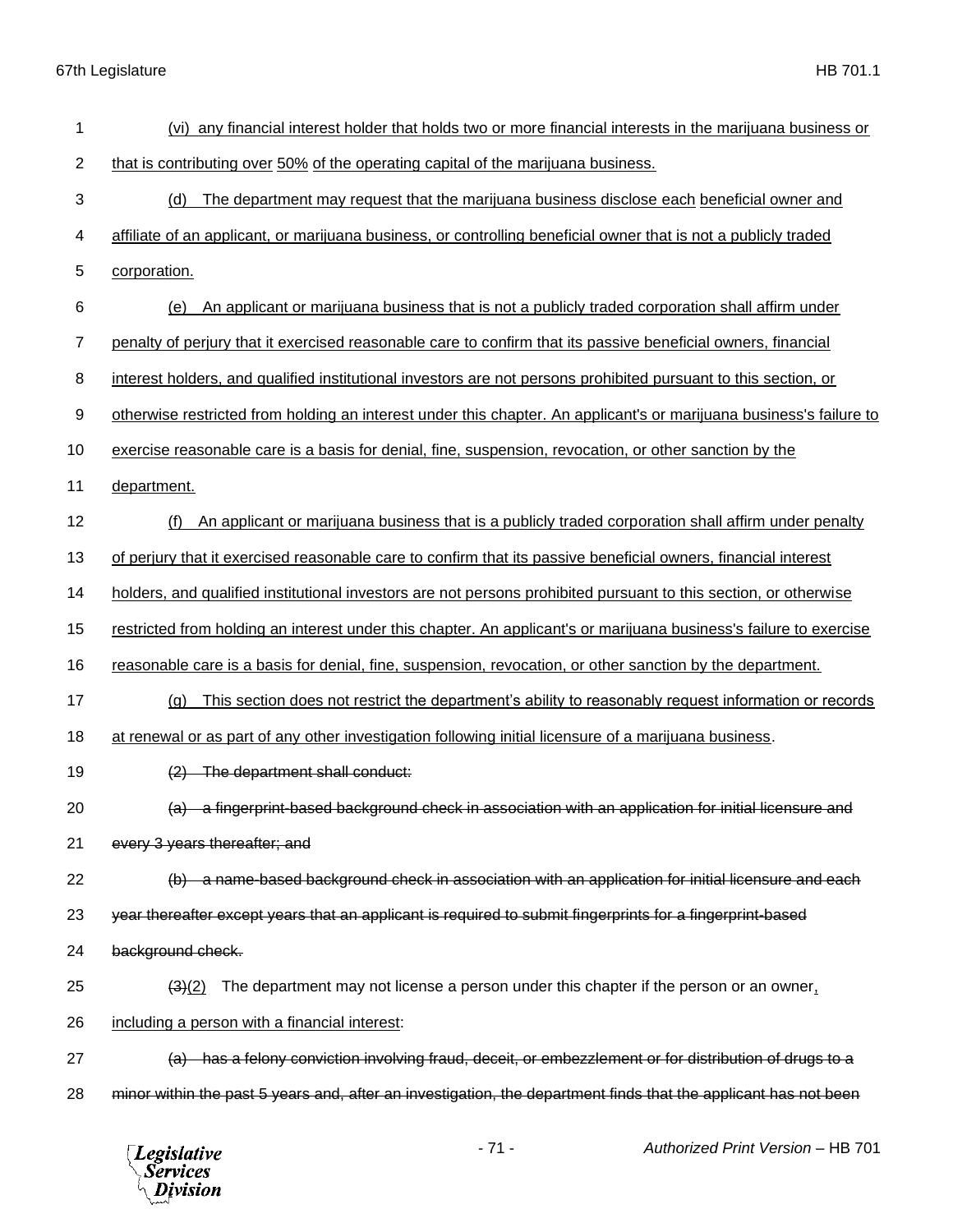| 1  | sufficiently rehabilitated as to warrant the public trust;                                                               |
|----|--------------------------------------------------------------------------------------------------------------------------|
| 2  | $(b)$ is in the custody of the department of corrections or a youth court;                                               |
| 3  | (c) has been convicted of a violation under 16-12-302;                                                                   |
| 4  | (d) has resided in Montana for less than 1 year; or                                                                      |
| 5  | $(e)$ is under 18 years of age.                                                                                          |
| 6  | has a felony conviction or a conviction for a drug offense, including but not limited to, a conviction<br>(a)            |
| 7  | for a violation of any marijuana law in any other state within the past 5 years and, after an investigation, the         |
| 8  | department finds that the applicant has not been sufficiently rehabilitated as to warrant the public trust;              |
| 9  | is in the custody of or under the supervision of the department of corrections or a youth court;<br>(b)                  |
| 10 | has been convicted of a violation under [section 24] or of making a fraudulent representation under<br>(c)               |
| 11 | the former medical marijuana program administered by the department of public health and human services;                 |
| 12 | is under 21 years of age;<br>(d)                                                                                         |
| 13 | has failed to:<br>(e)                                                                                                    |
| 14 | pay any taxes, interest, penalties, or judgments due to a government agency;<br>(i)                                      |
| 15 | comply with any provisions of Title 15 or Title 16, including the failure to file any tax return or report;<br>(ii)      |
| 16 | (iii) stay out of default on a government-issued student loan;                                                           |
| 17 | (iv) pay child support; or                                                                                               |
| 18 | remedy an outstanding delinguency for child support or for taxes or judgments owed to a<br>(v)                           |
| 19 | government agency; or                                                                                                    |
| 20 | (f) has had a license issued under this chapter or a former medical marijuana license revoked within 3                   |
| 21 | years of the date of the application.                                                                                    |
| 22 | Marijuana for use pursuant to this chapter must be cultivated and manufactured in Montana<br>(4)(3)                      |
| 23 | until-unless federal law otherwise allows for the interstate distribution of marijuana.                                  |
| 24 | Except as provided in 16-12-209, an adult-use provider or adult-use marijuana-infused products<br>$\left( 5 \right) (4)$ |
| 25 | provider a cultivator, manufacturer, medical marijuana dispensary, or adult-use dispensary shall:                        |
| 26 | prior to selling marijuana or marijuana-infused-marijuana products, submit samples to a testing<br>(a)                   |
| 27 | laboratories laboratory pursuant to this chapter and administrative rules;                                               |
| 28 | allow the department to collect samples of marijuana or marijuana-infused-marijuana products<br>(b)                      |

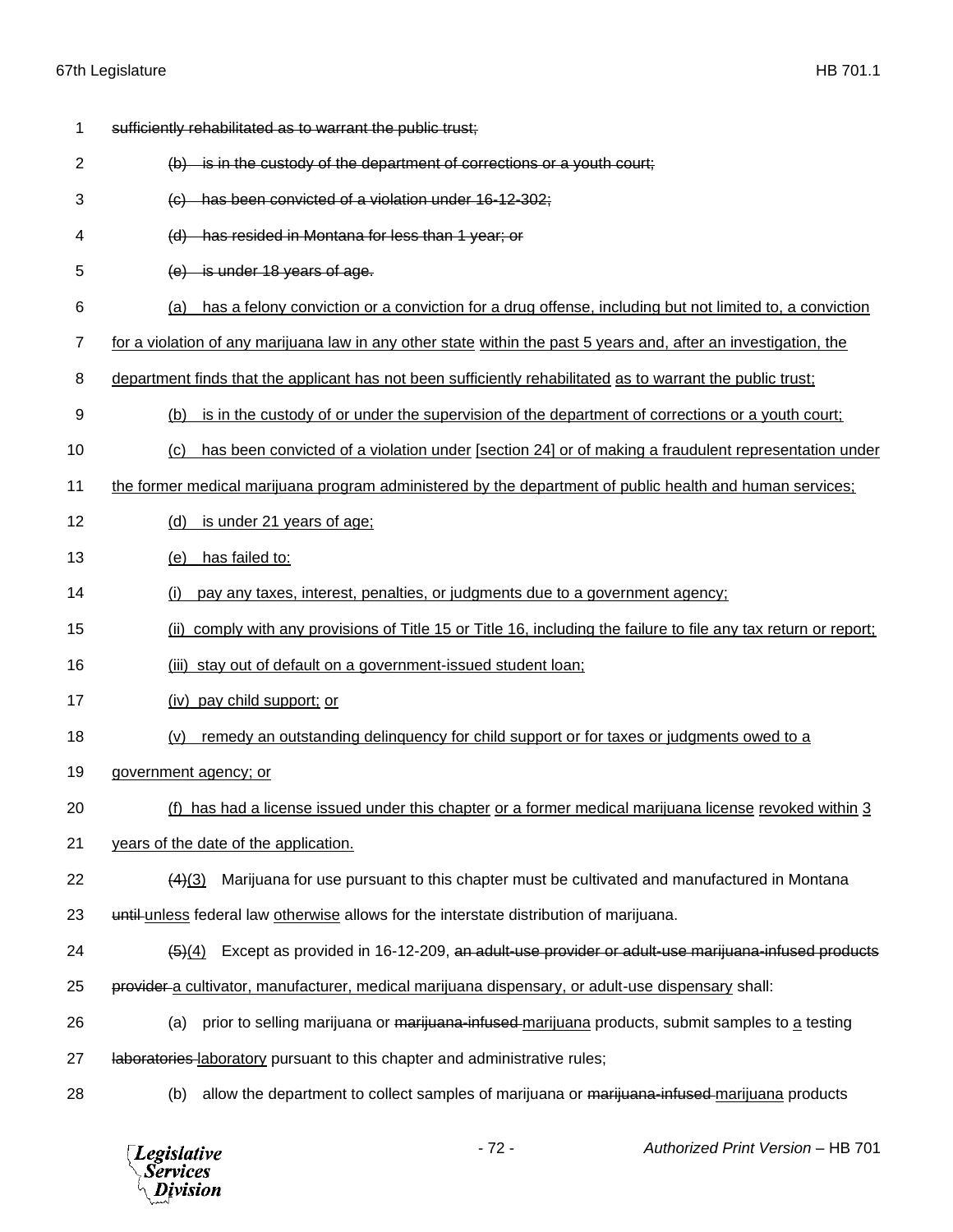| 1              | during inspections of registered-licensed premises for testing as provided by the department by rule; and            |
|----------------|----------------------------------------------------------------------------------------------------------------------|
| 2              | participate as required by the department by rule in a seed-to-sale tracking system established by<br>(c)            |
| 3              | the department pursuant to 16-12-105; and                                                                            |
| 4              | (d) obtain the license from the department of agriculture if required by80-7-106for the adult-use                    |
| 5              | provider or adult-use marijuana-infused products provider that sells live plants as part of a sale of the adult-use  |
| 6              | provider's business. An adult-use provider or adult-use marijuana-infused products provider required to obtain a     |
| $\overline{7}$ | nursery license is subject to the inspection requirements of 80-7-108.                                               |
| 8              | $\left(\frac{6}{6}\right)$ (a) Except as provided in 16-12-205, a person licensed under this section may cultivate   |
| 9              | marijuana and manufacture marijuana-infused-marijuana products for use by consumers or registered                    |
| 10             | cardholders only at one of the following locations:                                                                  |
| 11             | a property that is owned by the adult-use provider or adult-use marijuana-infused products provider<br>(i)           |
| 12             | licensee; or                                                                                                         |
| 13             | (ii) with written permission of the property owner filed with the department when applying for, or                   |
| 14             | renewing a license, a property that is rented or leased by the adult-use provider or adult-use marijuana-infused     |
| 15             | products provider licensee.                                                                                          |
| 16             | Except as provided in 16-12-205, no portion of the property used for cultivation of marijuana or<br>(b)              |
| 17             | manufacture of marijuana-infused-marijuana products or marijuana concentrate may be shared with or rented            |
| 18             | or leased to another adult-use provider, adult-use marijuana-infused products provider, or testing laboratory        |
| 19             | licensee.                                                                                                            |
| 20             | Marijuana or marijuana products may not be consumed on the premises of any licensed premises<br>(c)                  |
| 21             | -A licensed adult-use provider or adult-use marijuana-infused products provider may:                                 |
| 22             | A cultivator licensed under this chapter may, in accordance with licensing requirements set<br>$\left( a\right) (6)$ |
| 23             | forth in this chapter and rules adopted by the department:                                                           |
| 24             | operate adult-use dispensaries; and<br>$\theta$ (i)(a)                                                               |
| 25             | (ii)(b) engage in manufacturing;                                                                                     |
| 26             | (b) employ employees to cultivate marijuana, manufacture marijuana concentrates and marijuana-                       |
| 27             | infused products, and dispense and transport marijuana and marijuana-infused products;                               |
| 28             | (c) provide a small amount of marijuana, marijuana concentrate, or marijuana-infused product                         |

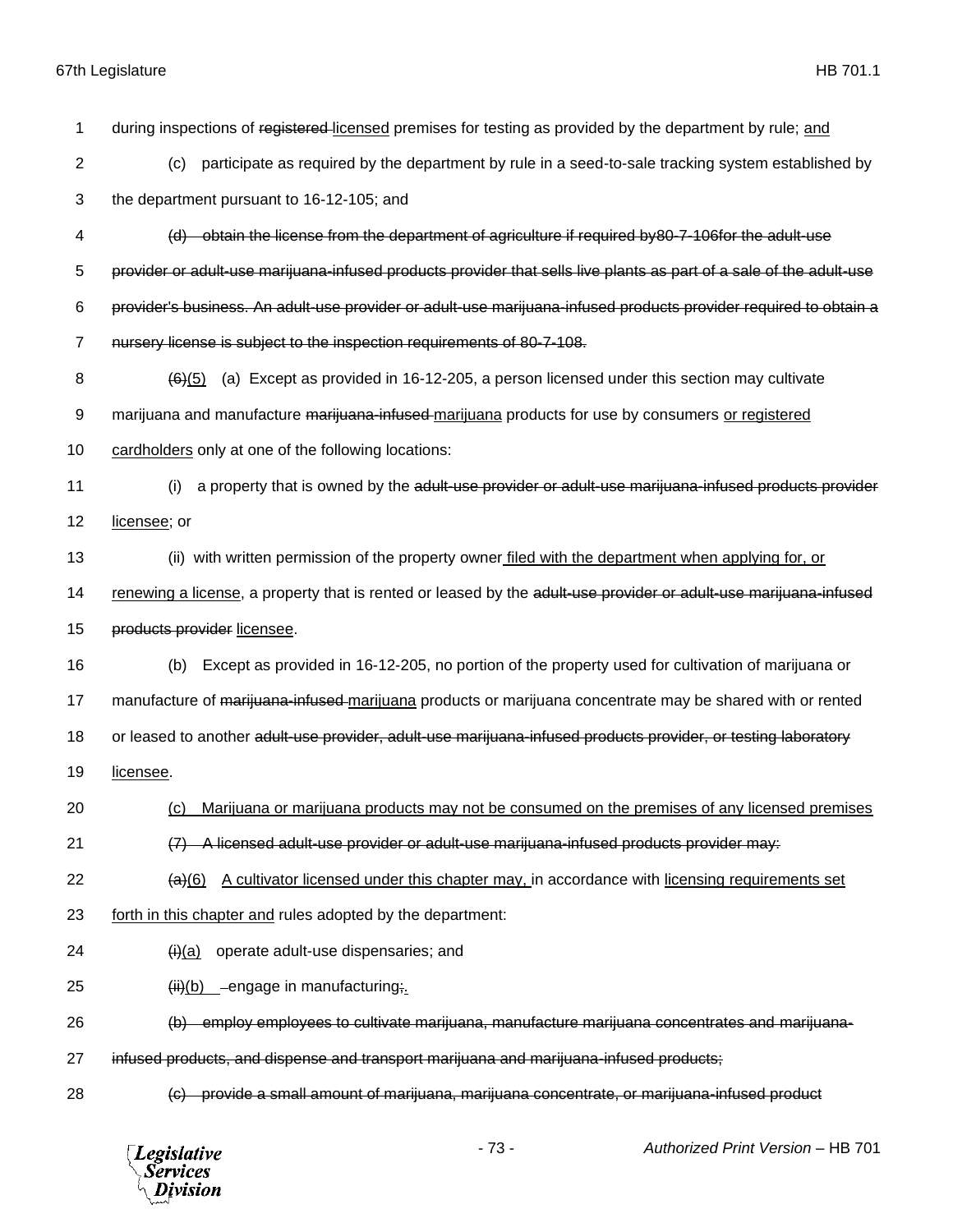| 1  | cultivated or manufactured on the registered premises to a licensed testing laboratory or the department of           |
|----|-----------------------------------------------------------------------------------------------------------------------|
| 2  | agriculture;                                                                                                          |
| 3  | (d) sell the adult-use provider's business, including live plants, inventory, material assets, and all                |
| 4  | licenses in accordance with rules adopted by the department; and                                                      |
| 5  | hold a provider or marijuana-infused products provider license issued pursuant to Title 50, chapter<br><del>(e)</del> |
| 6  | 46, part 3.                                                                                                           |
| 7  | Except as provided in subsection (8)(b), an adult-use provider or adult-use marijuana-infused<br><del>(a)</del>       |
| 8  | products provider:                                                                                                    |
| 9  | (i) shall sell marijuana the adult-use provider has cultivated or marijuana products derived from                     |
| 10 | marijuana the adult-use marijuana-infused products provider has cultivated for at least 50% of the provider's         |
| 11 | total annual sales;                                                                                                   |
| 12 | (ii) may sell marijuana or marijuana-infused products to another adult-use provider for subsequent                    |
| 13 | resale for up to 50% of the adult-use provider's total annual sales;                                                  |
| 14 | A cultivator or manufacturer:<br>(iii)(7)                                                                             |
| 15 | (a) may contract or otherwise arrange for another party that is licensed to process the adult provider's              |
| 16 | or adult marijuana-infused products provider's marijuana into marijuana-infused products or marijuana                 |
| 17 | concentrates and return the marijuana-infused products or marijuana concentrates to the adult-use provider for        |
| 18 | sale a cultivator's or manufacturer's marijuana into marijuana products and return the marijuana products to the      |
| 19 | cultivator or manufacturer for sale; and                                                                              |
| 20 | $(iv)(b)$ except as allowed pursuant to 16-12-207, may not open a dispensary or allow for any on-site                 |
| 21 | use before obtaining the required license or and before the department has completed the inspection required          |
| 22 | under this chapter unless permitted to do so pursuant to 16-12-207.                                                   |
| 23 | $(b)$ The department may adjust the percentages set forth in subsection $(8)(a)$ for an individual license            |
| 24 | holder based on unforeseen circumstances leading to the loss of plants or products."                                  |
| 25 |                                                                                                                       |
| 26 | Section 53. Section 16-12-204, MCA, is amended to read:                                                               |
| 27 | "16-12-204. (Effective October 1, 2021 January 1, 2022) Adult-use marijuana-infused products                          |
| 28 | provider Manufacturer -- requirements -- limitations -- fees. (1) A person licensed as an adult-use                   |
|    | $-74-$<br>Authorized Print Version - HB 701<br><b>Legislative</b><br>Services<br>ivision                              |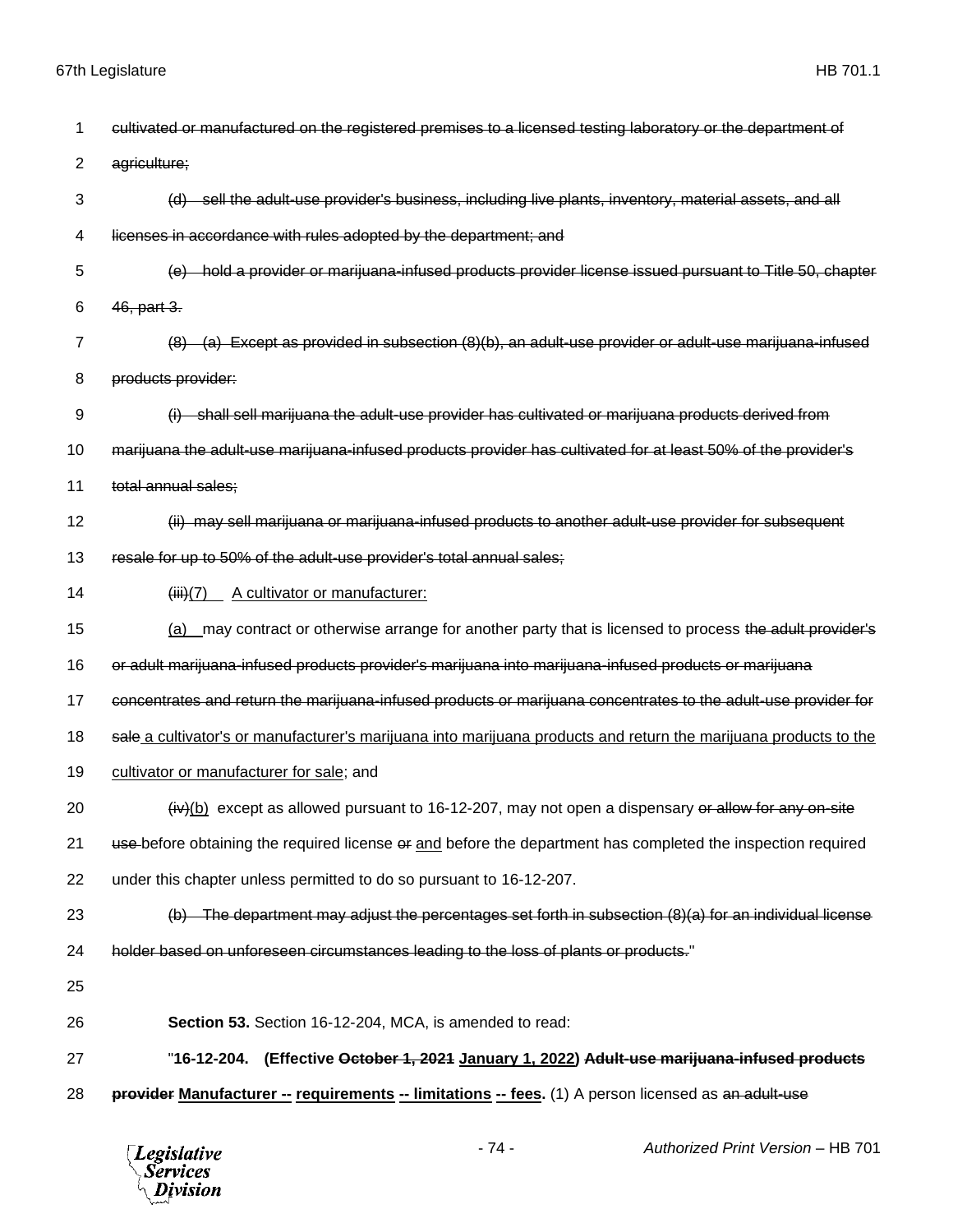| 1              | marijuana-infused products provider a manufacturer shall:                                                      |
|----------------|----------------------------------------------------------------------------------------------------------------|
| $\overline{2}$ | (a)<br>prepare marijuana-infused marijuana products at a registered-licensed premises exclusively; and         |
| 3              | use equipment that is used exclusively for the manufacture and preparation of marijuana-infused<br>(b)         |
| 4              | marijuana products.                                                                                            |
| 5              | An adult-use marijuana-infused products provider:                                                              |
| 6              | may cultivate marijuana only for the purpose of making marijuana-infused products; and<br>(a)                  |
| 7              | may not provide a consumer with marijuana in a form that may be used for smoking unless the<br>(b)             |
| 8              | adult-use marijuana-infused products provider is also a licensed adult-use provider.                           |
| 9              | All registered-licensed premises on which marijuana-infused-marijuana products are<br>(3)(2)                   |
| 10             | manufactured must meet any applicable standards set by a local board of health for a retail food establishment |
| 11             | as defined in 50-50-102.                                                                                       |
| 12             | An applicant for a manufacturer license shall demonstrate that the local government approval<br>(3)            |
| 13             | provisions contained in 16-12-301 have been satisfied in the jurisdiction where each proposed manufacturing    |
| 14             | facility is located.                                                                                           |
| 15             | When evaluating an initial or renewal application, the department shall evaluate each proposed<br>(4)          |
| 16             | manufacturing facility for compliance with the provisions of 16-12-207 and 16-12-210.                          |
| 17             | Marijuana-infused-Marijuana products may not be considered a food or drug for the purposes of<br>(4)(5)        |
| 18             | Title 50, chapter 31.                                                                                          |
| 19             | (a) The department shall charge a manufacturer license fee for an initial application and at each<br>(6)       |
| 20             | renewal. The license fee is based on the amount of concentrate produced at a manufacturing facility on a       |
| 21             | monthly basis. The annual fees for licensees are:                                                              |
| 22             | \$5,000 for each manufacturing facility that produces, on a monthly basis, less than 1 pound of<br>(i)         |
| 23             | concentrate and up to 10 pounds of concentrate;                                                                |
| 24             | (ii) \$10,000 for each manufacturing facility that produces, on a monthly basis, between 10 pounds of          |
| 25             | concentrate and 15 pounds of concentrate; and                                                                  |
| 26             | (iii) \$20,000 for each manufacturing facility that produces, on a monthly basis, 15 pounds or more of         |
| 27             | concentrate.                                                                                                   |
| 28             | The department may create additional fee levels as necessary.<br>(b)                                           |

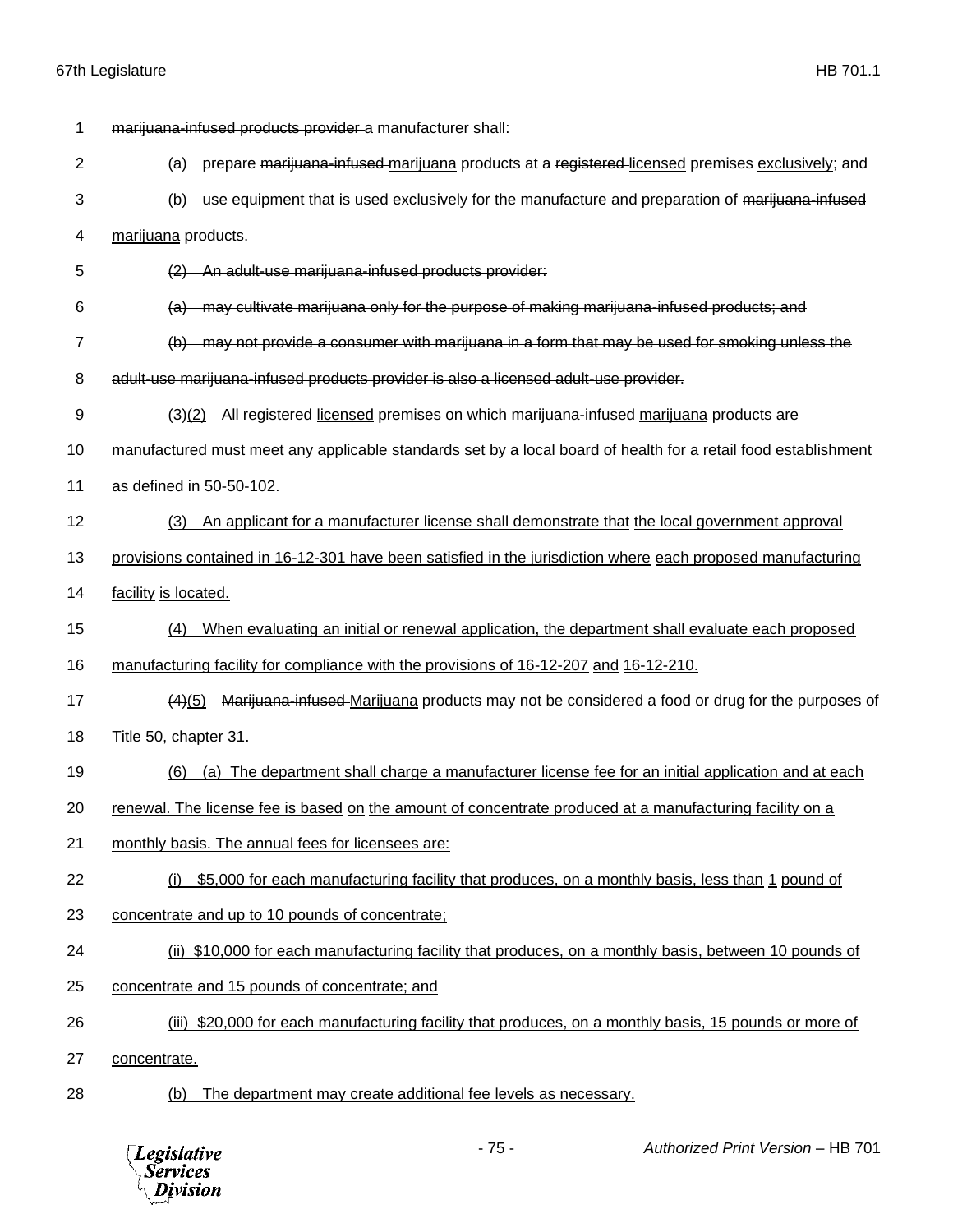| 1  | A manufacturer may apply to advance to the next licensing level in conjunction with a regular<br>(c)               |
|----|--------------------------------------------------------------------------------------------------------------------|
| 2  | renewal application by demonstrating that its proposed additional or expanded manufacturing facility or facilities |
| 3  | are located in a jurisdiction where the local government approval provisions contained in 16-12-301 have been      |
| 4  | satisfied.                                                                                                         |
| 5  | The department may adopt rules:<br>(7)                                                                             |
| 6  | for the inspection of proposed manufacturing facilities;<br>(a)                                                    |
| 7  | for investigating the amount of concentrate produced at a manufacturing facility; and<br>(b)                       |
| 8  | for investigating owners or applicants for a determination of beneficial ownership or financial<br>(c)             |
| 9  | interest."                                                                                                         |
| 10 |                                                                                                                    |
| 11 | Section 54. Section 16-12-206, MCA, is amended to read:                                                            |
| 12 | "16-12-206. (Effective October 1, 2021 January 1, 2022) Testing laboratories -- licensing                          |
| 13 | inspections. (1) A testing laboratory licensed pursuant to Title 50, chapter 46, part 3, shall may:                |
| 14 | measure the tetrahydrocannabinol, tetrahydrocannabinolic acid, cannabidiol, and cannabidiolic<br>(a)               |
| 15 | acid content of marijuana and marijuana-infused-marijuana products; and                                            |
| 16 | test marijuana and marijuana-infused-marijuana products for pesticides, solvents, moisture levels,<br>(b)          |
| 17 | mold, mildew, and other contaminants. A testing laboratory may not transport samples to be tested unless it        |
| 18 | also possesses a marijuana transporter license.                                                                    |
| 19 | (2) The analytical laboratory services provided by the department of agriculture pursuant to 80-1-                 |
| 20 | 104may be used for the testing provided for in this section.                                                       |
| 21 | A person with a financial interest in a licensed testing laboratory may not have a financial interest              |
| 22 | in any entity involved in the cultivation of marijuana or manufacture of a marijuana-infused product or marijuana  |
| 23 | concentrate for whom testing services are performed.                                                               |
| 24 | A licensed testing laboratory shall employ a scientific director who is responsible for ensuring the<br>(2)        |
| 25 | achievement and maintenance of quality standards of practice. A scientific director must have the following        |
| 26 | minimum qualifications:                                                                                            |
| 27 | a doctorate in chemical or biological sciences from a college or university accredited by a national<br>(a)        |
| 28 | or regional certifying authority and a minimum of 2 years of postdegree laboratory experience; or                  |

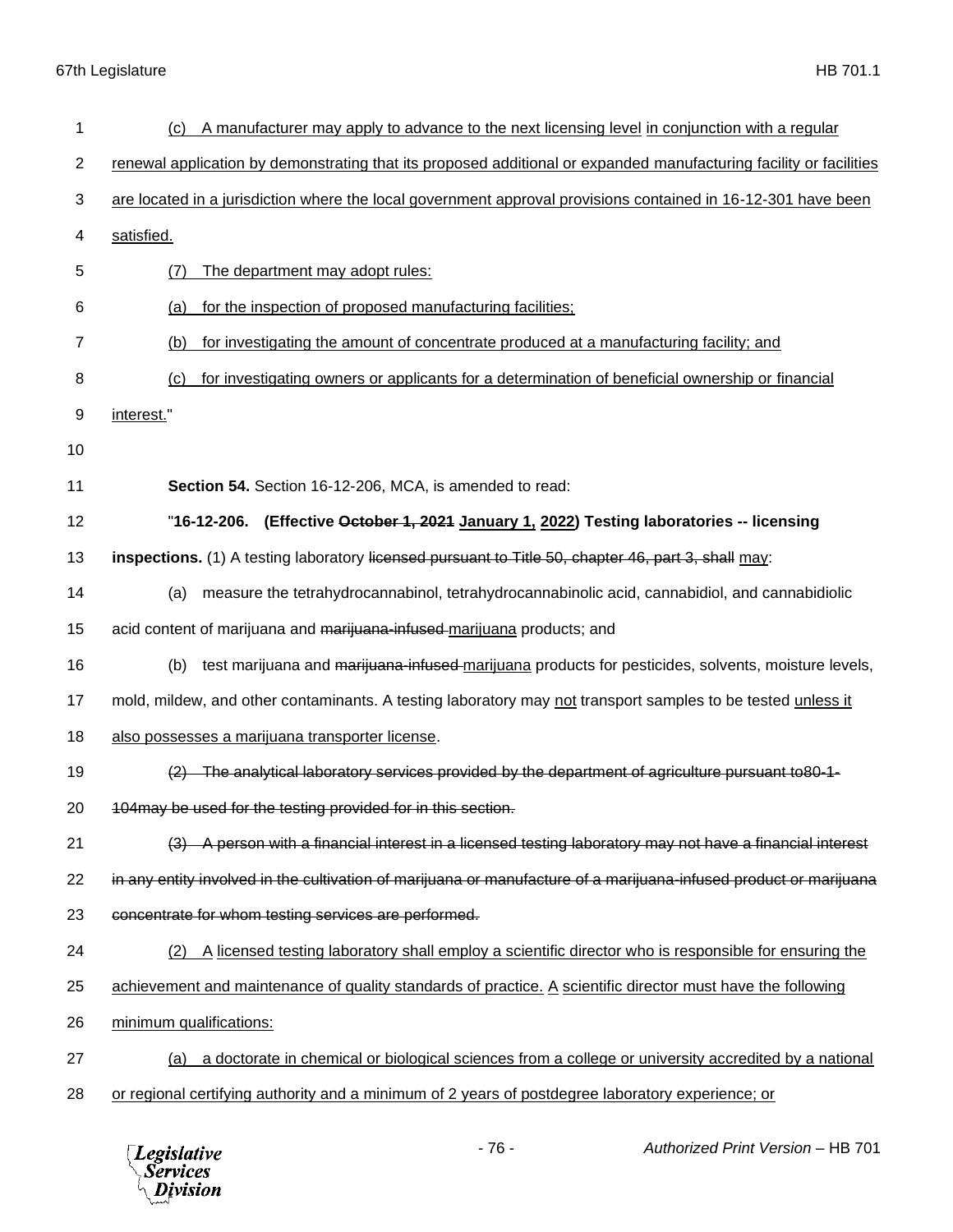| 1              | a master's degree in chemical or biological sciences from a college or university accredited by a<br>(b)                 |
|----------------|--------------------------------------------------------------------------------------------------------------------------|
| $\overline{2}$ | national or regional certifying authority and a minimum of 4 years of postdegree laboratory experience.                  |
| 3              | All owners and employees of a testing laboratory shall submit fingerprints to the department to<br>(3)                   |
| 4              | facilitate a fingerprint and background check as set forth in [section 2]. A testing laboratory may not be owned,        |
| 5              | operated, or staffed by a person who has been convicted of a felony offense.                                             |
| 6              | To qualify for licensure, a testing laboratory shall demonstrate that:<br>(4)                                            |
| 7              | staff members are proficient in operation of the laboratory equipment; and<br>(a)                                        |
| 8              | the laboratory:<br>(b)                                                                                                   |
| 9              | maintains the equipment and instrumentation required by rule;<br>(i)                                                     |
| 10             | (ii) has all equipment and instrumentation necessary to certify results that meet the quality assurance                  |
| 11             | testing requirements established by rule, including the ability to certify results at the required level of sensitivity; |
| 12             | (iii) meets insurance and bonding requirements established by rule;                                                      |
| 13             | has the capacity and ability to serve rural areas of the state; and<br>(iv)                                              |
| 14             | has passed a proficiency program approved by the state laboratory that demonstrates it is able to<br>(v)                 |
| 15             | meet all testing requirements.                                                                                           |
| 16             | Except as provided in 16-12-209, a testing laboratory shall conduct tests of:<br>(4)(5)                                  |
| 17             | samples of marijuana, marijuana concentrate, and marijuana-infused products submitted by adult-<br>(a)                   |
| 18             | use providers and adult use marijuana infused products providers and marijuana products submitted by                     |
| 19             | cultivators and manufacturers pursuant to 16-12-209 and related administrative rules prior to sale of the                |
| 20             | marijuana or marijuana-infused-marijuana products;                                                                       |
| 21             | samples of marijuana or marijuana infused marijuana products collected by the department during<br>(b)                   |
| 22             | inspections of registered licensed premises; and                                                                         |
| 23             | samples submitted by consumers or registered cardholders."<br>(c)                                                        |
| 24             |                                                                                                                          |
| 25             | Section 55. Section 16-12-207, MCA, is amended to read:                                                                  |
| 26             | 16-12-207. (Effective <del>October 1, 2021</del> <u>January 1, 2022</u> ) Licensing as privilege -- criteria. (1) An "   |
| 27             | adult-use provider license, adult-use marijuana-infused products provider license, adult-use dispensary license,         |
| 28             | or endorsement for manufacturing A cultivator license, manufacturer license, adult-use dispensary license,               |

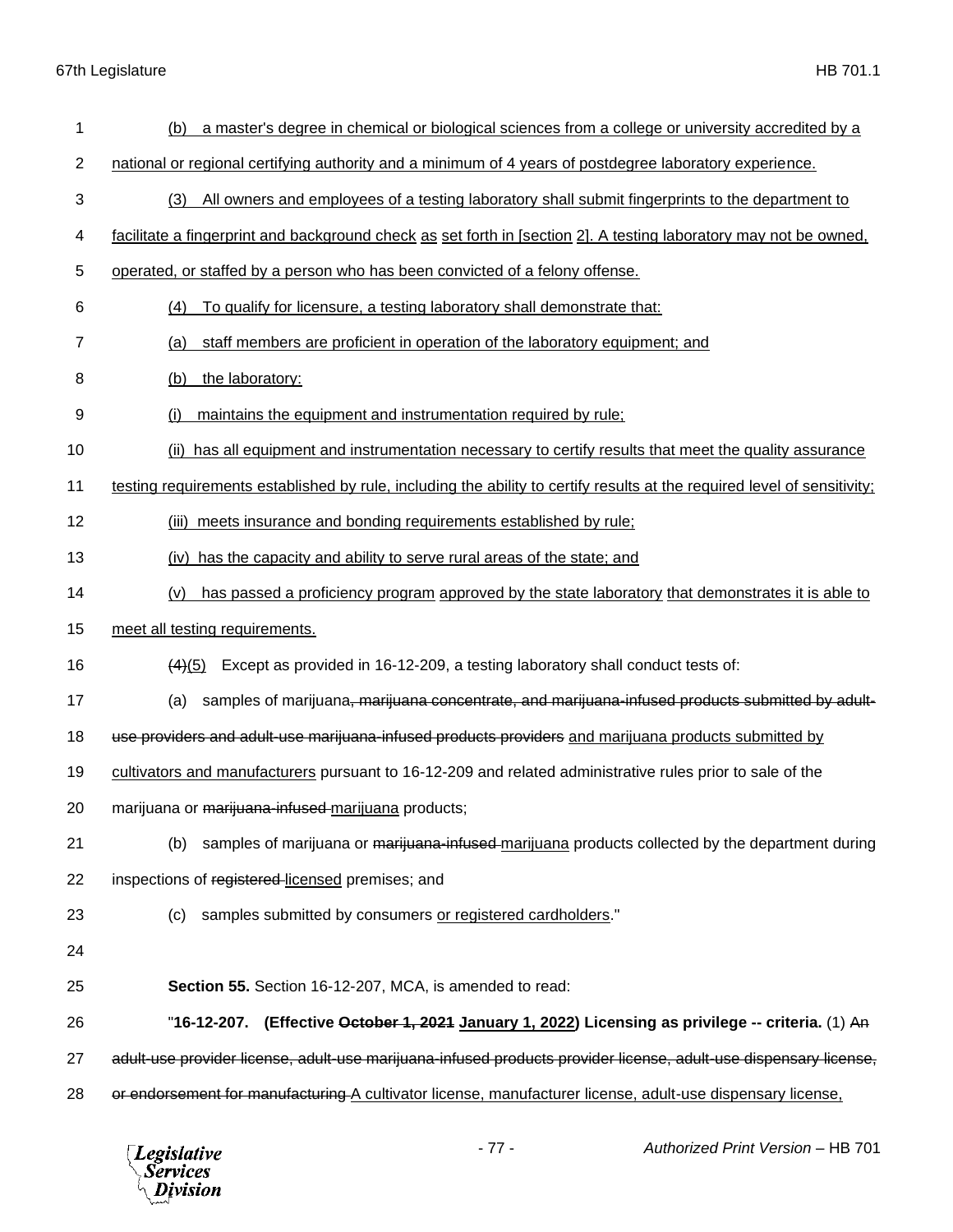| 1              | medical marijuana dispensary license, combined-use marijuana license, marijuana transporter license, or any                  |
|----------------|------------------------------------------------------------------------------------------------------------------------------|
| $\overline{c}$ | other license authorized under this chapter is a privilege that the state may grant to an applicant and is not a             |
| 3              | right to which an applicant is entitled. In making a licensing decision, the department shall consider:                      |
| 4              | the qualifications of the applicant; and<br>(a)                                                                              |
| 5              | (b)<br>the suitability of the proposed registered-licensed premises, including but not limited to cultivation                |
| 6              | centers, dispensaries, and manufacturing facilities.                                                                         |
| $\overline{7}$ | The department may deny or revoke a license based on proof that the applicant made a knowing<br>(2)                          |
| 8              | and material false statement in any part of the original application or renewal application.                                 |
| 9              | (3)<br>(a) The department may deny an adult-use provider license, adult-use marijuana-infused products                       |
| 10             | provider license, adult-use dispensary license, or endorsement for manufacturing-shall deny a cultivator license,            |
| 11             | manufacturer license, adult-use dispensary license, or medical marijuana license if the applicant's proposed                 |
| 12             | registered-licensed premises:                                                                                                |
| 13             | $(i)$ is situated within a zone of a locality where an activity related to the use of marijuana conflicts with               |
| 14             | an ordinance, a certified copy of which has been filed with the department;                                                  |
| 15             | $(4)$ (a) The department may deny a license for an adult-use provider, adult-use marijuana-infused                           |
| 16             | products provider, or adult-use dispensary or an endorsement for manufacturing if the applicant's proposed                   |
| 17             | registered premises:                                                                                                         |
| 18             | $\frac{H_{i}(ii)}{I}$ is not approved by local building, health, or fire officials as provided for in this chapter; or       |
| 19             | $\frac{H_i}{H_i}$ (iii) (A) except as provided in subsection (3)(a)(iii)(B), is within 500 feet of and on the same street as |
| 20             | a building used exclusively as a church, synagogue, or other place of worship or as a school or postsecondary                |
| 21             | school other than a commercially operated school, unless the locality allows for a reduced-requires a greater                |
| 22             | distance. This distance must be measured in a straight line from the center of the nearest entrance of the place             |
| 23             | of worship or school to the nearest entrance of the licensee's premises.                                                     |
| 24             | Subsection $(3)(a)(iii)(A)$ does not apply if the application is for license renewal and the licensed<br>(B)                 |
| 25             | premises was established before the church, synagogue, or other place of worship or school or postsecondary                  |
| 26             | school existed on the same street.                                                                                           |
| 27             | For the purposes of this subsection $(4)$ $(3)$ , "school" and "postsecondary school" have the<br>(b)                        |
| 28             | meanings provided in 20-5-402.                                                                                               |

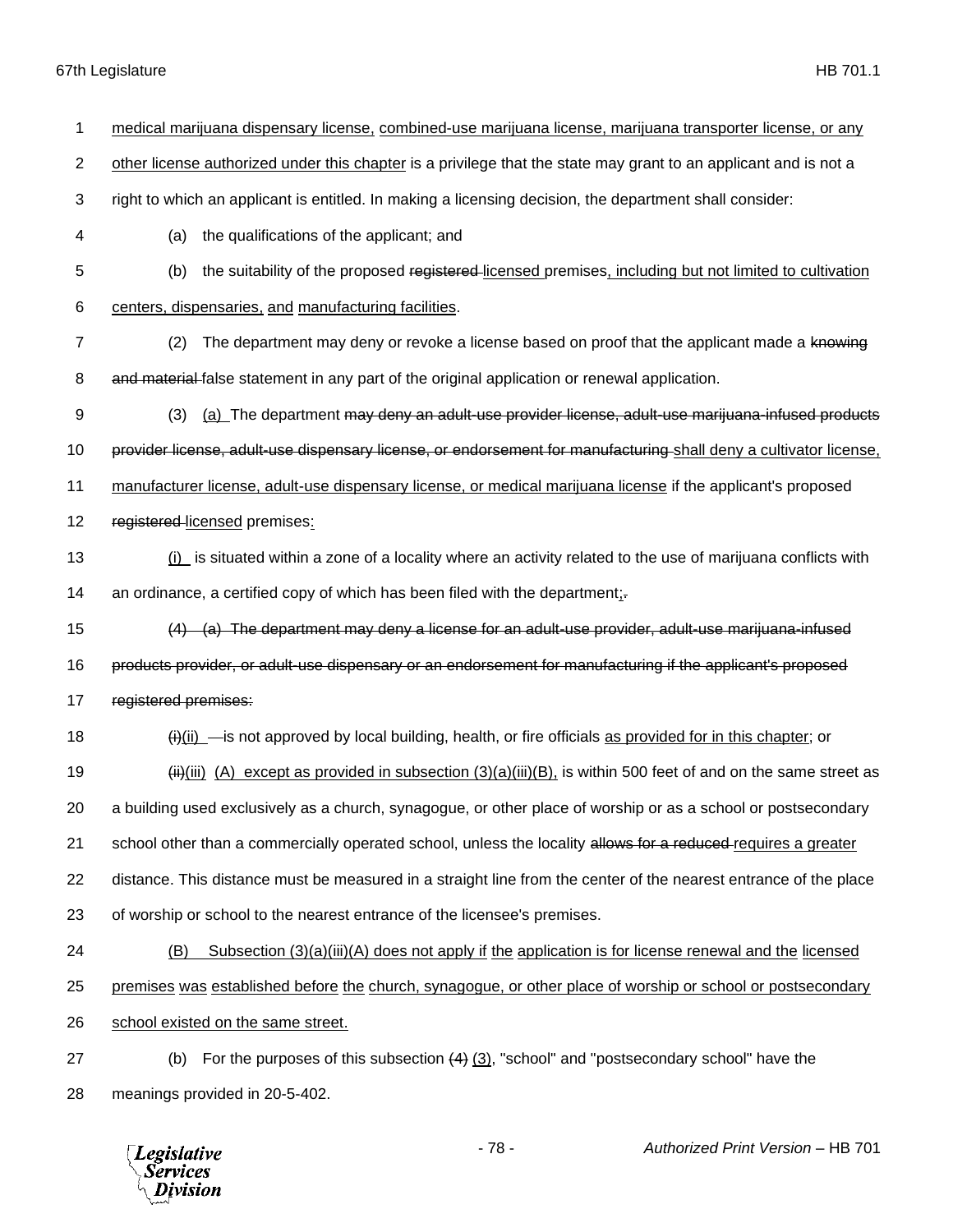| 1              | (5) An adult-use provider, adult-use marijuana-infused products provider, or adult-use dispensary                  |
|----------------|--------------------------------------------------------------------------------------------------------------------|
| $\overline{2}$ | licensee may operate at a shared location with a provider, marijuana-infused products provider, or dispensary      |
| 3              | as defined in 50-46-302 if the provider, marijuana-infused products provider, or dispensary is owned by the        |
| 4              | same person.                                                                                                       |
| 5              | A licensee may not sell or otherwise transfer marijuana or marijuana products through a drive-up                   |
| 6              | window, except that a dispensary may hand-deliver marijuana or marijuana products to a registered cardholder       |
| $\overline{7}$ | in a vehicle that is parked immediately outside the subject dispensary.                                            |
| 8              | A marijuana business may not dispense or otherwise sell marijuana or marijuana products from a<br>(5)              |
| 9              | vending machine or allow such a vending machine to be installed at the interior or exterior of the premises.       |
| 10             | A marijuana business may not utilize the United States postal service or an alternative carrier<br>(6)             |
| 11             | other than a licensed marijuana transporter to transport, distribute, ship, or otherwise deliver marijuana or      |
| 12             | marijuana products.                                                                                                |
| 13             | A marijuana business may not provide free marijuana or marijuana products or offer samples of<br>(7)               |
| 14             | marijuana or marijuana products.                                                                                   |
| 15             | (8)<br>Marijuana or a marijuana product may not be given as a prize, premium, or consideration for a               |
| 16             | lottery, contest, game of chance, game of skill, or competition of any kind.                                       |
| 17             | (a) Except as provided in subsection $(9)(c)$ , an adult-use dispensary or medical marijuana<br>(9)                |
| 18             | dispensary must have a single, secured entrance for patrons and shall implement strict security measures to        |
| 19             | deter and prevent the theft of marijuana and unauthorized entrance in accordance with department rule.             |
| 20             | (b) Except as provided in subsection (9)(c), a marijuana business that is not an adult-use dispensary              |
| 21             | or medical marijuana dispensary must implement security measures in accordance with department rule to             |
| 22             | deter and prevent the theft of marijuana and unauthorized entrance.                                                |
| 23             | The provisions of this subsection (9) do not supersede any state or local requirements relating to<br>(c)          |
| 24             | minimum numbers of points of entry or exit, or any state or local requirements relating to fire safety.            |
| 25             | (10) Each marijuana business shall install a video monitoring system that must, at a minimum:                      |
| 26             | allow for the transmission and storage, by digital means, of a video feed that displays the interior<br><u>(a)</u> |
| 27             | and exterior of the cannabis establishment; and                                                                    |
| 28             | be capable of being recorded as prescribed by the department.<br>(b)                                               |

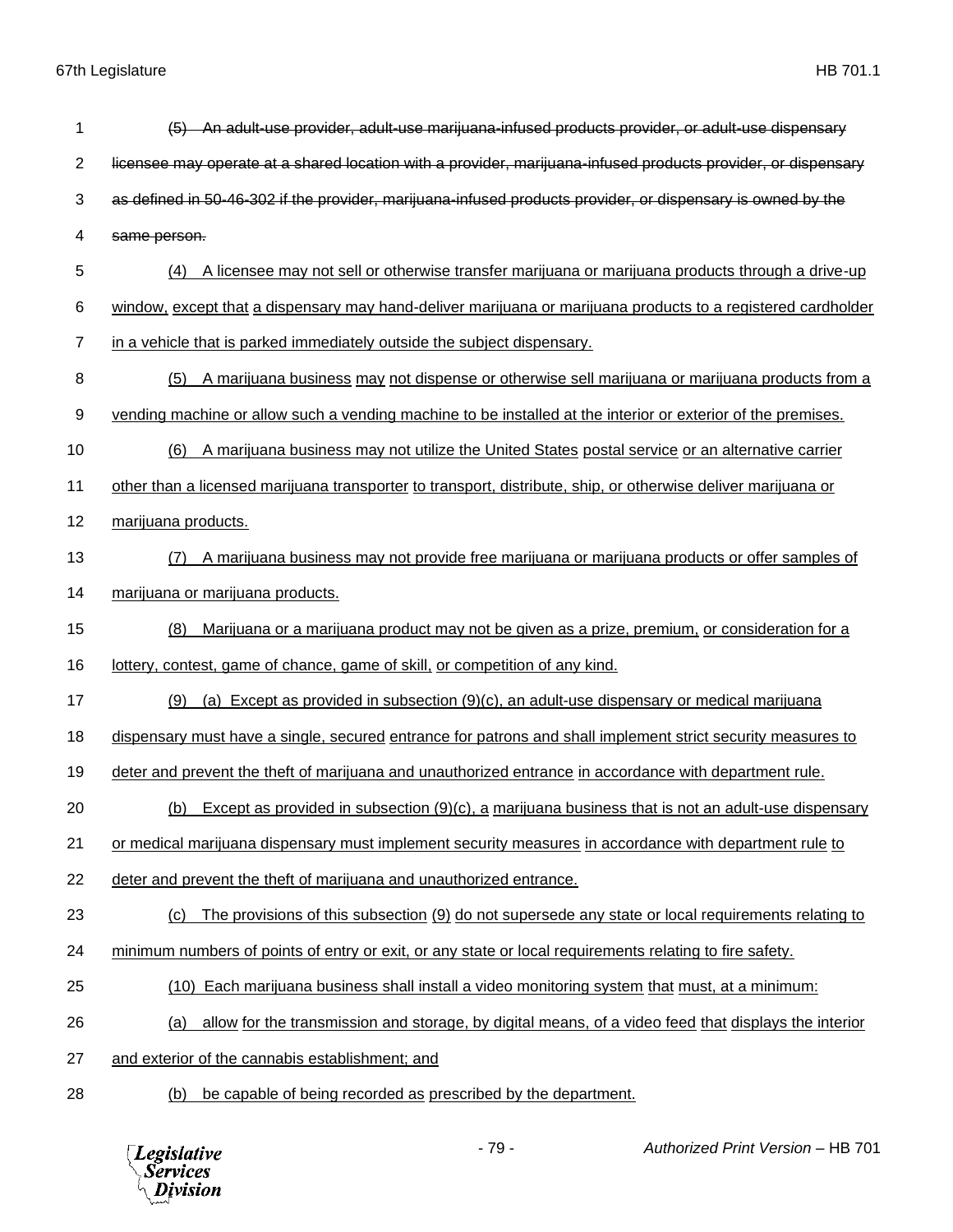| 1  | (11) An adult-use dispensary or medical marijuana dispensary may not operate between the hours of 8                  |
|----|----------------------------------------------------------------------------------------------------------------------|
| 2  | p.m. and 9 a.m. daily.                                                                                               |
| 3  | (12) A person under 21 years of age is not permitted inside a marijuana business unless the person is                |
| 4  | a registered cardholder."                                                                                            |
| 5  |                                                                                                                      |
| 6  | Section 56. Section 16-12-208, MCA, is amended to read:                                                              |
| 7  | "16-12-208. (Effective October 1, 2021 January 1, 2022) Restrictions. (1) An adult-use provider or                   |
| 8  | adult-use marijuana-infused products provider A cultivator or manufacturer may not cultivate marijuana or            |
| 9  | manufacture marijuana concentrates or marijuana-infused-products in a manner that is visible from the street or      |
| 10 | other public area without the use of binoculars, aircraft, or other optical aids.                                    |
| 11 | An adult-use provider or adult-use marijuana-infused products provider A cultivator or<br>(2)                        |
| 12 | manufacturer may not cultivate, process, test, or store marijuana at any location other than the registered          |
| 13 | licensed premises approved by the department and within an enclosed area that is secured in a manner that            |
| 14 | prevents access by unauthorized persons.                                                                             |
| 15 | (3) An adult-use provider or adult-use marijuana-infused products provider shall secure the provider's               |
| 16 | inventory and equipment during and after operating hours to deter and prevent theft of marijuana.                    |
| 17 | (4)(3) An adult-use provider or adult-use marijuana-infused products provider A licensee shall make                  |
| 18 | the registered-licensed premises, books, and records available to the department for inspection and audit under      |
| 19 | 16-12-210 during normal business hours.                                                                              |
| 20 | (5)(4) An adult-use provider or adult-use marijuana-infused products provider A licensee may not                     |
| 21 | allow a person under 18 years of age to volunteer or work for the licensee.                                          |
| 22 | Edible marijuana-infused-marijuana products manufactured as candy may not be sold in<br>(6)(5)                       |
| 23 | shapes or packages that are attractive to children or that are easily confused with commercially sold candy that     |
| 24 | does not contain marijuana.                                                                                          |
| 25 | (a) Marijuana or a marijuana-infused product marijuana products must be sold or otherwise<br>(7)(6)                  |
| 26 | transferred in resealable, child-resistant packaging that complies with federal child resistance standards and is    |
| 27 | designed to be significantly difficult for children under 5 years of age to open and not difficult for adults to use |
| 28 | properly.                                                                                                            |
|    |                                                                                                                      |

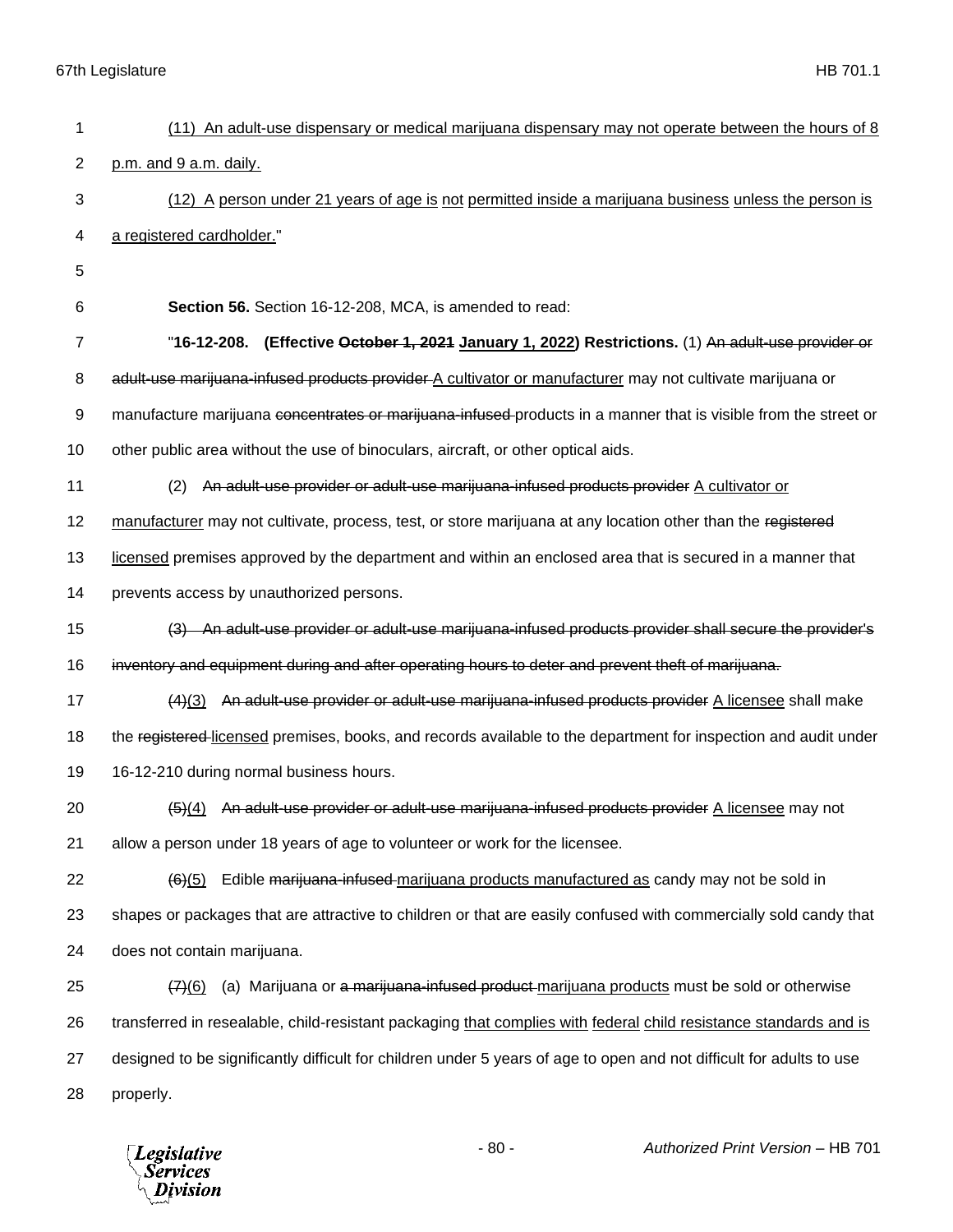Division

 (b) Subsection (7)(a) does not apply to marijuana consumed on the premises where it is sold, if permitted by department rule. (b) Packaging and outward labeling shall contain only a plain white label with black print that identifies the name of the product. All packaging and outward labeling must also comply with standards or criteria established by the department, including but not limited to: (i) the size and type of permitted font; (ii) allowable symbols and imagery; and 8 (iii) THC content or CBD content, health warning messages, and ingredients. (8)(7) An adult-use provider or adult-use marijuana-infused products provider A licensee may not sell 10 or otherwise transfer to bacco-hemp or alcohol from a registered-licensed premises. (8) (a) Prior to selling, offering for sale, or transferring marijuana or marijuana product that is for ultimate sale to a consumer or registered cardholder, a licensee or license applicant shall submit both a package and a label application, in a form prescribed by the department, to receive approval from the department. (b) The initial submission shall be made electronically if required by the department. The licensee, license or applicant shall submit a physical prototype upon request by the department. (c) If a license applicant submits packages and labels for preapproval, final determination for 18 packages and labels may not be made until the applicant has been issued a license. (d) A packaging and label application must include: (i) a fee provided for in rule by the department; (ii) documentation that the package has been certified as child-resistant by a federally qualified third- party child-resistant package testing firm; (iii) a picture or rendering of and description of the item to be placed in the package; and (iv) for label applications for inhalable marijuana products that contain nonmarijuana additives: (A) the nonmarijuana additive's list of ingredients; and (B) in a form and manner prescribed by the department, information regarding the additive or additives and the manufacturer of the additive or additives." - 81 - *Authorized Print Version* – HB 701 **Legislative** *Services*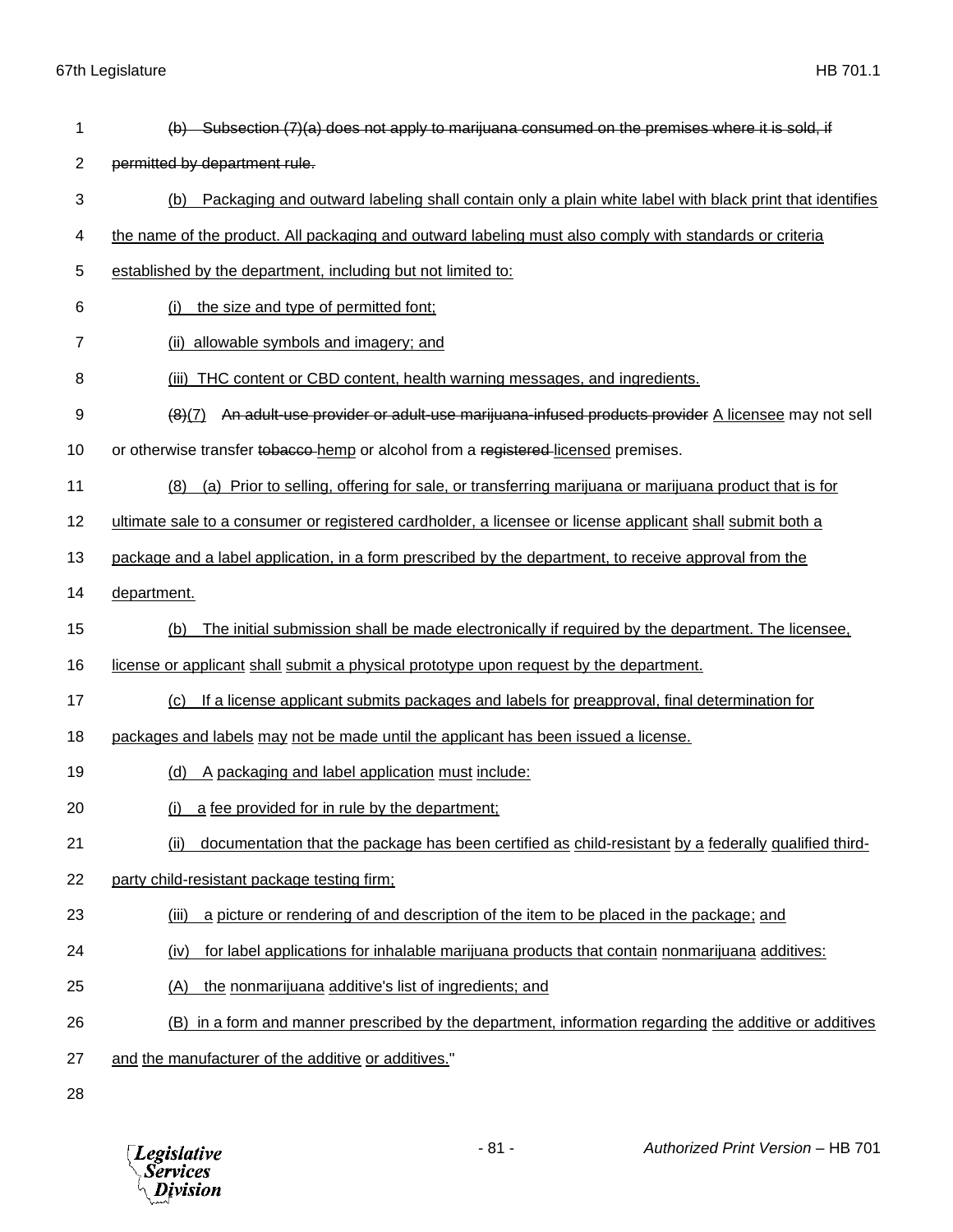| 1              | Section 57. Section 16-12-209, MCA, is amended to read:                                                         |
|----------------|-----------------------------------------------------------------------------------------------------------------|
| 2              | "16-12-209. (Effective October 1, 2021 January 1, 2022) Testing of marijuana and marijuana-                     |
| 3              | infused marijuana products. (1) An adult-use provider or adult-use marijuana-infused products provider A        |
| 4              | cultivator, manufacturer, adult-use dispensary, or medical marijuana dispensary may not sell marijuana or       |
| 5              | marijuana-infused marijuana products until the marijuana or marijuana products have been tested by a testing    |
| 6              | laboratory or the department of agriculture and meet the requirements of 50-46-326 this section. The licensee   |
| $\overline{7}$ | shall pay for the testing.                                                                                      |
| 8              | An adult-use provider or adult-use marijuana-infused products provider A licensee shall submit<br>(2)           |
| 9              | material that has been collected in accordance with a sampling protocol established by the state laboratory by  |
| 10             | rule. The protocol must address the division of marijuana and marijuana-infused-marijuana products into batch   |
| 11             | sizes for testing. Each batch must be tested in the following categories:                                       |
| 12             | $(a)$ flower;                                                                                                   |
| 13             | $(b)$ concentrate; and                                                                                          |
| 14             | (c) marijuana-infused product.                                                                                  |
| 15             | The state laboratory shall apply the same rules adopted pursuant to Title 50, chapter 46, part 3,<br>(3)        |
| 16             | regarding the types of tests, inspections, analysis, and certification that must be performed to ensure product |
| 17             | safety and consumer protection to marijuana and marijuana products tested pursuant to this chapter adopt        |
| 18             | rules regarding the types of tests that must be performed to ensure product safety and consumer protection.     |
| 19             | Rules must include but are not limited to testing for:                                                          |
| 20             | (a) the potency of the cannabinoids present; and                                                                |
| 21             | the presence of contaminants.<br>(b)                                                                            |
| 22             | The testing laboratory shall conduct a visual inspection of each batch to determine the presence of<br>(4)      |
| 23             | levels of foreign matter, debris, insects, and visible mold.                                                    |
| 24             | The state laboratory shall establish by rule the acceptable levels of moisture, pesticides, residual<br>(5)     |
| 25             | solvents, mold, mildew, foreign matter, debris, insects, and other contaminants that marijuana products may     |
| 26             | contain.                                                                                                        |
| 27             | The testing laboratory shall:<br>(6)                                                                            |
| 28             | issue a certificate of analysis certifying the test results; and<br><u>(a)</u>                                  |
|                |                                                                                                                 |

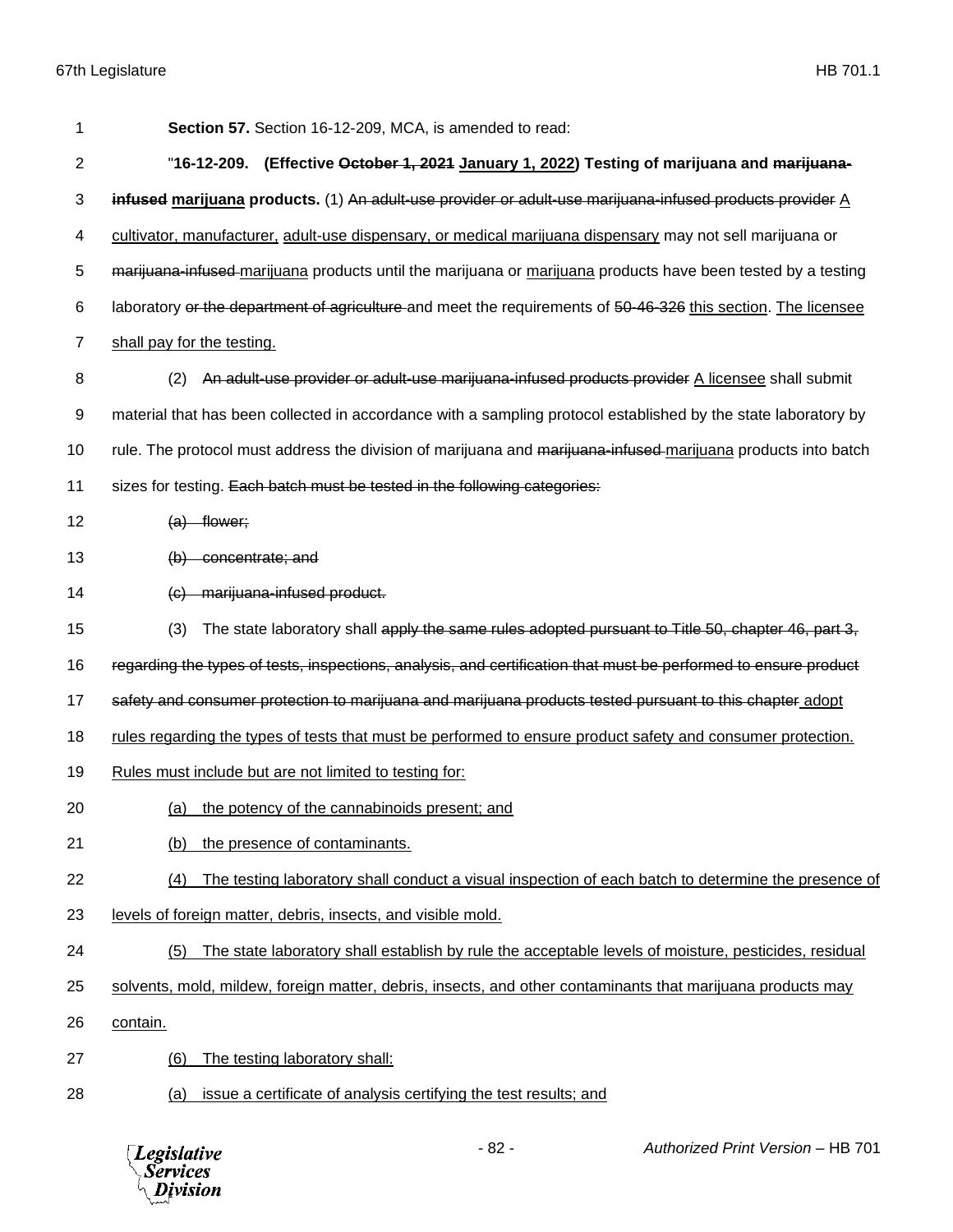| 1              | report the results to the seed-to-sale tracking system established pursuant to 16-12-105.<br>(b)                      |
|----------------|-----------------------------------------------------------------------------------------------------------------------|
| $\overline{2}$ | An adult-use provider or adult-use marijuana-infused products provider A licensee may request<br>(4)(7)               |
| 3              | that material that has failed to pass the required tests be retested in accordance with the rules adopted by the      |
| 4              | state laboratory providing for retesting parameters and requirements.                                                 |
| 5              | Marijuana or a marijuana-infused marijuana product must include a label indicating that the<br>(5)(8)                 |
| 6              | marijuana or marijuana-infused-marijuana product has been tested."                                                    |
| $\overline{7}$ |                                                                                                                       |
| 8              | Section 58. Section 16-12-210, MCA, is amended to read:                                                               |
| 9              | "16-12-210. (Effective October 1, 2021 January 1, 2022) Inspections -- procedures -- prohibition                      |
| 10             | on inspector affiliation with licensees. (1) The department shall conduct unannounced inspections of                  |
| 11             | registered-licensed premises.                                                                                         |
| 12             | (a) The department shall inspect annually each registered premises operated by a licensee.<br>(2)                     |
| 13             | The department may collect samples during the inspection of a registered-licensed premises and<br>(b)                 |
| 14             | submit the samples to all registered testing laboratories a testing laboratory or the state laboratory for testing as |
| 15             | provided by the department by rule.                                                                                   |
| 16             | (a) Each adult-use provider and adult-use marijuana-infused products provider-licensee shall<br>(3)                   |
| 17             | keep a complete set of records necessary to show all transactions with consumers and registered cardholders.          |
| 18             | The records must be open for inspection by the department or state laboratory, as appropriate, and state or           |
| 19             | local law enforcement agencies during normal business hours.                                                          |
| 20             | (b) Each testing laboratory shall keep:                                                                               |
| 21             | a complete set of records necessary to show all transactions with adult-use providers and adult-<br>(i)               |
| 22             | use marijuana-infused products providers a licensee; and                                                              |
| 23             | (ii) all data, including instrument raw data, pertaining to the testing of marijuana and marijuana-infused            |
| 24             | marijuana products.                                                                                                   |
| 25             | The records and data required under this subsection (3) must be open for inspection by the<br>(c)                     |
| 26             | department and state or local law enforcement agencies during normal business hours.                                  |
| 27             | The department may require an adult-use provider, adult-use marijuana-infused products provider,<br>(d)               |
| 28             | or testing laboratory a licensee to furnish information that the department considers necessary for the proper        |
|                | $-83-$<br>Authorized Print Version - HB 701<br><b>Legislative</b><br><b>Services</b><br>Division                      |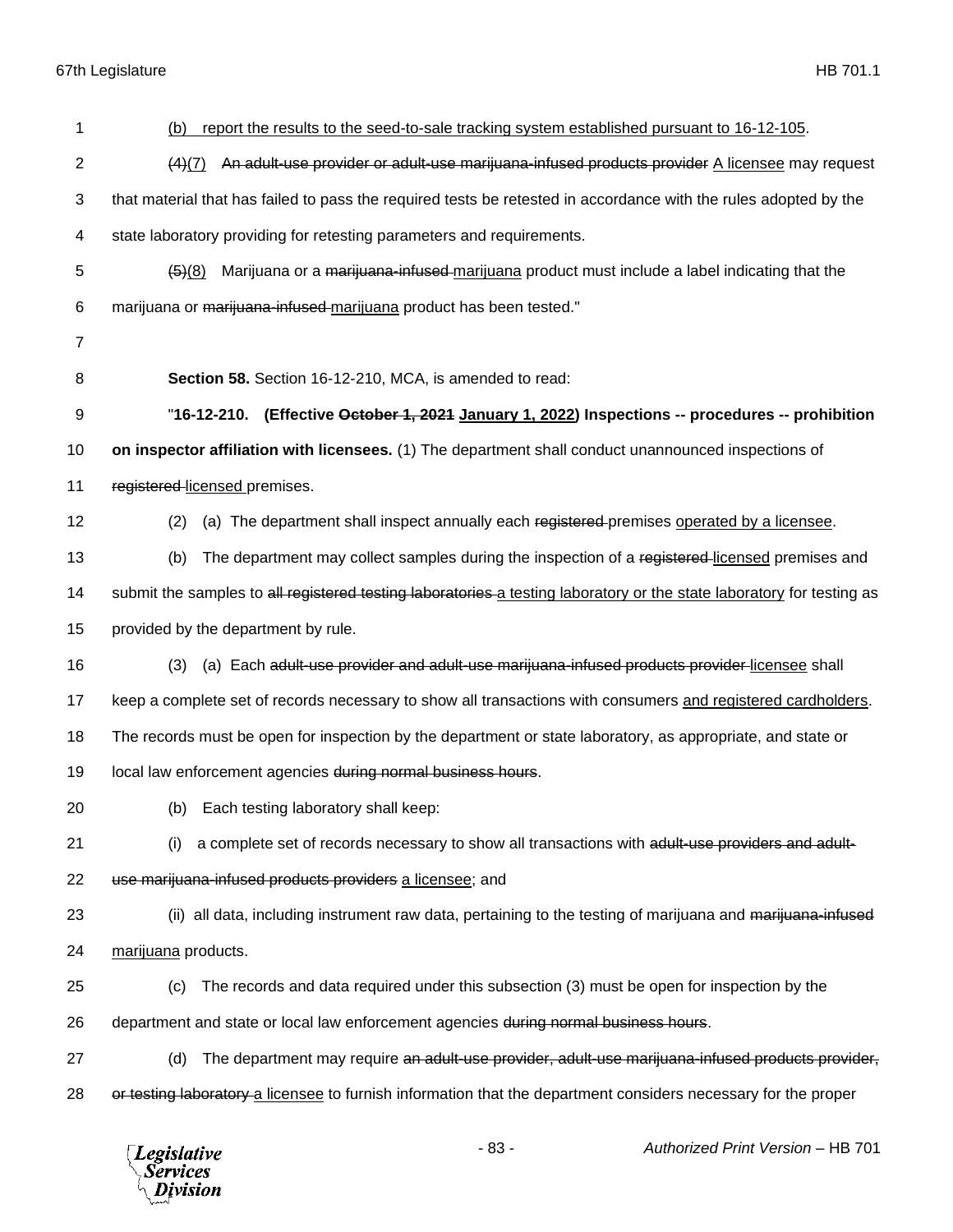administration of this chapter. 2 (4) (a) Registered Each licensed premises, including any places of storage, where marijuana is cultivated, manufactured, sold, stored, or tested are subject to entry by the department or state or local law 4 enforcement agencies for the purpose of inspection or investigation during normal business hours. 5 (b) If any part of the registered a licensed premises consists of a locked area, the provider or marijuana-infused products provider licensee shall make the area available for inspection immediately upon request of the department or state or local law enforcement officials. 8 (5) If the department conducts an inspection because of a complaint against a licensee or registered 9 licensed premises and does not find a violation of this chapter, the department shall give the licensee a copy of 10 the complaint with the name of the complainant redacted. 11 (6) The department may not hire or contract with a person to be an inspector if the person, has 12 worked during the previous 4 years, was or worked for a Montana business or facility operating under this 13 chapter or Title 50, chapter 46, part 3 a former medical marijuana licensee. (7) In addition to any other penalties provided under this chapter, the department may revoke, suspend for up to 1 year, or refuse to renew a license or endorsement issued under this chapter if, upon inspection and subsequent notice to the licensee, the department finds that any of the following circumstances exist: (a) a cause for which issuance of the license or endorsement could have been rejected had it been known to the department at the time of issuance; (b) a violation of an administrative rule adopted to carry out the provisions of this chapter; or (c) noncompliance with any provision of this chapter. (8) The department may suspend or modify a license or endorsement without advance notice upon a finding that presents an immediate threat to the health, safety, or welfare of consumers, employees of the licensee, or members of the public. The department may establish by rule the applicable procedures for securing or disposing of the inventory in such circumstances. (9) (a) Review of a department action imposing a suspension, revocation, or other modification under this chapter must be conducted as a contested case hearing before the department's office of dispute resolution under the provisions of the Montana Administrative Procedure Act.

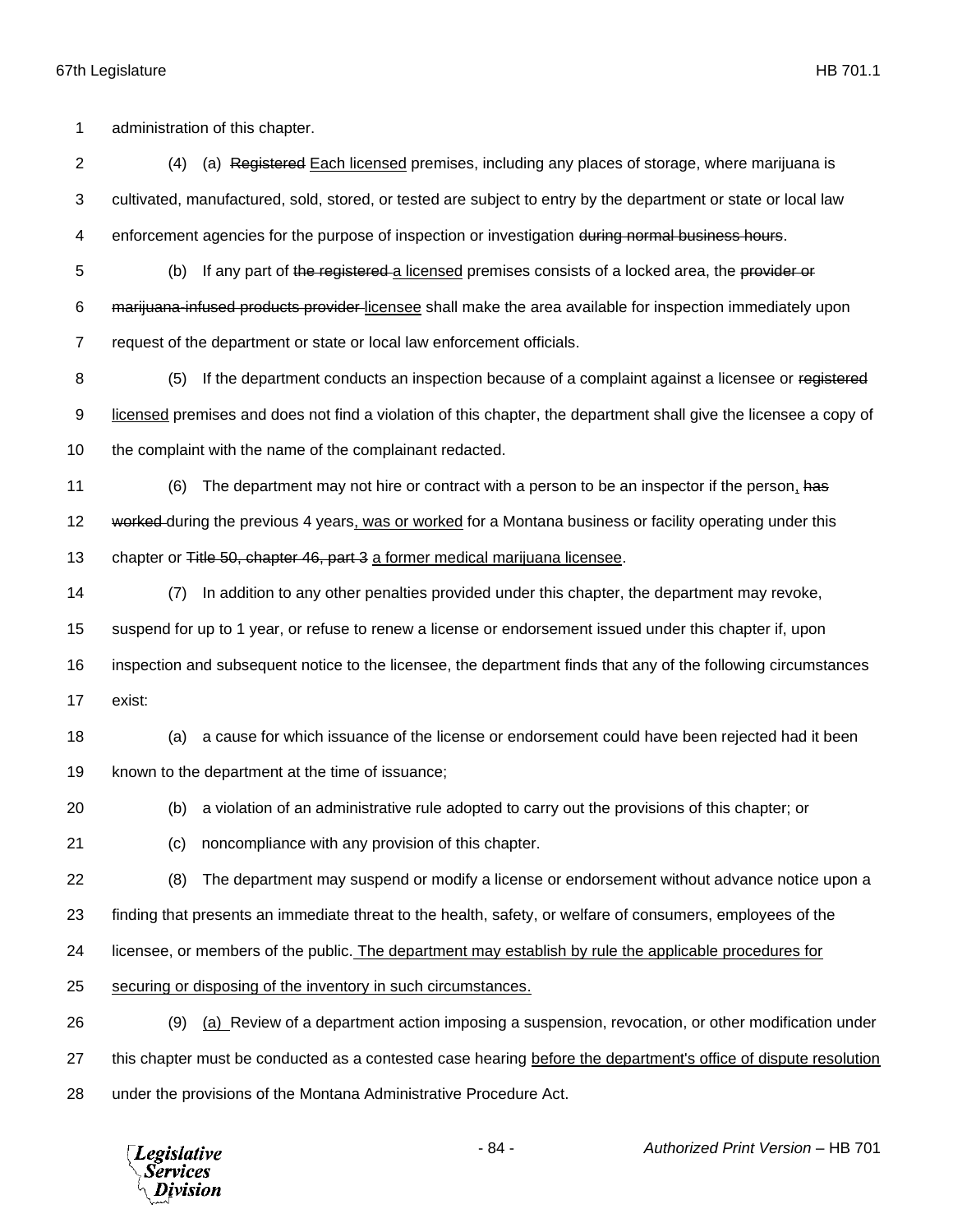| 1              | A person may appeal any decision of the department of revenue concerning the issuance,<br>(b)                     |
|----------------|-------------------------------------------------------------------------------------------------------------------|
| $\overline{c}$ | rejection, suspension, or revocation of a license provided for by this chapter to the district court of the first |
| 3              | judicial district.                                                                                                |
| 4              | An appeal pursuant to subsection (9)(b) shall be made by filing a complaint setting forth the<br>(C)              |
| 5              | grounds for relief and the nature of relief demanded with the district court within 30 days following receipt of  |
| 6              | notice of the department's final decision.                                                                        |
| $\overline{7}$ | (10) The department shall establish a training protocol to ensure uniform application and enforcement             |
| 8              | of the requirements of this chapter.                                                                              |
| 9              | (11) The department shall report biennially to the revenue economic affairs interim committee                     |
| 10             | concerning the results of inspections conducted under this section. The report must include the information       |
| 11             | required under 16-12-110."                                                                                        |
| 12             |                                                                                                                   |
| 13             | Section 59. Section 16-12-211, MCA, is amended to read:                                                           |
| 14             | "16-12-211. (Effective October 1, 2021 January 1, 2022) Advertising prohibited. (1) Persons with                  |
| 15             | licenses may not advertise marijuana or marijuana-related marijuana products in any medium, including             |
| 16             | electronic media.                                                                                                 |
| 17             | A listing in a directory of businesses authorized under this chapter is not advertising for the<br>(2)            |
| 18             | purposes of this section.                                                                                         |
| 19             | (3)<br>A licensee may have a website but may not:                                                                 |
| 20             | (a) include prices on the website; or                                                                             |
| 21             | actively solicit consumers or out-of-state consumers through the website.<br>(b)                                  |
| 22             | The department shall adopt rules to clearly identify the activities that constitute advertising that are<br>(4)   |
| 23             | prohibited under this section."                                                                                   |
| 24             |                                                                                                                   |
| 25             | Section 60. Section 16-12-301, MCA, is amended to read:                                                           |
| 26             | "16-12-301. (Effective October 1, 2021) Local government authority to regulate -- opt-in                          |
| 27             | requirement -- exemption for existing licensees. (1) (a) Except as provided in subsection (1)(b), a marijuana     |
| 28             | business may not operate until:                                                                                   |

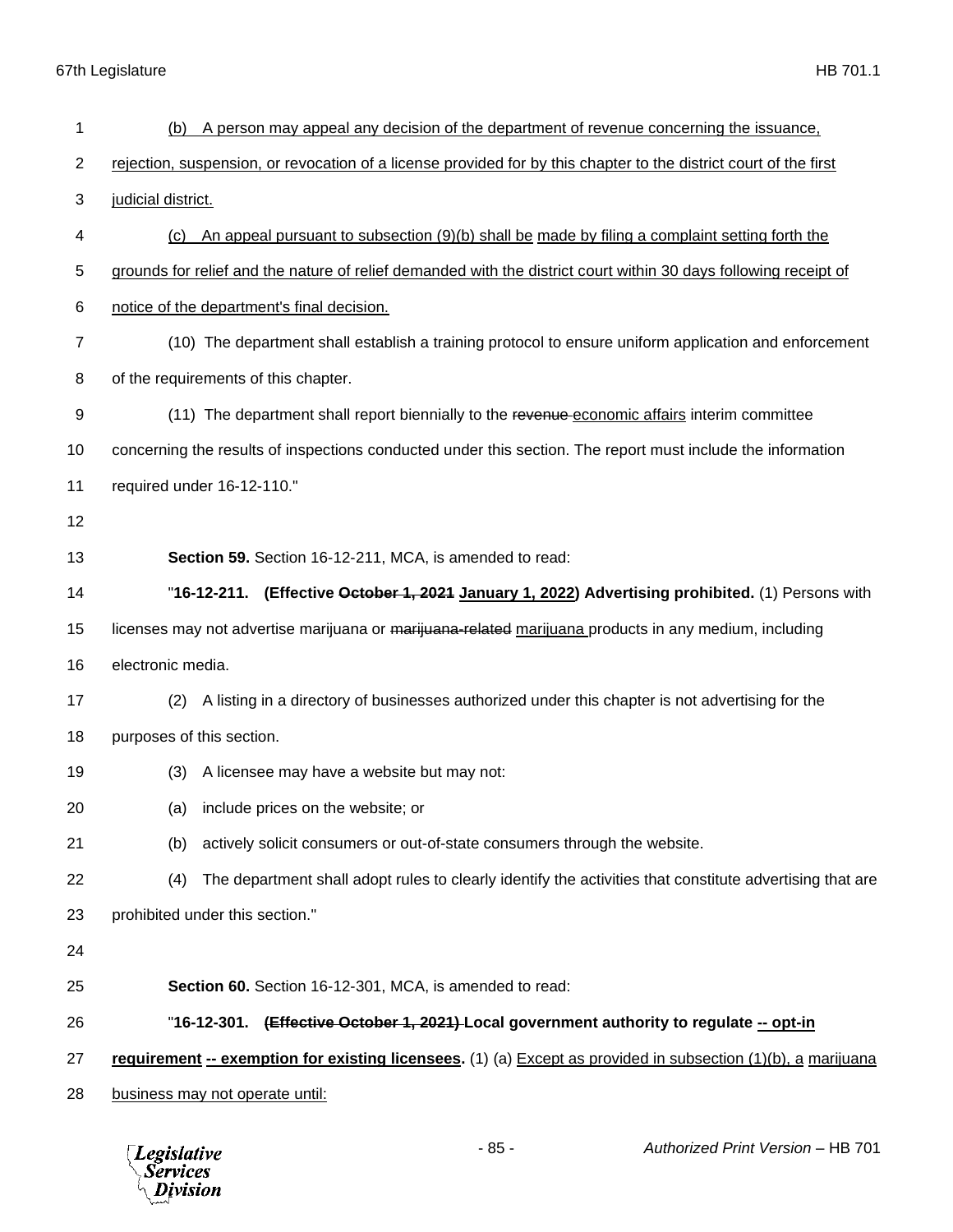| 1              | the category or categories of license that the marijuana business seeks has or have been<br>(i)                     |
|----------------|---------------------------------------------------------------------------------------------------------------------|
| $\mathbf{2}$   | approved by the local jurisdiction where the marijuana intends to operate as provided in subsection (3) or (4);     |
| 3              | and                                                                                                                 |
| 4              | (ii) the business is licensed by the department pursuant to this chapter.                                           |
| 5              | A former medical marijuana licensee that does not apply for licensure as an adult-use dispensary<br>(b)             |
| 6              | may operate in compliance with rules adopted by the department pursuant to 16-12-201(2) notwithstanding a           |
| $\overline{7}$ | local jurisdiction's failure to take action pursuant to subsections (3) or (4).                                     |
| 8              | For the purpose of this section, the marijuana business categories that must be approved by a<br>(c)                |
| 9              | local jurisdiction under subsections (3) or (4) before a business may operate are:                                  |
| 10             | cultivator;<br>(i)                                                                                                  |
| 11             | (ii) manufacturer;                                                                                                  |
| 12             | medical marijuana dispensary, except as provided in subsection (1)(b);<br>(iii)                                     |
| 13             | (iv) adult-use dispensary;                                                                                          |
| 14             | combined-use marijuana licensee;<br>(v)                                                                             |
| 15             | (vi) testing laboratory; and                                                                                        |
| 16             | (vii) marijuana transporter facility.                                                                               |
| 17             | (a) To protect the public health, safety, or welfare, a local government may by ordinance or<br>(2)                 |
| 18             | resolution otherwise regulate an adult use provider or adult use marijuana infused products provider a              |
| 19             | marijuana business that operates within the local government's jurisdictional area. The regulations may include     |
| 20             | but are not limited to inspections of registered-licensed premises, including but not limited to indoor cultivation |
| 21             | facilities, dispensaries, manufacturing facilities, and testing laboratories in order to ensure compliance with any |
| 22             | public health, safety, and welfare requirements established by the department or the local government.              |
| 23             | -A local government may not adopt ordinances or regulations that are unduly burdensome.<br>$\Theta$                 |
| 24             | Each license renewal period, an applicant for renewal shall obtain a certificate of good standing.<br>(b)           |
| 25             | on a form provided by the department, from the locality and submit the certificate to the department.               |
| 26             | A former medical marijuana licensee that does not apply for licensure as an adult-use dispensary<br>(C)             |
| 27             | is exempt from complying with any local governmental regulations that are adopted under this subsection after       |
| 28             | [the effective date of this section] until its first license renewal date occurring after January 1, 2022, or the   |

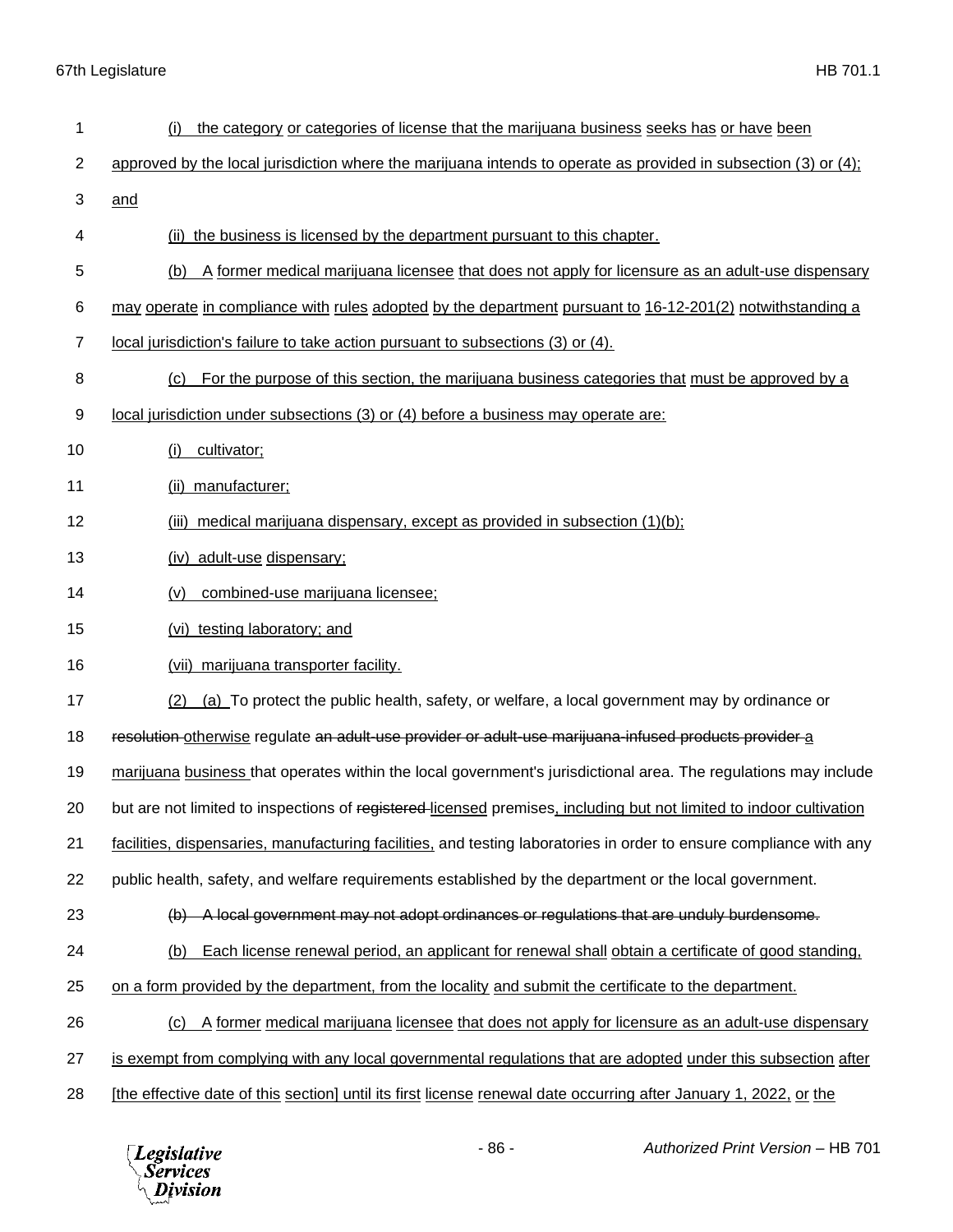*Legislative*<br>Services<br>*Division* 

| 1              | expiration of any grace period granted by the locality, whichever is later.                                                |
|----------------|----------------------------------------------------------------------------------------------------------------------------|
| $\overline{2}$ | (a) A county by ordinance or resolution may approve any or all of the marijuana business<br>(3)                            |
| 3              | categories listed in subsection (1)(c) to operate within its jurisdiction.                                                 |
| $\overline{4}$ | If a county has approved a category of marijuana business to operate within its borders by<br>(b)                          |
| 5              | ordinance or resolution, the qualified voters of a municipality within that county may conduct an election as              |
| 6              | provided in subsection (4) to prohibit that type of marijuana business from operating within the municipality.             |
| 7              | If a county has not acted to approve or prohibit a category of marijuana business to operate within<br>(c)                 |
| 8              | the county, the qualified voters of a municipality within that county may conduct an election as provided in               |
| 9              | subsection (4) to approve the operation of that business type to occur in its jurisdiction.                                |
| 10             | A municipality may not approve the operation of a type of marijuana business to take place within<br>(d)                   |
| 11             | its corporate boundaries if the county has, by resolution, ordinance, or election chosen not to approve that               |
| 12             | business type to operate within the county.                                                                                |
| 13             | (2) The qualified electors of an incorporated municipality, county, or consolidated city-county may                        |
| 14             | request an election on whether to prohibit by ordinance adult-use dispensaries from being located within the               |
| 15             | jurisdiction of the local government by filing a petition in accordance with 7-5-131 through 7-5-135 and 7-5-137.          |
| 16             | An election regarding whether to approve any or all of the marijuana business categories listed in<br>(4)                  |
| 17             | subsection $(1)(c)$ to be located within a local jurisdiction may be requested by filing a petition in accordance with     |
| 18             | 7-5-131 through 7-5-135 and 7-5-137 by:                                                                                    |
| 19             | the qualified electors of a county; or<br>(a)                                                                              |
| 20             | (b) the qualified electors of a municipality in accordance with subsection (3).                                            |
| 21             | (a) An election held pursuant to this section must be called, conducted, counted, and<br>$\left(3\right)\left(5\right)$    |
| 22             | canvassed in accordance with Title 13, chapter 1, part 4.                                                                  |
| 23             | (b) Except as provided in subsection (3)(c), an election held pursuant to this section may not be held                     |
| 24             | within 70 days before or after a primary, general, or regular local election.                                              |
| 25             | An election pursuant to this section may be held in conjunction with a regular election of the<br>$\left(\theta\right)(b)$ |
| 26             | governing body, general election, or a regular local or special election.                                                  |
| 27             | If the qualified electors of an incorporated municipality, county, or consolidated city-county vote<br>(4)(6)              |
| 28             | to prohibit adult-use dispensaries from being a county vote to approve a type of marijuana business to be                  |

- 87 - *Authorized Print Version* – HB 701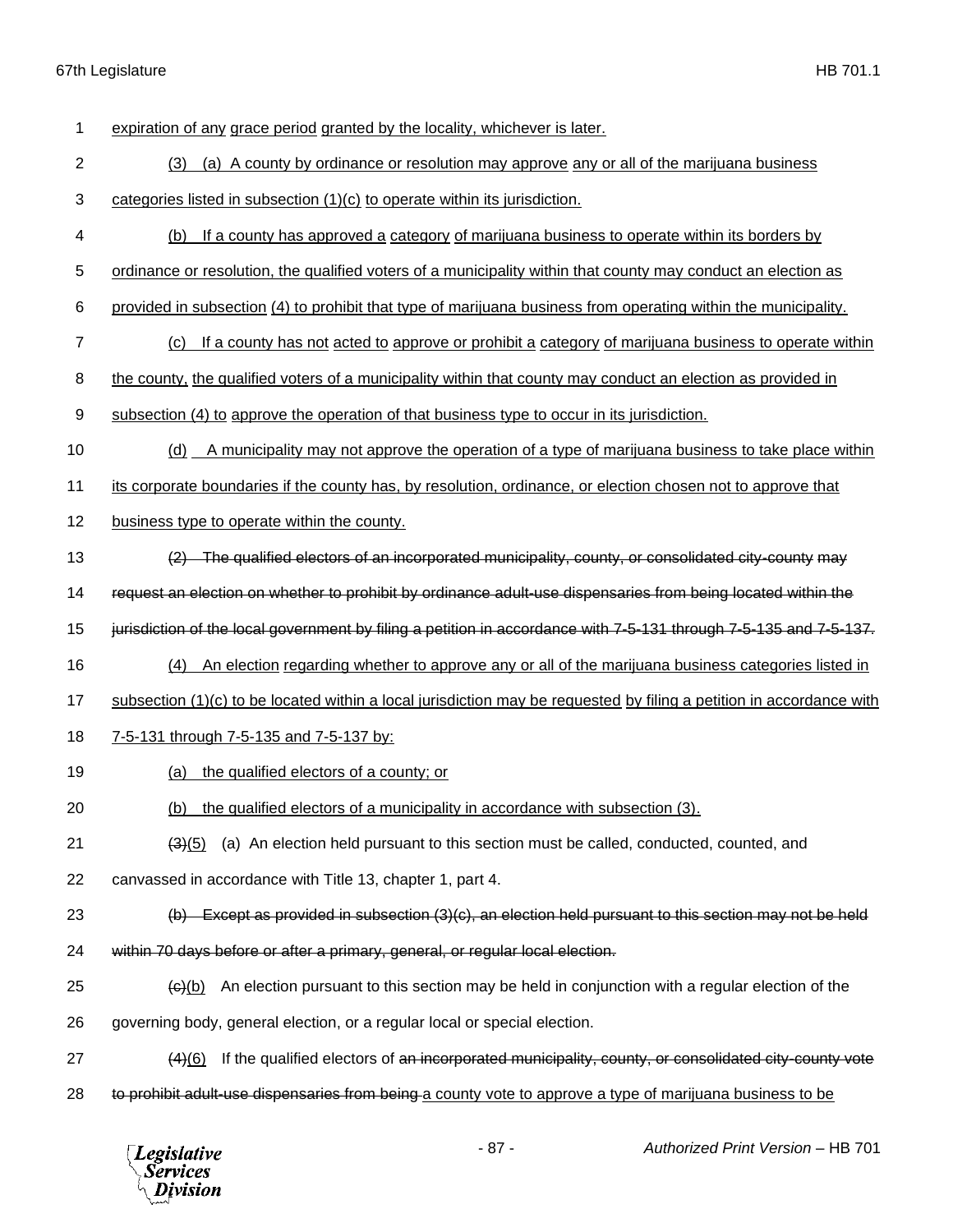| 1  | located in the jurisdiction, the governing body shall enter the prohibition approval into the records of the local         |  |  |  |
|----|----------------------------------------------------------------------------------------------------------------------------|--|--|--|
| 2  | government and notify the department of the election results.                                                              |  |  |  |
| 3  | (a) If an election is held pursuant to this section in a county that contains within its limits a<br>$\left( 5\right) (7)$ |  |  |  |
| 4  | municipality of more than 5,000 persons according to the most recent federal decennial census:                             |  |  |  |
| 5  | it is not necessary for the registered qualified electors in the municipality to file a separate petition<br>(i)           |  |  |  |
| 6  | asking for a separate or different vote on the question of whether to prohibit adult-use dispensaries a category           |  |  |  |
| 7  | of marijuana business from being located in the municipality; and                                                          |  |  |  |
| 8  | (ii) the county shall conduct the election in a manner that separates the votes in the municipality from                   |  |  |  |
| 9  | those in the remaining parts of the county.                                                                                |  |  |  |
| 10 | If a majority of the qualified electors in the county, including the qualified electors in the<br>(b)                      |  |  |  |
| 11 | municipality, vote to prohibit adult-use dispensaries from being-approve a category of marijuana business to be            |  |  |  |
| 12 | located in the county, the county may not-allow adult-use dispensaries that category of marijuana business to              |  |  |  |
| 13 | operate in the county.                                                                                                     |  |  |  |
| 14 | (i) If a majority of the qualified electors in the municipality vote to prohibit adult-use dispensaries<br>(c)             |  |  |  |
| 15 | from being approve a category of marijuana business to be located in the municipality, the municipality may not            |  |  |  |
| 16 | allow adult-use dispensaries-that type of marijuana business to operate in the municipality.                               |  |  |  |
| 17 | If a majority of the qualified electors in the municipality vote to prohibit a category of marijuana<br>(ii)               |  |  |  |
| 18 | business from being located in the municipality, the municipality may not allow that type of marijuana business            |  |  |  |
| 19 | to operate in the municipality.                                                                                            |  |  |  |
| 20 | Nothing contained in this subsection $(5)$ $(7)$ prevents any municipality from having a separate<br>(d)                   |  |  |  |
| 21 | election under the terms of this section.                                                                                  |  |  |  |
| 22 | (a) An incorporated municipality, county, or consolidated city-county A county or municipality<br>$\frac{(6)(8)}{6}$       |  |  |  |
| 23 | that has voted to prohibit adult-use dispensaries from being approve a category of marijuana business to be                |  |  |  |
| 24 | located in the jurisdiction may vote to discontinue the prohibition and to allow the prohibit the previously               |  |  |  |
| 25 | prohibited approved operations within the incorporated municipality, county, or consolidated city-county                   |  |  |  |
| 26 | jurisdiction.                                                                                                              |  |  |  |
| 27 | A vote overturning a prohibition on operation of adult-use dispensaries the approval of a category<br>(b)                  |  |  |  |
| 28 | of marijuana business is effective on the 90th day after the local election is held.                                       |  |  |  |
|    |                                                                                                                            |  |  |  |

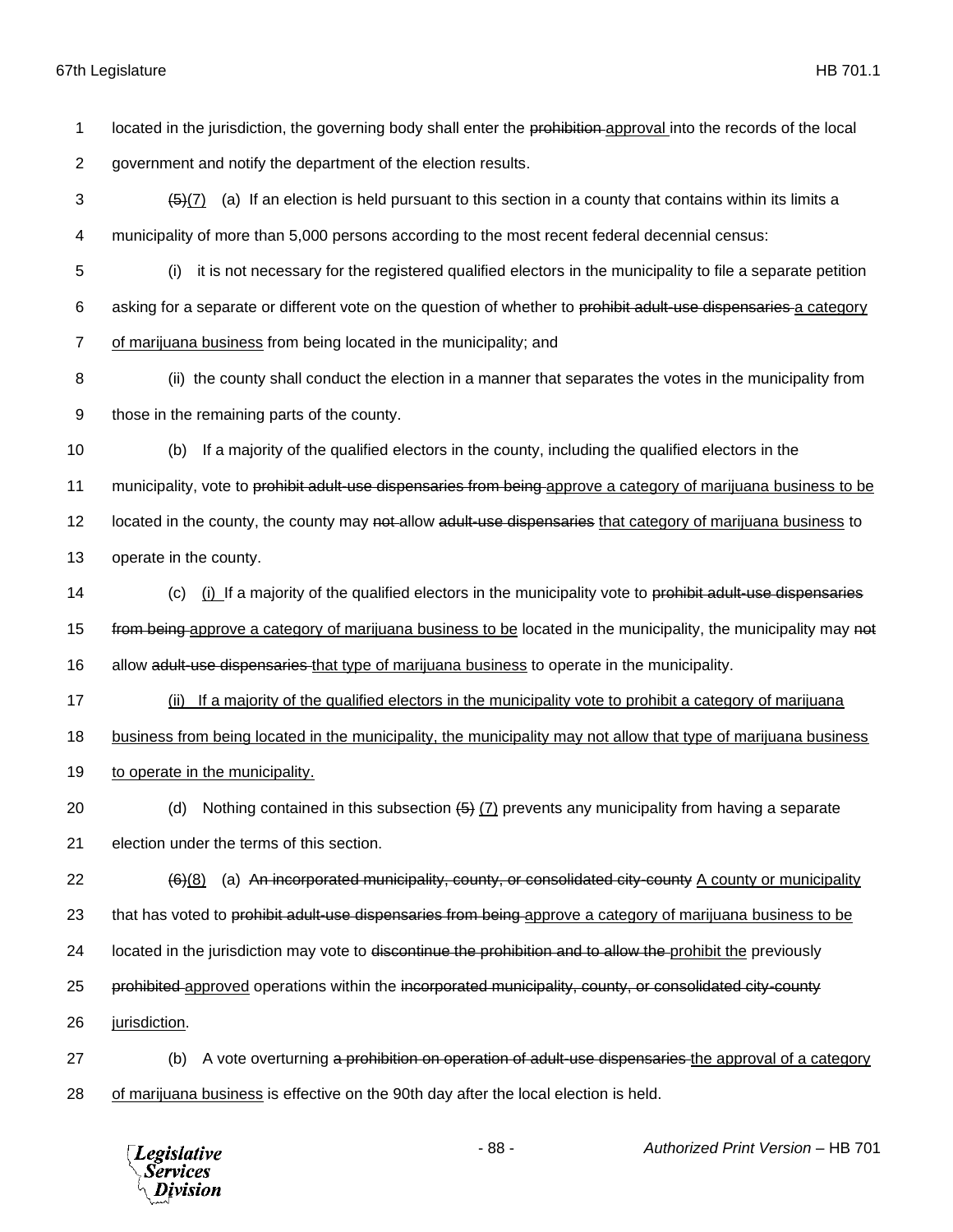| 1              | (7) A local government may temporarily prohibit retail sales regulated under this chapter from being            |
|----------------|-----------------------------------------------------------------------------------------------------------------|
| $\overline{2}$ | located within its jurisdiction through local ordinance until an election can be held pursuant to this section. |
| 3              | A local government may not prohibit the transportation of marijuana within or through its<br>(8)(9)             |
| 4              | jurisdiction on public roads by any person licensed to do so by the department or as otherwise allowed by this  |
| 5              | chapter."                                                                                                       |
| 6              |                                                                                                                 |
| $\overline{7}$ | Section 61. Section 16-12-302, MCA, is amended to read:                                                         |
| 8              | "16-12-302. (Effective October 1, 2021 January 1, 2022) Fraudulent representation -- penalties.                 |
| 9              | (1) In addition to any other penalties provided by law, an individual who fraudulently represents to a law      |
| 10             | enforcement official that the individual is an adult-use provider or an adult-use marijuana-infused products    |
| 11             | provider a cultivator, manufacturer, adult-use dispensary, medical marijuana dispensary, testing laboratory,    |
| 12             | marijuana transporter, or has a marijuana worker permit is guilty of a civil fine not to exceed \$1,000.        |
| 13             | An individual convicted under this section may not be licensed under this chapter as an adult-use<br>(2)        |
| 14             | provider or adult-use marijuana-infused products provider under 16-12-203."                                     |
| 15             |                                                                                                                 |
| 16             | Section 62. Section 17-6-606, MCA, is amended to read:                                                          |
| 17             | "17-6-606. Tobacco settlement and healing and ending addiction through recovery and                             |
| 18             | treatment (HEART) accounts -- purpose -- uses. (1) The purpose of this section is to dedicate a portion of      |
| 19             | the tobacco settlement proceeds and the taxes collected under Title 15, chapter 64, part 1, and Title 15,       |
| 20             | chapter 12, part 4, to fund statewide programs to improve the continuum of care for:                            |
| 21             | (a) tobacco disease cessation and prevention:                                                                   |
| 22             | substance use disorder prevention;<br>(b)                                                                       |
| 23             | mental health promotion; and<br>(c)                                                                             |
| 24             | crisis, treatment, and recovery services for substance use and mental health disorders.<br>(d)                  |
| 25             | (2)<br>The services must be designed to:                                                                        |
| 26             | discourage children from starting use of tobacco;<br>(a)                                                        |
| 27             | (b)<br>assist adults in quitting use of tobacco; and                                                            |
| 28             | provide funds for the children's health insurance program;<br>(c)                                               |

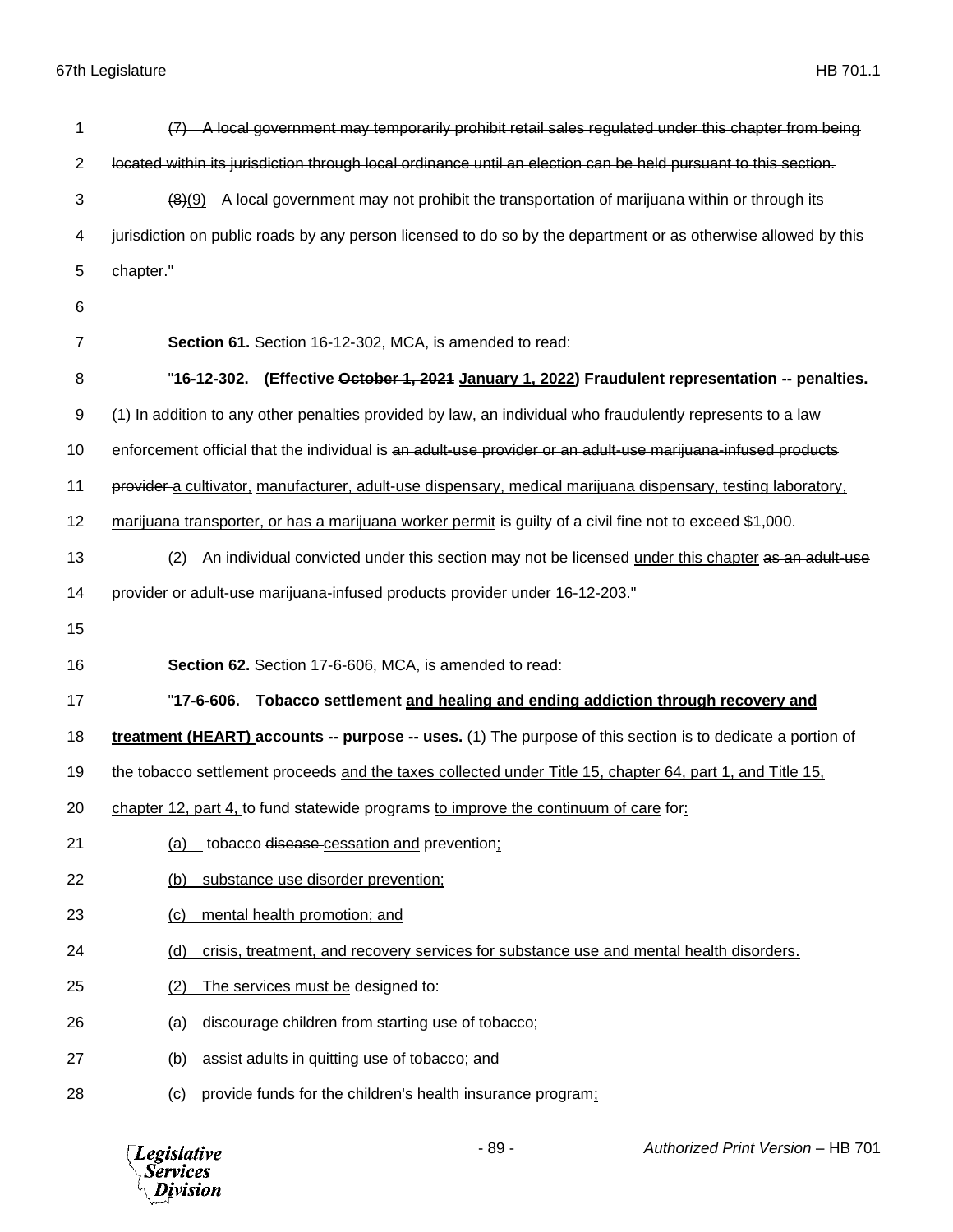| 1              | increase the number of individuals choosing treatment over incarceration;<br>(d)                                |
|----------------|-----------------------------------------------------------------------------------------------------------------|
| $\overline{2}$ | improve access to, utilization of, and engagement and retention in prevention, treatment, and<br><u>(e)</u>     |
| 3              | recovery support services;                                                                                      |
| 4              | (f)<br>expand the availability of community-based services that reflect best practices or are evidence-         |
| 5              | based;                                                                                                          |
| 6              | leverage additional federal funds when available for the healthy Montana kids plan provided for in<br>(q)       |
| 7              | Title 53, chapter 4, part 11, and the medicaid program provided for in Title 53, chapter 6, for the purposes of |
| 8              | this section;                                                                                                   |
| 9              | provide funding for programs and services that are described in subsections $(2)(d)$ through $(2)(f)$<br>(h)    |
| 10             | and provided on an Indian reservation located in this state; and                                                |
| 11             | provide funding for grants and services to tribes for use in accordance with this section.<br>(i)               |
| 12             | (a) An The healing and ending addiction through recovery and treatment (HEART) account<br>(2)(3)                |
| 13             | consists of:                                                                                                    |
| 14             | an amount equal to 32% of the total yearly tobacco settlement proceeds received after June 30,<br>(i)           |
| 15             | 2003, must be deposited in a state special revenue account; and                                                 |
| 16             | (ii)<br>money transferred into the account as provided in 16-12-111.                                            |
| 17             | (b) Subject to subsection (5), the funds referred to in Money in the account provided for in this               |
| 18             | subsection (3) may be used only for funding statewide programs for tobacco disease prevention designed to       |
| 19             | prevent children from starting tobacco use and to help adults who want to quit tobacco use in accordance with   |
| 20             | subsections (2)(a), (2)(b), (2)(d), (2)(e), (2)(f), (2)(g), (2)(h), and (2)(i).                                 |
| 21             | An amount not to exceed \$500,000, including eligible federal matching sources when applicable,<br>(c)          |
| 22             | must be used to provide funding for grants and services to tribes for tobacco prevention and cessation,         |
| 23             | substance use disorder prevention, mental health promotion, and substance use disorder and mental health        |
| 24             | crisis, treatment, and recovery services.                                                                       |
| 25             | (d) The department of public health and human services shall manage the tobacco disease                         |
| 26             | prevention-programs funded by the special revenue account and shall adopt rules to implement the programs.      |
| 27             | In adopting rules for tobacco prevention programs, the department shall consider the standards contained in     |
| 28             | Best Practices for Comprehensive Tobacco Control Programs--August 1999 2014 or its successor document,          |

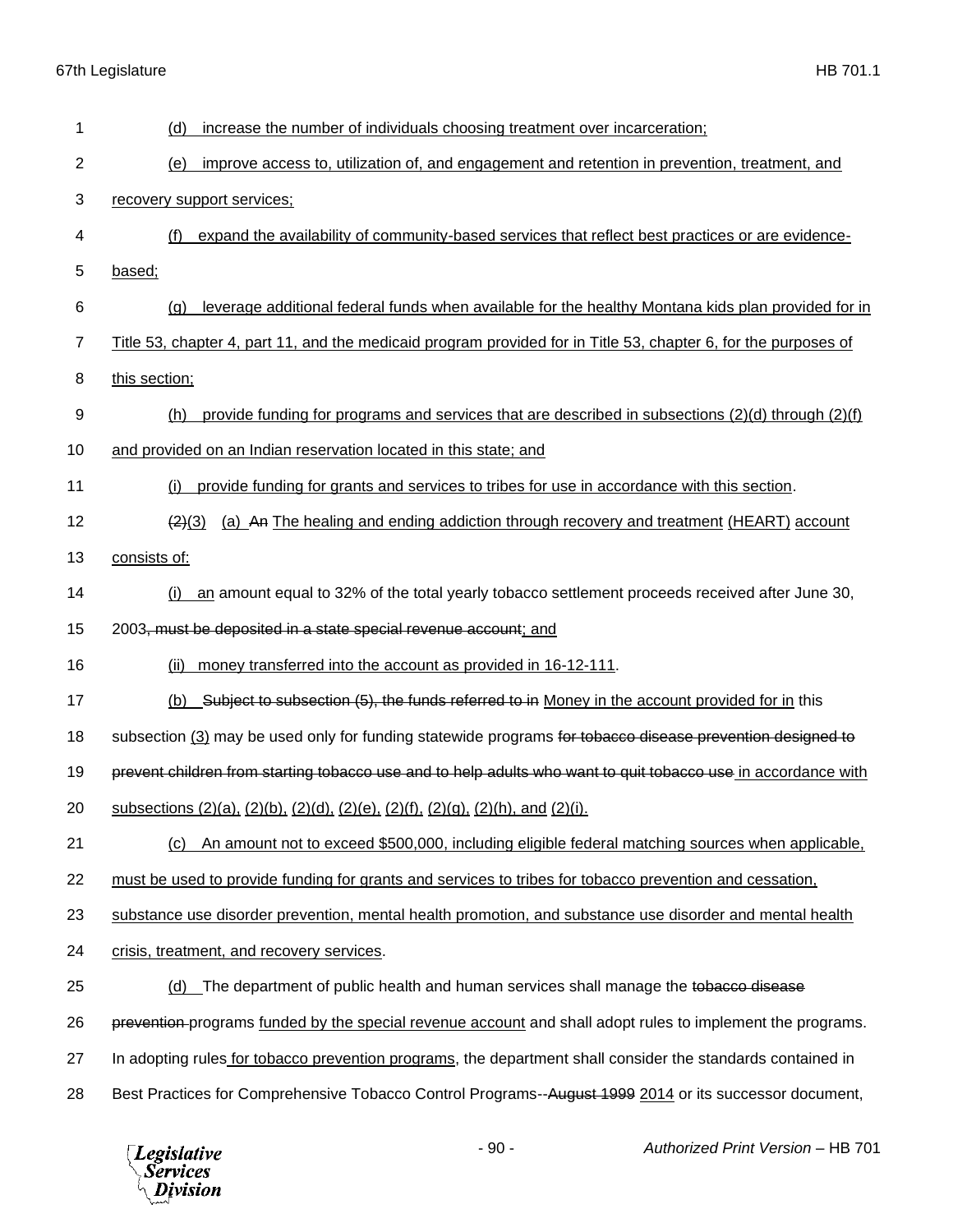published by the U.S. department of health and human services, centers for disease control and prevention. 2 (3)(4) An amount equal to 17% of the total yearly tobacco settlement proceeds received after June 30, 2003, must be deposited in a state special revenue account. Subject to subsection (5), the funds referred to in this subsection may be used only for matching funds to secure the maximum amount of federal funds for the Children's Health Insurance Program Act provided for in Title 53, chapter 4, part 10. (4)(5) Funds Except for one-time settlements and transfers, including transfers from the special revenue account provided for in 16-12-111, tobacco settlement funds deposited in a state special revenue 8 account, as provided in subsection (2) or (3), under this section that are not appropriated within 2 years after the date of deposit must be transferred to the trust fund. (5)(6) The legislature shall appropriate money from the state special revenue accounts provided for in 11 this section for programs for tobacco disease prevention, for: 12 (a) the programs referred to in the subsection establishing the each account<sub>i</sub>; and 13 (b) for funding the activities of the tobacco prevention advisory board.  $(6)(7)$  Programs funded under this section that are private in nature may be funded through contracted services." **Section 63.** Section 17-6-610, MCA, is amended to read: "**17-6-610. Tobacco prevention advisory board.** (1) There is a tobacco prevention advisory board. The board consists of 15 members appointed by the director of the department of public health and human services. Except for the initial appointments, each board member shall serve a 3-year term and is subject to reappointment for one succeeding term. The director shall appoint members to staggered terms, with five members serving an initial term of 1, 2, or 3 years. The initial members appointed shall draw lots to determine their term of office. The board shall terminate when tobacco settlement funds are no longer received by the state. The board shall meet at least one time each year, with the date and frequency of meetings to be determined by its presiding officer. Health care professionals and individuals are eligible to serve on the board. A board member may not have been paid by the tobacco products industry during the 10-year period preceding appointment. (2) Members of the board are not entitled to compensation for their services, but are entitled to a

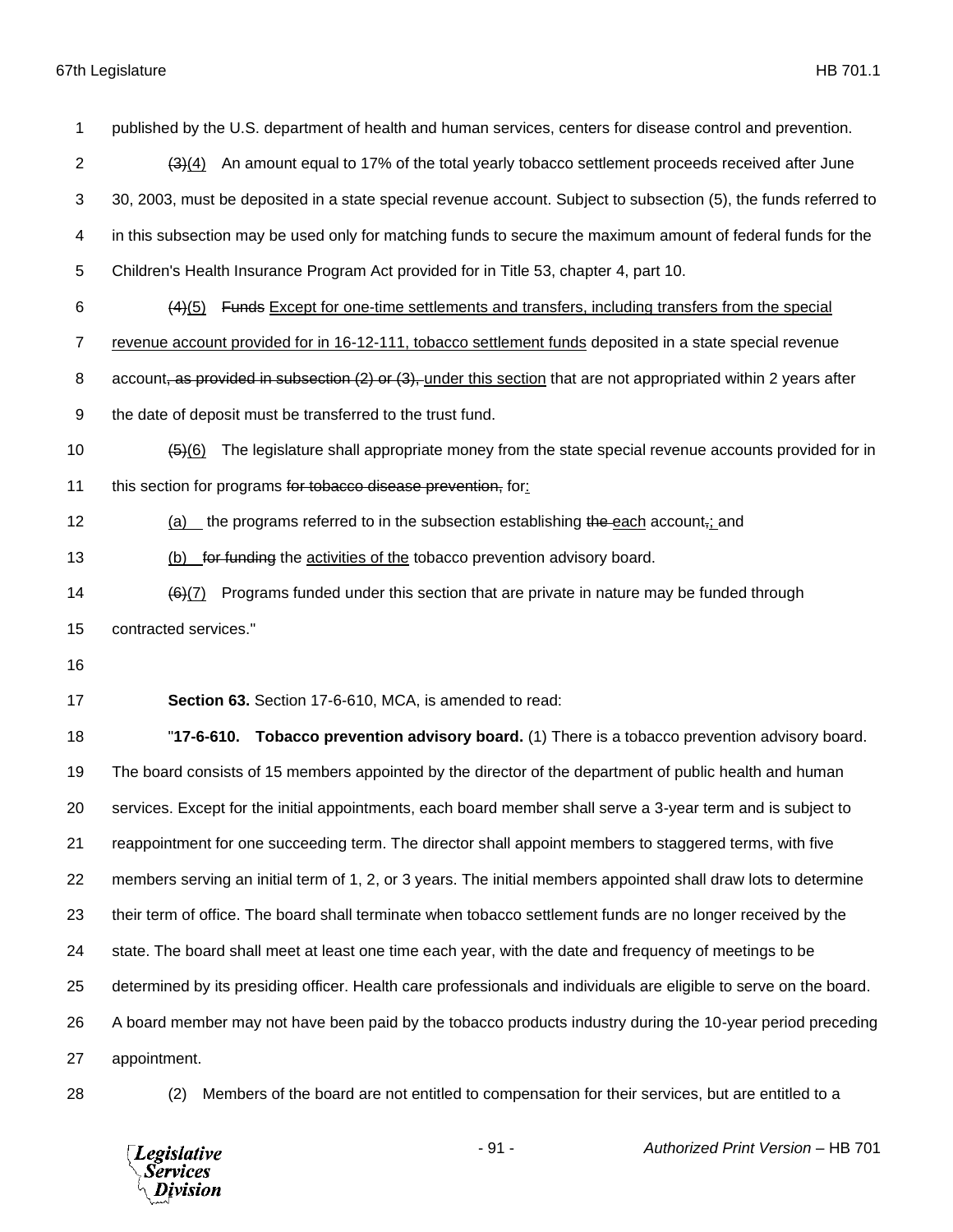| 1              | mileage allowance, as provided in 2-18-503, and expenses as provided in 2-18-501 and 2-18-502.                         |
|----------------|------------------------------------------------------------------------------------------------------------------------|
| $\overline{c}$ | (a) The Except as provided in subsection (3)(b), the board shall furnish advice, gather<br>(3)                         |
| 3              | information, and perform other activities regarding the state special revenue accounts established pursuant to         |
| 4              | 17-6-606. The board may make recommendations for the use of appropriations from the state special revenue              |
| 5              | accounts.                                                                                                              |
| 6              | The board's activities under this subsection (3) do not extend to activities associated with the<br>(b)                |
| 7              | services funded by money transferred in accordance with 16-12-111 into the special revenue account provided            |
| 8              | for in 17-6-606(3).                                                                                                    |
| 9              | The board is attached to the department of public health and human services for administrative<br>(4)                  |
| 10             | purposes, and the department shall provide staff support to the board."                                                |
| 11             |                                                                                                                        |
| 12             | Section 64. Section 18-7-101, MCA, is amended to read:                                                                 |
| 13             | "18-7-101. Power to contract for printing -- exceptions. (1) Except as provided in 1-11-301 and 50-                    |
| 14             | 46-303, 16-12-104, and [section 16], the department has exclusive power, subject to the approval of the                |
| 15             | governor, to contract for all printing for any purpose used by the state in any state office (elective or appointive), |
| 16             | agency, or institution.                                                                                                |
| 17             | The department shall supervise and attend to all public printing of the state as provided in this<br>(2)               |
| 18             | chapter and shall prevent duplication and unnecessary printing.                                                        |
| 19             | Unless otherwise provided by law, the department, in letting contracts as provided in this chapter,<br>(3)             |
| 20             | for the printing, binding, and publishing of all laws, journals, and reports of the state agencies and institutions    |
| 21             | may determine the quantity, quality, style, and grade of all such printing, binding, and publishing.                   |
| 22             | The provisions of this chapter do not apply to the state compensation insurance fund for purposes<br>(4)               |
| 23             | of external marketing or educational materials."                                                                       |
| 24             |                                                                                                                        |
| 25             | Section 65. Section 37-1-136, MCA, is amended to read:                                                                 |
| 26             | "37-1-136. Disciplinary authority of boards -- injunctions. (1) Subject to 37-1-138, each licensing                    |
| 27             | board allocated to the department has the authority, in addition to any other penalty or disciplinary action           |
| 28             | provided by law, to adopt rules specifying grounds for disciplinary action and rules providing for:                    |
|                |                                                                                                                        |

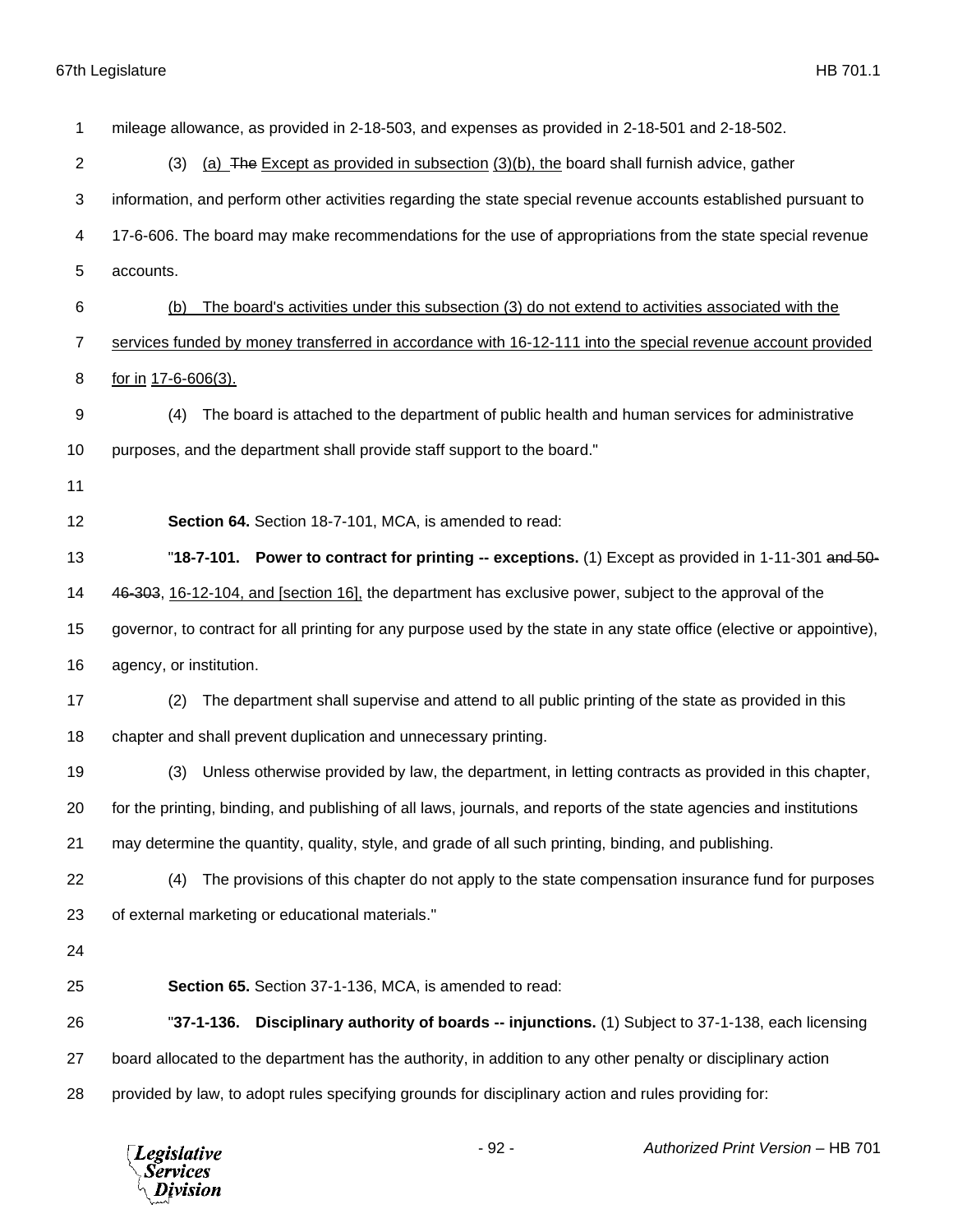| 1  | (a)                                                                                                                 | revocation of a license;                                                                                      |  |  |
|----|---------------------------------------------------------------------------------------------------------------------|---------------------------------------------------------------------------------------------------------------|--|--|
| 2  | (b)                                                                                                                 | suspension of its judgment of revocation on terms and conditions determined by the board;                     |  |  |
| 3  | (c)                                                                                                                 | suspension of the right to practice for a period not exceeding 1 year;                                        |  |  |
| 4  | (d)                                                                                                                 | placing a licensee on probation;                                                                              |  |  |
| 5  | (e)                                                                                                                 | reprimand or censure of a licensee; or                                                                        |  |  |
| 6  | (f)                                                                                                                 | taking any other action in relation to disciplining a licensee as the board in its discretion considers       |  |  |
| 7  | proper.                                                                                                             |                                                                                                               |  |  |
| 8  | (2)                                                                                                                 | Any disciplinary action by a board shall be conducted as a contested case hearing under the                   |  |  |
| 9  | provisions of the Montana Administrative Procedure Act.                                                             |                                                                                                               |  |  |
| 10 | (3)                                                                                                                 | Notwithstanding any other provision of law, a board may maintain an action to enjoin a person                 |  |  |
| 11 | from engaging in the practice of the occupation or profession regulated by the board until a license to practice is |                                                                                                               |  |  |
| 12 |                                                                                                                     | procured. A person who has been enjoined and who violates the injunction is punishable for contempt of court. |  |  |
| 13 | (4)                                                                                                                 | An action may not be taken against a person who is in compliance with Title 50, chapter 46                    |  |  |
| 14 | [sections 14 through 28].                                                                                           |                                                                                                               |  |  |
| 15 | (5)                                                                                                                 | Rules adopted under subsection (1) must provide for the provision of public notice as required by             |  |  |
| 16 | 37-1-311."                                                                                                          |                                                                                                               |  |  |
| 17 |                                                                                                                     |                                                                                                               |  |  |
| 18 |                                                                                                                     | Section 66. Section 37-1-316, MCA, is amended to read:                                                        |  |  |
| 19 |                                                                                                                     | <b>Unprofessional conduct.</b> The following is unprofessional conduct for a licensee or<br>$"37-1-316.$      |  |  |
| 20 |                                                                                                                     | license applicant governed by this part:                                                                      |  |  |
| 21 | (1)                                                                                                                 | conviction, including conviction following a plea of nolo contendere, of a crime relating to or               |  |  |
| 22 | committed during the course of the person's practice or involving violence, use or sale of drugs, fraud, deceit, or |                                                                                                               |  |  |
| 23 | theft, whether or not an appeal is pending;                                                                         |                                                                                                               |  |  |
| 24 | (2)                                                                                                                 | permitting, aiding, abetting, or conspiring with a person to violate or circumvent a law relating to          |  |  |
| 25 | licensure or certification;                                                                                         |                                                                                                               |  |  |
| 26 | (3)                                                                                                                 | fraud, misrepresentation, deception, or concealment of a material fact in applying for or assisting           |  |  |
| 27 |                                                                                                                     | in securing a license or license renewal or in taking an examination required for licensure;                  |  |  |
| 28 | (4)                                                                                                                 | signing or issuing, in the licensee's professional capacity, a document or statement that the                 |  |  |
|    |                                                                                                                     |                                                                                                               |  |  |

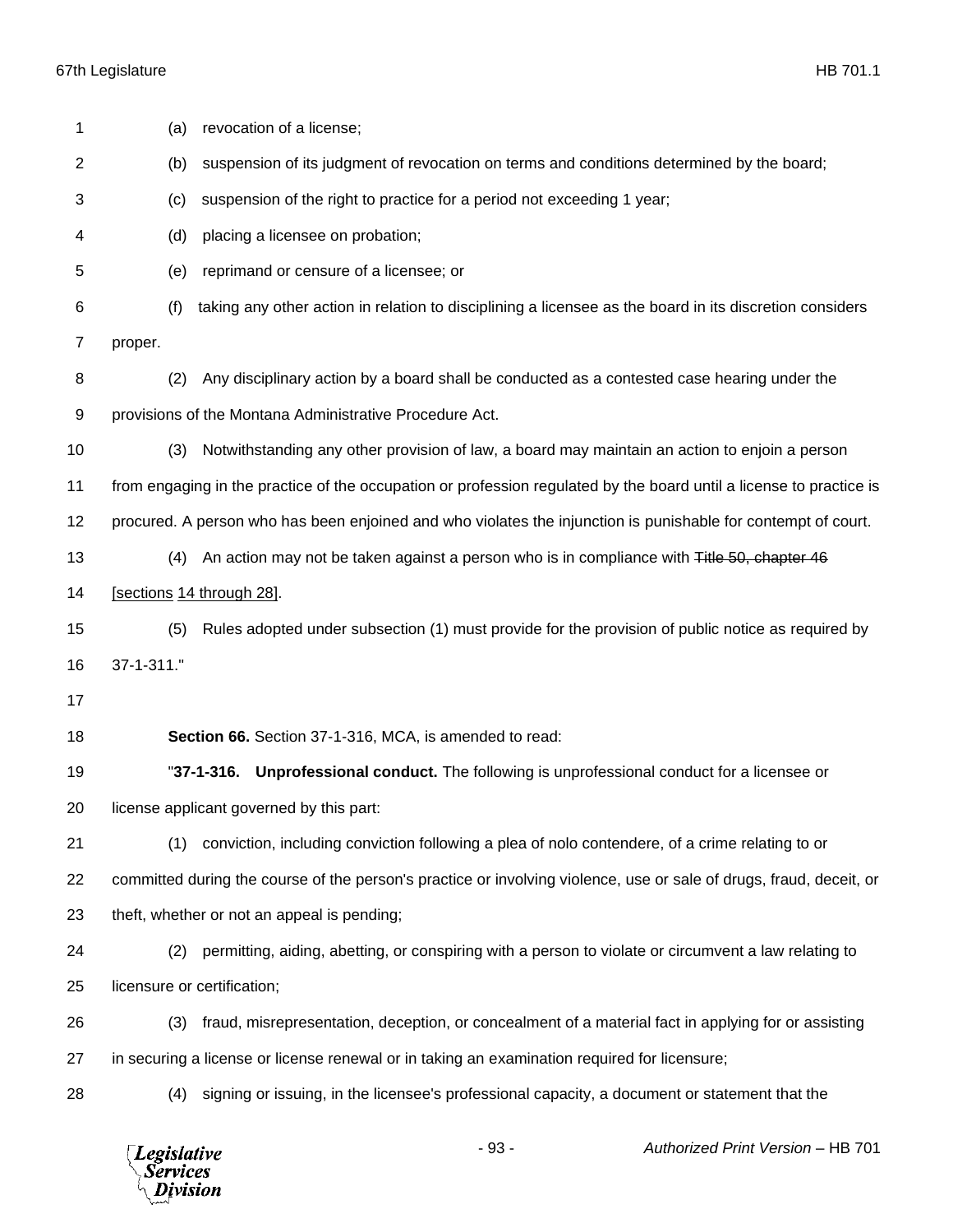licensee knows or reasonably ought to know contains a false or misleading statement;

- (5) a misleading, deceptive, false, or fraudulent advertisement or other representation in the conduct of the profession or occupation;
- (6) offering, giving, or promising anything of value or benefit to a federal, state, or local government employee or official for the purpose of influencing the employee or official to circumvent a federal, state, or local law, rule, or ordinance governing the licensee's profession or occupation;
- (7) denial, suspension, revocation, probation, fine, or other license restriction or discipline against a licensee by a state, province, territory, or Indian tribal government or the federal government if the action is not on appeal, under judicial review, or has been satisfied;
- 

(8) failure to comply with a term, condition, or limitation of a license by final order of a board;

 (9) revealing confidential information obtained as the result of a professional relationship without the prior consent of the recipient of services, except as authorized or required by law;

(10) use of alcohol, a habit-forming drug, or a controlled substance as defined in Title 50, chapter 32,

 to the extent that the use impairs the user physically or mentally in the performance of licensed professional duties;

 (11) having a physical or mental disability that renders the licensee or license applicant unable to 17 practice the profession or occupation with reasonable skill and safety;

 (12) engaging in conduct in the course of one's practice while suffering from a contagious or infectious disease involving serious risk to public health or without taking adequate precautions, including but not limited to informed consent, protective gear, or cessation of practice;

 (13) misappropriating property or funds from a client or workplace or failing to comply with a board rule regarding the accounting and distribution of a client's property or funds;

(14) interference with an investigation or disciplinary proceeding by willful misrepresentation of facts,

by the use of threats or harassment against or inducement to a client or witness to prevent them from providing

evidence in a disciplinary proceeding or other legal action, or by use of threats or harassment against or

inducement to a person to prevent or attempt to prevent a disciplinary proceeding or other legal action from

being filed, prosecuted, or completed;

(15) assisting in the unlicensed practice of a profession or occupation or allowing another person or

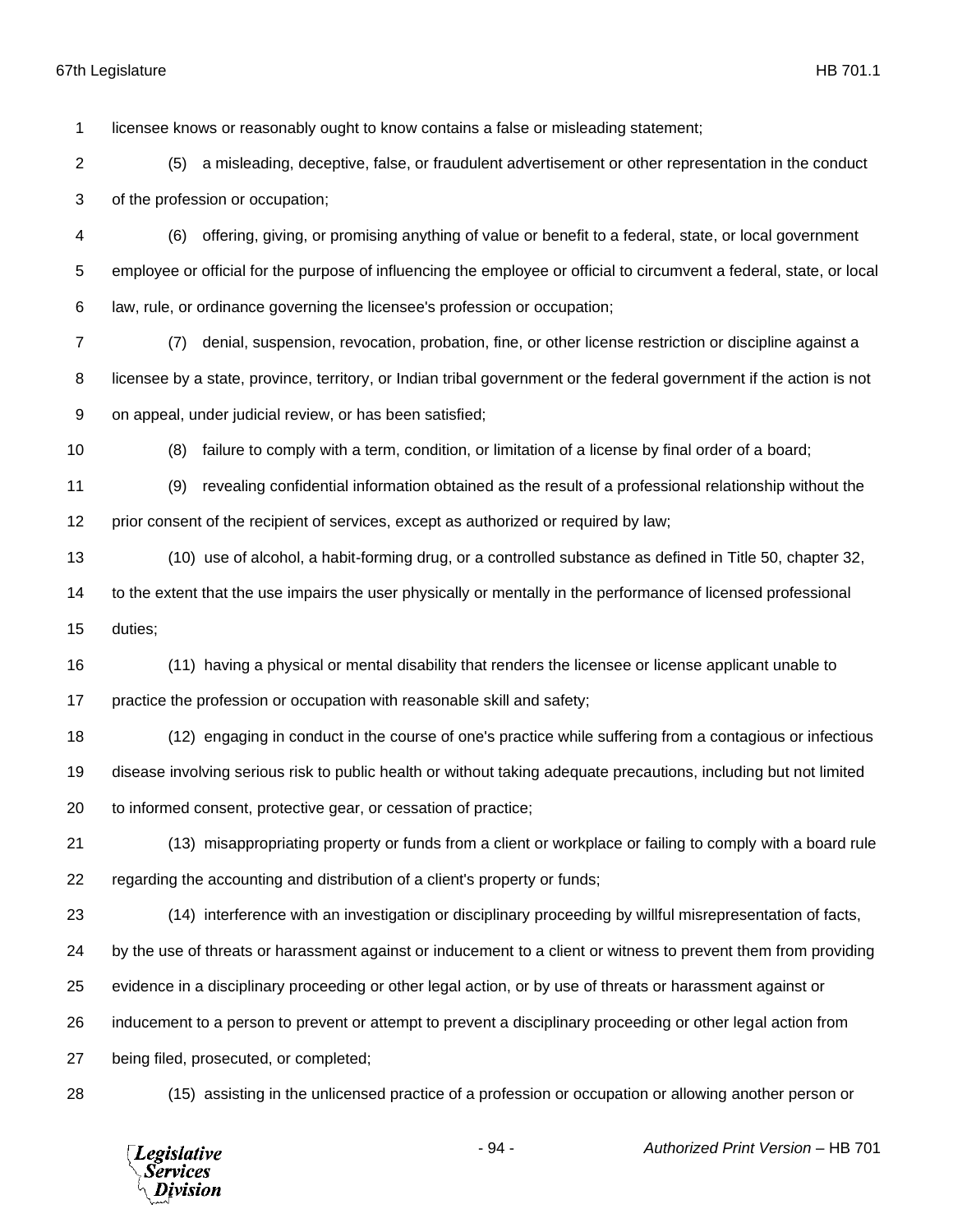| 1                | organization to practice or offer to practice by use of the licensee's license;                                     |  |  |  |
|------------------|---------------------------------------------------------------------------------------------------------------------|--|--|--|
| 2                | (16) failing to report the institution of or final action on a malpractice action, including a final decision       |  |  |  |
| 3                | on appeal, against the licensee or of an action against the licensee by a:                                          |  |  |  |
| 4                | peer review committee;<br>(a)                                                                                       |  |  |  |
| 5                | professional association; or<br>(b)                                                                                 |  |  |  |
| 6                | local, state, federal, territorial, provincial, or Indian tribal government;<br>(c)                                 |  |  |  |
| 7                | (17) failure of a health care provider, as defined in 27-6-103, to comply with a policy or practice                 |  |  |  |
| 8                | implementing 28-10-103(3)(a);                                                                                       |  |  |  |
| $\boldsymbol{9}$ | (18) conduct that does not meet the generally accepted standards of practice. A certified copy of a                 |  |  |  |
| 10               | malpractice judgment against the licensee or license applicant or of a tort judgment in an action involving an act  |  |  |  |
| 11               | or omission occurring during the scope and course of the practice is conclusive evidence of but is not needed to    |  |  |  |
| 12               | prove conduct that does not meet generally accepted standards.                                                      |  |  |  |
| 13               | (19) the sole use of any electronic means, including teleconferencing, to obtain the information                    |  |  |  |
| 14               | required for the written certification and accompanying statements used to apply for a registry identification card |  |  |  |
| 15               | pursuant to Title 50, chapter 46, part 3 [sections 14 through 28]."                                                 |  |  |  |
| 16               |                                                                                                                     |  |  |  |
| 17               | Section 67. Section 37-3-203, MCA, is amended to read:                                                              |  |  |  |
| 18               | "37-3-203. Powers and duties -- rulemaking authority. (1) The board may:                                            |  |  |  |
| 19               | adopt rules necessary or proper to carry out the requirements in Title 37, chapter 3, parts 1<br>(a)                |  |  |  |
| 20               | through 4, and of chapters covering podiatry, acupuncture, physician assistants, nutritionists, and emergency       |  |  |  |
| 21               | care providers as set forth in Title 37, chapters 6, 13, 20, and 25, and 50-6-203, respectively. Rules adopted for  |  |  |  |
| 22               | emergency care providers with an endorsement to provide community-integrated health care must address the           |  |  |  |
| 23               | scope of practice, competency requirements, and educational requirements.                                           |  |  |  |
| 24               | hold hearings and take evidence in matters relating to the exercise and performance of the powers<br>(b)            |  |  |  |
| 25               | and duties vested in the board;                                                                                     |  |  |  |
| 26               | aid the county attorneys of this state in the enforcement of parts 1 through 4 and 8 of this chapter<br>(c)         |  |  |  |
| 27               | as well as Title 37, chapters 6, 13, 20, and 25, and Title 50, chapter 6, regarding emergency care providers        |  |  |  |
| 28               | licensed by the board. The board also may assist the county attorneys of this state in the prosecution of           |  |  |  |
|                  |                                                                                                                     |  |  |  |

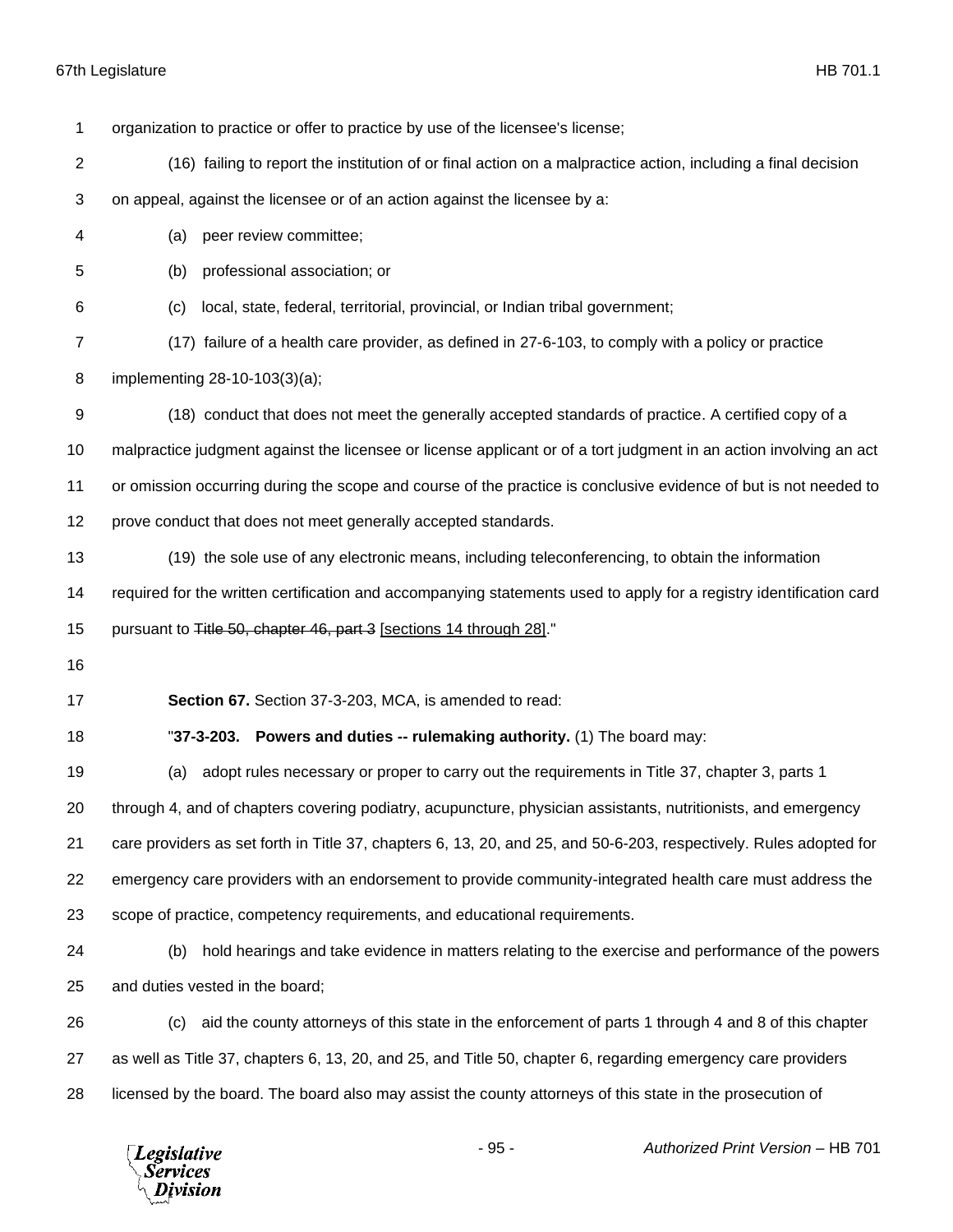persons, firms, associations, or corporations charged with violations of the provisions listed in this subsection 2  $(1)(c)$ . (d) review certifications of disability and determinations of eligibility for a permit to hunt from a vehicle as provided in 87-2-803(11); and (e) fund additional staff, hired by the department, to administer the provisions of this chapter, by increasing license fees as necessary. (2) (a) The board shall establish a medical assistance program to assist and rehabilitate licensees who are subject to the jurisdiction of the board and who are found to be physically or mentally impaired by habitual intemperance or the excessive use of addictive drugs, alcohol, or any other drug or substance or by mental illness or chronic physical illness. (b) The board shall ensure that a licensee who is required or volunteers to participate in the medical assistance program as a condition of continued licensure or reinstatement of licensure must be allowed to enroll in a qualified medical assistance program within this state and may not require a licensee to enroll in a qualified treatment program outside the state unless the board finds that there is no qualified treatment program in this state. (3) (a) The board shall report annually on the number and types of complaints it has received 17 involving physician practices in providing written certification, as defined in 50-46-302 [section 15], for the use 18 of marijuana for a debilitating medical condition provided for in Title 50, chapter 46 [sections 14 through 28]. The report must contain: (i) the number of complaints received by the board pursuant to 37-1-308; (ii) the number of complaints for which a reasonable cause determination was made pursuant to 37-1- 307; (iii) the general nature of the complaints; (iv) the number of investigations conducted into physician practices in providing written certification; and (v) the number of physicians disciplined by the board for their practices in providing written certification for the use of marijuana for a debilitating medical condition. (b) Except as provided in subsection (3)(c), the report may not contain individual identifying



- 96 - *Authorized Print Version* – HB 701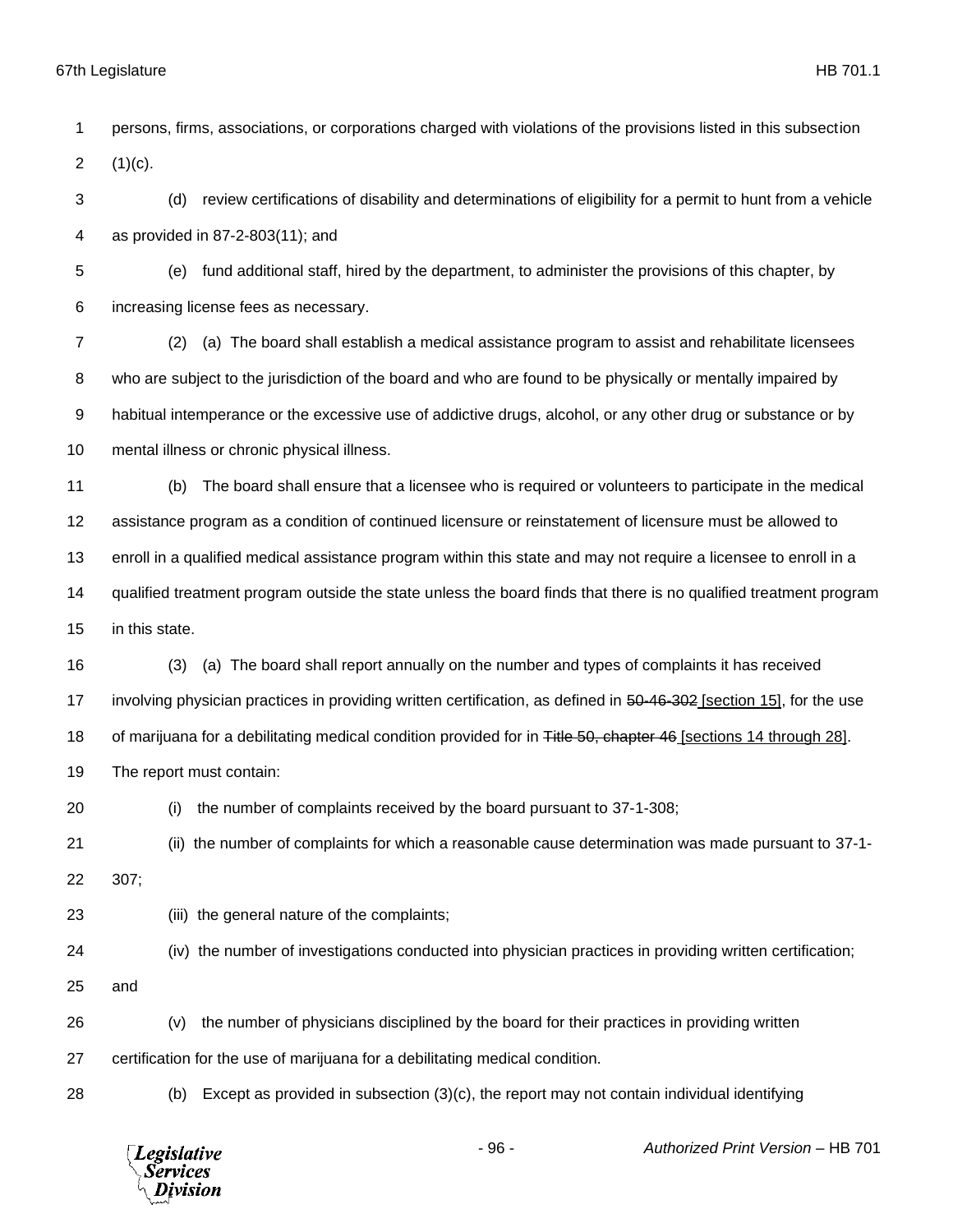information regarding the physicians about whom the board received complaints. (c) For each physician against whom the board takes disciplinary action related to the physician's practices in providing written certification for the use of marijuana for a debilitating medical condition, the report must include: (i) the name of the physician; (ii) the general results of the investigation of the physician's practices; and (iii) the disciplinary action taken against the physician. 8 (d) The board shall provide the report to the children, families, health, and human services economic affairs interim committee by August 1 of each year and shall make a copy of the report available on the board's website. (4) The board may enter into agreements with other states for the purposes of mutual recognition of licensing standards and licensing of physicians and emergency care providers from other states under the terms of a mutual recognition agreement." **Section 68.** Section 39-2-210, MCA, is amended to read: "**39-2-210. Limitation on adverse action.** Except as provided in 50-46-320 16-12-108, no adverse action, including followup testing, may be taken by the employer if the employee presents a reasonable explanation or medical opinion indicating that the original test results were not caused by illegal use of controlled substances or by alcohol consumption. If the employee presents a reasonable explanation or medical opinion, the test results must be removed from the employee's record and destroyed." **Section 69.** Section 39-2-313, MCA, is amended to read: "**39-2-313. Discrimination prohibited for use of lawful product during nonworking hours -- exceptions.** (1) For purposes of this section, "lawful product" means a product that is legally consumed, used, 25 or enjoyed and includes food, beverages, and tobacco, and marijuana. (2) Except as provided in subsections (3) and (4), an employer may not refuse to employ or license and may not discriminate against an individual with respect to compensation, promotion, or the terms, conditions, or privileges of employment because the individual legally uses a lawful product off the employer's

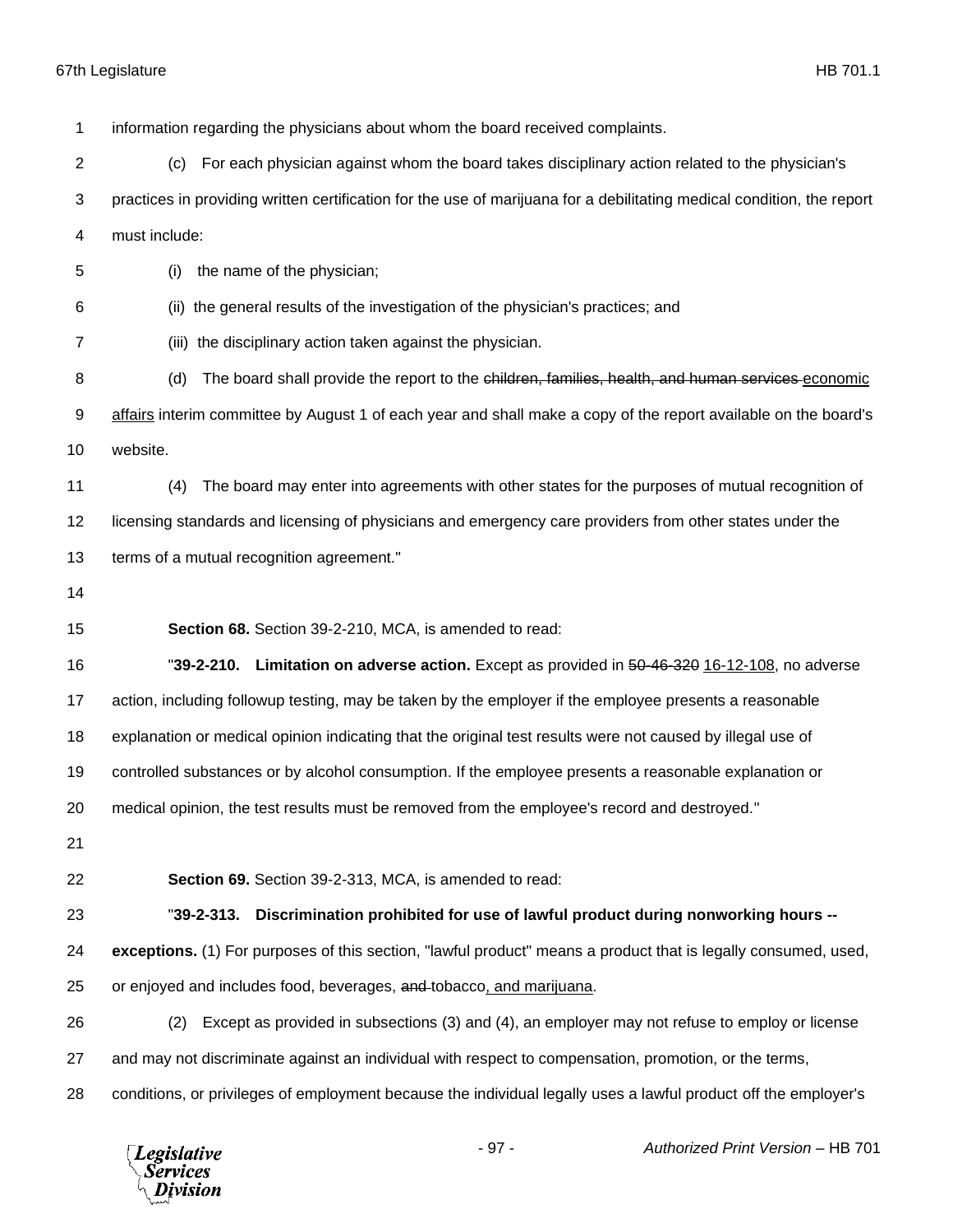|                | <b>Legislative</b><br><b>Services</b><br>Division                                                       |                                                                                                                   |                                                     | $-98-$                                                                    | Authorized Print Version - HB 701                                                                         |
|----------------|---------------------------------------------------------------------------------------------------------|-------------------------------------------------------------------------------------------------------------------|-----------------------------------------------------|---------------------------------------------------------------------------|-----------------------------------------------------------------------------------------------------------|
| 28             |                                                                                                         | "39-71-407.                                                                                                       |                                                     |                                                                           | (Temporary) Liability of insurers -- limitations. (1) For workers' compensation                           |
| 27             | Section 70. Section 39-71-407, MCA, is amended to read:                                                 |                                                                                                                   |                                                     |                                                                           |                                                                                                           |
| 26             |                                                                                                         |                                                                                                                   |                                                     |                                                                           |                                                                                                           |
| 25             |                                                                                                         |                                                                                                                   | liabilities of a party in a civil cause of action." |                                                                           |                                                                                                           |
| 24             | (C)                                                                                                     |                                                                                                                   |                                                     |                                                                           | the distinctions in the type or price of coverage are not used to expand, limit, or curtail the rights or |
| 23             | the employer's insurance carriers; and                                                                  |                                                                                                                   |                                                     |                                                                           |                                                                                                           |
| 22             | (b)                                                                                                     |                                                                                                                   |                                                     |                                                                           | the employer provides an employee with written notice delineating the differential rates used by          |
| 21             | employee benefits;                                                                                      |                                                                                                                   |                                                     |                                                                           |                                                                                                           |
| 20             | (a)                                                                                                     |                                                                                                                   |                                                     |                                                                           | differential rates assessed against employees reflect actuarially justified differences in providing      |
| 19             | product if:                                                                                             |                                                                                                                   |                                                     |                                                                           |                                                                                                           |
| 18             | makes distinctions between employees for the type or price of coverage based on the employees' use of a |                                                                                                                   |                                                     |                                                                           |                                                                                                           |
| 17             | (5)                                                                                                     |                                                                                                                   |                                                     |                                                                           | An employer may offer, impose, or have in effect a health, disability, or life insurance policy that      |
| 16             |                                                                                                         | professional contract, or collective bargaining agreement.                                                        |                                                     |                                                                           |                                                                                                           |
| 15             |                                                                                                         | employer's actions are permissible under an established substance abuse or alcohol program or policy,             |                                                     |                                                                           |                                                                                                           |
| 14             | (4)                                                                                                     |                                                                                                                   |                                                     |                                                                           | An employer does not violate this section if the employer takes action based on the belief that the       |
| 13             |                                                                                                         |                                                                                                                   |                                                     | discourages the use of one or more lawful products by the general public. |                                                                                                           |
| $12 \,$        | (c)                                                                                                     |                                                                                                                   |                                                     |                                                                           | an employer that is a nonprofit organization that, as one of its primary purposes or objectives,          |
| 11             | use of certain products; or                                                                             |                                                                                                                   |                                                     |                                                                           |                                                                                                           |
| 10             |                                                                                                         | the unique nature of the services provided authorizes the employer, as part of the service contract, to limit the |                                                     |                                                                           |                                                                                                           |
| 9              | (b)                                                                                                     |                                                                                                                   |                                                     |                                                                           | an individual who, on a personal basis, has a professional service contract with an employer and          |
| 8              | employment;                                                                                             |                                                                                                                   |                                                     |                                                                           |                                                                                                           |
| $\overline{7}$ |                                                                                                         |                                                                                                                   |                                                     |                                                                           | (ii) conflicts with a bona fide occupational qualification that is reasonably related to the individual's |
| 6              | the safety of other employees; or                                                                       |                                                                                                                   |                                                     |                                                                           |                                                                                                           |
| 5              | (i)                                                                                                     | affects in any manner an individual's ability to perform job-related employment responsibilities or               |                                                     |                                                                           |                                                                                                           |
| 4              | defined in 50-46-302, that:                                                                             |                                                                                                                   |                                                     |                                                                           |                                                                                                           |
| 3              | (a)                                                                                                     |                                                                                                                   |                                                     |                                                                           | use of a lawful product, including the use of marijuana for a debilitating medical condition as           |
| 1<br>2         | premises during nonworking hours.<br>Subsection (2) does not apply to:<br>(3)                           |                                                                                                                   |                                                     |                                                                           |                                                                                                           |
|                |                                                                                                         |                                                                                                                   |                                                     |                                                                           |                                                                                                           |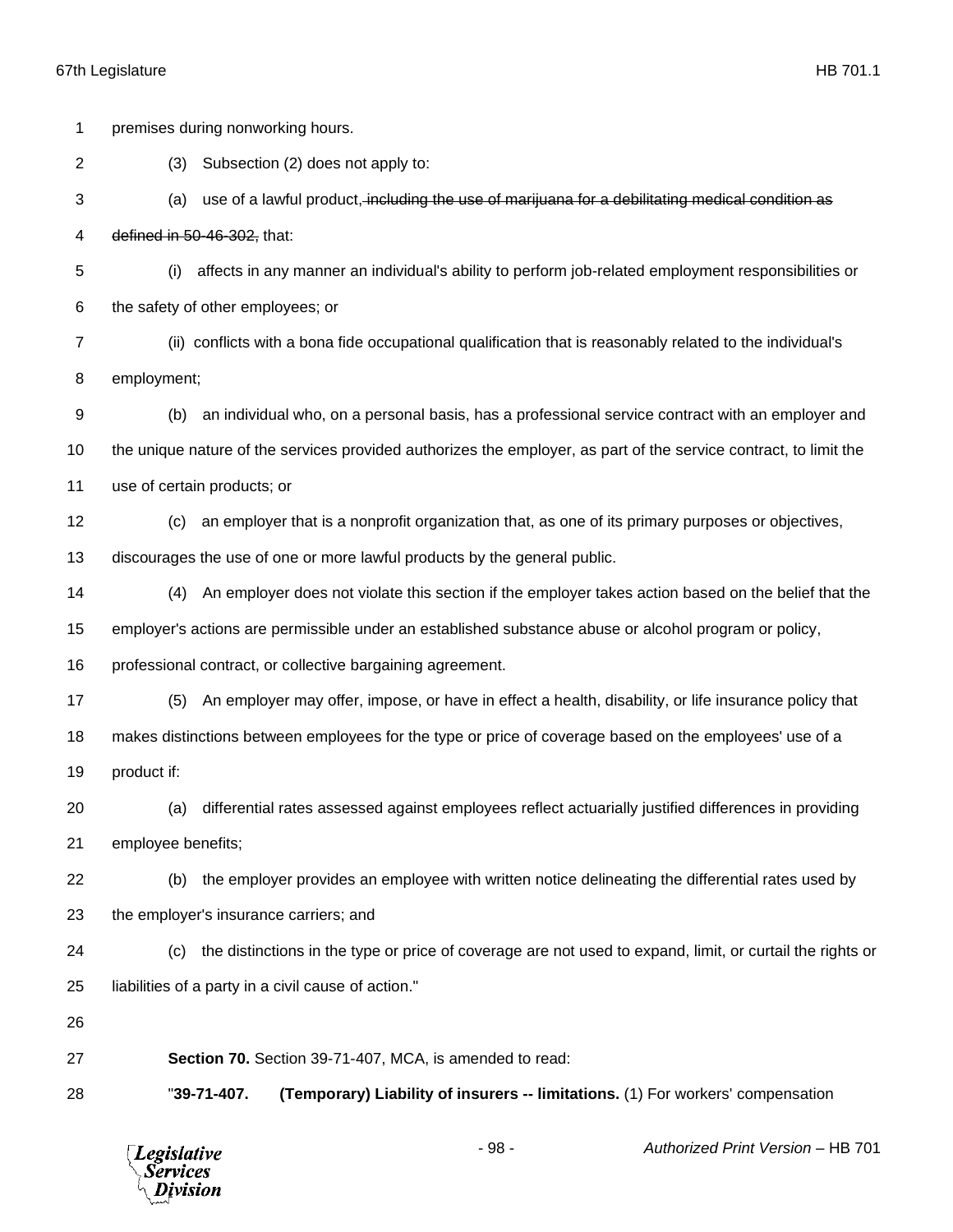injuries, each insurer is liable for the payment of compensation, in the manner and to the extent provided in this section, to an employee of an employer covered under plan No. 1, plan No. 2, and the state fund under plan No. 3 that it insures who receives an injury arising out of and in the course of employment or, in the case of death from the injury, to the employee's beneficiaries, if any. (2) An injury does not arise out of and in the course of employment when the employee is: (a) on a paid or unpaid break, is not at a worksite of the employer, and is not performing any specific tasks for the employer during the break; or (b) engaged in a social or recreational activity, regardless of whether the employer pays for any portion of the activity. The exclusion from coverage of this subsection (2)(b) does not apply to an employee who, at the time of injury, is on paid time while participating in a social or recreational activity or whose presence at the activity is required or requested by the employer. For the purposes of this subsection (2)(b), "requested" means the employer asked the employee to assume duties for the activity so that the employee's presence is not completely voluntary and optional and the injury occurred in the performance of those duties. (3) (a) Subject to subsection (3)(c), an insurer is liable for an injury, as defined in 39-71-119, only if the injury is established by objective medical findings and if the claimant establishes that it is more probable than not that: (i) a claimed injury has occurred; or (ii) a claimed injury has occurred and aggravated a preexisting condition. (b) Proof that it was medically possible that a claimed injury occurred or that the claimed injury aggravated a preexisting condition is not sufficient to establish liability. (c) Objective medical findings are sufficient for a presumptive occupational disease as defined in 39- 71-1401 but may be overcome by a preponderance of the evidence. (4) (a) An employee who suffers an injury or dies while traveling is not covered by this chapter unless: (i) the employer furnishes the transportation or the employee receives reimbursement from the employer for costs of travel, gas, oil, or lodging as a part of the employee's benefits or employment agreement and the travel is necessitated by and on behalf of the employer as an integral part or condition of the employment; or

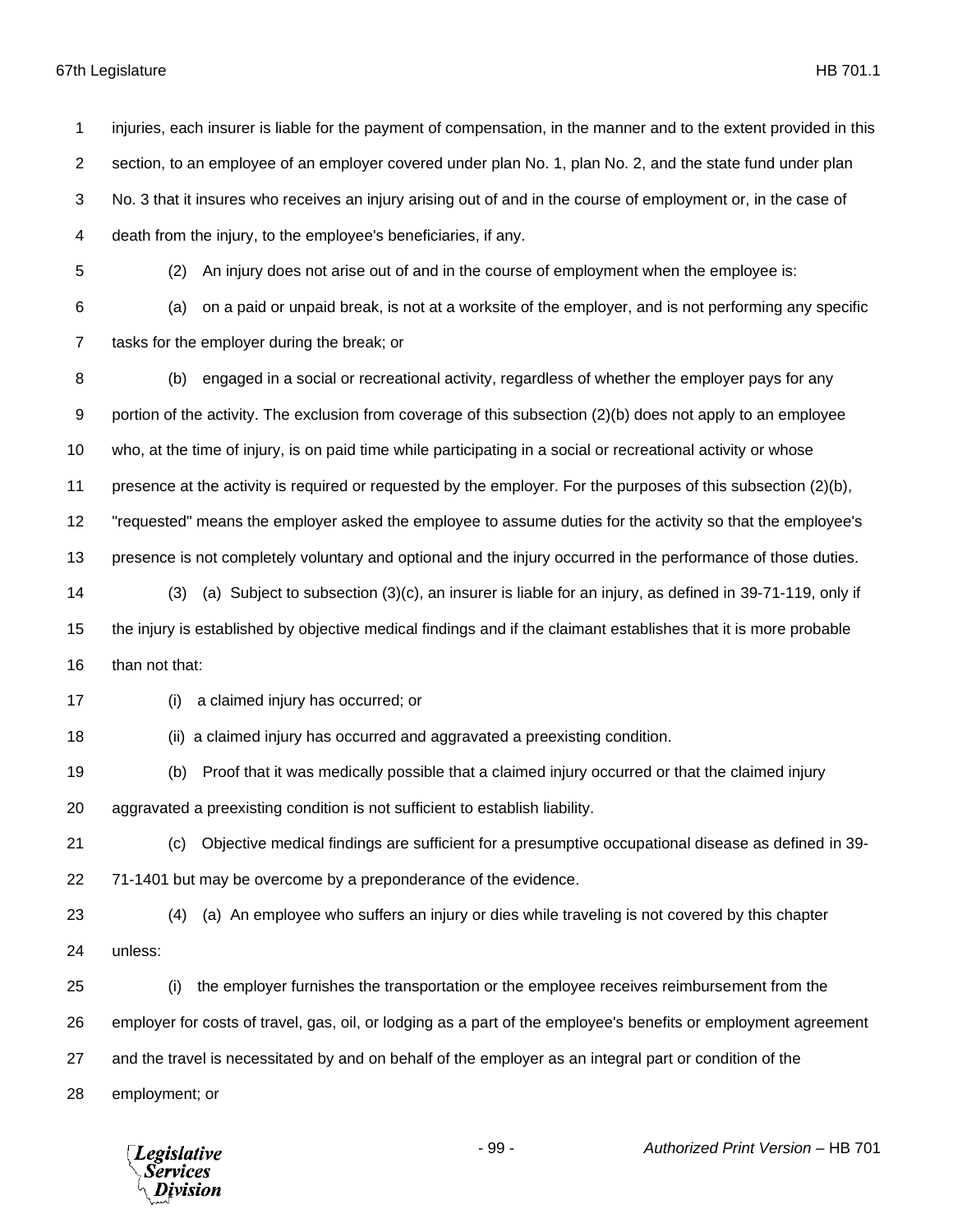(ii) the travel is required by the employer as part of the employee's job duties.

 (b) A payment made to an employee under a collective bargaining agreement, personnel policy manual, or employee handbook or any other document provided to the employee that is not wages but is designated as an incentive to work at a particular jobsite is not a reimbursement for the costs of travel, gas, oil, or lodging, and the employee is not covered under this chapter while traveling.

 (5) Except as provided in subsection (6), an employee is not eligible for benefits otherwise payable under this chapter if the employee's use of alcohol or drugs not prescribed by a physician is the major contributing cause of the accident.

9 (6) (a) An employee who has received written certification, as defined in 50-46-302 [section 15], from a physician for the use of marijuana for a debilitating medical condition and who is otherwise eligible for benefits payable under this chapter is subject to the limitations of subsections (6)(b) through (6)(d).

 (b) An employee is not eligible for benefits otherwise payable under this chapter if the employee's use 13 of marijuana for a debilitating medical condition, as defined in 50-46-302 [section 15], is the major contributing cause of the injury or occupational disease.

 (c) Nothing in this chapter may be construed to require an insurer to reimburse any person for costs associated with the use of marijuana for a debilitating medical condition, as defined in 50-46-302 [section 15].

 (d) In an accepted liability claim, the benefits payable under this chapter may not be increased or 18 enhanced due to a worker's use of marijuana for a debilitating medical condition, as defined in 50-46-302 [section 15]. An insurer remains liable for those benefits that the worker would qualify for absent the worker's use of marijuana for a debilitating medical condition.

 (7) The provisions of subsection (5) do not apply if the employer had knowledge of and failed to attempt to stop the employee's use of alcohol or drugs not prescribed by a physician. This subsection (7) does not apply to the use of marijuana for a debilitating medical condition because marijuana is not a prescribed drug.

 (8) If there is no dispute that an insurer is liable for an injury but there is a liability dispute between two or more insurers, the insurer for the most recently filed claim shall pay benefits until that insurer proves that another insurer is responsible for paying benefits or until another insurer agrees to pay benefits. If it is later proven that the insurer for the most recently filed claim is not responsible for paying benefits, that insurer must

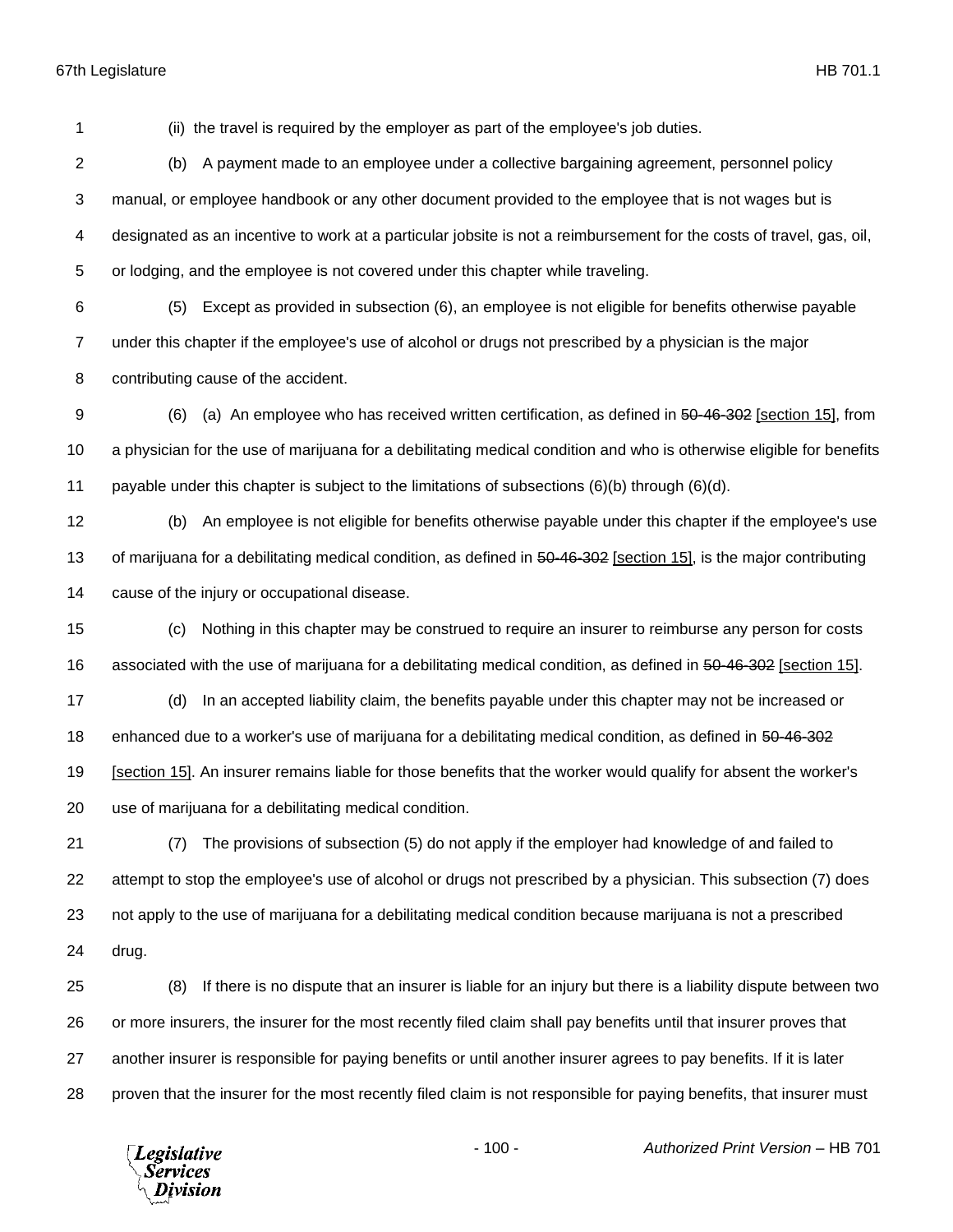receive reimbursement for benefits paid to the claimant from the insurer proven to be responsible.

- (9) If a claimant who has reached maximum healing suffers a subsequent nonwork-related injury to the same part of the body, the workers' compensation insurer is not liable for any compensation or medical benefits caused by the subsequent nonwork-related injury.
- (10) Except for cases of presumptive occupational disease as provided in 39-71-1401 and 39-71-1402,
- an employee is not eligible for benefits payable under this chapter unless the entitlement to benefits is

established by objective medical findings that contain sufficient factual and historical information concerning the

- relationship of the worker's condition to the original injury.
- (11) (a) For occupational diseases, every employer enrolled under plan No. 1, every insurer under plan No. 2, or the state fund under plan No. 3 is liable for the payment of compensation, in the manner and to the extent provided in this chapter, to an employee of an employer covered under plan No. 1, plan No. 2, or the state fund under plan No. 3 if the employee is diagnosed with a compensable occupational disease.
- (b) The provisions of subsection (11)(a) apply to presumptive occupational disease if the employee is diagnosed and meets the conditions of 39-71-1401 and 39-71-1402.

(12) An insurer is liable for an occupational disease only if the occupational disease:

- (a) is established by objective medical findings; and
- (b) arises out of or is contracted in the course and scope of employment. An occupational disease is considered to arise out of or be contracted in the course and scope of employment if the events occurring on more than a single day or work shift are the major contributing cause of the occupational disease in relation to other factors contributing to the occupational disease. For the purposes of this subsection (12), an occupational disease is not the same as a presumptive occupational disease.
- (13) When compensation is payable for an occupational disease or a presumptive occupational disease, the only employer liable is the employer in whose employment the employee was last injuriously exposed to the hazard of the disease.
- (14) When there is more than one insurer and only one employer at the time that the employee was injuriously exposed to the hazard of the disease, the liability rests with the insurer providing coverage at the earlier of:
- 

(a) the time that the occupational disease or presumptive occupational disease was first diagnosed by

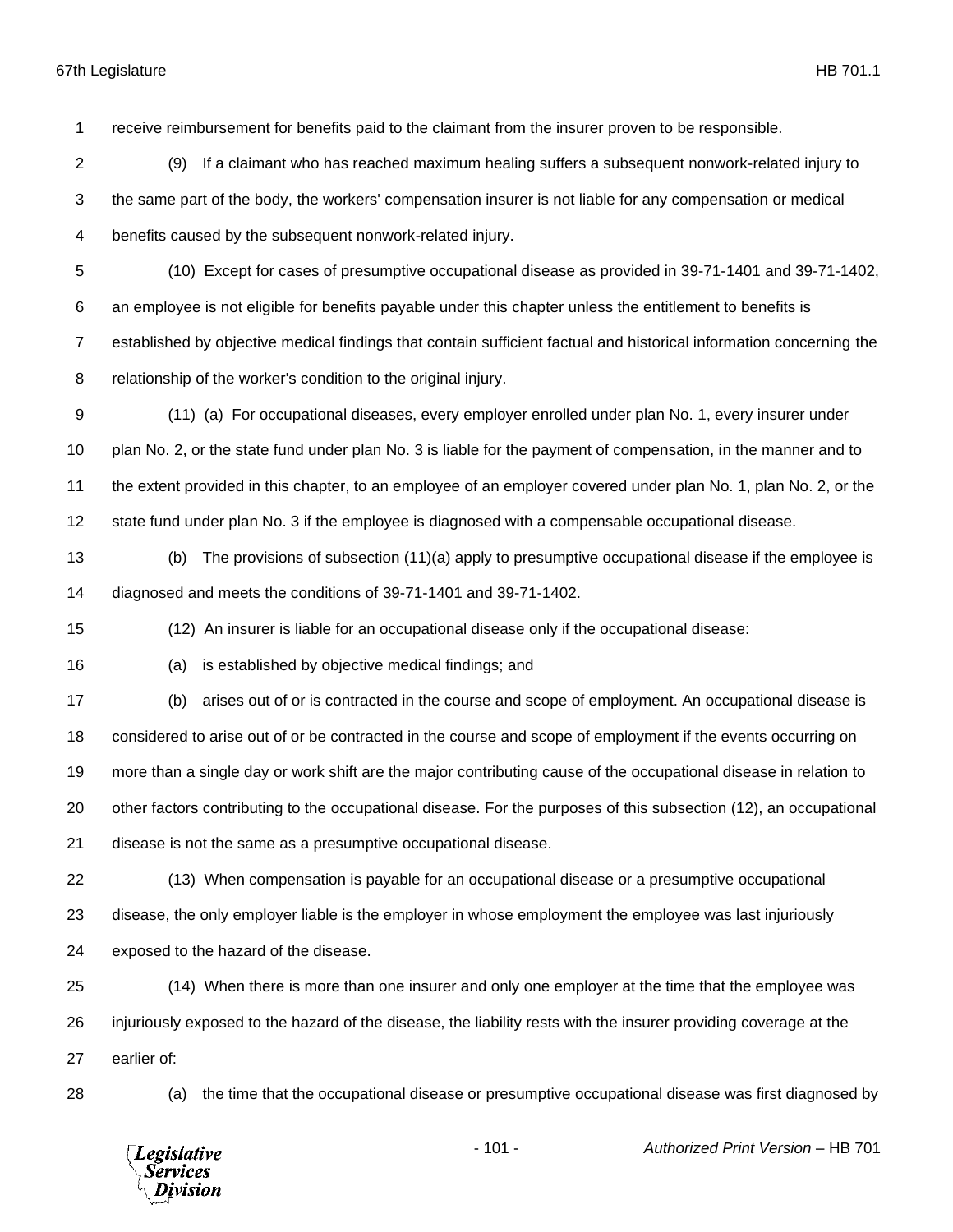a health care provider; or

 (b) the time that the employee knew or should have known that the condition was the result of an occupational disease or a presumptive occupational disease.

 (15) In the case of pneumoconiosis, any coal mine operator who has acquired a mine in the state or substantially all of the assets of a mine from a person who was an operator of the mine on or after December 30, 1969, is liable for and shall secure the payment of all benefits that would have been payable by that person with respect to miners previously employed in the mine if acquisition had not occurred and that person had continued to operate the mine, and the prior operator of the mine is not relieved of any liability under this section.

 (16) As used in this section, "major contributing cause" means a cause that is the leading cause contributing to the result when compared to all other contributing causes. (Void on occurrence of contingency-- sec. 7, Ch. 158, L. 2019.)

 **39-71-407. (Effective on occurrence of contingency) Liability of insurers -- limitations.** (1) For workers' compensation injuries, each insurer is liable for the payment of compensation, in the manner and to the extent provided in this section, to an employee of an employer covered under plan No. 1, plan No. 2, and the state fund under plan No. 3 that it insures who receives an injury arising out of and in the course of employment or, in the case of death from the injury, to the employee's beneficiaries, if any.

(2) An injury does not arise out of and in the course of employment when the employee is:

 (a) on a paid or unpaid break, is not at a worksite of the employer, and is not performing any specific tasks for the employer during the break; or

 (b) engaged in a social or recreational activity, regardless of whether the employer pays for any portion of the activity. The exclusion from coverage of this subsection (2)(b) does not apply to an employee who, at the time of injury, is on paid time while participating in a social or recreational activity or whose 24 presence at the activity is required or requested by the employer. For the purposes of this subsection (2)(b), "requested" means the employer asked the employee to assume duties for the activity so that the employee's presence is not completely voluntary and optional and the injury occurred in the performance of those duties. (3) (a) An insurer is liable for an injury, as defined in 39-71-119, only if the injury is established by objective medical findings and if the claimant establishes that it is more probable than not that:

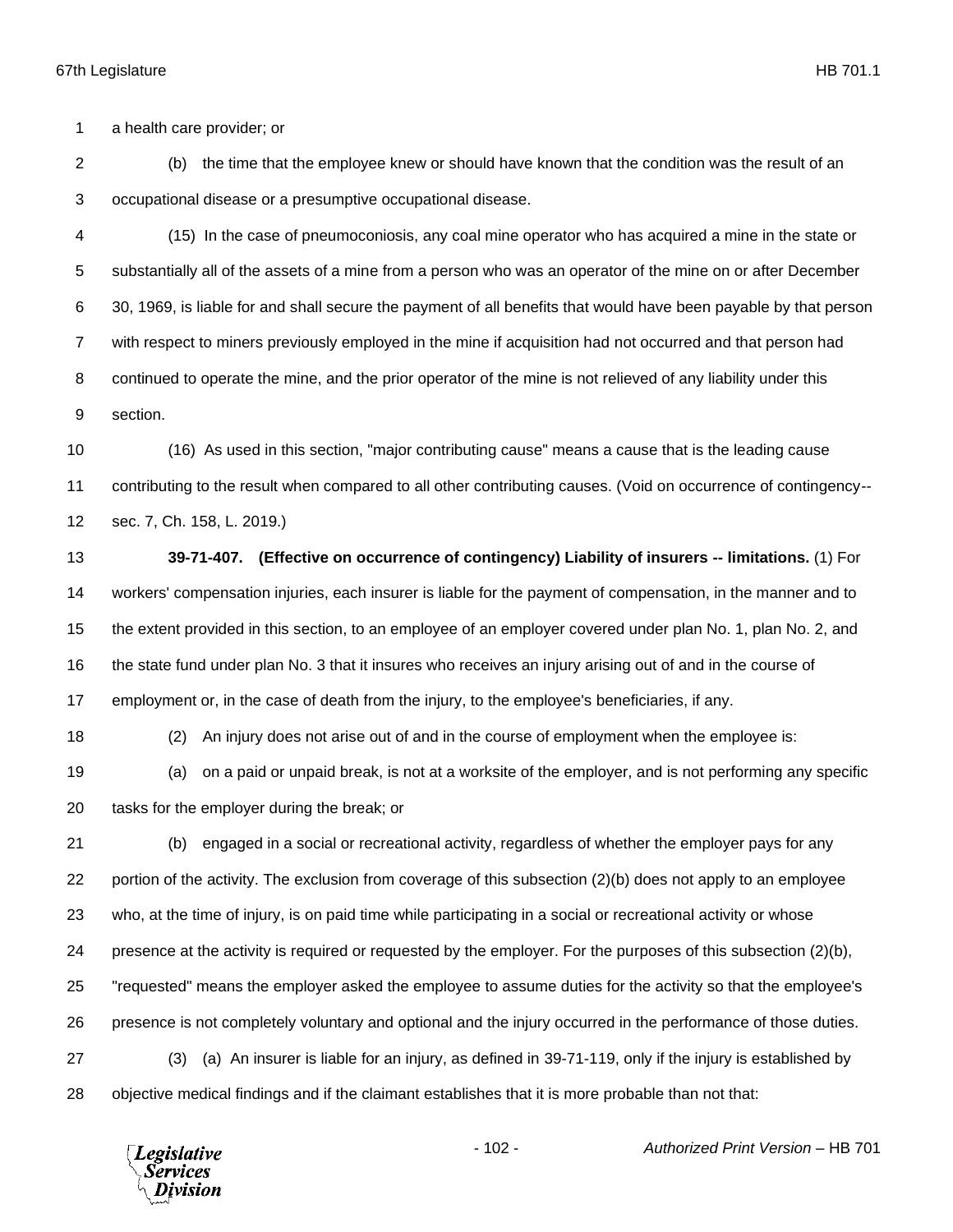**Legislative** *Services* Division

 (i) a claimed injury has occurred; or (ii) a claimed injury has occurred and aggravated a preexisting condition. (b) Proof that it was medically possible that a claimed injury occurred or that the claimed injury aggravated a preexisting condition is not sufficient to establish liability. (4) (a) An employee who suffers an injury or dies while traveling is not covered by this chapter unless: (i) the employer furnishes the transportation or the employee receives reimbursement from the employer for costs of travel, gas, oil, or lodging as a part of the employee's benefits or employment agreement and the travel is necessitated by and on behalf of the employer as an integral part or condition of the employment; or (ii) the travel is required by the employer as part of the employee's job duties. (b) A payment made to an employee under a collective bargaining agreement, personnel policy manual, or employee handbook or any other document provided to the employee that is not wages but is designated as an incentive to work at a particular jobsite is not a reimbursement for the costs of travel, gas, oil, or lodging, and the employee is not covered under this chapter while traveling. (5) Except as provided in subsection (6), an employee is not eligible for benefits otherwise payable under this chapter if the employee's use of alcohol or drugs not prescribed by a physician is the major contributing cause of the accident. (6) (a) An employee who has received written certification, as defined in 50-46-302 [section 15], from a physician for the use of marijuana for a debilitating medical condition and who is otherwise eligible for benefits 21 payable under this chapter is subject to the limitations of subsections  $(6)(b)$  through  $(6)(d)$ . (b) An employee is not eligible for benefits otherwise payable under this chapter if the employee's use 23 of marijuana for a debilitating medical condition, as defined in 50-46-302 [section 15], is the major contributing cause of the injury or occupational disease. (c) Nothing in this chapter may be construed to require an insurer to reimburse any person for costs 26 associated with the use of marijuana for a debilitating medical condition, as defined in 50-46-302 [section 15]. (d) In an accepted liability claim, the benefits payable under this chapter may not be increased or enhanced due to a worker's use of marijuana for a debilitating medical condition, as defined in 50-46-302

- 103 - *Authorized Print Version* – HB 701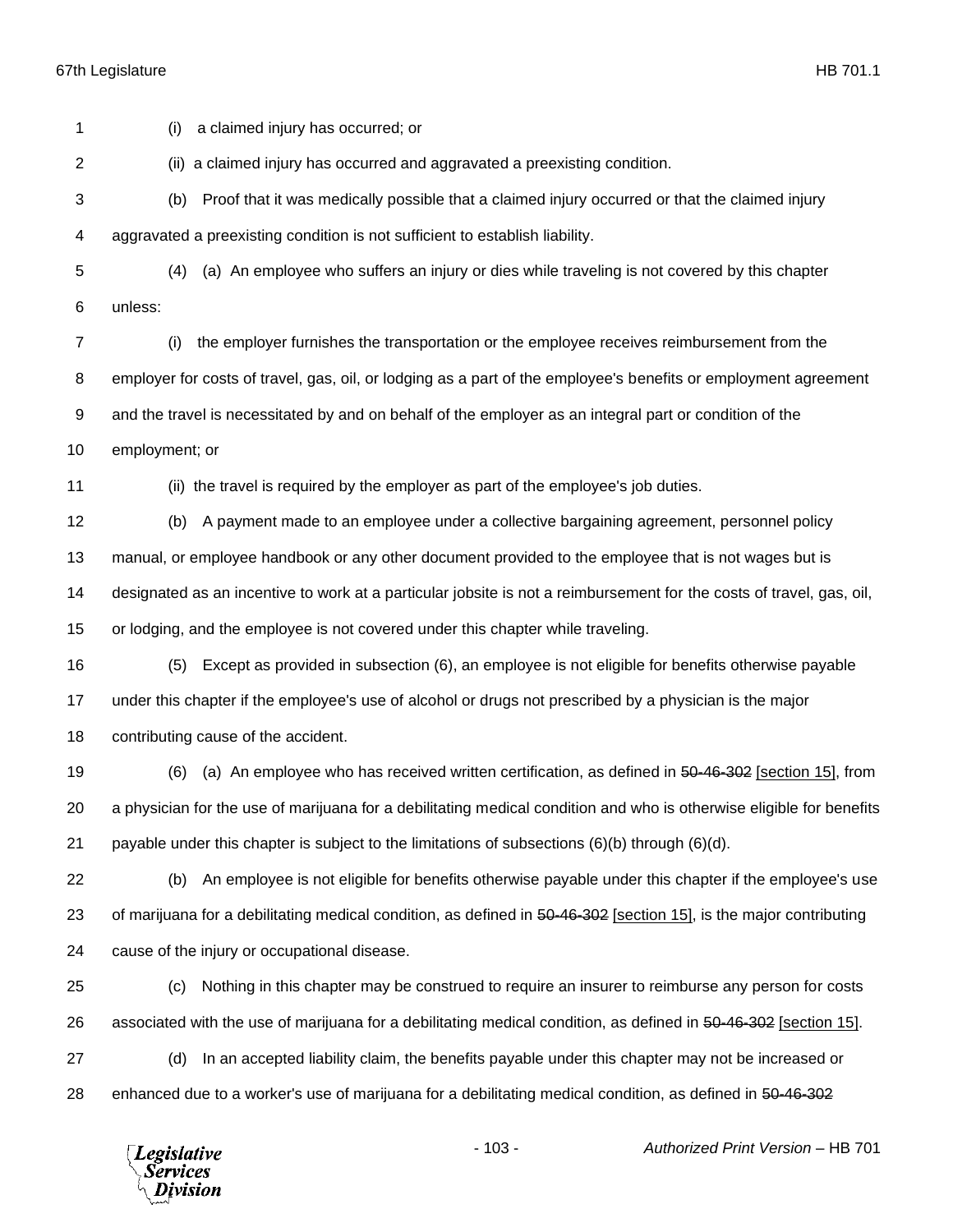[section 15]. An insurer remains liable for those benefits that the worker would qualify for absent the worker's use of marijuana for a debilitating medical condition.

 (7) The provisions of subsection (5) do not apply if the employer had knowledge of and failed to attempt to stop the employee's use of alcohol or drugs not prescribed by a physician. This subsection (7) does not apply to the use of marijuana for a debilitating medical condition because marijuana is not a prescribed drug.

 (8) If there is no dispute that an insurer is liable for an injury but there is a liability dispute between two or more insurers, the insurer for the most recently filed claim shall pay benefits until that insurer proves that another insurer is responsible for paying benefits or until another insurer agrees to pay benefits. If it is later 10 proven that the insurer for the most recently filed claim is not responsible for paying benefits, that insurer must receive reimbursement for benefits paid to the claimant from the insurer proven to be responsible.

 (9) If a claimant who has reached maximum healing suffers a subsequent nonwork-related injury to the same part of the body, the workers' compensation insurer is not liable for any compensation or medical benefits caused by the subsequent nonwork-related injury.

 (10) An employee is not eligible for benefits payable under this chapter unless the entitlement to benefits is established by objective medical findings that contain sufficient factual and historical information concerning the relationship of the worker's condition to the original injury.

 (11) For occupational diseases, every employer enrolled under plan No. 1, every insurer under plan No. 2, or the state fund under plan No. 3 is liable for the payment of compensation, in the manner and to the extent provided in this chapter, to an employee of an employer covered under plan No. 1, plan No. 2, or the state fund under plan No. 3 if the employee is diagnosed with a compensable occupational disease.

(12) An insurer is liable for an occupational disease only if the occupational disease:

(a) is established by objective medical findings; and

 (b) arises out of or is contracted in the course and scope of employment. An occupational disease is considered to arise out of or be contracted in the course and scope of employment if the events occurring on more than a single day or work shift are the major contributing cause of the occupational disease in relation to other factors contributing to the occupational disease.

(13) When compensation is payable for an occupational disease, the only employer liable is the

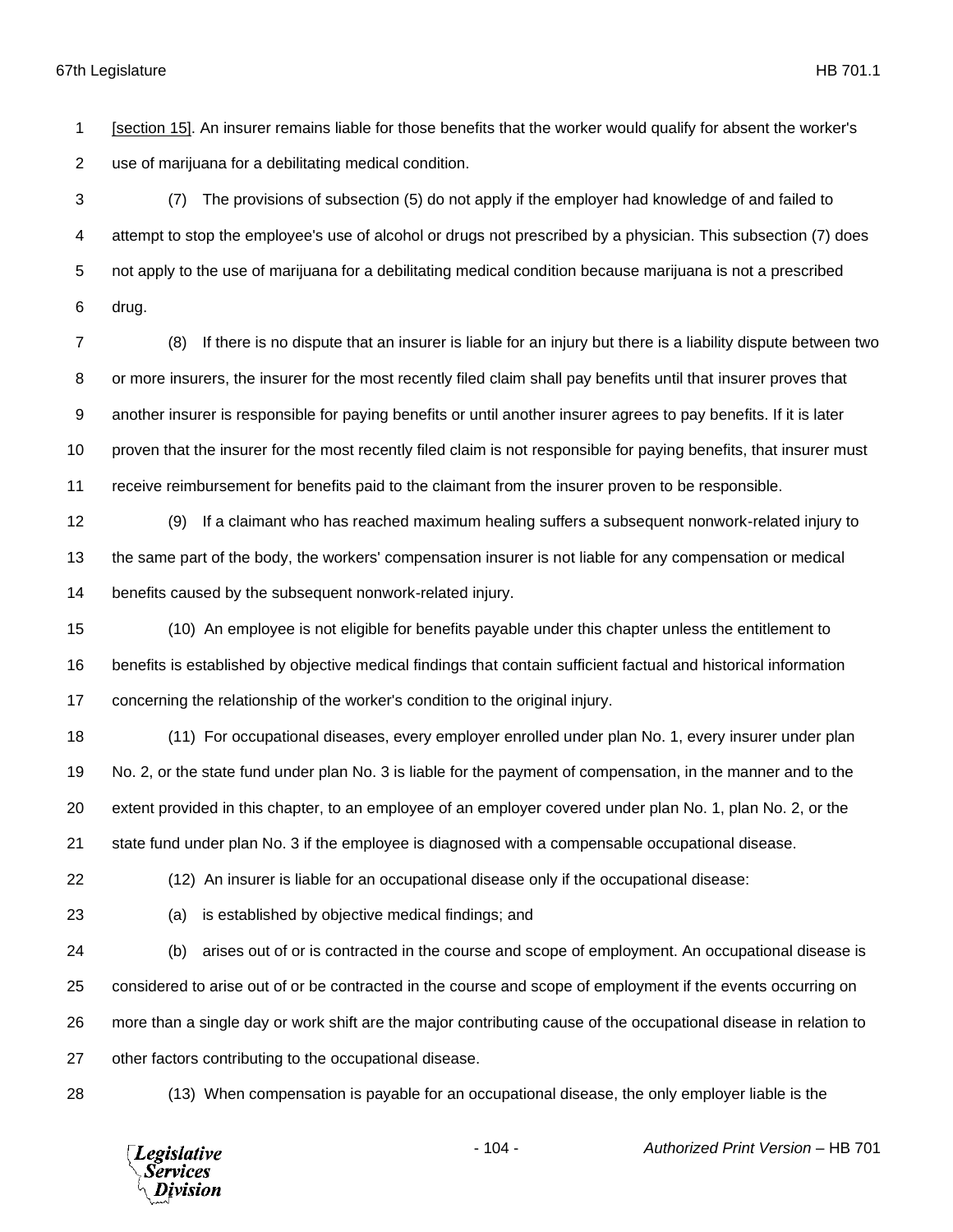employer in whose employment the employee was last injuriously exposed to the hazard of the disease.

- (14) When there is more than one insurer and only one employer at the time that the employee was injuriously exposed to the hazard of the disease, the liability rests with the insurer providing coverage at the earlier of:
- (a) the time that the occupational disease was first diagnosed by a health care provider; or
- (b) the time that the employee knew or should have known that the condition was the result of an occupational disease.
- 8 (15) In the case of pneumoconiosis, any coal mine operator who has acquired a mine in the state or substantially all of the assets of a mine from a person who was an operator of the mine on or after December 30, 1969, is liable for and shall secure the payment of all benefits that would have been payable by that person with respect to miners previously employed in the mine if acquisition had not occurred and that person had continued to operate the mine, and the prior operator of the mine is not relieved of any liability under this section.
- (16) As used in this section, "major contributing cause" means a cause that is the leading cause contributing to the result when compared to all other contributing causes."
- 

**Section 71.** Section 41-5-216, MCA, is amended to read:

 "**41-5-216. Disposition of youth court, law enforcement, and department records -- sharing and access to records.** (1) Formal and informal youth court records, law enforcement records, and department records that are not exempt from sealing under subsections (4) and (6) and that pertain to a youth covered by this chapter must be physically sealed on the youth's 18th birthday. In those cases in which jurisdiction of the court or any agency is extended beyond the youth's 18th birthday, the records must be physically sealed upon termination of the extended jurisdiction.

- (2) Except as provided in subsection (6), when the records pertaining to a youth pursuant to this section are sealed, an agency, other than the department, that has in its possession copies of the sealed records shall destroy the copies of the records. Anyone violating the provisions of this subsection is subject to contempt of court.
- 

(3) Except as provided in subsection (6), this section does not prohibit the destruction of records with

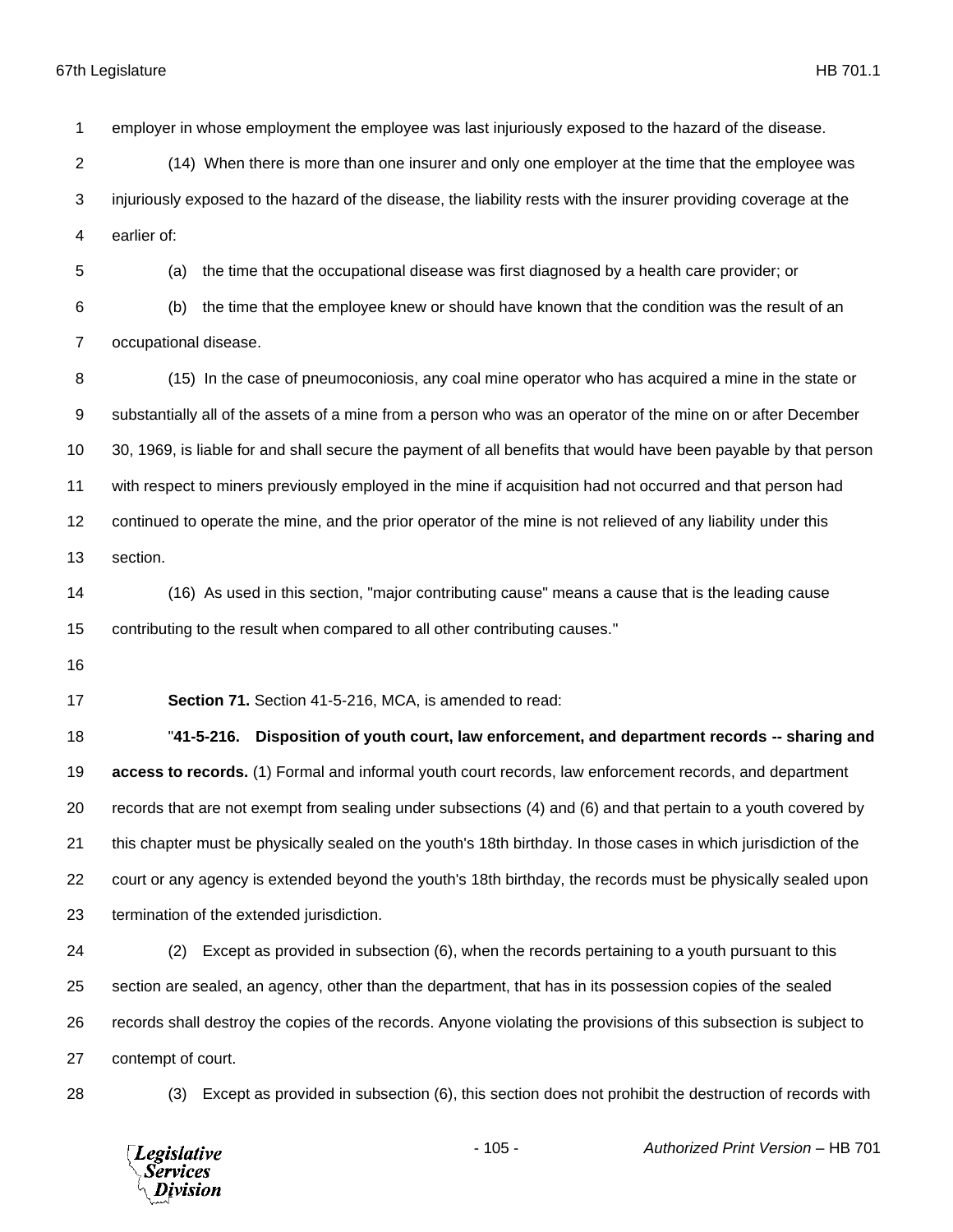the consent of the youth court judge or county attorney after 10 years from the date of sealing.

 (4) The requirements for sealed records in this section do not apply to medical records, fingerprints, DNA records, photographs, youth traffic records, records in any case in which the youth did not fulfill all requirements of the court's judgment or disposition, records referred to in 42-3-203, or the information referred to in 46-23-508, in any instance in which the youth was required to register as a sexual offender pursuant to Title 46, chapter 23, part 5.

 (5) After formal and informal youth court records, law enforcement records, and department records are sealed, they are not open to inspection except, upon order of the youth court, for good cause to:

(a) those persons and agencies listed in 41-5-215(2); and

 (b) adult probation and parole staff preparing a presentence report on an adult with an existing sealed youth court record.

 (6) (a) When formal youth court records, law enforcement records, and department records are sealed under subsection (1), the electronic records of the management information system maintained by the office of court administrator and by the department relating to the youth whose records are being sealed must be preserved for the express purpose of research and program evaluation.

 (b) The department of public health and human services, the office of court administrator, and the department shall disassociate the offense and disposition information from the name of the youth in the respective management information system. The offense and disposition information must be maintained separately and may be used only:

(i) for research and program evaluation authorized by the office of court administrator or by the

department and subject to any applicable laws; and

(ii) as provided in Title 5, chapter 13.

 (7) (a) Informal youth court records for a youth for whom formal proceedings have been filed must be physically sealed on the youth's 18th birthday or, in those cases in which jurisdiction of the court or any agency is extended beyond the youth's 18th birthday, upon termination of the extended jurisdiction and may be inspected only pursuant to subsection (5).

 (b) The informal youth court records are confidential and may be shared only with those persons and agencies listed in 41-5-215(2).

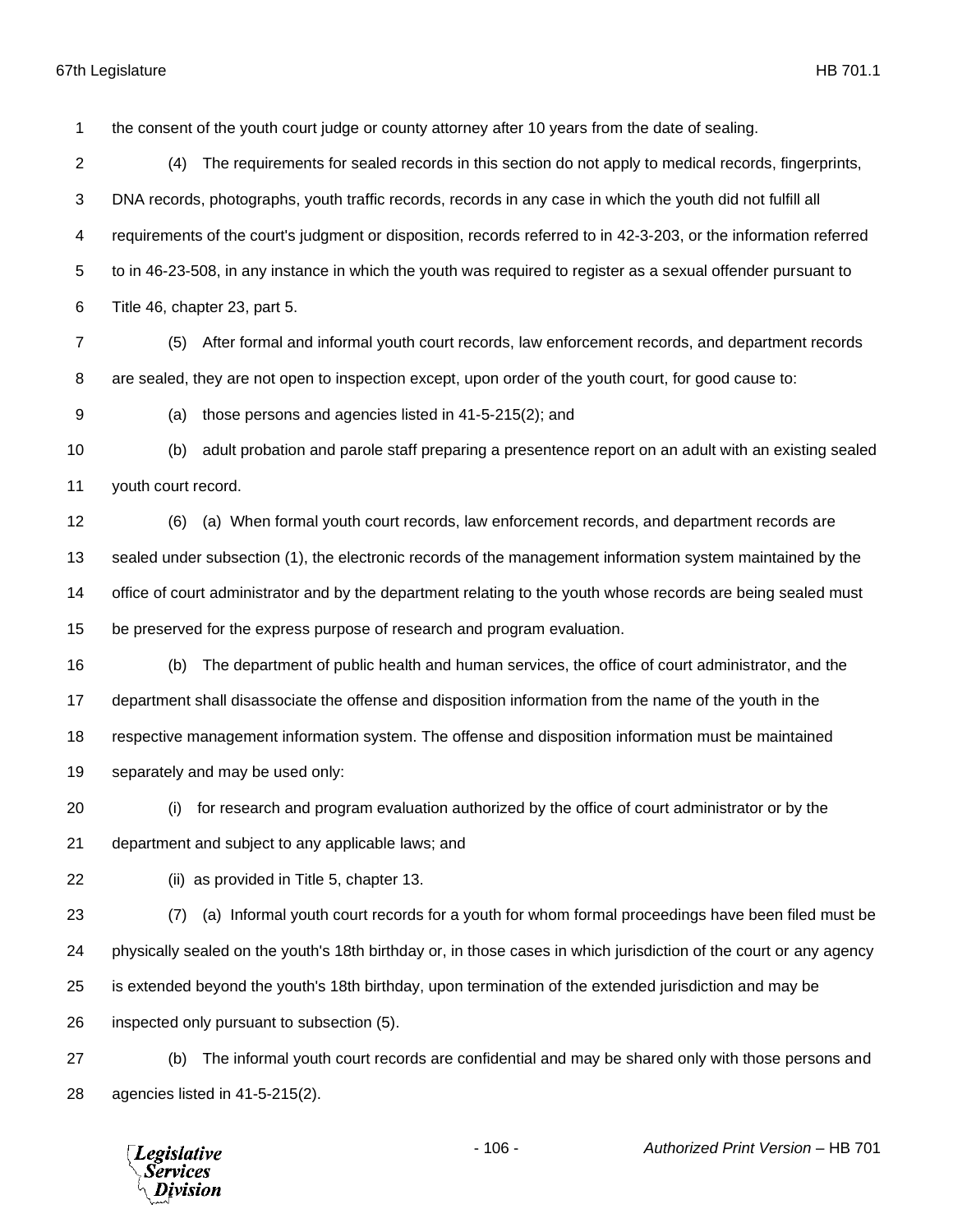| 1                | Except as provided in subsection $(7)(a)$ , when a youth becomes 18 years of age or when extended<br>(c)        |  |  |  |
|------------------|-----------------------------------------------------------------------------------------------------------------|--|--|--|
| $\overline{c}$   | supervision ends and the youth was involved only in informal proceedings, informal youth court records that are |  |  |  |
| 3                | in hard-copy form must be destroyed and any electronic records in the youth court management information        |  |  |  |
| 4                | system must disassociate the offense and disposition information from the name of the youth and may be used     |  |  |  |
| 5                | only for the following purposes:                                                                                |  |  |  |
| 6                | for research and program evaluation authorized by the office of the court administrator and subject<br>(i)      |  |  |  |
| $\overline{7}$   | to any applicable laws; and                                                                                     |  |  |  |
| 8                | (ii) as provided in Title 5, chapter 13.                                                                        |  |  |  |
| $\boldsymbol{9}$ | Nothing in this section prohibits the sharing of formal or informal youth court records within the<br>(8)       |  |  |  |
| 10               | juvenile probation management information system to a person or agency listed in 41-5-215(2).                   |  |  |  |
| 11               | This section does not prohibit the sharing of formal or informal youth court records within the<br>(9)          |  |  |  |
| 12               | department's youth management information system. Electronic records of the department's youth                  |  |  |  |
| 13               | management information system may not be shared except as provided in subsection (5). A person or agency        |  |  |  |
| 14               | receiving the youth court record shall destroy the record after it has fulfilled its purpose.                   |  |  |  |
| 15               | (10) This section does not prohibit the sharing of formal or informal youth court records with a short-         |  |  |  |
| 16               | term detention center, a youth care facility, a youth assessment center, or a youth detention facility upon     |  |  |  |
| 17               | placement of a youth within the facility.                                                                       |  |  |  |
| 18               | (11) This section does not prohibit access to formal or informal youth court records, including                 |  |  |  |
| 19               | electronic records, for purposes of conducting evaluations as required by 41-5-2003 and studies conducted       |  |  |  |
| 20               | between individuals and agencies listed in 41-5-215(2).                                                         |  |  |  |
| 21               | (12) This section does not prohibit the office of court administrator, upon written request from the            |  |  |  |
| 22               | department of public health and human services revenue, from confirming whether a person applying for a         |  |  |  |
| 23               | registry identification card pursuant to 50-46-307 [section 16] or a license pursuant to 50-46-308 16-12-203 is |  |  |  |
| 24               | currently under youth court supervision."                                                                       |  |  |  |
| 25               |                                                                                                                 |  |  |  |
| 26               | Section 72. Section 44-4-1205, MCA, is amended to read:                                                         |  |  |  |
| 27               | "44-4-1205. Authority of court to order participation in sobriety and drug monitoring program --                |  |  |  |
| 28               | probationary license -- imposition of conditions. (1) (a) Any court or agency utilizing the sobriety program    |  |  |  |

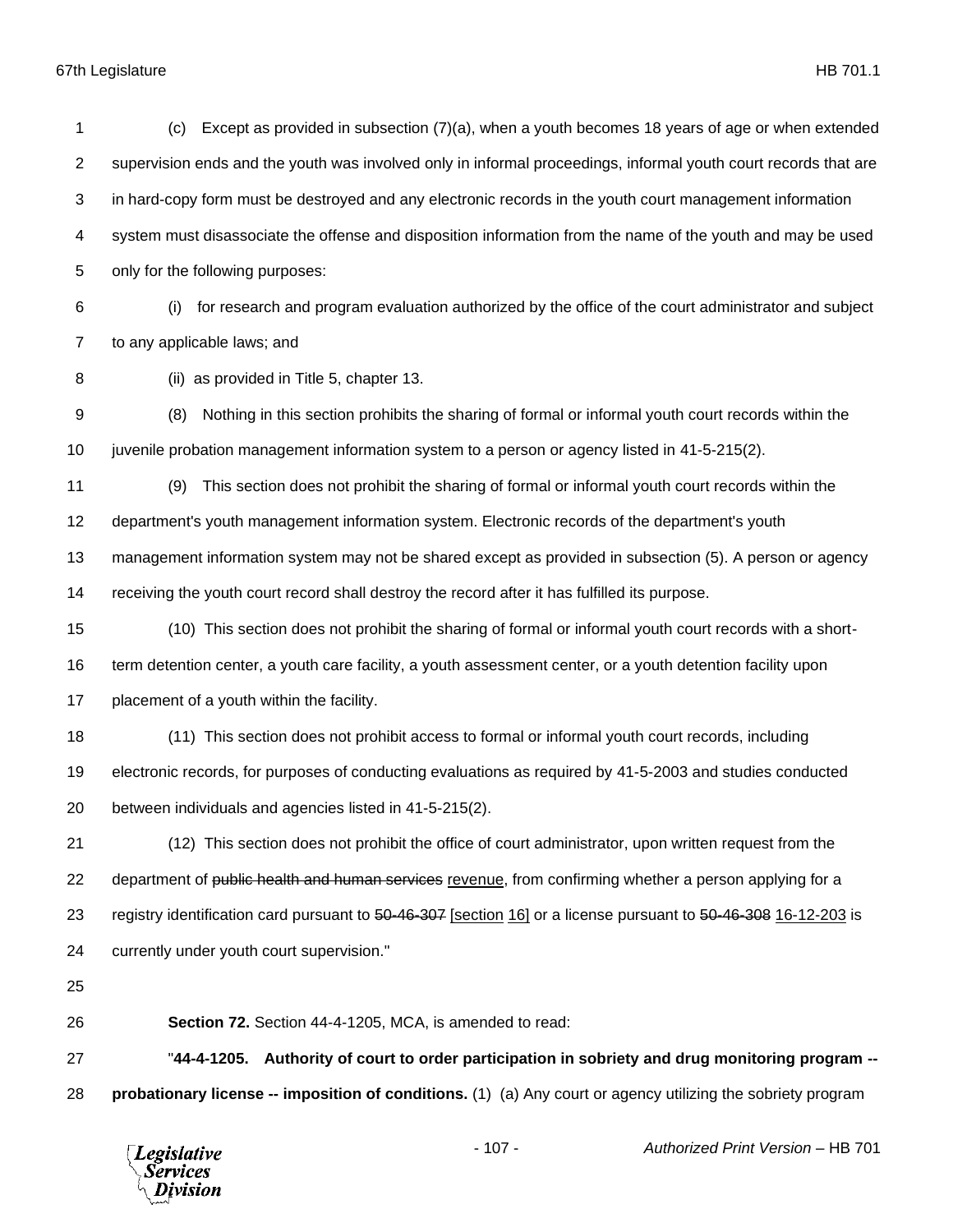may stay any sanctions that it imposed against an offender while the offender is in compliance with the sobriety program.

 (b) If an individual convicted of the offense of aggravated driving under the influence in violation of 61- 8-465, a second or subsequent offense of driving under the influence in violation of 61-8-401 or 61-8-411, or a second or subsequent offense of driving with excessive alcohol concentration in violation of 61-8-406 has been required to participate in the sobriety program, the court may, upon the individual's obtaining proof of insurance pursuant to 61-6-301, notify the department that as a participant in the sobriety program, the individual is eligible for a restricted probationary driver's license pursuant to 61-2-302, notwithstanding the requirements of 61-5-208 that an individual is required to complete a certain portion of a suspension period before a 10 probationary license may be issued.

 (c) If the individual fails to comply with the requirements of the sobriety program, the court may notify the department of the individual's noncompliance and direct the department to withdraw the individual's

probationary driver's license and reinstate the remainder of the suspension period provided in 61-5-208.

 (2) Upon an offender's participation in the sobriety program and payment of the fees required by 44-4- 1204:

 (a) the court may condition any bond or pretrial release for an individual charged with a violation of 17 61-8-465, a second or subsequent violation of 61-8-401,  $\omega$ -61-8-406, 61-8-411, or a second or subsequent violation of any other statute that imposes a jail penalty of 6 months or more if the abuse of alcohol or dangerous drugs was a contributing factor in the commission of the crime;

 (b) the court may condition the granting of a suspended execution of sentence or probation for an individual convicted of a violation of 61-8-465, a second or subsequent violation of 61-8-401 or 61-8-406, or a second or subsequent violation of any other statute that imposes a jail penalty of 6 months or more if the abuse of alcohol or dangerous drugs was a contributing factor in the commission of the crime;

 (c) the board of pardons and parole may condition parole for a violation of 61-8-465, a second or subsequent violation of 61-8-401, or 61-8-406, or 61-8-411, or a second or subsequent violation of any other statute that imposes a jail penalty of 6 months or more if the abuse of alcohol or dangerous drugs was a contributing factor in the commission of the crime; or

(d) the department of corrections may establish conditions for conditional release for a violation of 61-

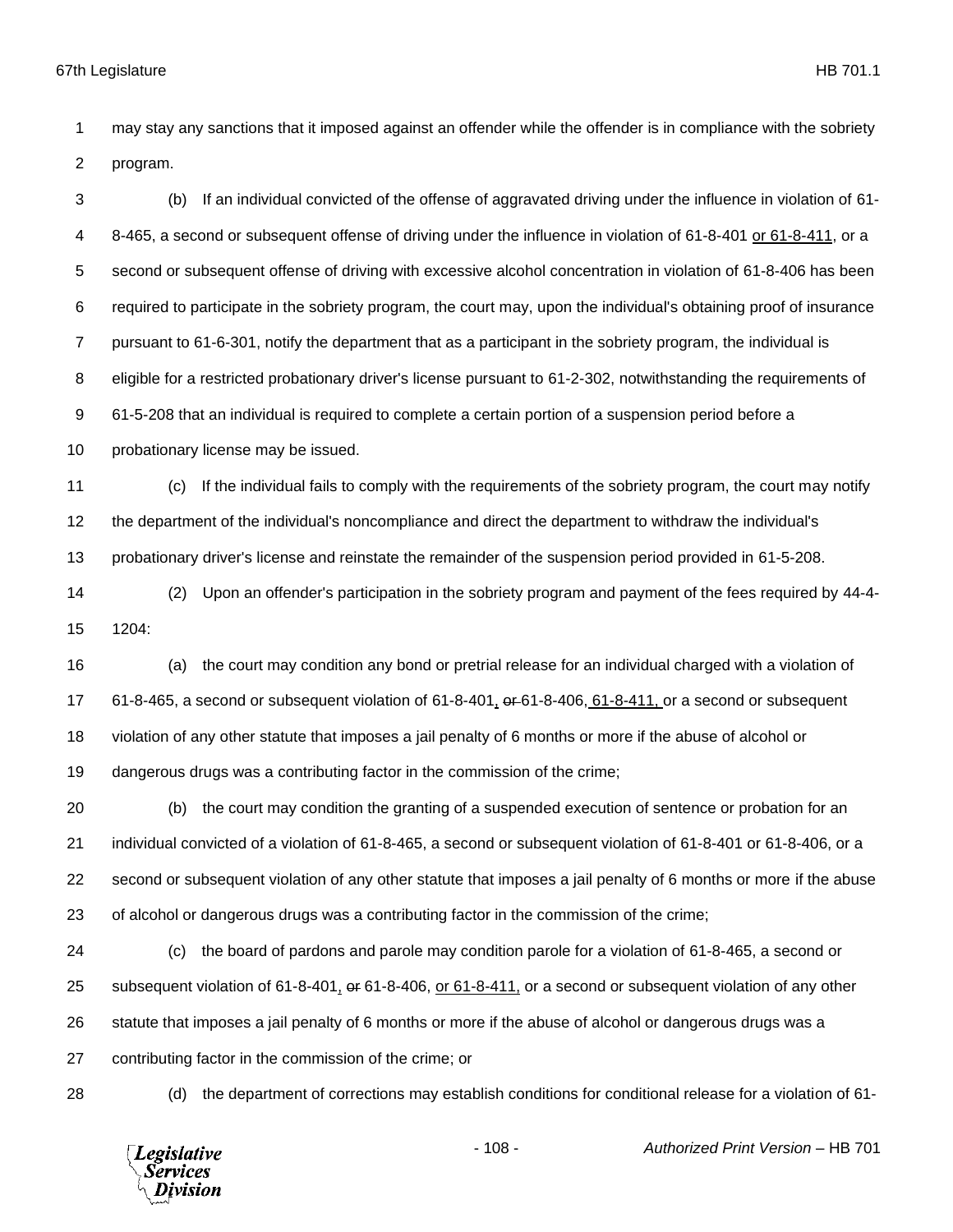| 1              | 8-465, a second or subsequent violation of 61-8-401, $\theta$ -61-8-406, or 61-8-411, or a second or subsequent    |
|----------------|--------------------------------------------------------------------------------------------------------------------|
| $\overline{2}$ | violation of any other statute that imposes a jail penalty of 6 months or more if the abuse of alcohol or          |
| 3              | dangerous drugs was a contributing factor in the commission of the crime.                                          |
| 4              | An entity referred to in subsections $(2)(a)$ through $(2)(d)$ may condition any bond or pretrial<br>(3)           |
| 5              | release, suspended execution of sentence, probation, parole, or conditional release as provided in those           |
| 6              | subsections for an individual charged with or convicted of a violation of any statute involving domestic abuse or  |
| $\overline{7}$ | the abuse or neglect of a minor if the abuse of alcohol or dangerous drugs was a contributing factor in the        |
| 8              | commission of the crime regardless of whether the charge or conviction was for a first, second, or subsequent      |
| 9              | violation of the statute.                                                                                          |
| 10             | A person is eligible to participate in and a court may compel a person to participate in a sobriety<br>(4)         |
| 11             | program if the person:                                                                                             |
| 12             | is charged with violating 61-8-465; or<br>(a)                                                                      |
| 13             | (i) is charged with or has been convicted of violating $61-8-401$ , $401-8-406$ , or $61-8-411$ ; and<br>(b)       |
| 14             | at any time in the 10 years preceding the date of the current charge or conviction:<br>(ii)                        |
| 15             | has been convicted in this state of a violation of 61-8-401, 61-8-406, 61-8-411, or 61-8-465;<br>(A)               |
| 16             | has been convicted of a violation of a statute or regulation in another state or on a federally<br>(B)             |
| 17             | recognized Indian reservation that is similar to 61-8-401, 61-8-406, or 61-8-465; or                               |
| 18             | has forfeited bail or collateral deposited to secure the defendant's appearance in court in this<br>(C)            |
| 19             | state, in another state, or on a federally recognized Indian reservation for a charge of violating 61-8-401, 61-8- |
| 20             | 406, 61-8-411, 61-8-465, or a similar statute or regulation and the forfeiture has not been vacated.               |
| 21             | As used in this section, "conviction" has the meaning provided in 45-2-101."<br>(5)                                |
| 22             |                                                                                                                    |
| 23             | Section 73. Section 45-9-101, MCA, is amended to read:                                                             |
| 24             | "45-9-101. Criminal distribution of dangerous drugs. (1) Except as provided in Title 16, chapter                   |
| 25             | 12, or Title 50, chapter 46, a person commits the offense of criminal distribution of dangerous drugs if the       |
| 26             | person sells, barters, exchanges, gives away, or offers to sell, barter, exchange, or give away any dangerous      |
| 27             | drug, as defined in 50-32-101.                                                                                     |
| 28             | A person convicted of criminal distribution of dangerous drugs involving giving away or sharing<br>(2)             |

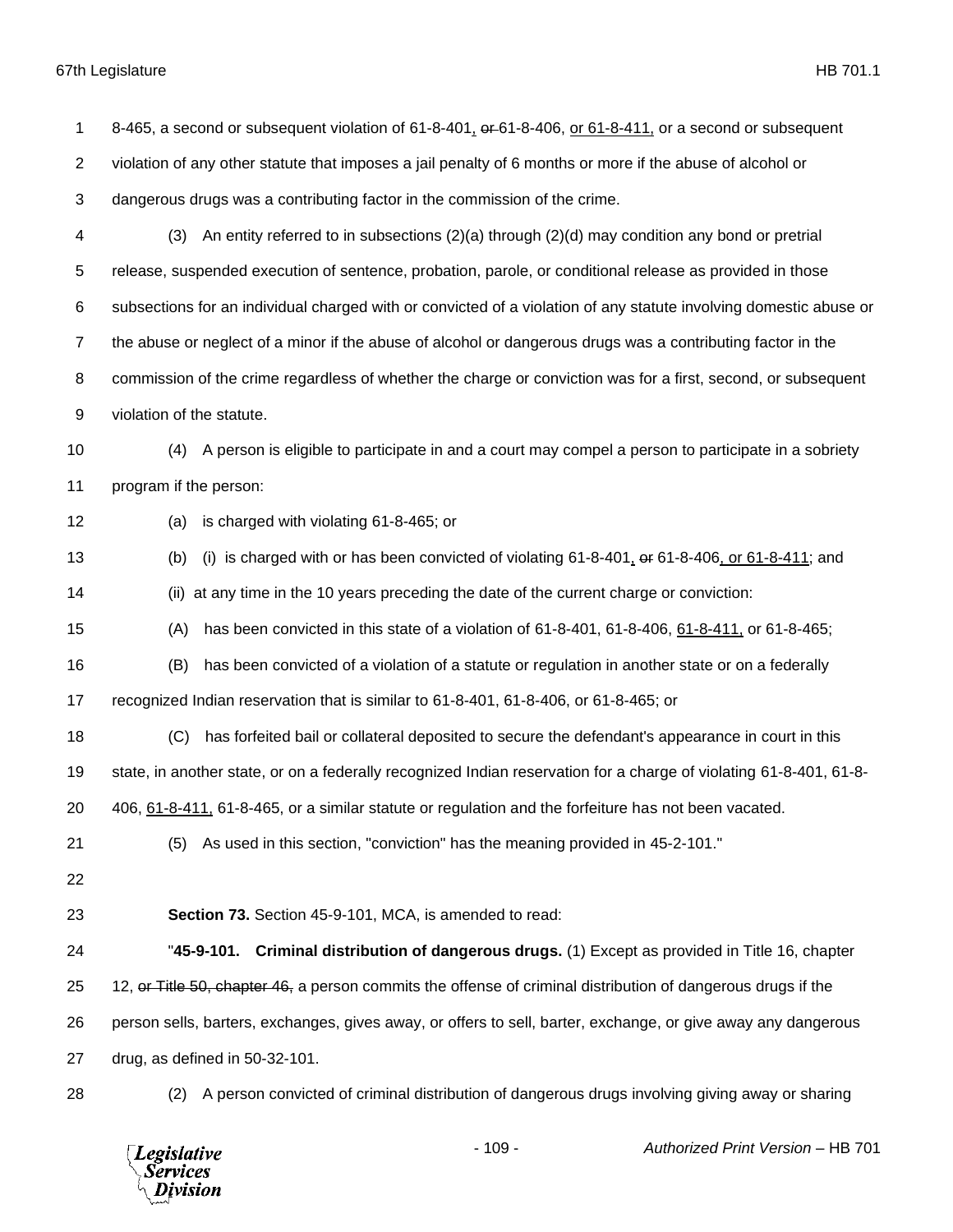| 1              | any dangerous drug, as defined in 50-32-101, shall be sentenced as provided in 45-9-102.                           |
|----------------|--------------------------------------------------------------------------------------------------------------------|
| $\overline{c}$ | (3) A person convicted of criminal distribution of dangerous drugs not otherwise provided for in                   |
| 3              | subsection (1), (2), or (4) shall be imprisoned in the state prison for a term not to exceed 25 years or be fined  |
| 4              | an amount of not more than \$50,000, or both.                                                                      |
| 5              | A person who was an adult at the time of distribution and who is convicted of criminal distribution<br>(4)         |
| 6              | of dangerous drugs to a minor shall be sentenced as follows:                                                       |
| $\overline{7}$ | For a first offense, the person shall be imprisoned in the state prison for a term not to exceed 40<br>(a)         |
| 8              | years and may be fined not more than \$50,000.                                                                     |
| 9              | For a second or subsequent offense, the person shall be imprisoned in the state prison for a term<br>(b)           |
| 10             | not to exceed life and may be fined not more than \$50,000.                                                        |
| 11             | Practitioners, as defined in 50-32-101, and agents under their supervision acting in the course of a<br>(5)        |
| 12             | professional practice are exempt from this section."                                                               |
| 13             |                                                                                                                    |
| 14             | Section 74. Section 45-9-102, MCA, is amended to read:                                                             |
| 15             | "45-9-102. Criminal possession of dangerous drugs. (1) Except as provided in Title 16, chapter                     |
| 16             | 12, or 50-32-609, or Title 50, chapter 46, a person commits the offense of criminal possession of dangerous        |
| 17             | drugs if the person possesses any dangerous drug, as defined in 50-32-101, [in an amount] greater than             |
| 18             | permitted or for which a penalty is not specified under Title 16, chapter 12.                                      |
| 19             | A person convicted of criminal possession of dangerous drugs shall be imprisoned in the state<br>(2)               |
| 20             | prison for a term not to exceed 5 years or be fined an amount not to exceed \$5,000, or both.                      |
| 21             | A person convicted of a first violation under this section is presumed to be entitled to a deferred<br>(3)         |
| 22             | imposition of sentence of imprisonment.                                                                            |
| 23             | Ultimate users and practitioners, as defined in 50-32-101, and agents under their supervision<br>(4)               |
| 24             | acting in the course of a professional practice are exempt from this section."                                     |
| 25             |                                                                                                                    |
| 26             | Section 75. Section 45-9-103, MCA, is amended to read:                                                             |
| 27             | "45-9-103. Criminal possession with intent to distribute. (1) Except as provided in Title 16,                      |
| 28             | chapter 12, or Title 50, chapter 46, a person commits the offense of criminal possession with intent to distribute |
|                | $-110-$<br>Authorized Print Version - HB 701<br><b>Legislative</b><br><b>Services</b><br>Division                  |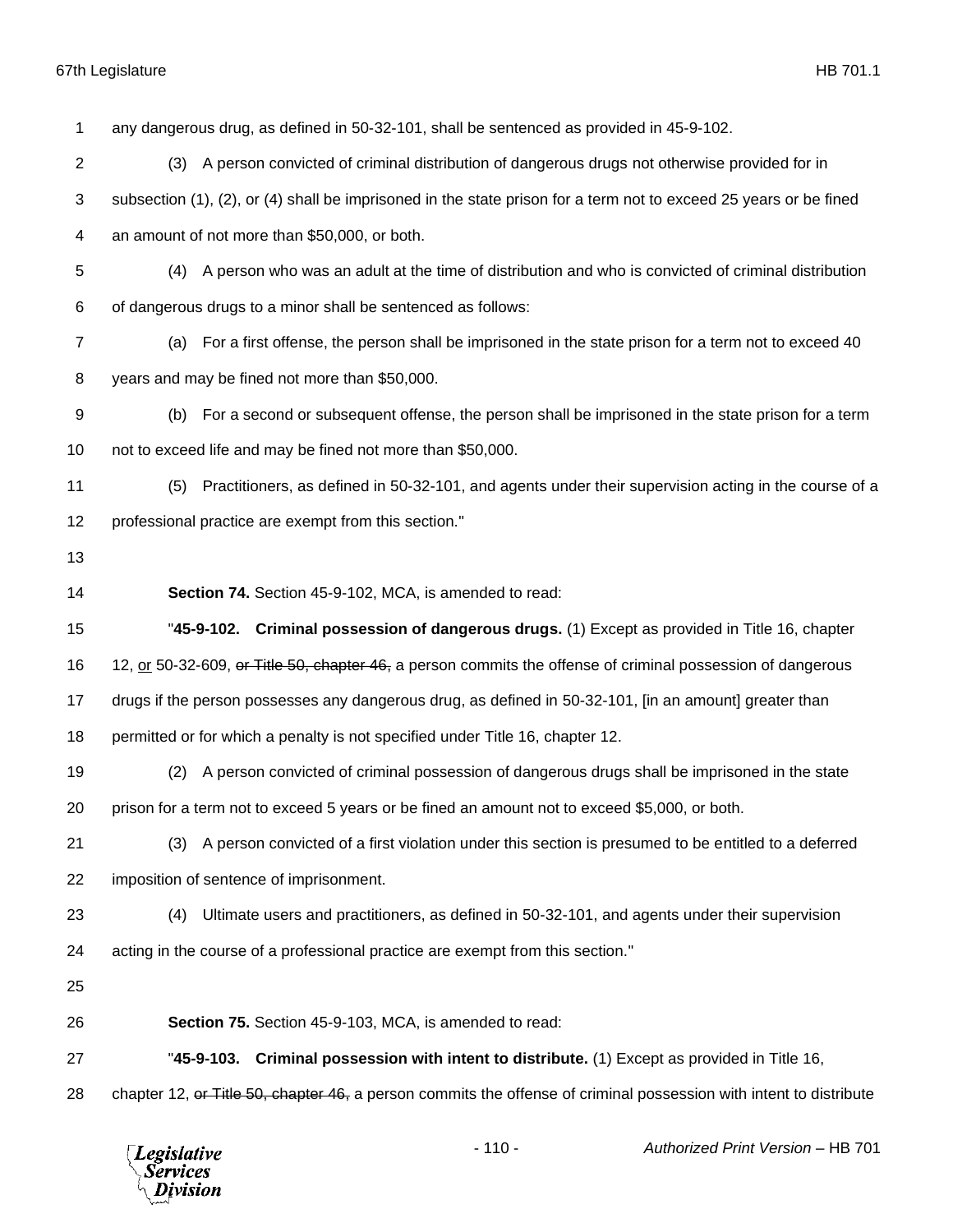| 1              | if the person possesses with intent to distribute any dangerous drug as defined in 50-32-101 [in an amount]       |
|----------------|-------------------------------------------------------------------------------------------------------------------|
| 2              | greater than permitted or for which a penalty is not specified under Title 16, chapter 12.                        |
| 3              | (2) A person convicted of criminal possession with intent to distribute shall be imprisoned in the state          |
| 4              | prison for a term of not more than 20 years or be fined an amount not to exceed \$50,000, or both.                |
| 5              | Practitioners, as defined in 50-32-101, and agents under their supervision acting in the course of a<br>(3)       |
| 6              | professional practice are exempt from this section."                                                              |
| $\overline{7}$ |                                                                                                                   |
| 8              | Section 76. Section 45-9-110, MCA, is amended to read:                                                            |
| 9              | "45-9-110. Criminal production or manufacture of dangerous drugs. (1) Except as provided in                       |
| 10             | Title 16, chapter 12, or Title 50, chapter 46, a person commits the offense of criminal production or manufacture |
| 11             | of dangerous drugs if the person knowingly or purposely produces, manufactures, prepares, cultivates,             |
| 12             | compounds, or processes a dangerous drug, as defined in 50-32-101.                                                |
| 13             | A person convicted of criminal production or manufacture of dangerous drugs, as defined in 50-<br>(2)             |
| 14             | 32-101, shall be imprisoned in the state prison for a term of not more than 25 years and may be fined an          |
| 15             | amount not to exceed \$50,000.                                                                                    |
| 16             | A person convicted of production of marijuana or tetrahydrocannabinol in an amount greater than<br>(3)            |
| 17             | permitted or for which a penalty is not specified under Title 16, chapter 12, or Title 50, chapter 46, or         |
| 18             | manufacture without the appropriate license and endorsement pursuant to Title 16, chapter 12, or Title 50,        |
| 19             | chapter 46, shall be imprisoned in the state prison for a term of not more than 5 years and may be fined an       |
| 20             | amount not to exceed \$5,000, except that if the total weight is more than a pound or the number of plants is     |
| 21             | more than 30, the person shall be imprisoned in the state prison for a term of not more than 25 years and may     |
| 22             | be fined an amount not to exceed \$50,000. "Weight" means the weight of the dry plant and includes the leaves     |
| 23             | and stem structure but does not include the root structure.                                                       |
| 24             | Practitioners, as defined in 50-32-101, and agents under their supervision acting in the course of a<br>(4)       |
| 25             | professional practice are exempt from this section."                                                              |
| 26             |                                                                                                                   |
| 27             | Section 77. Section 45-9-127, MCA, is amended to read:                                                            |
| 28             | "45-9-127. Carrying dangerous drugs on train -- penalty. (1) Except as provided in Title 16,                      |
|                |                                                                                                                   |

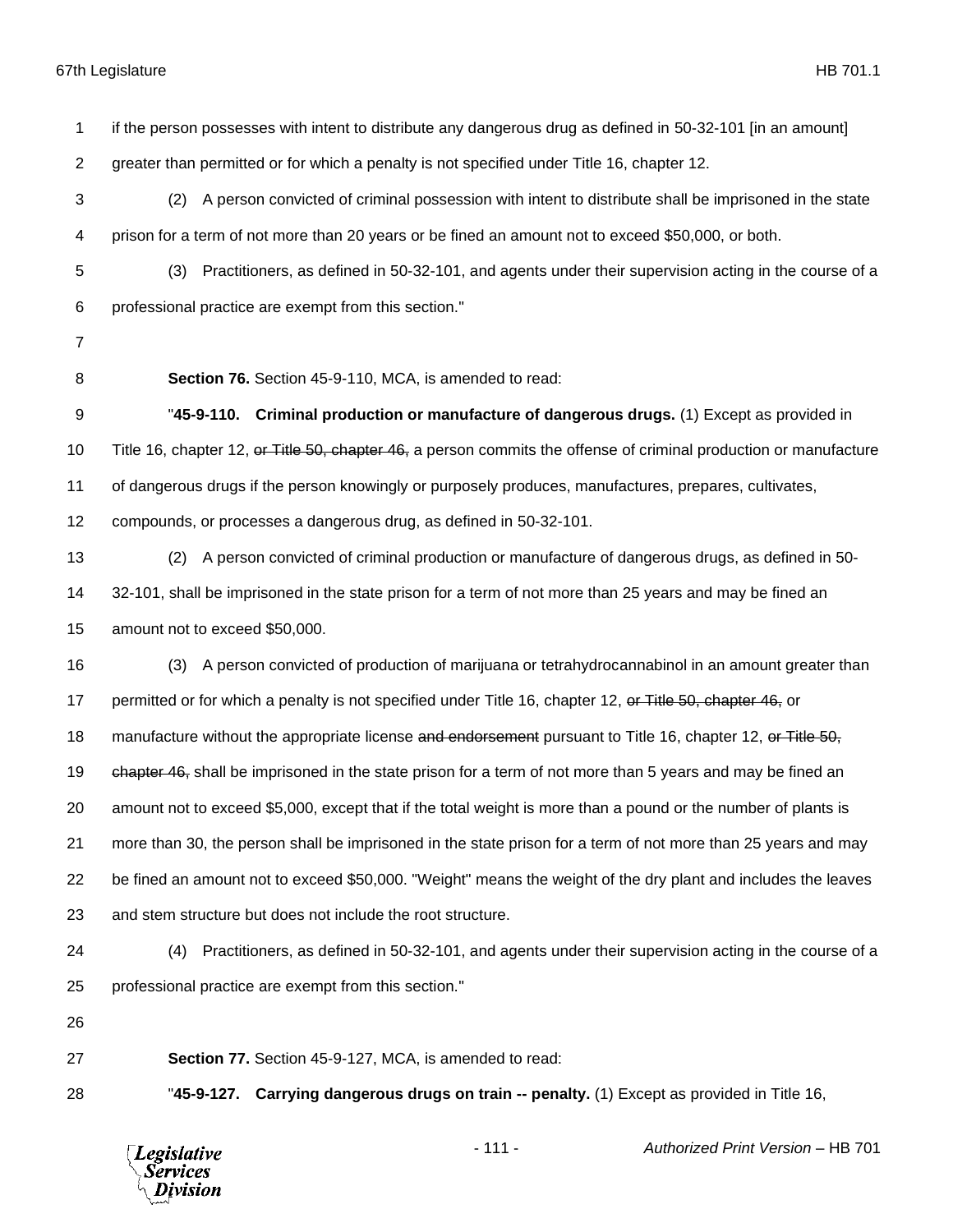| 1              | chapter 12, or Title 50, chapter 46, a person commits the offense of carrying dangerous drugs on a train in this   |
|----------------|--------------------------------------------------------------------------------------------------------------------|
| $\overline{c}$ | state if the person is knowingly or purposely in criminal possession of a dangerous drug and boards any train.     |
| 3              | A person convicted of carrying dangerous drugs on a train in this state is subject to the penalties<br>(2)         |
| 4              | provided in 45-9-102."                                                                                             |
| 5              |                                                                                                                    |
| 6              | Section 78. Section 45-9-203, MCA, is amended to read:                                                             |
| 7              | "45-9-203. Surrender of license. (1) If a court suspends or revokes a driver's license under 45-9-                 |
| 8              | 202(2)(e), the defendant shall, at the time of sentencing, surrender the license to the court. The court shall     |
| 9              | forward the license and a copy of the sentencing order to the department of justice. The defendant may apply to    |
| 10             | the department for issuance of a probationary license under 61-2-302.                                              |
| 11             | If a person with a registry identification card or license issued pursuant to 50-46-307 [section 16]<br>(2)        |
| 12             | or 50-46-308 16-12-203 is convicted of an offense under this chapter, the court shall:                             |
| 13             | at the time of sentencing, require the person to surrender the registry identification card; and<br>(a)            |
| 14             | notify the department of public health and human services-revenue of the conviction in order for<br>(b)            |
| 15             | the department to carry out its duties under 50-46-330 [section 23] or 16-12-109."                                 |
| 16             |                                                                                                                    |
| 17             | Section 79. Section 45-10-103, MCA, is amended to read:                                                            |
| 18             | "45-10-103. Criminal possession of drug paraphernalia. Except as provided in Title 16, chapter 12,                 |
| 19             | or 50-32-609, or Title 50, chapter 46, it is unlawful for a person to use or to possess with intent to use drug    |
| 20             | paraphernalia to plant, propagate, cultivate, grow, harvest, manufacture, compound, convert, produce, process,     |
| 21             | prepare, test, analyze, pack, repack, store, contain, conceal, inject, ingest, inhale, or otherwise introduce into |
| 22             | the human body a dangerous drug. A person who violates this section is guilty of a misdemeanor and upon            |
| 23             | conviction shall be imprisoned in the county jail for not more than 6 months, fined an amount of not more than     |
| 24             | \$500, or both. A person convicted of a first violation of this section is presumed to be entitled to a deferred   |
| 25             | imposition of sentence of imprisonment."                                                                           |
| 26             |                                                                                                                    |
| 27             | Section 80. Section 45-10-107, MCA, is amended to read:                                                            |

"**45-10-107. Exemptions.** The provisions of this part do not apply to:

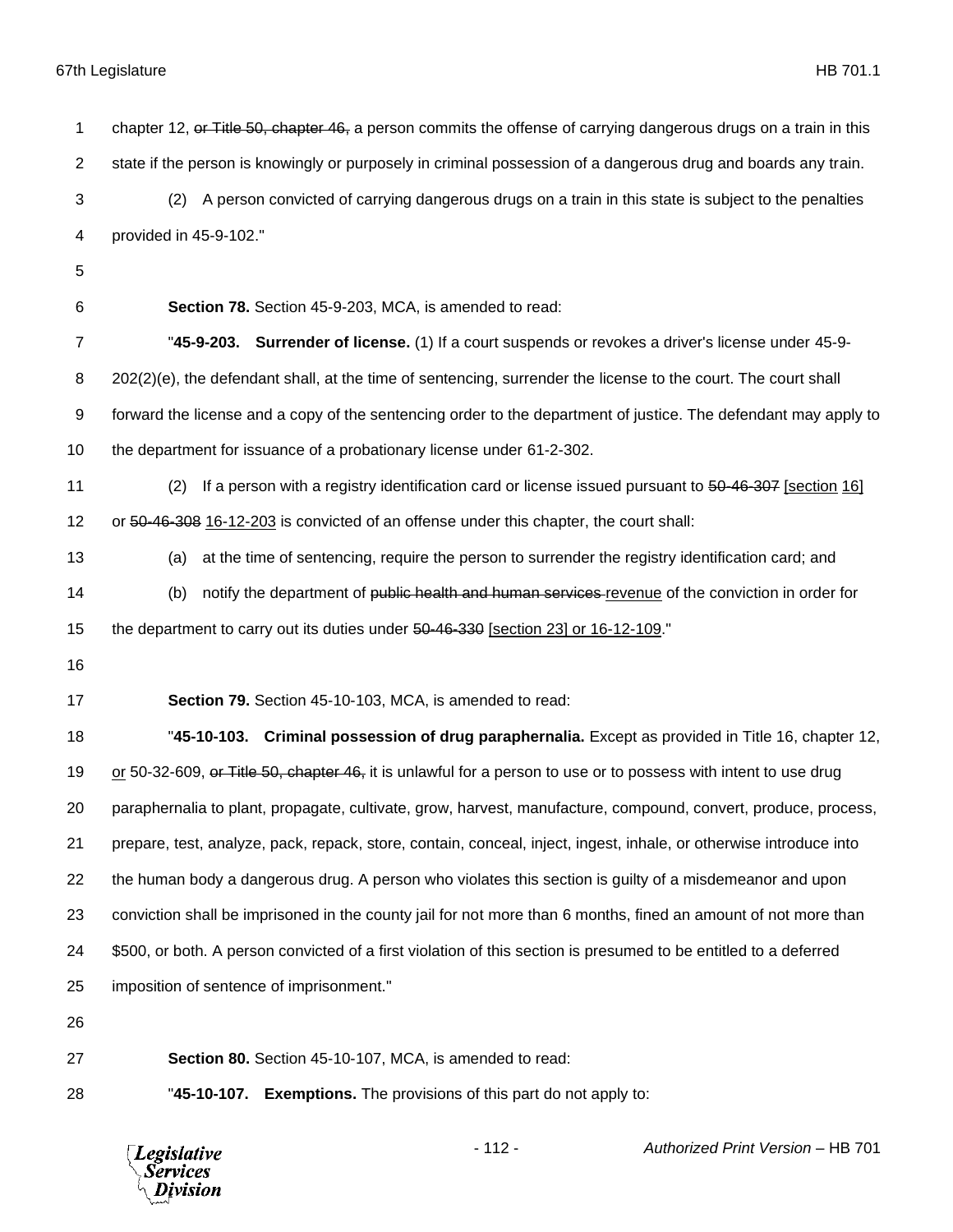(1) practitioners, as defined in 50-32-101, and agents under their supervision acting in the course of a professional practice; (2) persons acting in compliance with Title 50, chapter 46; (3)(2) persons acting in compliance with Title 16, chapter 12; or (4)(3) persons acting as employees or volunteers of an organization, including a nonprofit community- based organization, local health department, or tribal health department, that provides needle and syringe exchange services to prevent and reduce the transmission of communicable diseases." **Section 81.** Section 46-18-202, MCA, is amended to read: "**46-18-202. Additional restrictions on sentence.** (1) The sentencing judge may also impose any of the following restrictions or conditions on the sentence provided for in 46-18-201 that the judge considers necessary to obtain the objectives of rehabilitation and the protection of the victim and society: (a) prohibition of the offender's holding public office; (b) prohibition of the offender's owning or carrying a dangerous weapon; (c) restrictions on the offender's freedom of association; (d) restrictions on the offender's freedom of movement; (e) a requirement that the defendant provide a biological sample for DNA testing for purposes of Title 44, chapter 6, part 1, if an agreement to do so is part of the plea bargain; (f) a requirement that the offender surrender any registry identification card issued under [section 16] or license issued under 50-46-303 16-12-203; (g) any other limitation reasonably related to the objectives of rehabilitation and the protection of the victim and society. (2) Whenever the sentencing judge imposes a sentence of imprisonment in a state prison for a term exceeding 1 year, the sentencing judge may also impose the restriction that the offender is ineligible for parole and participation in the supervised release program while serving that term. If the restriction is to be imposed, the sentencing judge shall state the reasons for it in writing. If the sentencing judge finds that the restriction is necessary for the protection of society, the judge shall impose the restriction as part of the sentence and the judgment must contain a statement of the reasons for the restriction.

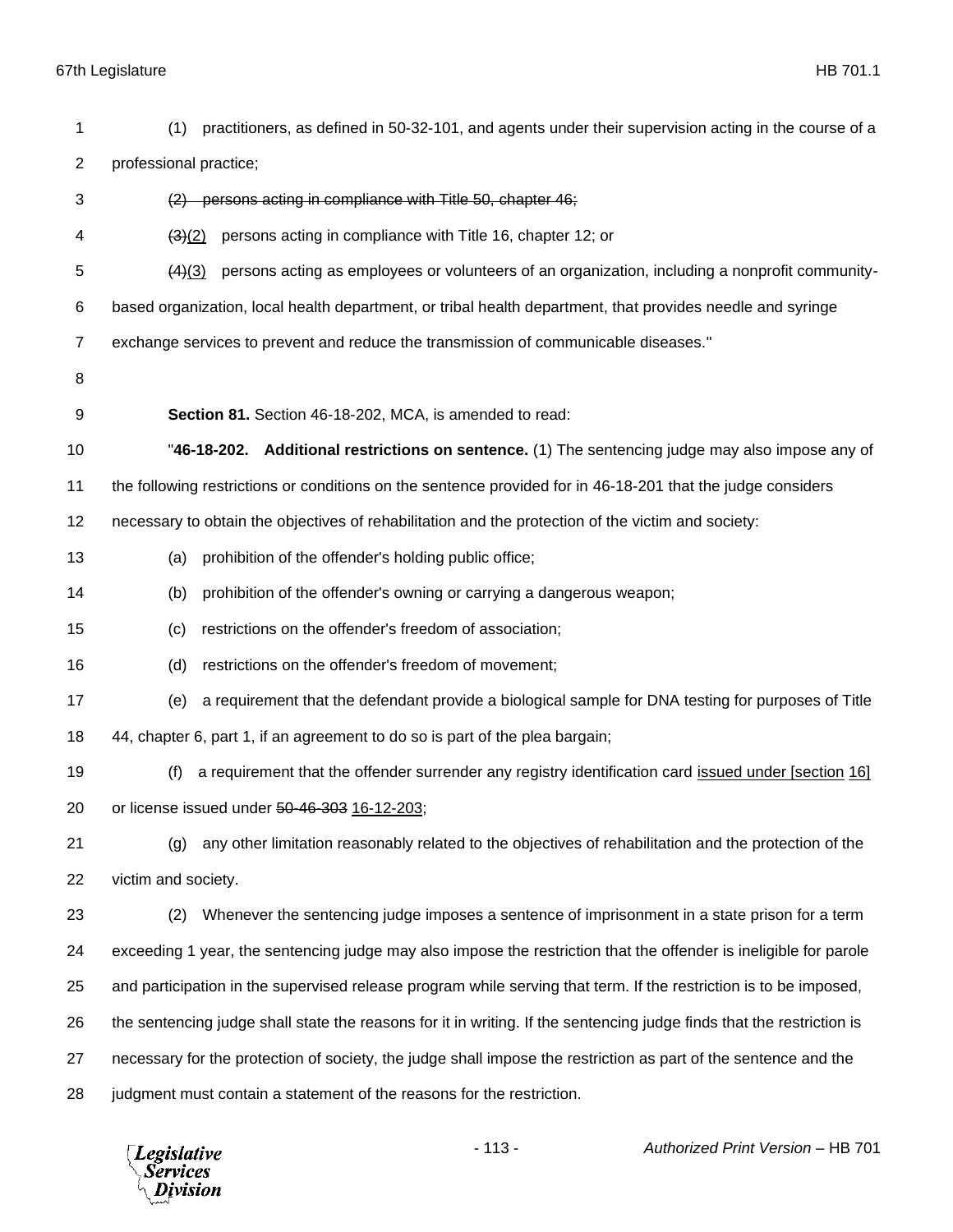| 1              | If a sentencing judge requires an offender to surrender a registry identification card issued under<br>(3)         |
|----------------|--------------------------------------------------------------------------------------------------------------------|
| $\overline{2}$ | [section 16] or license issued under 50-46-303 16-12-203, the court shall return the card or license to the        |
| 3              | department of public health and human services revenue and provide the department with information on the          |
| 4              | offender's sentence. The department shall revoke the card for the duration of the sentence and shall return the    |
| 5              | card if the offender successfully completes the terms of the sentence before the expiration date listed on the     |
| 6              | card."                                                                                                             |
| $\overline{7}$ |                                                                                                                    |
| 8              | Section 82. Section 50-46-302, MCA, is amended to read:                                                            |
| 9              | "50-46-302.<br><b>Definitions.</b> As used in this part, the following definitions apply:                          |
| 10             | "Canopy" means the total amount of square footage dedicated to live plant production at a<br>(1)                   |
| 11             | registered premises consisting of the area of the floor, platform, or means of support or suspension of the plant. |
| 12             | "Chemical manufacturing" means the production of marijuana concentrate.<br>(2)                                     |
| 13             | "Correctional facility or program" means a facility or program that is described in 53-1-202 and to<br>(3)         |
| 14             | which an individual may be ordered by any court of competent jurisdiction.                                         |
| 15             | "Debilitating medical condition" means:<br>(4)                                                                     |
| 16             | cancer, glaucoma, positive status for human immunodeficiency virus, or acquired immune<br>(a)                      |
| 17             | deficiency syndrome when the condition or disease results in symptoms that seriously and adversely affect the      |
| 18             | patient's health status;                                                                                           |
| 19             | cachexia or wasting syndrome;<br>(b)                                                                               |
| 20             | (c) severe chronic pain that is persistent pain of severe intensity that significantly interferes with daily       |
| 21             | activities as documented by the patient's treating physician;                                                      |
| 22             | (d)<br>intractable nausea or vomiting;                                                                             |
| 23             | epilepsy or an intractable seizure disorder;<br>(e)                                                                |
| 24             | multiple sclerosis;<br>(f)                                                                                         |
| 25             | Crohn's disease;<br>(g)                                                                                            |
| 26             | painful peripheral neuropathy;<br>(h)                                                                              |
| 27             | a central nervous system disorder resulting in chronic, painful spasticity or muscle spasms;<br>(i)                |
| 28             | admittance into hospice care in accordance with rules adopted by the department; or<br>(j)                         |

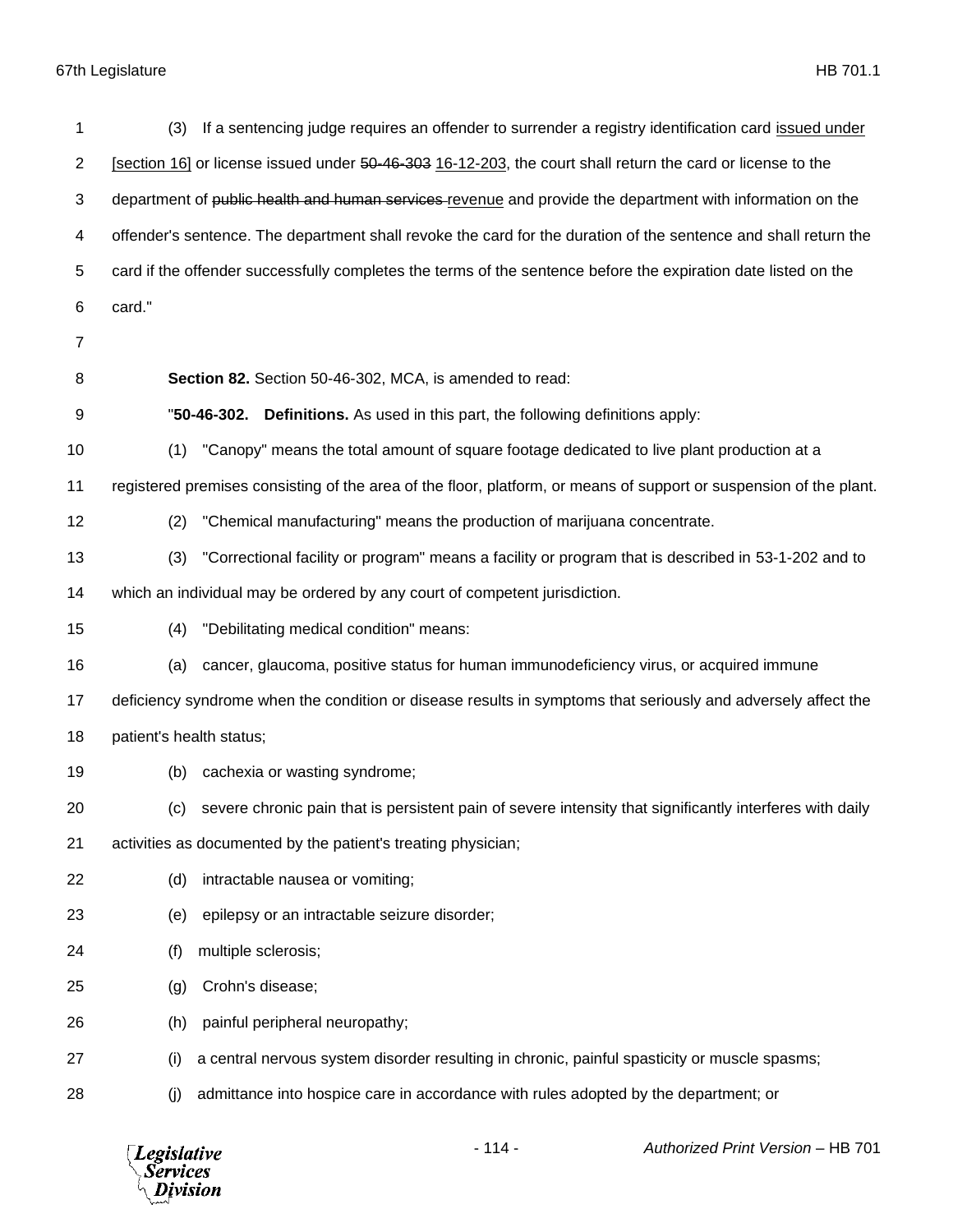**Legislative** *Services* Division

- 115 - *Authorized Print Version* – HB 701 (k) posttraumatic stress disorder. 2 (5) "Department" means the department of public health and human services revenue provided for in 2-15-2201 2-15-1301. (6) "Dispensary" means a registered premises from which a provider or marijuana-infused products provider is approved by the department to dispense marijuana or marijuana-infused products to a registered cardholder. (7) (a) "Employee" means an individual employed to do something for the benefit of an employer. (b) The term includes a manager, agent, or director of a partnership, association, company, corporation, limited liability company, or organization. (c) The term does not include a third party with whom a licensee has a contractual relationship. (8) "Financial interest" means a legal or beneficial interest that entitles the holder, directly or indirectly through a business, an investment, or a spouse, parent, or child relationship, to 1% or more of the net profits or net worth of the entity in which the interest is held. (9) "Local government" means a county, a consolidated government, or an incorporated city or town. (10) "Marijuana" has the meaning provided in 50-32-101. (11) "Marijuana concentrate" means any type of marijuana product consisting wholly or in part of the resin extracted from any part of the marijuana plant. (12) "Marijuana derivative" means any mixture or preparation of the dried leaves, flowers, resin, and byproducts of the marijuana plant, including but not limited to marijuana concentrates and marijuana-infused products. (13) (a) "Marijuana-infused product" means a product that contains marijuana and is intended for use by a registered cardholder by a means other than smoking. (b) The term includes but is not limited to edible products, ointments, and tinctures. (14) (a) "Marijuana-infused products provider" means a person licensed by the department to manufacture and provide marijuana-infused products for a registered cardholder. (b) The term does not include the cardholder's treating or referral physician. (15) "Mature marijuana plant" means a harvestable female marijuana plant that is flowering. (16) "Paraphernalia" has the meaning provided in 45-10-101.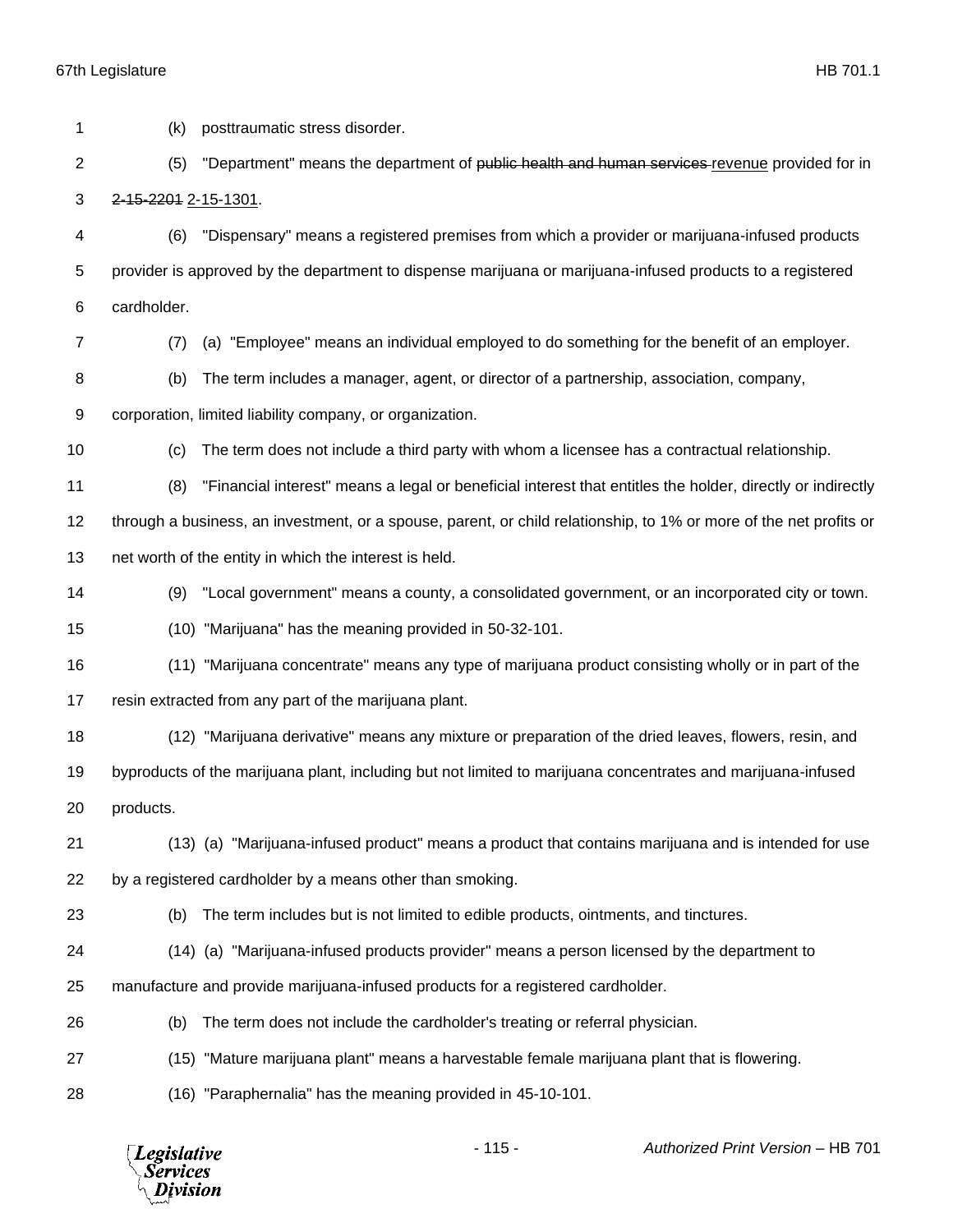(17) "Person" means an individual, partnership, association, company, corporation, limited liability company, or organization. (18) (a) "Provider" means a person licensed by the department to assist a registered cardholder as allowed under this part. (b) The term does not include a cardholder's treating physician or referral physician. (19) "Referral physician" means an individual who: (a) is licensed under Title 37, chapter 3; and (b) is the physician to whom a patient's treating physician has referred the patient for physical examination and medical assessment. (20) "Registered cardholder" or "cardholder" means a Montana resident with a debilitating medical condition who has received and maintains a valid registry identification card. (21) "Registered premises" means the location at which a provider or marijuana-infused products provider: (a) has indicated that marijuana will be cultivated, chemical manufacturing will occur, or marijuana- infused products will be manufactured for registered cardholders; or (b) has established a dispensary for sale of marijuana or marijuana-infused products to registered cardholders. (22) "Registry identification card" means a document issued by the department pursuant to 50-46-303 that identifies an individual as a registered cardholder. (23) (a) "Resident" means an individual who meets the requirements of 1-1-215. (b) An individual is not considered a resident for the purposes of this part if the individual: (i) claims residence in another state or country for any purpose; or (ii) is an absentee property owner paying property tax on property in Montana. (24) "Second degree of kinship by blood or marriage" means a mother, father, brother, sister, son, daughter, spouse, grandparent, grandchild, mother-in-law, father-in-law, brother-in-law, sister-in-law, son-in- law, daughter-in-law, grandparent-in-law, grandchild-in-law, stepfather, stepmother, stepbrother, stepsister, stepson, stepdaughter, stepgrandparent, or stepgrandchild. (25) "Seedling" means a marijuana plant that has no flowers and is less than 12 inches in height and

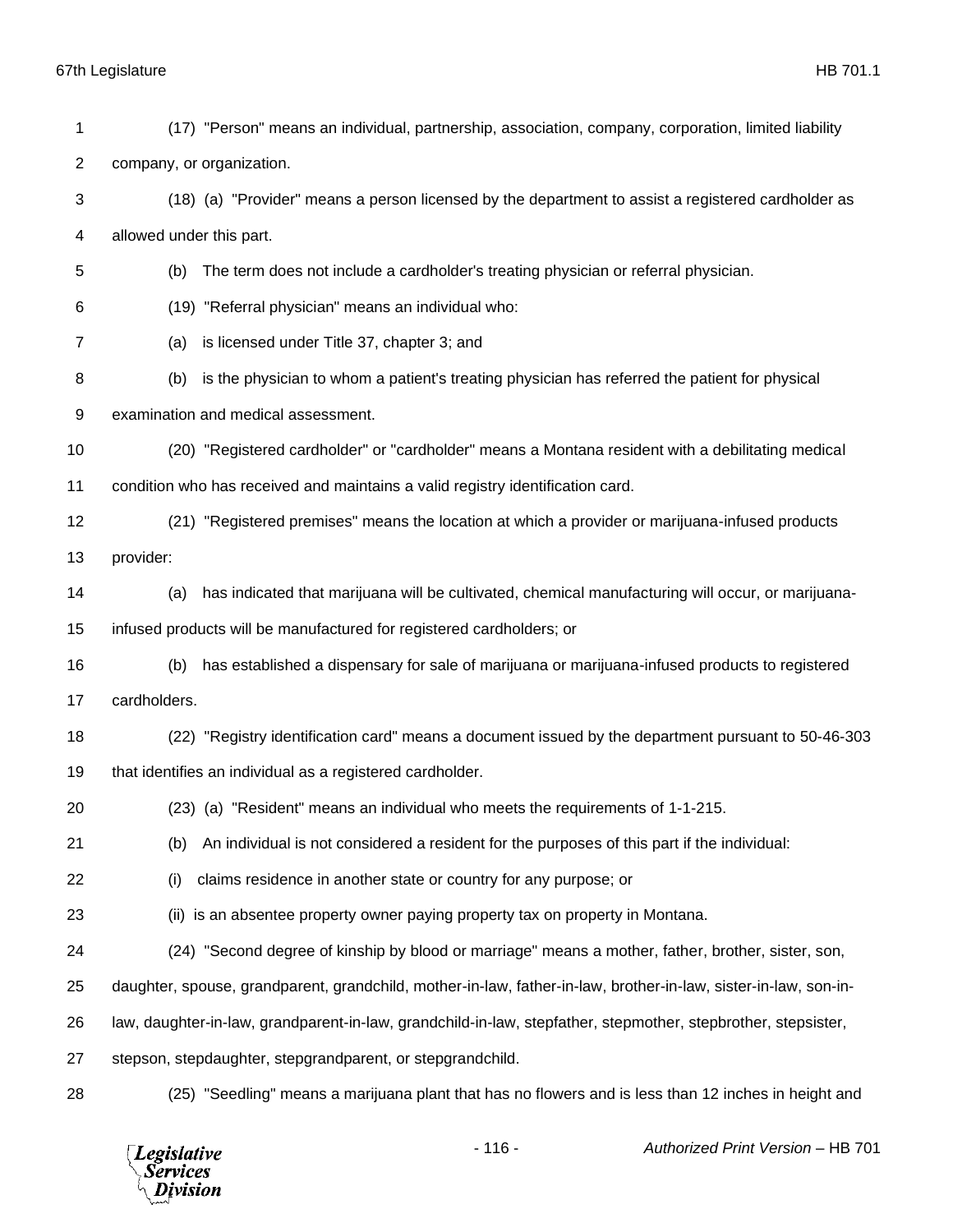12 inches in diameter. (26) "Standard of care" means, at a minimum, the following activities when undertaken in person or through the use of telemedicine by a patient's treating physician or referral physician if the treating physician or referral physician is providing written certification for a patient with a debilitating medical condition: (a) obtaining the patient's medical history; (b) performing a relevant and necessary physical examination; (c) reviewing prior treatment and treatment response for the debilitating medical condition; (d) obtaining and reviewing any relevant and necessary diagnostic test results related to the debilitating medical condition; (e) discussing with the patient and ensuring that the patient understands the advantages, disadvantages, alternatives, potential adverse effects, and expected response to the recommended treatment; (f) monitoring the response to treatment and possible adverse effects; and (g) creating and maintaining patient records that remain with the physician. (27) "State laboratory" means the laboratory operated by the department to conduct environmental analyses. (28) "Telemedicine" has the meaning provided in 33-22-138. (29) "Testing laboratory" means a qualified person, licensed by the department, who meets the requirements of 50-46-311 and: (a) provides testing of representative samples of marijuana and marijuana-infused products; and (b) provides information regarding the chemical composition, the potency of a sample, and the presence of molds, pesticides, or other contaminants in a sample. (30) "Treating physician" means an individual who: (a) is licensed under Title 37, chapter 3; and (b) has a bona fide professional relationship with the individual applying to be a registered cardholder. (31) (a) "Usable marijuana" means the dried leaves and flowers of the marijuana plant and any marijuana derivatives that are appropriate for the use of marijuana by an individual with a debilitating medical condition.

- 
- (b) The term does not include the seeds, stalks, and roots of the plant.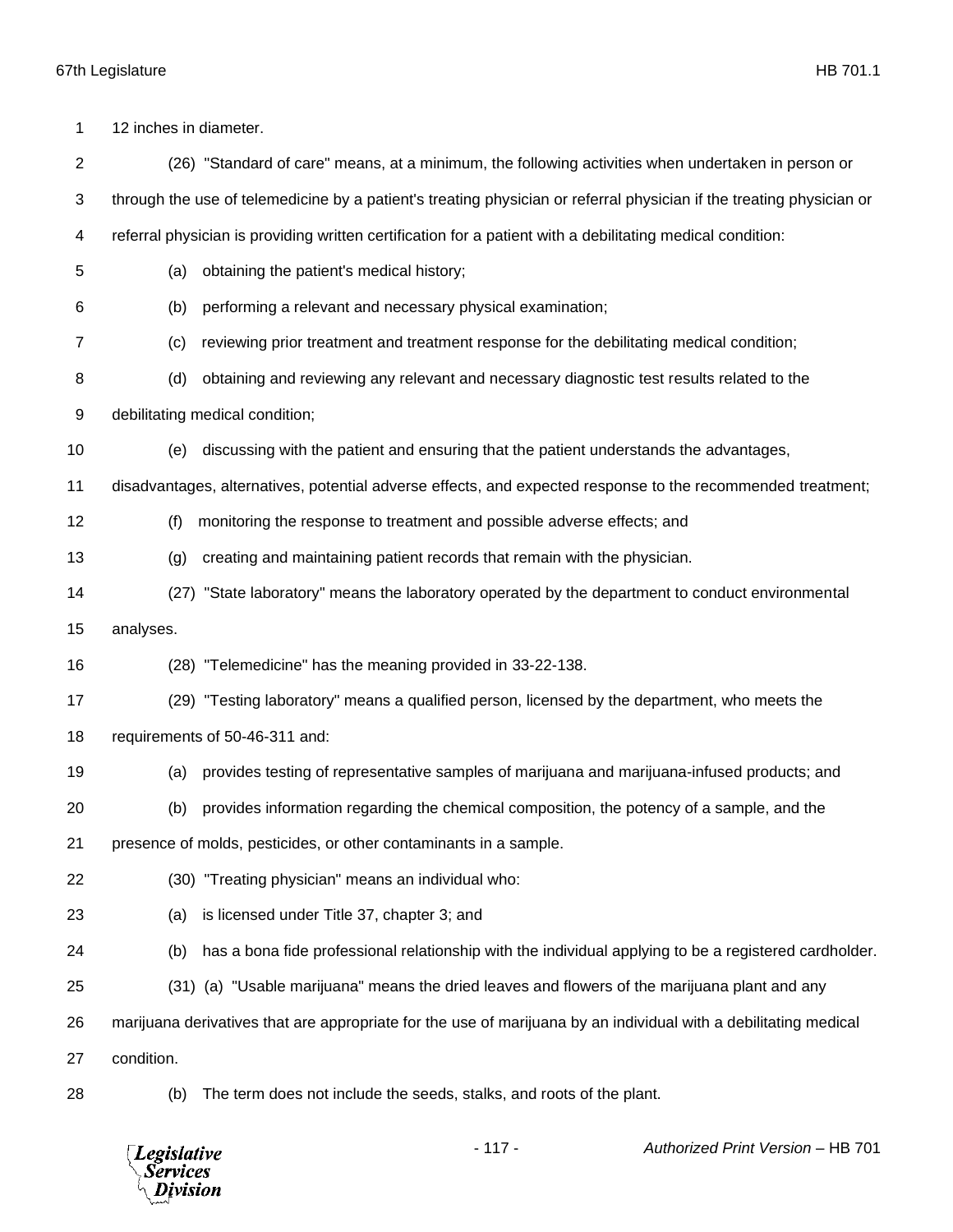| 1              | (32) "Written certification" means a statement signed by a treating physician or referral physician that       |
|----------------|----------------------------------------------------------------------------------------------------------------|
| 2              | meets the requirements of 50-46-310 and is provided in a manner that meets the standard of care."              |
| 3              |                                                                                                                |
| 4              | Section 83. Section 50-46-303, MCA, is amended to read:                                                        |
| 5              | "50-46-303. Medical marijuana registry -- department responsibilities -- issuance of cards and                 |
| 6              | licenses -- confidentiality. (1) The department shall establish and maintain a registry of persons who receive |
| $\overline{7}$ | registry identification cards or licenses under this part. The department shall issue:                         |
| 8              | registry identification cards to Montana residents who have debilitating medical conditions and<br>(a)         |
| 9              | who submit applications meeting the requirements of this part;                                                 |
| 10             | licenses:<br>(b)                                                                                               |
| 11             | to persons who apply to operate as providers or marijuana-infused products providers and who<br>(i)            |
| 12             | submit applications meeting the requirements of this part;                                                     |
| 13             | (ii) for dispensaries established by providers or marijuana-infused products providers; and                    |
| 14             | (iii) through the state laboratory, to testing laboratories that submit applications meeting the               |
| 15             | requirements of this part; and                                                                                 |
| 16             | endorsements for chemical manufacturing to a provider or a marijuana-infused products provider<br>(c)          |
| 17             | who applies for a chemical manufacturing endorsement and meets requirements established by the department      |
| 18             | by rule.                                                                                                       |
| 19             | (a) -An individual who obtains a registry identification card and indicates the individual will not use<br>(2) |
| 20             | the system of licensed providers and marijuana-infused products providers to obtain marijuana or marijuana-    |
| 21             | infused products is authorized to cultivate, manufacture, possess, and transport marijuana as allowed by this  |
| 22             | part.                                                                                                          |
| 23             | An individual who obtains a registry identification card and indicates the individual will use the             |
| 24             | system of licensed providers and marijuana-infused products providers to obtain marijuana or marijuana-        |
| 25             | infused products is authorized to possess marijuana as allowed by this part.                                   |
| 26             | A person who obtains a provider, marijuana-infused products provider, or dispensary license or<br>$\Theta(a)$  |
| 27             | an employee of a licensed provider or marijuana-infused products provider is authorized to cultivate,          |
| 28             | manufacture, possess, sell, and transport marijuana as allowed by this part.                                   |

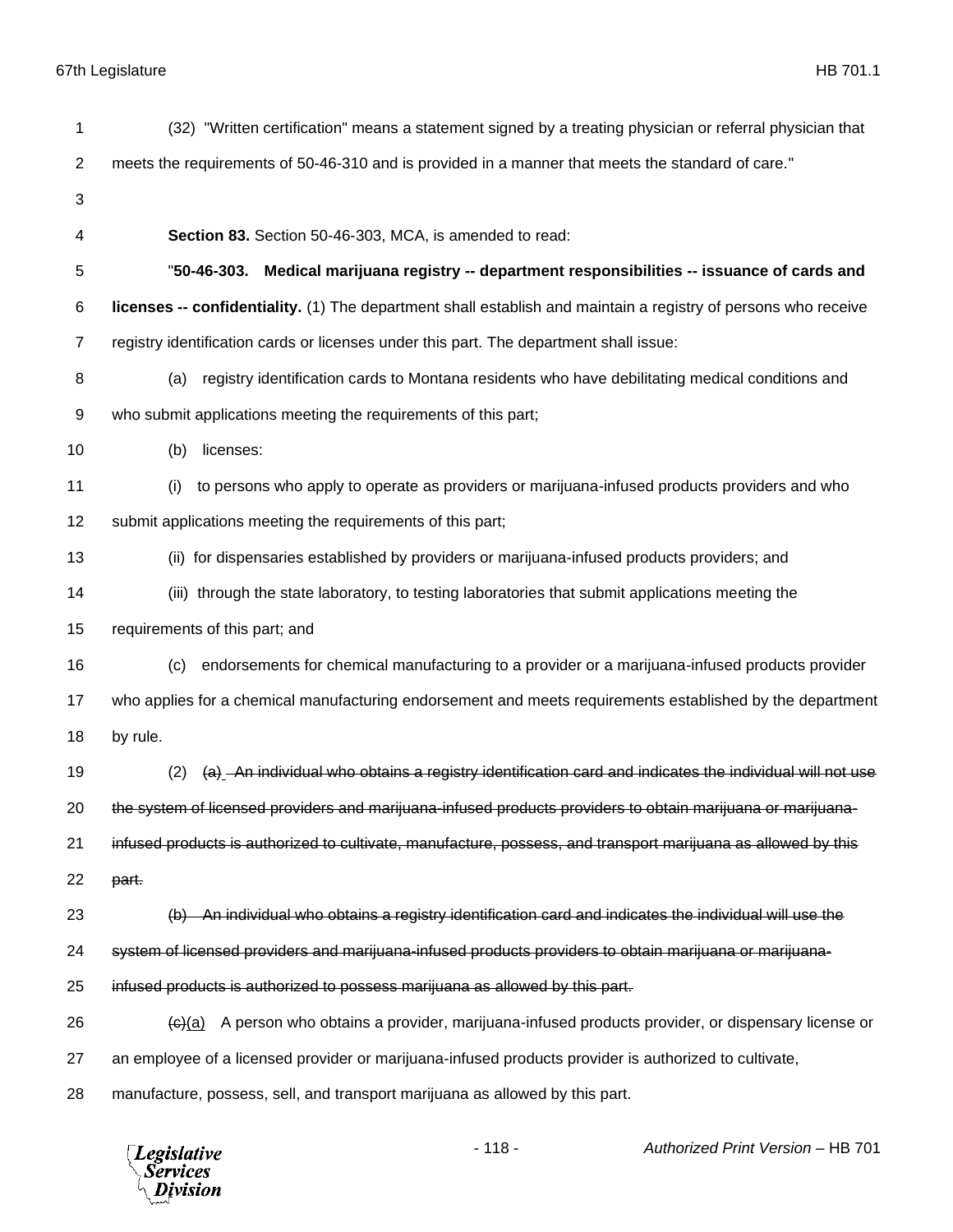*Legislative*<br>Services<br>*Division* 

| 1              | A person who obtains a testing laboratory license or an employee of a licensed testing<br>(d)(b)                 |
|----------------|------------------------------------------------------------------------------------------------------------------|
| $\overline{c}$ | laboratory is authorized to possess, test, and transport marijuana as allowed by this part.                      |
| 3              | The department shall conduct criminal history background checks as required by 50-46-307 and<br>(3)              |
| 4              | 50-46-308 before issuing a license to a provider or marijuana-infused products provider.                         |
| 5              | (a) Registry identification cards and licenses issued pursuant to this part must:<br>(4)                         |
| 6              | be laminated and produced on a material capable of lasting for the duration of the time period for<br>(i)        |
| 7              | which the card or license is valid;                                                                              |
| 8              | (ii) state the name, address, and date of birth of the registered cardholder;                                    |
| 9              | (iii) indicate whether the cardholder is obtaining marijuana and marijuana-infused products through the          |
| 10             | system of licensed providers and marijuana-infused products providers;                                           |
| 11             | (iv) indicate whether a provider or marijuana-infused products provider has an endorsement for                   |
| 12             | chemical manufacturing;                                                                                          |
| 13             | state the date of issuance and the expiration date of the registry identification card or license;<br>(v)        |
| 14             | (vi) contain a unique identification number; and                                                                 |
| 15             | (vii) contain other information that the department may specify by rule.                                         |
| 16             | Except as provided in subsection $(4)(c)$ , in addition to complying with subsection $(4)(a)$ , registry<br>(b)  |
| 17             | identification cards issued pursuant to this part must:                                                          |
| 18             | include a picture of the registered cardholder; and<br>(i)                                                       |
| 19             | be capable of being used to track registered cardholder purchases.<br>(ii)                                       |
| 20             | (i) The department shall issue temporary registry identification cards upon receipt of an<br>(c)                 |
| 21             | application. The cards are valid for 60 days and are exempt from the requirements of subsection (4)(b). Printing |
| 22             | of the temporary identification cards is exempt from the provisions of Title 18, chapter 7.                      |
| 23             | (ii) The cards may be issued before an applicant's payment of the fee has cleared. The department                |
| 24             | shall cancel the temporary card after 60 days and may not issue a permanent card until the fee is paid.          |
| 25             | (a) The department or state laboratory, as applicable, shall review the information contained in an<br>(5)       |
| 26             | application or renewal submitted pursuant to this part and shall approve or deny an application or renewal       |
| 27             | within 30 days of receiving the application or renewal and all related application materials.                    |
| 28             | If the department fails to act on a completed application within 30 days of receipt, the department<br>(b)       |
|                |                                                                                                                  |

- 119 - *Authorized Print Version* – HB 701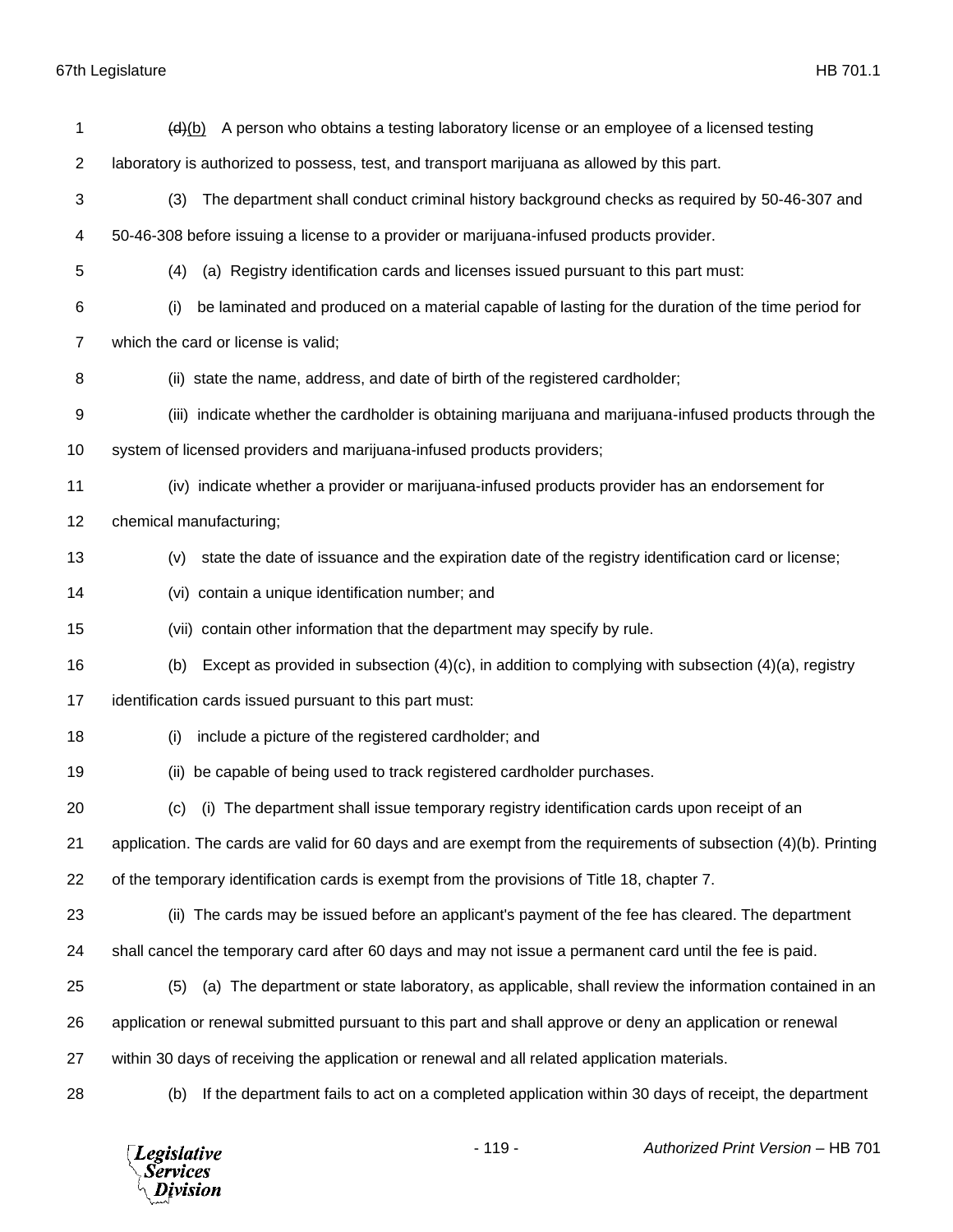shall: (i) refund the fee paid by an applicant for a registry identification card; (ii) reduce the cost of the licensing fee for a new applicant for licensure or for a licensee seeking renewal of a license by 5% each week that the application is pending; and (iii) if a licensee is unable to operate because a license renewal application has not been acted on, reimburse the licensee 50% of the gross sales the licensee reported in the most recent quarter for the purpose of the tax provided for in 15-64-102. (c) Applications that are not processed within 30 days of receipt remain active until the department takes final action. (d) An application for a license or renewal of a license is not considered complete until the department has completed a satisfactory inspection as required by this part and related administrative rules. (e) The department shall issue a registry identification card, license, or endorsement within 5 days of approving an application or renewal. (6) Review of a rejection of an application or renewal may be conducted as a contested case hearing pursuant to the provisions of the Montana Administrative Procedure Act. (7) (a) Registry identification cards expire 1 year after the date of issuance unless a physician has provided a written certification stating that a card is valid for a shorter period of time. (b) Licenses and endorsements issued to providers, marijuana-infused products providers, and 19 testing laboratories must be renewed annually. (8) (a) A registered cardholder shall notify the department of any change in the cardholder's name, address, or physician or change in the status of the cardholder's debilitating medical condition within 10 days of the change. (b) A registered cardholder who possesses mature plants or seedlings under 50-46-319(1) shall notify the department of the location of the plants and seedlings or any change of location of plants or seedlings. The department shall provide the names and locations of cardholders who possess mature plants or seedlings to the local law enforcement agency having jurisdiction in the area in which the plants or seedlings are located. The law enforcement agency and its employees are subject to the confidentiality requirements of 50-46-332.  $\leftarrow$  (e)(b) If a change occurs and is not reported to the department, the registry identification card is void.

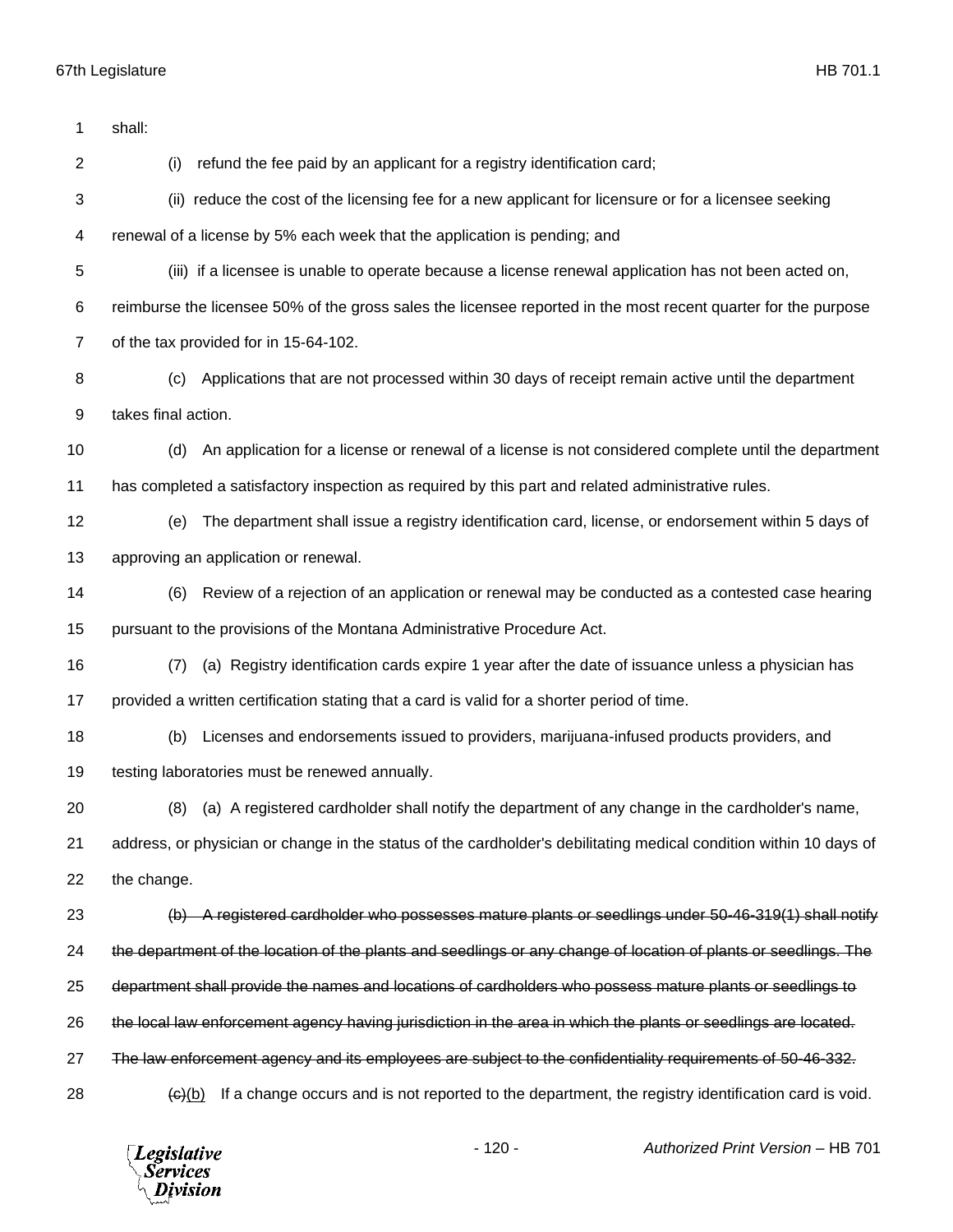| 1  | The department shall maintain a confidential list of individuals to whom the department has issued<br>(9)           |
|----|---------------------------------------------------------------------------------------------------------------------|
| 2  | registry identification cards. Except as provided in subsections (8)(b) and subsection (10), individual names and   |
| 3  | other identifying information on the list must be confidential and are not subject to disclosure, except to:        |
| 4  | authorized employees of the department as necessary to perform the official duties of the<br>(a)                    |
| 5  | department;                                                                                                         |
| 6  | authorized employees of state or local government agencies, including law enforcement agencies,<br>(b)              |
| 7  | only as necessary to verify that an individual is a lawful possessor of a registry identification card;             |
| 8  | a judge, magistrate, or other authorized judicial officer in response to an order requiring disclosure;<br>(c)      |
| 9  | and                                                                                                                 |
| 10 | another person or entity when the information pertains to a cardholder who has given written<br>(d)                 |
| 11 | consent to the release and has specified:                                                                           |
| 12 | the type of information to be released; and<br>(i)                                                                  |
| 13 | the person or entity to whom it may be released.<br>(ii)                                                            |
| 14 | (10) The department shall provide the names and phone numbers of providers and marijuana-infused                    |
| 15 | products providers and the city, town, or county where registered premises and testing laboratories are located     |
| 16 | to the public on the department's website. The department may not disclose the physical location or address of      |
| 17 | a provider, marijuana-infused products provider, dispensary, or testing laboratory.                                 |
| 18 | (11) The department may share only information about providers, marijuana infused products                          |
| 19 | providers, dispensaries, and testing laboratories with the department of revenue for the purpose of investigation   |
| 20 | and prevention of noncompliance with tax laws, including but not limited to evasion, fraud, and abuse. The          |
| 21 | department of revenue and its employees are subject to the confidentiality requirements of 15-64-111(1)."           |
| 22 |                                                                                                                     |
| 23 | Section 84. Section 50-46-307, MCA, is amended to read:                                                             |
| 24 | Individuals with debilitating medical conditions -- requirements -- minors --<br>"50-46-307.                        |
| 25 | limitations. (1) Except as provided in subsections (2) through (5), the department shall issue a registry           |
| 26 | identification card to an individual with a debilitating medical condition who submits the following, in accordance |
| 27 | with department rules:                                                                                              |
| 28 | an application on a form prescribed by the department;<br>(a)                                                       |

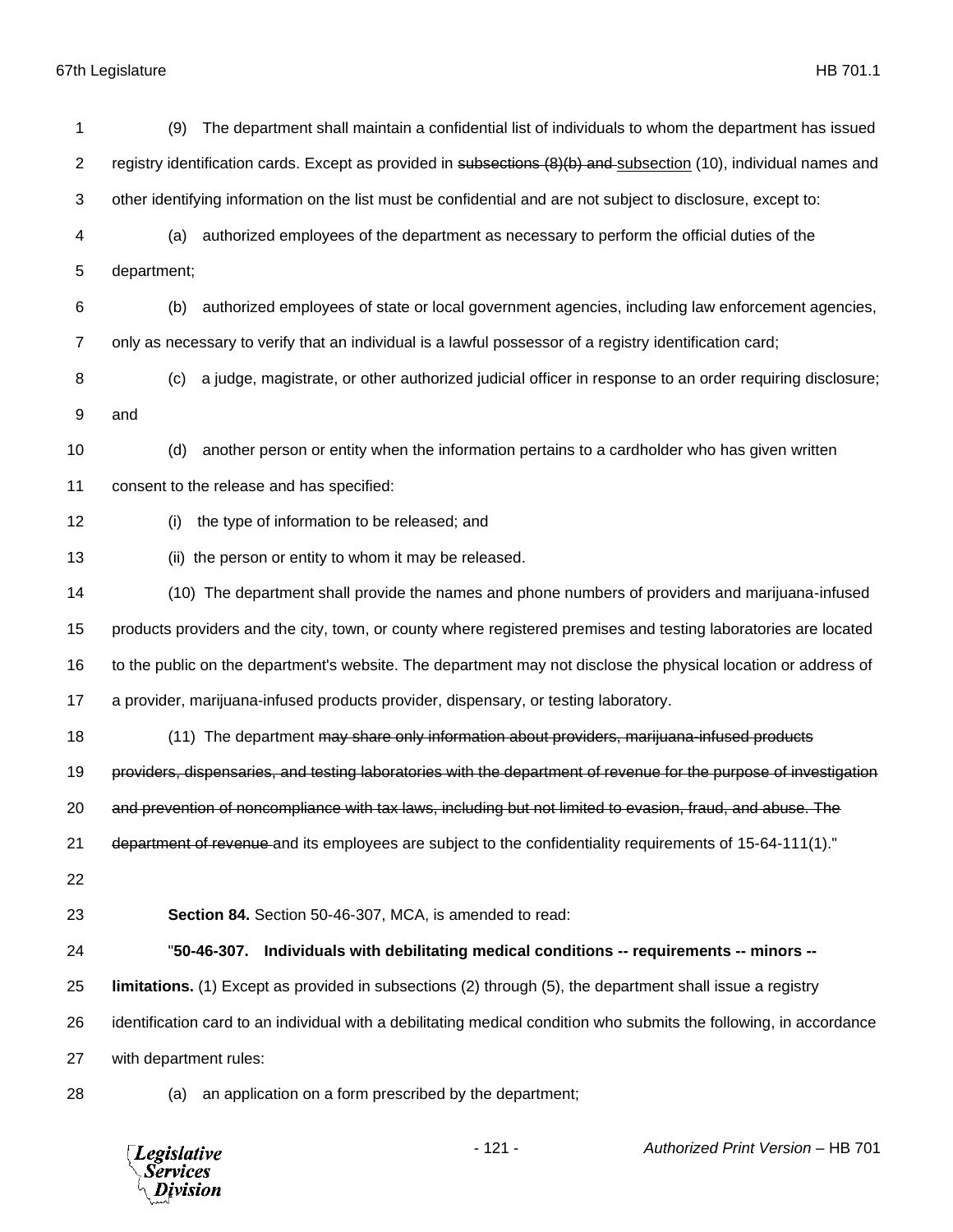| 1              | (b)<br>an application fee or a renewal fee;                                                                                               |
|----------------|-------------------------------------------------------------------------------------------------------------------------------------------|
| 2              | the individual's name, street address, and date of birth;<br>(c)                                                                          |
| 3              | (d)<br>proof of Montana residency;                                                                                                        |
| 4              | (e) a statement that the individual will be cultivating marijuana and manufacturing marijuana-infused                                     |
| 5              | products for the individual's use or will be obtaining marijuana or marijuana-infused products through the                                |
| 6              | system of licensed providers and marijuana-infused products providers;                                                                    |
| $\overline{7}$ | a statement, on a form prescribed by the department, that the individual will not divert to any<br>(f)(e)                                 |
| 8              | other individual the marijuana or marijuana-infused products that the individual cultivates, manufactures, or                             |
| 9              | obtains through the system of licensed providers and marijuana-infused products providers for the individual's                            |
| 10             | debilitating medical condition;                                                                                                           |
| 11             | the name of the individual's treating physician or referral physician and the street address and<br>$\left(\mathbf{g}\right)(\mathbf{f})$ |
| 12             | telephone number of the physician's office;                                                                                               |
| 13             | the street address where the individual is cultivating marijuana or manufacturing marijuana-<br>(h)(g)                                    |
| 14             | infused products if the individual is cultivating marijuana or manufacturing marijuana-infused products for the                           |
| 15             | individual's own use; and                                                                                                                 |
| 16             | the written certification and accompanying statements from the individual's treating physician or<br>$\theta(h)$                          |
| 17             | referral physician as required pursuant to 50-46-310.                                                                                     |
| 18             | The department shall issue a registry identification card to a minor if the materials required under<br>(2)                               |
| 19             | subsection (1) are submitted and the minor's custodial parent or legal guardian with responsibility for health                            |
| 20             | care decisions:                                                                                                                           |
| 21             | provides proof of legal guardianship and responsibility for health care decisions if the individual is<br>(a)                             |
| 22             | submitting an application as the minor's legal guardian with responsibility for health care decisions; and                                |
| 23             | signs and submits a written statement that:<br>(b)                                                                                        |
| 24             | the minor's treating physician or referral physician has explained to the minor and to the minor's<br>(i)                                 |
| 25             | custodial parent or legal guardian with responsibility for health care decisions the potential risks and benefits of                      |
| 26             | the use of marijuana;                                                                                                                     |
| 27             | (ii) indicates whether the parent or legal guardian will be obtaining marijuana or marijuana-infused                                      |
| 28             | products for the minor through the system of licensed providers and marijuana-infused products providers; and                             |
|                |                                                                                                                                           |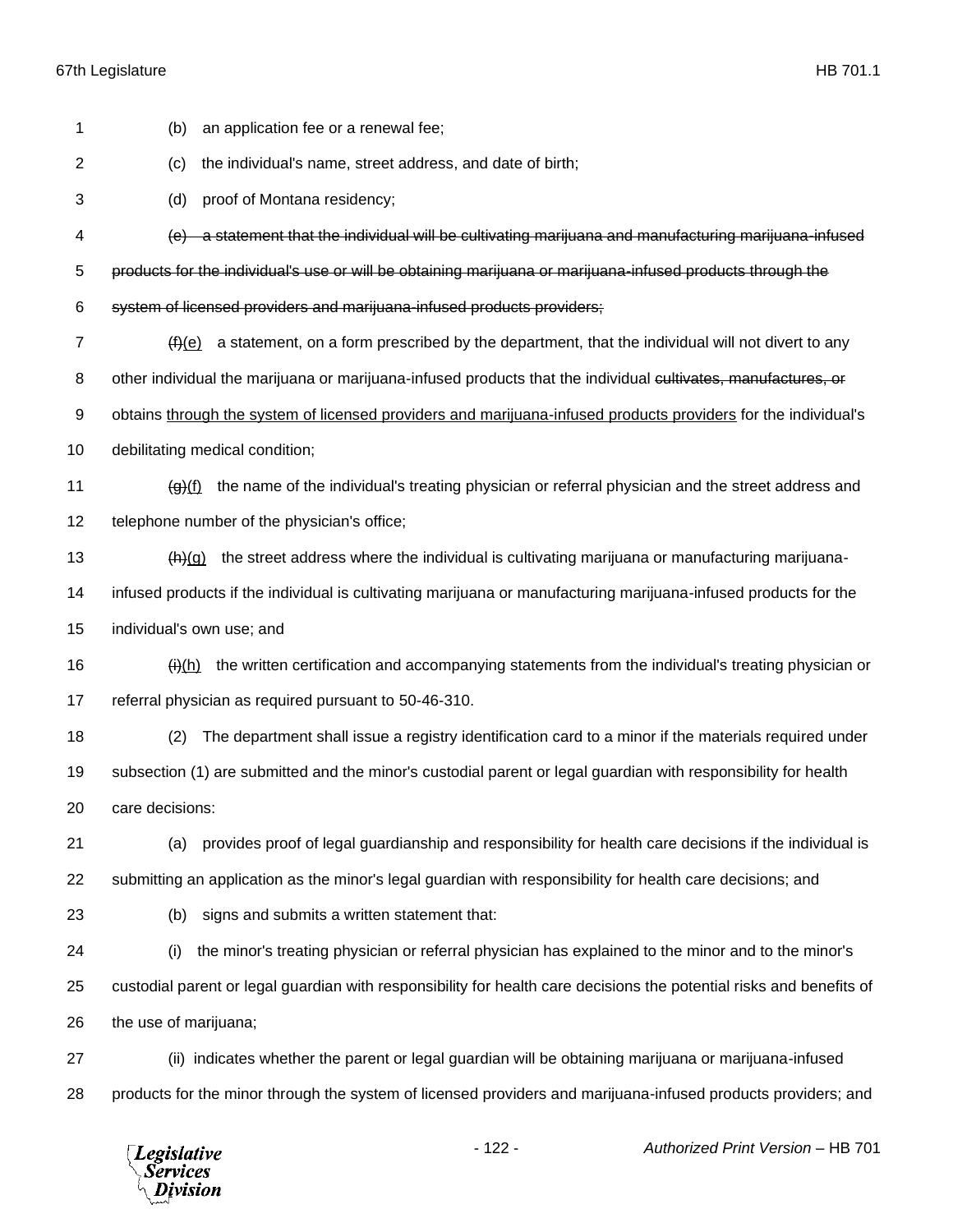**Services** Division

 (iii) the minor's custodial parent or legal guardian with responsibility for health care decisions: (A) consents to the use of marijuana by the minor; (B) agrees to control the acquisition of marijuana and the dosage and frequency of the use of marijuana by the minor; (C) agrees that the minor will use only marijuana-infused products and will not smoke marijuana; (c) if the parent or guardian will be serving as the minor's provider, undergoes background checks in accordance with subsection (3). The parent or legal guardian shall pay the costs of the background check and may not obtain a license as a marijuana-infused products provider if the parent or legal guardian does not meet the requirements of 50-46-308. (d) pledges, on a form prescribed by the department, not to divert to any individual any marijuana cultivated or obtained for the minor's use in a marijuana-infused product. (3) A parent serving as a minor's provider shall submit fingerprints to facilitate a fingerprint and background check by the department of justice and federal bureau of investigation upon the minor's initial application for a registry identification card and every 3 years after that. The department shall conduct a name- based background check in years when a fingerprint background check is not required. (4) An application for a registry identification card for a minor must be accompanied by the written certification and accompanying statements required pursuant to 50-46-310 from a second physician in addition 18 to the minor's treating physician or referral physician. (5) An individual may not be a registered cardholder if the individual is in the custody of or under the supervision of the department of corrections or a youth court. (6) A registered cardholder who elects to obtain marijuana or marijuana-infused products through the system of licensed providers and marijuana-infused products providers may not cultivate marijuana or manufacture marijuana-infused products for the cardholder's use unless the registered cardholder is a licensed provider or marijuana-infused products provider. (7) A registered cardholder may cultivate marijuana and manufacture marijuana-infused products as allowed under 50-46-319 only: (a) at a property that is owned by the cardholder; or (b) with written permission of the property owner, at a property that is rented or leased by the - 123 - *Authorized Print Version* – HB 701 **Legislative**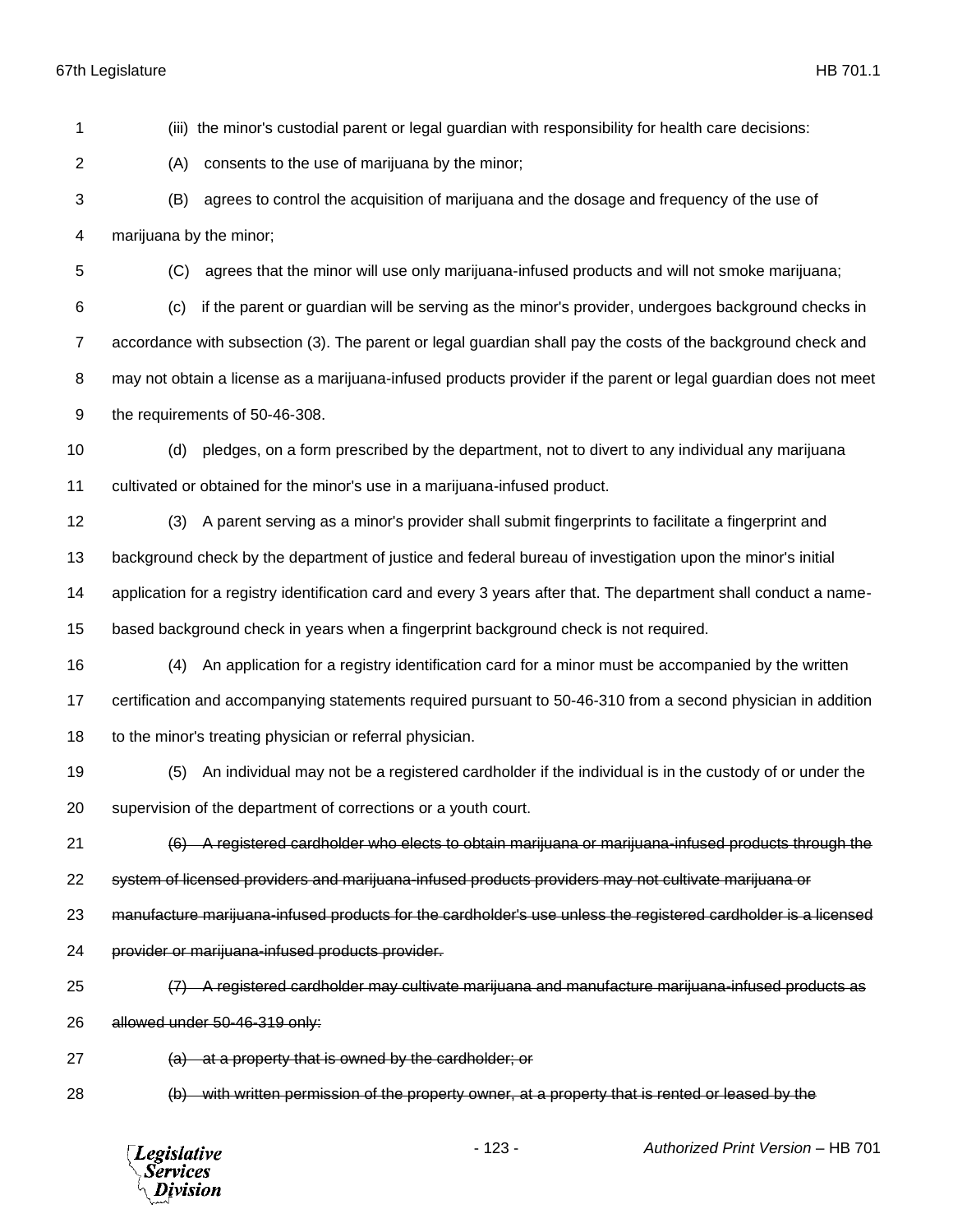| 1              | cardholder.                                                                                                       |
|----------------|-------------------------------------------------------------------------------------------------------------------|
| $\overline{2}$ | (8) No portion of the property used for cultivation of marijuana and manufacture of marijuana-infused             |
| 3              | products for use by the registered cardholder may be shared with or rented or leased to a provider, a             |
| 4              | marijuana-infused products provider, or a registered cardholder unless the property is owned, rented, or leased   |
| 5              | by cardholders who are related to each other by the second degree of kinship by blood or marriage."               |
| 6              |                                                                                                                   |
| $\overline{7}$ | Section 85. Section 50-46-319, MCA, is amended to read:                                                           |
| 8              | "50-46-319. Legal protections -- allowable amounts. (1) (a) A registered cardholder who has                       |
| 9              | elected to obtain marijuana and marijuana-infused products through the system of licensed providers and           |
| 10             | marijuana-infused products providers may:                                                                         |
| 11             | possess up to 1 ounce of usable marijuana; and<br>(i)                                                             |
| 12             | (ii) purchase a maximum of 5 ounces of usable marijuana a month and no more than 1 ounce of                       |
| 13             | usable marijuana a day.                                                                                           |
| 14             | (b) (i) A registered cardholder who has elected not to use the system of licensed providers and                   |
| 15             | marijuana-infused products providers may possess up to 4 mature plants, 4 seedlings, and the amount of            |
| 16             | usable marijuana allowed by the department by rule.                                                               |
| 17             | (ii) If two or more registered cardholders share a residence and have elected not to use the system of            |
| 18             | licensed providers and marijuana infused products providers, the cardholders may have a maximum of 8              |
| 19             | mature plants, 8 seedlings, and the amount of usable marijuana allowed by the department by rule. The limits in   |
| 20             | this subsection (1)(b)(ii) apply regardless of the location of the plants and seedlings.                          |
| 21             | (iii) A registered cardholder who possesses mature plants or seedlings shall notify the department of             |
| 22             | the location of the plants and seedlings pursuant to 50-46-303(8)(b).                                             |
| 23             | A provider or marijuana-infused products provider may have the canopy allowed by the<br>(e)(b)                    |
| 24             | department for the provider or marijuana-infused products provider. The canopy allotment is a cumulative total    |
| 25             | for all of the provider's or marijuana-infused products provider's registered premises and may not be interpreted |
| 26             | as an allotment for each premises.                                                                                |
| 27             | (i) A registered cardholder may petition the department for an exception to the monthly limit on<br>(d)(c)        |
| 28             | purchases. The request must be accompanied by a confirmation from the physician who signed the                    |
|                |                                                                                                                   |

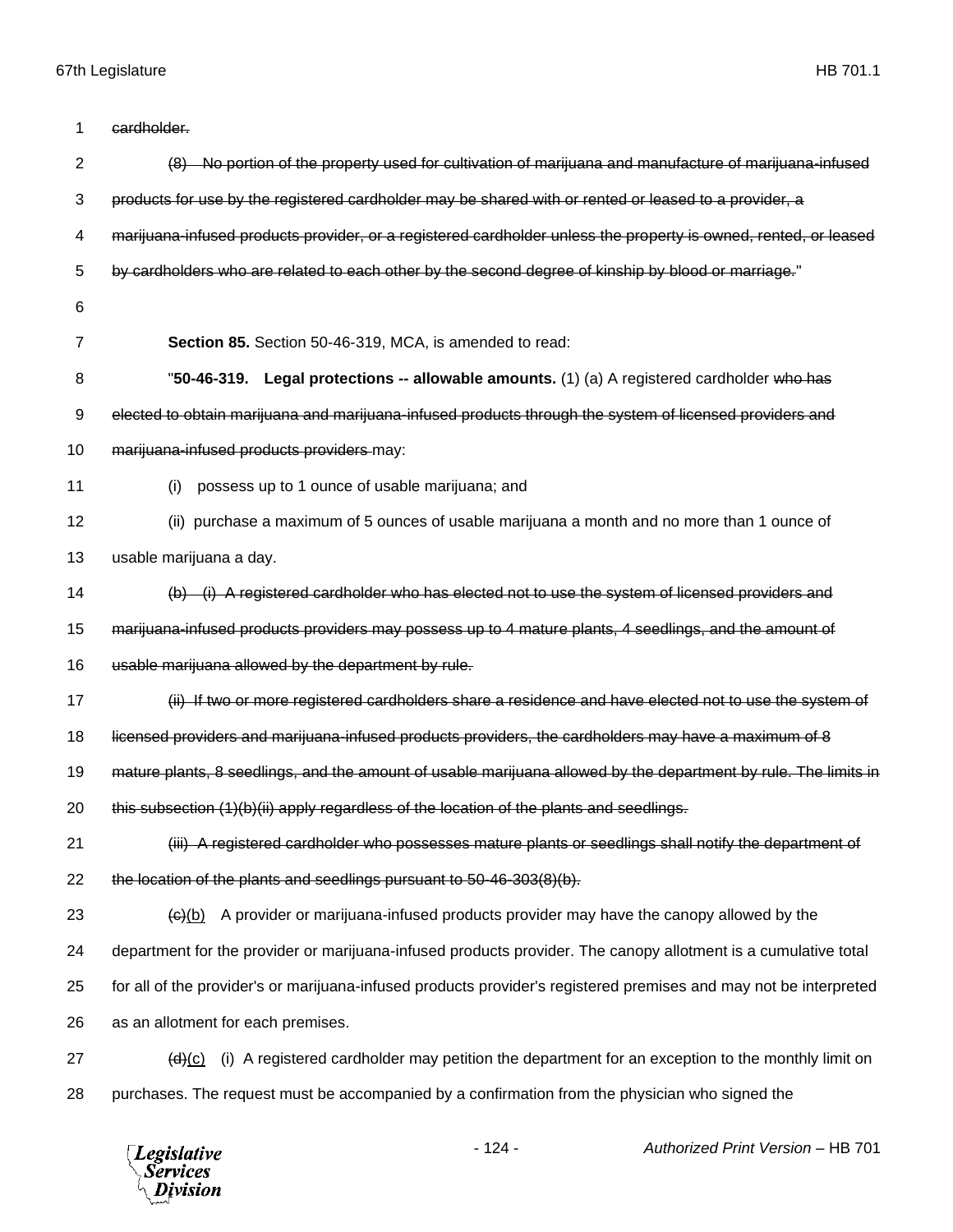cardholder's written certification that the cardholder's debilitating medical condition warrants purchase of an

amount exceeding the monthly limit.

 (ii) If the department approves an exception to the cap, the approval must establish the monthly amount of usable marijuana that the cardholder may purchase and the limit must be entered into the seed-to-sale tracking system.

 (2) Except as provided in 50-46-320 and subject to the provisions of subsection (7) of this section, an individual who possesses a registry identification card or license issued pursuant to this part may not be arrested, prosecuted, or penalized in any manner or be denied any right or privilege, including but not limited to civil penalty or disciplinary action by a professional licensing board or the department of labor and industry,

solely because:

 (a) the person cultivates, manufactures, possesses, or transports marijuana in the amounts allowed under this section; or

(b) the registered cardholder acquires or uses marijuana.

 (3) A physician may not be arrested, prosecuted, or penalized in any manner or be denied any right or privilege, including but not limited to civil penalty or disciplinary action by the board of medical examiners or the department of labor and industry, solely for providing written certification for a patient with a debilitating medical condition.

 (4) Nothing in this section prevents the imposition of a civil penalty or a disciplinary action by a professional licensing board or the department of labor and industry if:

(a) a registered cardholder's use of marijuana impairs the cardholder's job-related performance; or

(b) a physician violates the standard of care or other requirements of this part.

(5) (a) An individual may not be arrested or prosecuted for constructive possession, conspiracy as

provided in 45-4-102, or other provisions of law or any other offense solely for being in the presence or vicinity

of the use of marijuana and marijuana-infused products as permitted under this part.

 (b) This subsection (5) does not prevent the arrest or prosecution of an individual who is in the vicinity of a registered cardholder's use of marijuana if the individual is in possession of or is using marijuana and is not a registered cardholder.

(6) Except as provided in 50-46-329, possession of or application for a license or registry identification

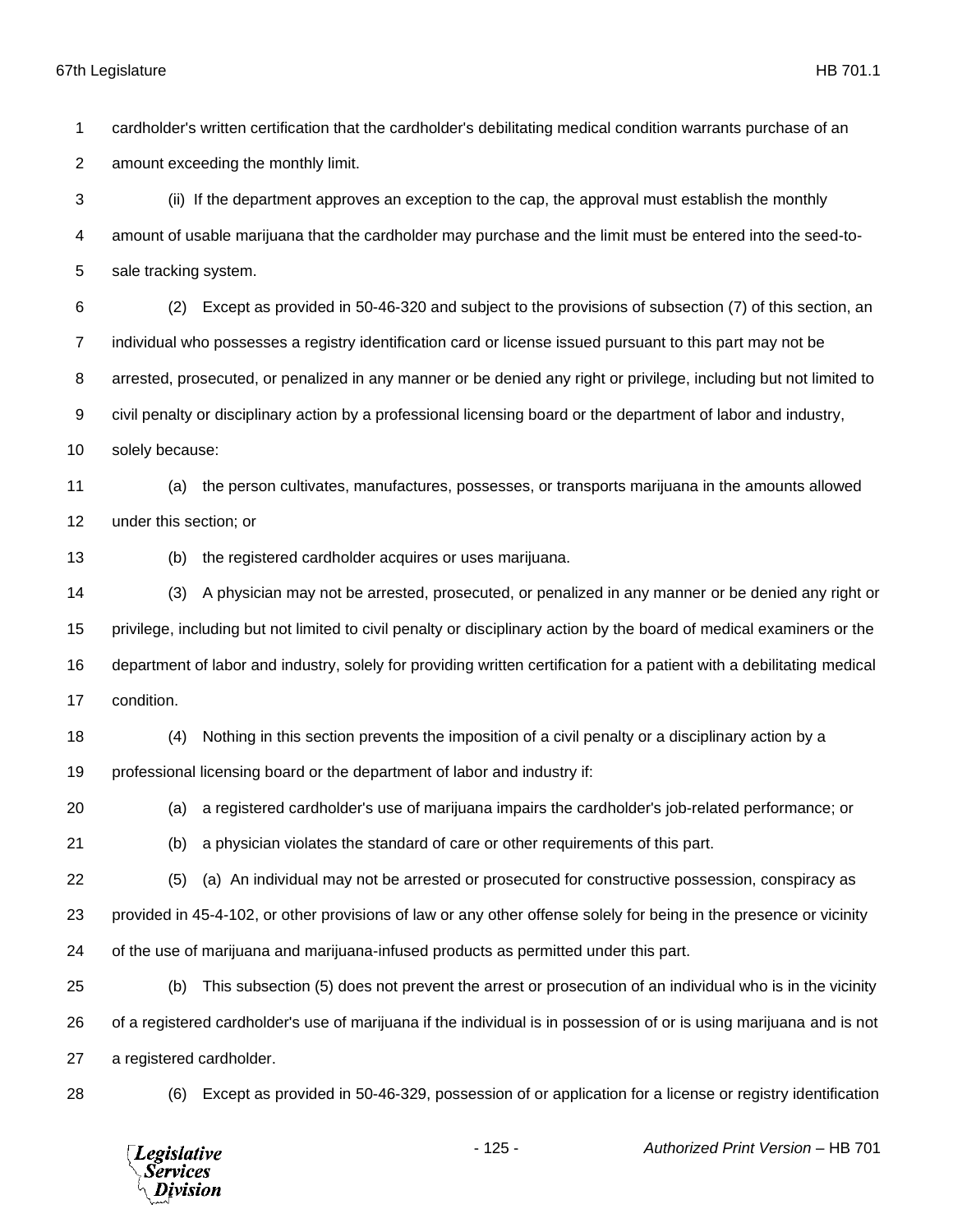| 1              | card does not alone constitute probable cause to search the person or individual or the property of the person           |
|----------------|--------------------------------------------------------------------------------------------------------------------------|
| $\overline{2}$ | or individual or otherwise subject the person or individual or property of the person or individual possessing or        |
| 3              | applying for the license or card to inspection by any governmental agency, including a law enforcement agency.           |
| 4              | The provisions of this section relating to protection from arrest or prosecution do not apply to an<br>(7)               |
| 5              | individual unless the individual has obtained a license or registry identification card prior to an arrest or the filing |
| 6              | of a criminal charge. It is not a defense to a criminal charge that an individual obtains a license or registry          |
| $\overline{7}$ | identification card after an arrest or the filing of a criminal charge.                                                  |
| 8              | (a) A registered cardholder, a provider, or a marijuana-infused products provider is presumed to<br>(8)                  |
| 9              | be engaged in the use of marijuana as allowed by this part if the person:                                                |
| 10             | is in possession of a valid registry identification card or license; and<br>(i)                                          |
| 11             | (ii) is in possession of an amount of marijuana that does not exceed the amount permitted under this                     |
| 12             | part.                                                                                                                    |
| 13             | The presumption may be rebutted by evidence that the possession of marijuana was not for the<br>(b)                      |
| 14             | purpose of alleviating the symptoms or effects of a registered cardholder's debilitating medical condition."             |
| 15             |                                                                                                                          |
| 16             | Section 86. Section 50-46-345, MCA, is amended to read:                                                                  |
| 17             | "50-46-345. Medical marijuana state special revenue account -- operating reserve -- transfer of                          |
| 18             | excess funds. (1) There is a medical marijuana state special revenue account within the state special revenue            |
| 19             | fund established in 17-2-102.                                                                                            |
| 20             | (2)<br>The account consists of:                                                                                          |
| 21             | money deposited into the account pursuant to 50-46-344 and 50-46-347;<br>(a)                                             |
| 22             | the tax collected pursuant to Title 15, chapter 64, part 1; and<br>(b)                                                   |
| 23             | civil penalties collected under this part.<br>(c)                                                                        |
| 24             | (3)<br>Except as provided in subsection (4), money in the account must be used by the department for                     |
| 25             | the purpose of administering the Montana Medical Marijuana Act and tracking system development.                          |
| 26             | (a) At the end of each fiscal year, the department shall transfer funds in excess of a \$250,000                         |
| 27             | operating reserve as provided in this subsection (4).                                                                    |
|                |                                                                                                                          |
| 28             | (b) At the end of fiscal year 2019:                                                                                      |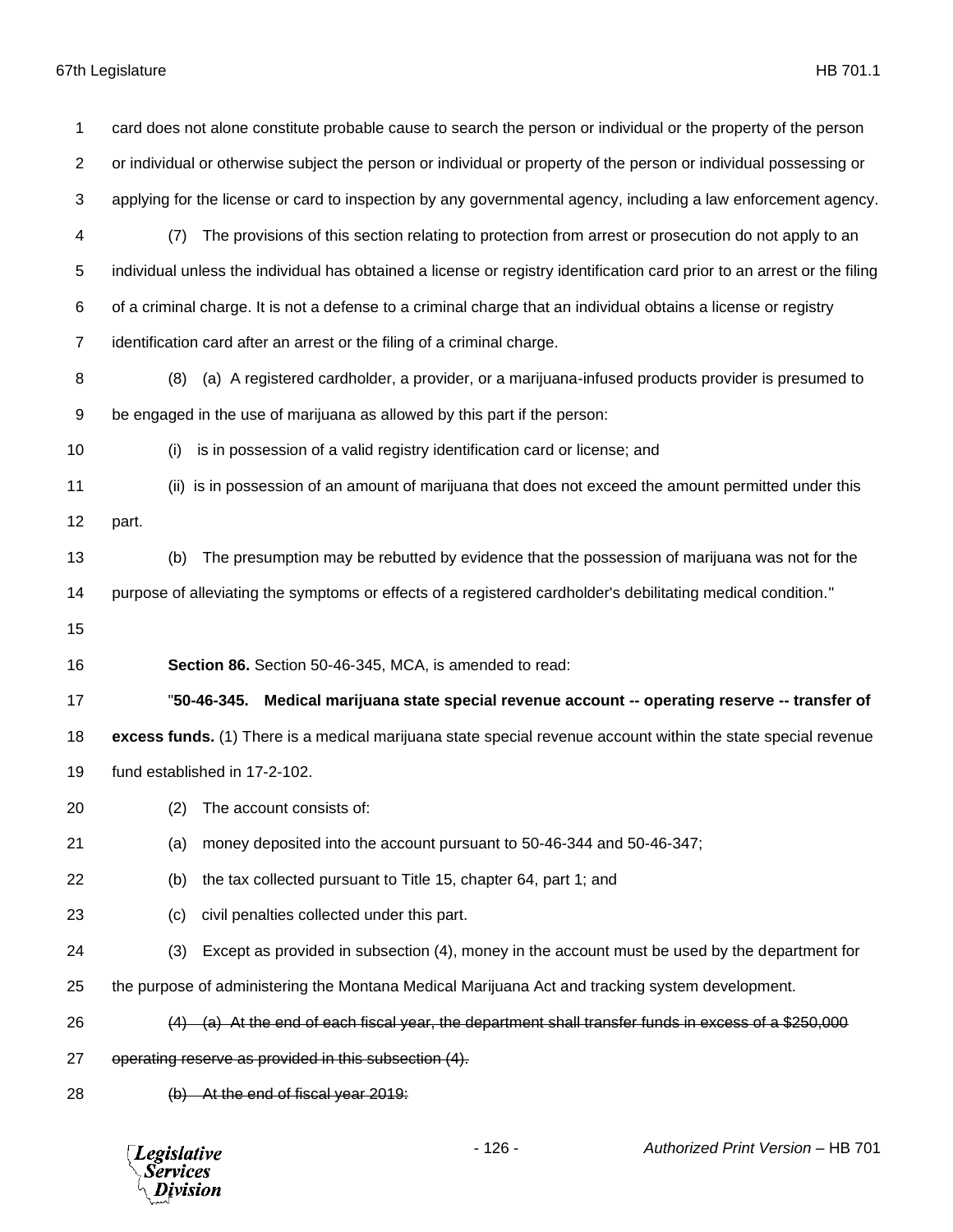| 1              | (i) the first \$2.5 million in excess funds must be transferred to the mental health services special      |
|----------------|------------------------------------------------------------------------------------------------------------|
| $\overline{c}$ | revenue account provided for in 53-21-1207; and                                                            |
|                |                                                                                                            |
| 3              | (ii) any remaining excess funds must be transferred to the pain management education and treatment         |
| 4              | special revenue account provided for in 50-46-346.                                                         |
| 5              | (c) At the end of fiscal year 2020 and subsequent fiscal years, any excess funds must be transferred       |
| 6              | to the pain management education and treatment special revenue account provided for in 50-46-346.          |
| 7              | The account's balance shall be transferred to the marijuana state special revenue account<br>(4)           |
| 8              | provided for in 16-12-111:                                                                                 |
| 9              | on July 1, 2021; and<br>(a)                                                                                |
| 10             | on December 31, 2021."<br>(b)                                                                              |
| 11             |                                                                                                            |
| 12             | Section 87. Section 50-46-346, MCA, is amended to read:                                                    |
| 13             | Pain management education and treatment special revenue account. (1) There is a<br>"50-46-346.             |
| 14             | pain management education and treatment account in the state special revenue fund provided for in 17-2-102 |
| 15             | to the credit of the department.                                                                           |
| 16             | The account consists of money transferred into the account as provided in 50-46-345.<br>(2)                |
| 17             | (3)<br>Money in the account must be used by the department for:                                            |
| 18             | efforts to educate the public about using pain management techniques and treatments that do not<br>(a)     |
| 19             | involve the use of opioid drugs; and                                                                       |
| 20             | a block grant program to pay the costs of the following alternative pain management treatments<br>(b)      |
| 21             | for individuals who have no other payment source for the treatments:                                       |
| 22             | acupuncture;<br>(i)                                                                                        |
| 23             | (ii) chiropractic;                                                                                         |
| 24             | (iii) physical therapy; and                                                                                |
| 25             | (iv) naturopathic physician services.                                                                      |
| 26             | The block grant program must be operated in accordance with criteria established by the<br>(4)             |
| 27             | department as allowed under 53-24-204.                                                                     |
| 28             | On July 1, 2021, the account's balance shall be transferred to the marijuana state special revenue<br>(5)  |
|                |                                                                                                            |

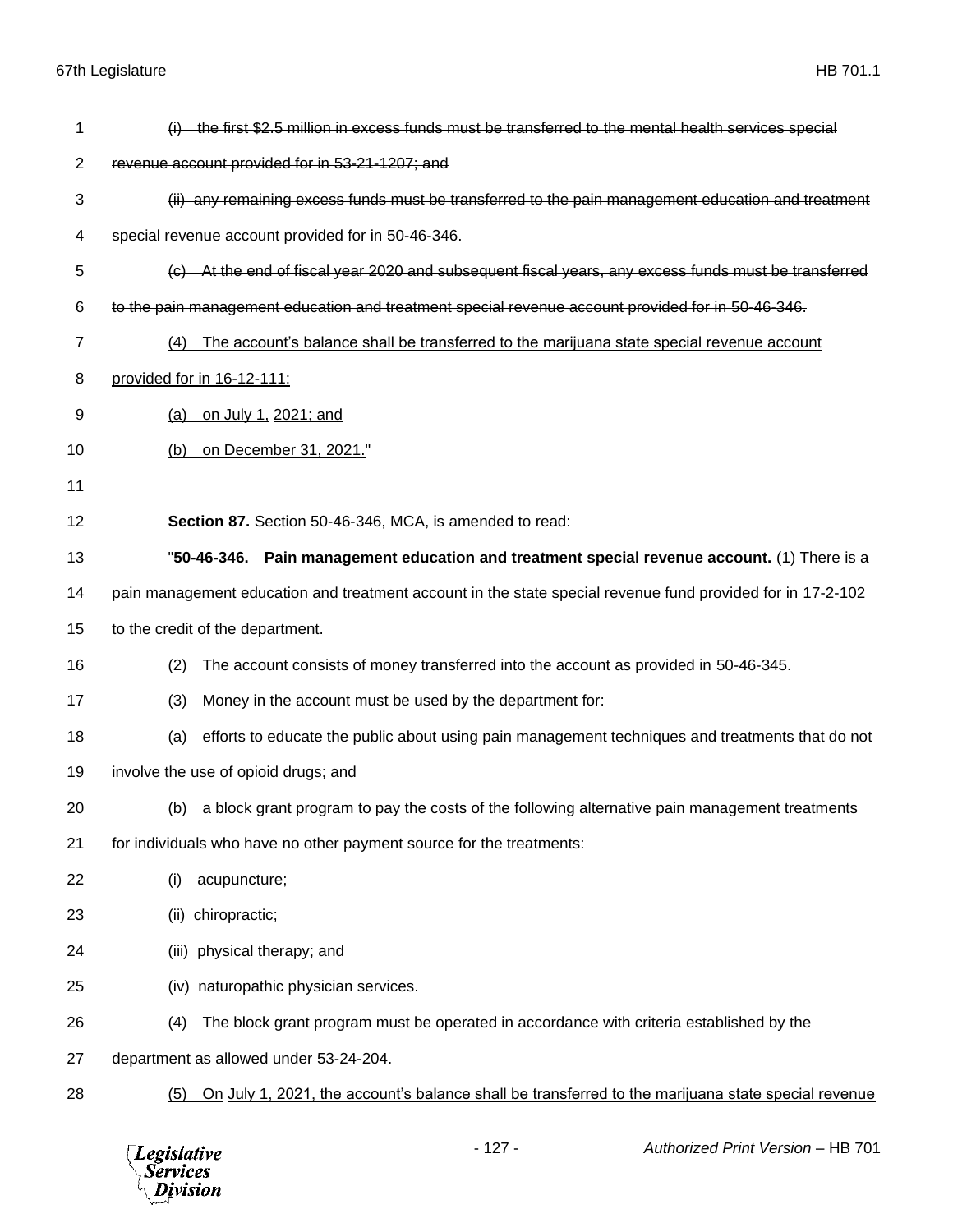|                | account provided for in 16-12-111."                                                                           |  |
|----------------|---------------------------------------------------------------------------------------------------------------|--|
| $\overline{2}$ |                                                                                                               |  |
| 3              | Section 88. Section 50-46-347, MCA, is amended to read:                                                       |  |
| 4              | "50-46-347. Provider licensing fees. (1) Unless reduced as allowed under 50-46-303(5)(b), annual              |  |
| 5              | license fees for providers and marijuana-infused products providers are based on the volume of the provider's |  |
| 6              | production of marijuana.                                                                                      |  |
| 7              | Annual fees for providers and marijuana-infused products providers are:<br>(2)                                |  |
| 8              | \$500 for a provider with a micro tier canopy license;<br>(a)                                                 |  |
| 9              | \$1,000 for a provider with a tier 1 canopy license;<br>(b)                                                   |  |
| 10             | \$2,500 for a provider with a tier 2 canopy license;<br>(c)                                                   |  |
| 11             | \$5,000 for a provider with a tier 3 canopy license;<br>(d)                                                   |  |
| 12             | \$7,500 for a provider with a tier 4 canopy license;<br>(e)                                                   |  |
| 13             | \$10,000 for a provider with a tier 5 canopy license;<br>(f)                                                  |  |
| 14             | \$13,000 for a provider with a tier 6 canopy license;<br>(g)                                                  |  |
| 15             | \$15,000 for a provider with a tier 7 canopy license;<br>(h)                                                  |  |
| 16             | \$17,500 for a provider with a tier 8 canopy license; and<br>(i)                                              |  |
| 17             | \$20,000 for a provider with a tier 9 canopy license.<br>(i)                                                  |  |
| 18             | (3)<br>A provider of both marijuana and marijuana-infused products is required to have only one canopy        |  |
| 19             | license.                                                                                                      |  |
| 20             | The fee required under this part may be imposed based only on the tier of licensure and may not<br>(4)        |  |
| 21             | be applied separately to each registered premises used for cultivation under the licensure level.             |  |
| 22             | The department shall charge an annual dispensary license fee in addition to the canopy license<br>(5)         |  |
| 23             | fee provided for in subsection (2). The dispensary license fee is based on the total number of registered     |  |
| 24             | premises used as dispensaries as follows:                                                                     |  |
| 25             | one registered premises, \$500;<br>(a)                                                                        |  |
| 26             | two or three registered premises, \$5,000<br>(b)                                                              |  |
| 27             | four or five registered premises, \$25,000; and<br>(c)                                                        |  |
| 28             | six or more registered premises, \$100,000.<br>(d)                                                            |  |

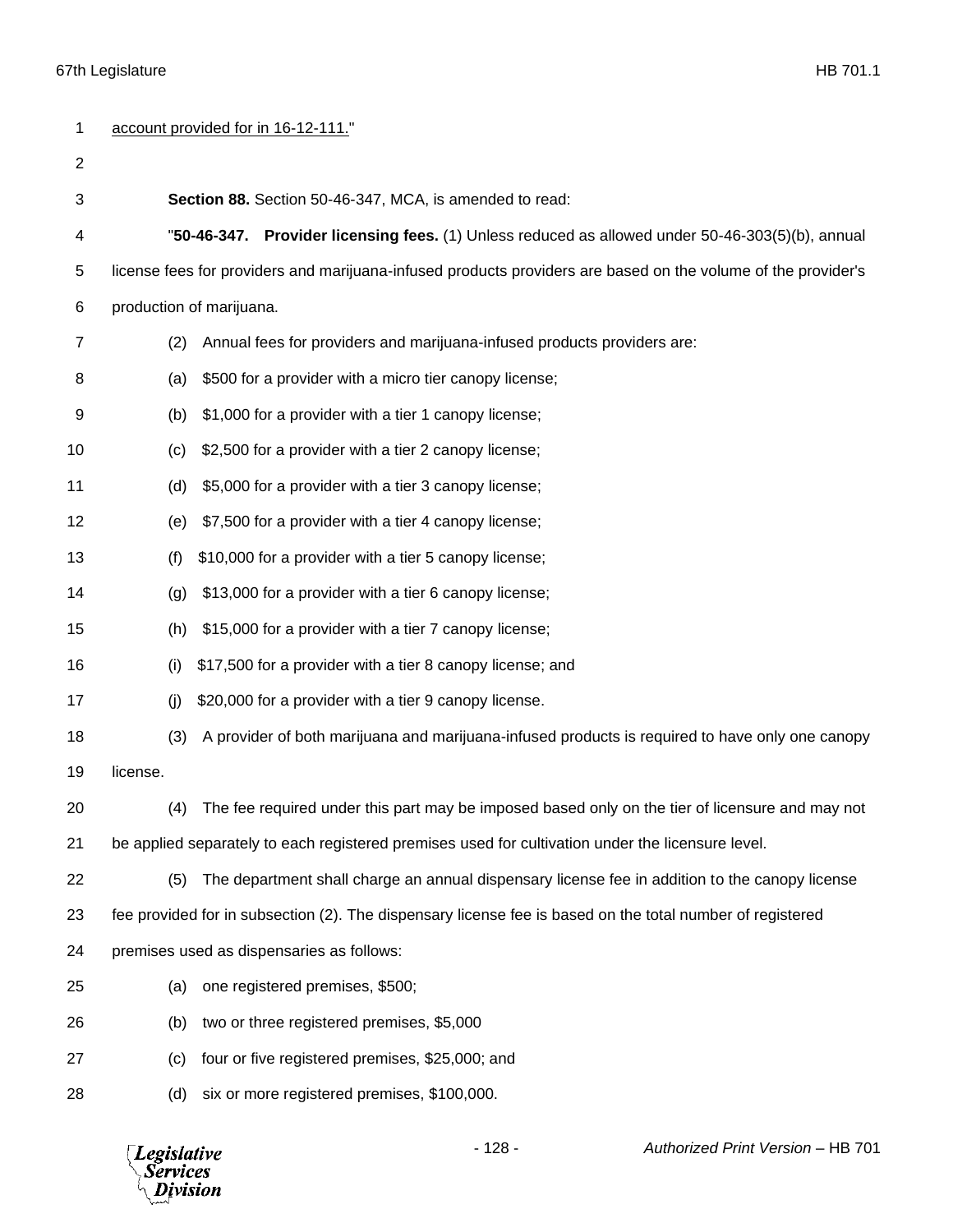| 1              | Money collected from license fees paid pursuant to this section must be deposited in the special<br>(6)           |  |  |
|----------------|-------------------------------------------------------------------------------------------------------------------|--|--|
| $\overline{c}$ | revenue account provided for in 50-46-345 16-12-111."                                                             |  |  |
| 3              |                                                                                                                   |  |  |
| 4              | Section 89. Section 53-6-1201, MCA, is amended to read:                                                           |  |  |
| 5              | "53-6-1201. (Subsection (2)(c) effective October 1, 2021) Special revenue fund -- health and                      |  |  |
| 6              | medicaid initiatives. (1) There is a health and medicaid initiatives account in the state special revenue fund    |  |  |
| $\overline{7}$ | established by 17-2-102. This account is to be administered by the department of public health and human          |  |  |
| 8              | services.                                                                                                         |  |  |
| 9              | (2)<br>There must be deposited in the account:                                                                    |  |  |
| 10             | money from cigarette taxes deposited under 16-11-119(2)(c);<br>(a)                                                |  |  |
| 11             | money from taxes on tobacco products other than cigarettes deposited under 16-11-119(4)(b);<br>(b)                |  |  |
| 12             | and                                                                                                               |  |  |
| 13             | (c) money from marijuana taxes deposited under 16-12-111; and                                                     |  |  |
| 14             | any interest and income earned on the account.<br>(d)(c)                                                          |  |  |
| 15             | This account may be used only to provide funding for:<br>(3)                                                      |  |  |
| 16             | the state funds necessary to take full advantage of available federal matching funds in order to<br>(a)           |  |  |
| 17             | administer the plan and maximize enrollment of eligible children under the healthy Montana kids plan, provided    |  |  |
| 18             | for under Title 53, chapter 4, part 11, and to provide outreach to the eligible children;                         |  |  |
| 19             | a new need-based prescription drug program established by the legislature for children, seniors,<br>(b)           |  |  |
| 20             | chronically ill, and disabled persons that does not supplant similar services provided under any existing         |  |  |
| 21             | program;                                                                                                          |  |  |
| 22             | increased medicaid services and medicaid provider rates. The increased revenue is intended to<br>(c)              |  |  |
| 23             | increase medicaid services and medicaid provider rates and not to supplant the general fund in the trended        |  |  |
| 24             | traditional level of appropriation for medicaid services and medicaid provider rates.                             |  |  |
| 25             | an offset to loss of revenue to the general fund as a result of new tax credits; and<br>(d)                       |  |  |
| 26             | grants to schools for suicide prevention activities, for the biennium beginning July 1, 2017.<br>(e)              |  |  |
| 27             | (a) On or before July 1, the budget director shall calculate a balance required to sustain each<br>(4)            |  |  |
| 28             | program in subsection (3) for each fiscal year of the biennium. If the budget director certifies that the reserve |  |  |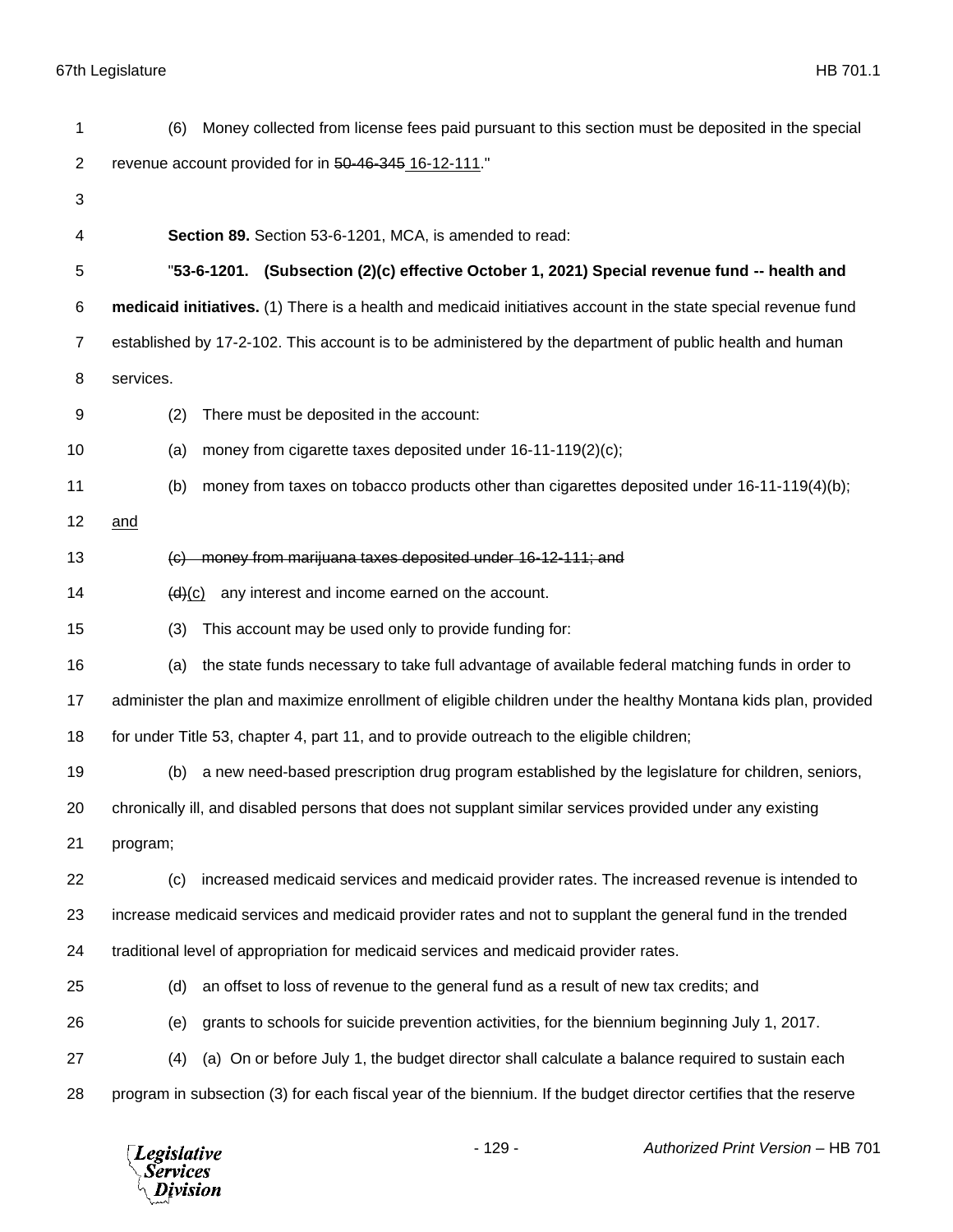| 1              | balance will be sufficient, then the agencies may expend the revenue for the programs as appropriated. If the     |  |  |
|----------------|-------------------------------------------------------------------------------------------------------------------|--|--|
| $\overline{c}$ | budget director determines that the reserve balance of the revenue will not support the level of appropriation,   |  |  |
| 3              | the budget director shall notify each agency. Upon receipt of the notification, the agency shall adjust the       |  |  |
| 4              | operating budget for the program to reflect the available revenue as determined by the budget director.           |  |  |
| 5              | Until the programs or credits described in subsections $(3)(b)$ and $(3)(d)$ are established, the<br>(b)          |  |  |
| 6              | funding must be used exclusively for the purposes described in subsections $(3)(a)$ and $(3)(c)$ .                |  |  |
| $\overline{7}$ | The phrase "trended traditional level of appropriation", as used in subsection (3)(c), means the<br>(5)           |  |  |
| 8              | appropriation amounts, including supplemental appropriations, as those amounts were set based on eligibility      |  |  |
| 9              | standards, services authorized, and payment amount during the past five biennial budgets.                         |  |  |
| 10             | The department of public health and human services may adopt rules to implement this section."<br>(6)             |  |  |
| 11             |                                                                                                                   |  |  |
| 12             | Section 90. Section 53-21-1207, MCA, is amended to read:                                                          |  |  |
| 13             | "53-21-1207. Mental health services special revenue account. (1) There is a mental health                         |  |  |
| 14             | services special revenue account within the state special revenue fund established in 17-2-102.                   |  |  |
| 15             | (2)<br>The account consists of:                                                                                   |  |  |
| 16             | money transferred into the account as provided in 50-46-345; and<br>(a)                                           |  |  |
| 17             | money appropriated by the legislature.<br>(b)                                                                     |  |  |
| 18             | Money in the account must be used by the department to pay for services provided by behavioral<br>(3)             |  |  |
| 19             | health peer support specialists pursuant to 53-6-101."                                                            |  |  |
| 20             |                                                                                                                   |  |  |
| 21             | Section 91. Section 61-8-402, MCA, is amended to read:                                                            |  |  |
| 22             | "61-8-402. Implied consent -- blood or breath tests for alcohol, blood or oral fluid for drugs, or                |  |  |
| 23             | testing for both alcohol and drugs using recognized methods for each -- refusal to submit to test --              |  |  |
| 24             | administrative license suspension. (1) A person who operates or is in actual physical control of a vehicle        |  |  |
| 25             | upon ways of this state open to the public is considered to have given consent to a test or tests of the person's |  |  |
| 26             | blood or breath for the purpose of determining any measured amount or detected presence of alcohol, or blood      |  |  |
| 27             | or oral fluid for the purpose of determining any measured amount or detected presence of drugs in the person's    |  |  |
| 28             | body.                                                                                                             |  |  |

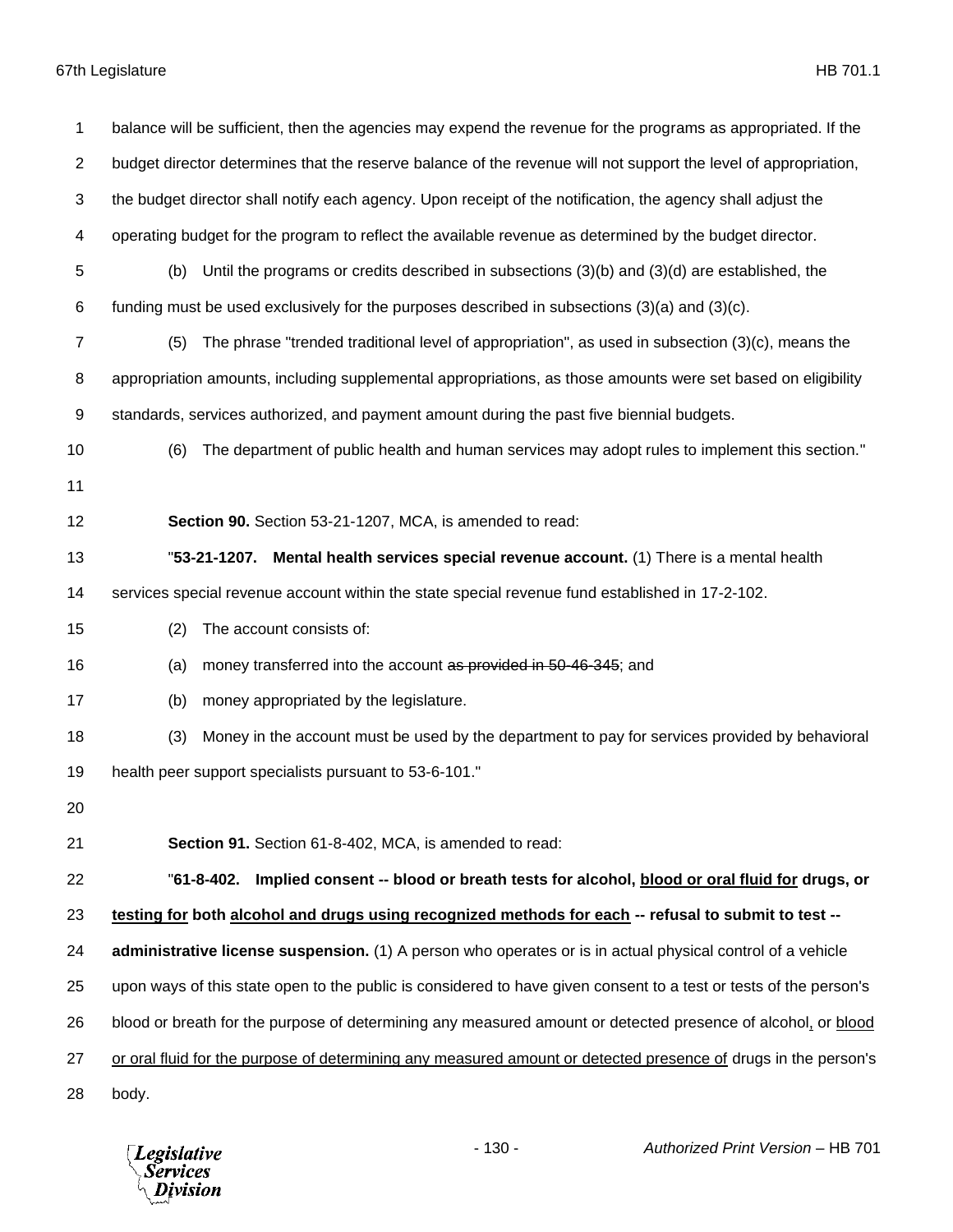| 1                       | (a) The test or tests must be administered at the direction of a peace officer when:<br>(2)                          |  |  |
|-------------------------|----------------------------------------------------------------------------------------------------------------------|--|--|
| $\overline{\mathbf{c}}$ | the officer has reasonable grounds to believe that the person has been driving or has been in<br>(i)                 |  |  |
| 3                       | actual physical control of a vehicle upon ways of this state open to the public while under the influence of         |  |  |
| 4                       | alcohol, drugs, or a combination of the two and the person has been placed under arrest for a violation of 61-8-     |  |  |
| 5                       | 401, 61-8-411, or 61-8-465;                                                                                          |  |  |
| 6                       | (ii) the person is under the age of 21 and has been placed under arrest for a violation of 61-8-410; or              |  |  |
| $\overline{7}$          | (iii) the officer has probable cause to believe that the person was driving or in actual physical control of         |  |  |
| 8                       | a vehicle:                                                                                                           |  |  |
| 9                       | in violation of 61-8-401 and the person has been involved in a motor vehicle accident or collision<br>(A)            |  |  |
| 10                      | resulting in property damage;                                                                                        |  |  |
| 11                      | involved in a motor vehicle accident or collision resulting in serious bodily injury, as defined in 45-<br>(B)       |  |  |
| 12                      | 2-101, or death; or                                                                                                  |  |  |
| 13                      | in violation of 61-8-465.<br>(C)                                                                                     |  |  |
| 14                      | (b)<br>The arresting or investigating officer may designate which test or tests are administered.                    |  |  |
| 15                      | (3)<br>A person who is unconscious or who is otherwise in a condition rendering the person incapable of              |  |  |
| 16                      | refusal is considered not to have withdrawn the consent provided by subsection (1).                                  |  |  |
| 17                      | If an arrested person refuses to submit to one or more tests requested and designated by the<br>(4)                  |  |  |
| 18                      | officer as provided in subsection (2), the refused test or tests may not be given except as provided in              |  |  |
| 19                      | subsection (5), but the officer shall, on behalf of the department, immediately seize the person's driver's license. |  |  |
| 20                      | The peace officer shall immediately forward the license to the department, along with a report certified under       |  |  |
| 21                      | penalty of law stating which of the conditions set forth in subsection (2)(a) provides the basis for the testing     |  |  |
| 22                      | request and confirming that the person refused to submit to one or more tests requested and designated by the        |  |  |
| 23                      | peace officer. Upon receipt of the report, the department shall suspend the license for the period provided in       |  |  |
| 24                      | subsection (8).                                                                                                      |  |  |
| 25                      | If the arrested person has refused to provide a breath, blood, of urine, or oral fluid sample under<br>(5)           |  |  |
| 26                      | 61-8-409 or this section in a prior investigation in this state or under a substantially similar statute in another  |  |  |
| 27                      | jurisdiction or the arrested person has a prior conviction or pending offense for a violation of 45-5-104, 45-5-     |  |  |
| 28                      | 106, 45-5-205, 61-8-401, 61-8-406, or 61-8-411 or a similar statute in another jurisdiction, the officer may apply   |  |  |
|                         |                                                                                                                      |  |  |

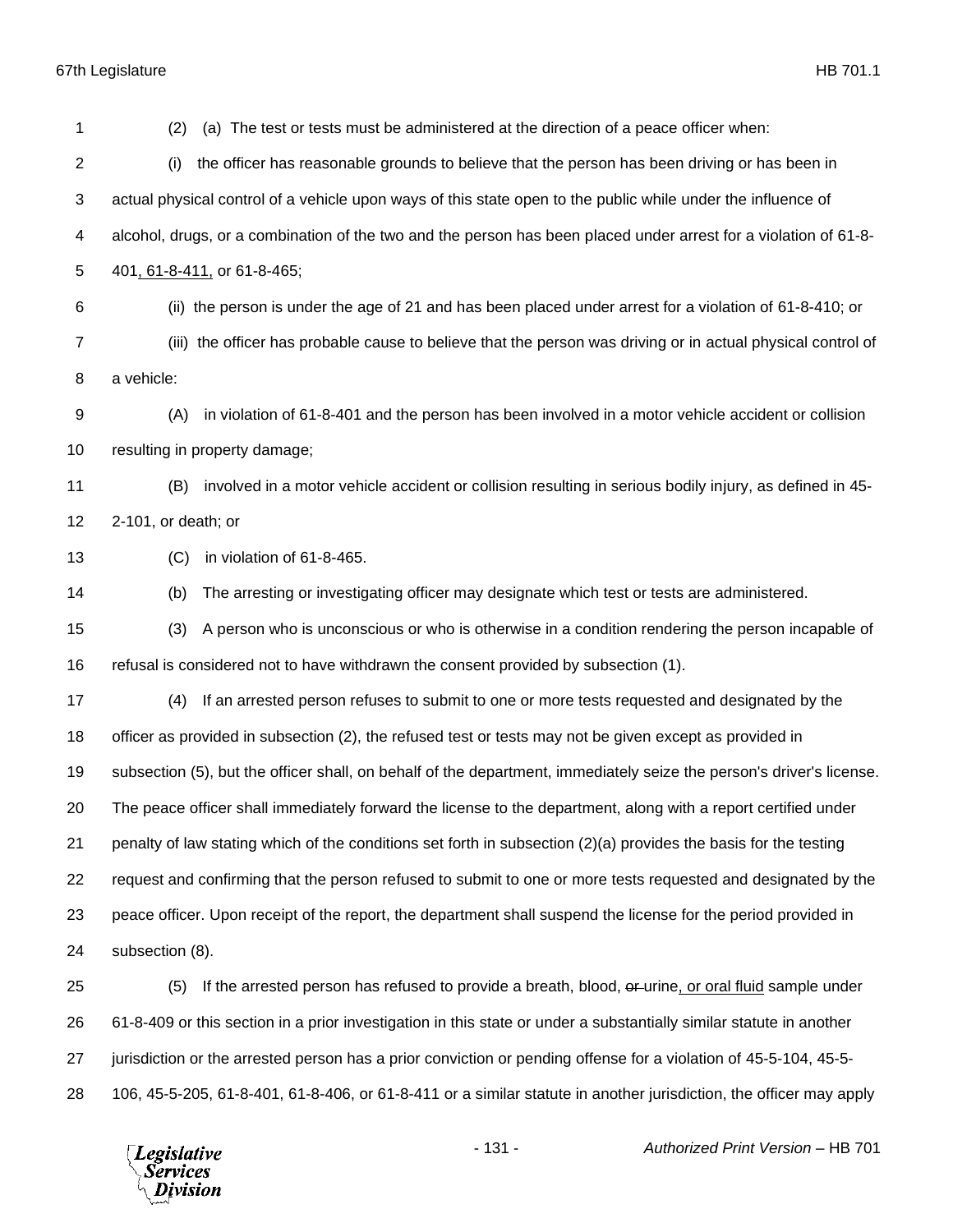for a search warrant to be issued pursuant to 46-5-224 to collect a sample of the person's blood for testing.

 (6) (a) An arrested person who refuses to submit to one or more tests as provided in subsection (4) shall pay the department an administrative fee of \$300, which must be deposited in the state special revenue

account established pursuant to subsection (6)(b).

- (b) There is a blood-draw search warrant processing account in the state special revenue fund established pursuant to 17-2-102(1)(b). Money provided to the department of justice pursuant to this subsection (6) must be deposited in the account and may be used only for the purpose of providing forensic analysis of a driver's blood to determine the presence of alcohol or drugs.
- (c) The department shall adopt rules establishing procedures for the collection, distribution, and strict accountability of any funds received pursuant to this section.
- (7) Upon seizure of a driver's license, the peace officer shall issue, on behalf of the department, a temporary driving permit, which is effective 12 hours after issuance and is valid for 5 days following the date of issuance, and shall provide the driver with written notice of the license suspension and the right to a hearing provided in 61-8-403.
- (8) (a) Except as provided in subsection (8)(b), the following suspension periods are applicable upon refusal to submit to one or more tests:
- (i) upon a first refusal, a suspension of 6 months with no provision for a restricted probationary license;
- (ii) upon a second or subsequent refusal within 5 years of a previous refusal, as determined from the records of the department, a suspension of 1 year with no provision for a restricted probationary license.
- (b) If a person who refuses to submit to one or more tests under this section is the holder of a commercial driver's license, in addition to any action taken against the driver's noncommercial driving privileges, the department shall:
- (i) upon a first refusal, suspend the person's commercial driver's license for a 1-year period; and (ii) upon a second or subsequent refusal, suspend the person's commercial driver's license for life, subject to department rules adopted to implement federal rules allowing for license reinstatement, if the person is otherwise eligible, upon completion of a minimum suspension period of 10 years. If the person has a prior conviction of a major offense listed in 61-8-802(2) arising from a separate incident, the conviction has the same

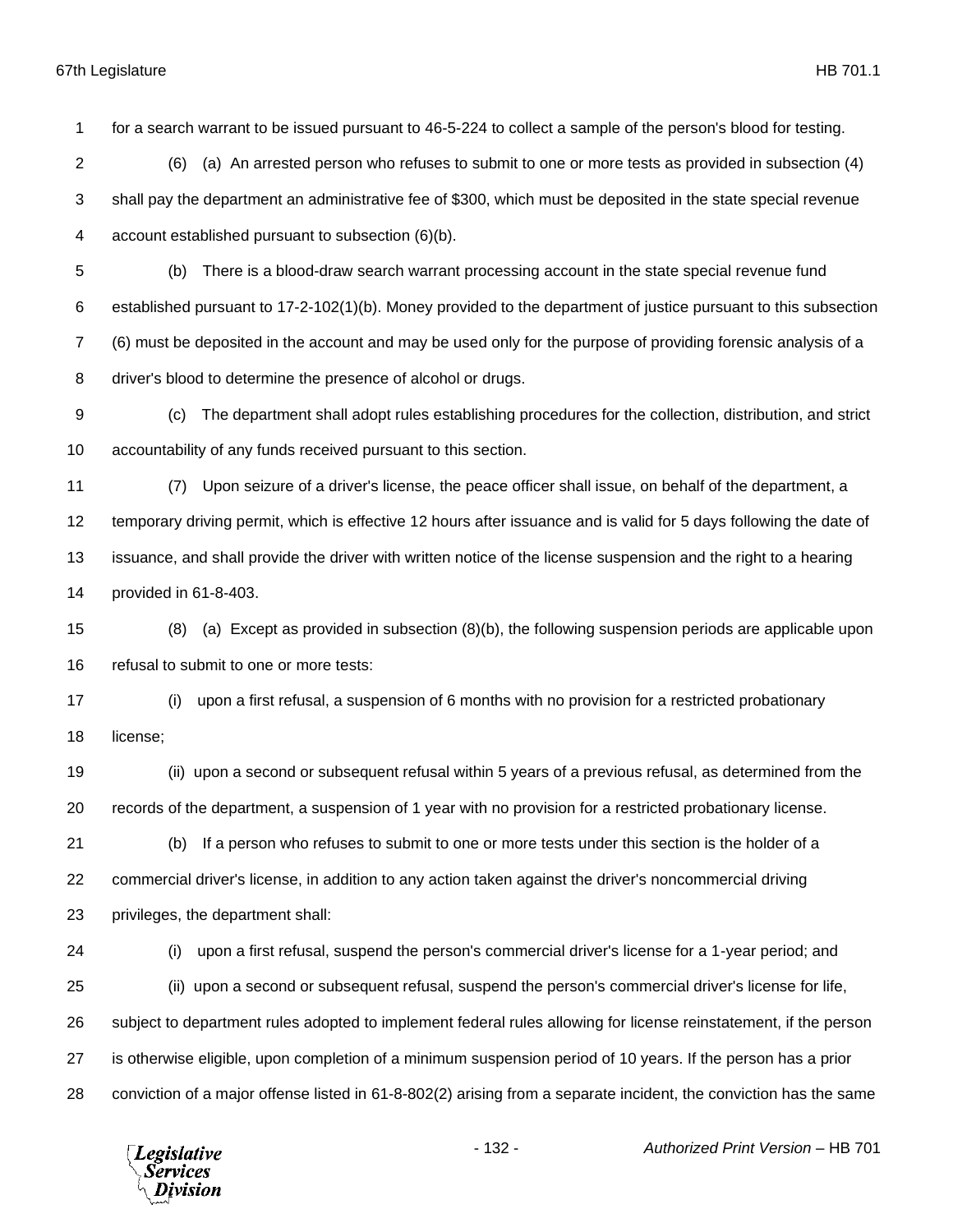effect as a previous testing refusal for purposes of this subsection (8)(b).

 (9) A nonresident driver's license seized under this section must be sent by the department to the licensing authority of the nonresident's home state with a report of the nonresident's refusal to submit to one or more tests.

 (10) The department may recognize the seizure of a license of a tribal member by a peace officer acting under the authority of a tribal government or an order issued by a tribal court suspending, revoking, or reinstating a license or adjudicating a license seizure if the actions are conducted pursuant to tribal law or regulation requiring alcohol or drug testing of motor vehicle operators and the conduct giving rise to the actions occurred within the exterior boundaries of a federally recognized Indian reservation in this state. Action by the department under this subsection is not reviewable under 61-8-403.

(11) A suspension under this section is subject to review as provided in this part.

12 (12) This section does not apply to tests, samples, and analyses of blood, or breath, or urine used for purposes of medical treatment or care of an injured motorist, related to a lawful seizure for a suspected violation of an offense not in this part, or performed pursuant to a search warrant.

 (13) This section does not prohibit the release of information obtained from tests, samples, and analyses of blood or breath for law enforcement purposes as provided in 46-4-301 and 61-8-405(6)."

**Section 92.** Section 61-8-404, MCA, is amended to read:

 "**61-8-404. Evidence admissible -- conditions of admissibility.** (1) Upon the trial of a criminal action or other proceeding arising out of acts alleged to have been committed by a person in violation of 61-8- 401, 61-8-406, 61-8-410, 61-8-411, 61-8-465, or 61-8-805:

 (a) evidence of any measured amount or detected presence of alcohol, drugs, or a combination of 23 alcohol and drugs in the person at the time of a test, as shown by an analysis of the person's blood, or breath, or oral fluid, is admissible. A positive test result does not, in itself, prove that the person was under the influence of a drug or drugs at the time the person was in control of a motor vehicle. A person may not be convicted of a violation of 61-8-401 based upon the presence of a drug or drugs in the person unless some other competent evidence exists that tends to establish that the person was under the influence of a drug or drugs while driving or in actual physical control of a motor vehicle within this state.

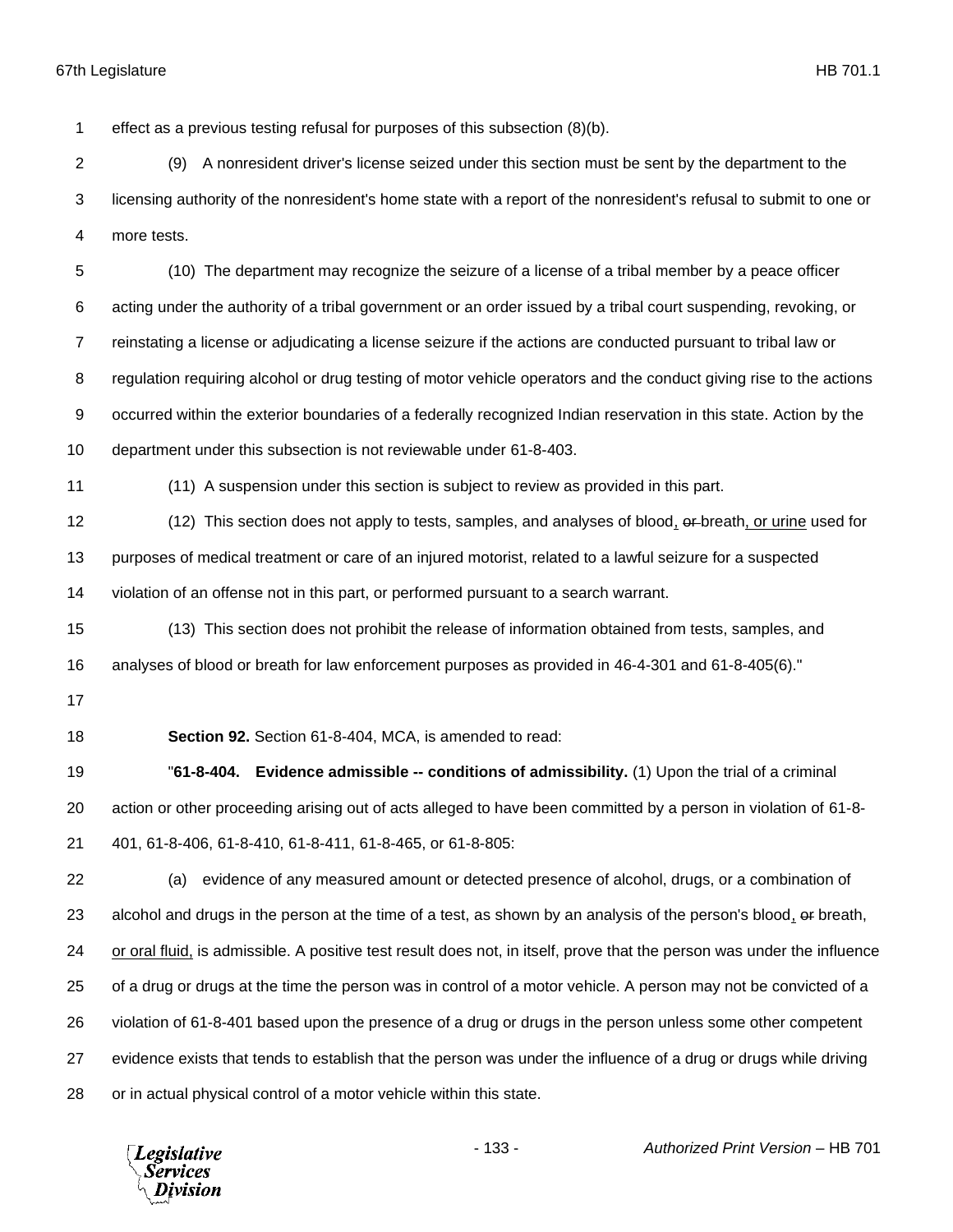(b) a report of the facts and results of one or more tests of a person's blood, or breath, or oral fluid is admissible in evidence if:

 (i) a breath test or preliminary alcohol screening test was performed by a person certified by the forensic sciences division of the department to administer the test;

 (ii) a blood sample was analyzed in a laboratory operated or certified by the department or in a laboratory exempt from certification under the rules of the department and the blood was withdrawn from the person by a person competent to do so under 61-8-405(1);

 (c) a report of the facts and results of a physical, psychomotor, or physiological assessment of a person is admissible in evidence if it was made by a person trained by the department or by a person who has received training recognized by the department.

 (2) If the person under arrest refused to submit to one or more tests under 61-8-402, whether or not a sample was subsequently collected for any purpose, proof of refusal is admissible in any criminal action or proceeding arising out of acts alleged to have been committed while the person was driving or in actual physical control of a vehicle upon the ways of this state open to the public, while under the influence of alcohol, drugs, or a combination of alcohol and drugs. The trier of fact may infer from the refusal that the person was under the influence. The inference is rebuttable.

 (3) The provisions of this part do not limit the introduction of any other competent evidence bearing on the question of whether the person was under the influence of alcohol, drugs, or a combination of alcohol and drugs."

**Section 93.** Section 61-8-405, MCA, is amended to read:

 "**61-8-405. Administration of tests.** (1) Only a physician, registered nurse, or other qualified person acting under the supervision and direction of a physician or registered nurse may, at the request of a peace officer, withdraw blood for the purpose of determining any measured amount or detected presence of alcohol, drugs, or any combination of alcohol and drugs in the person. This limitation does not apply to the sampling of breath.

 (2) In addition to any test administered at the direction of a peace officer, a person may request that an independent blood sample be drawn by a physician or registered nurse for the purpose of determining any

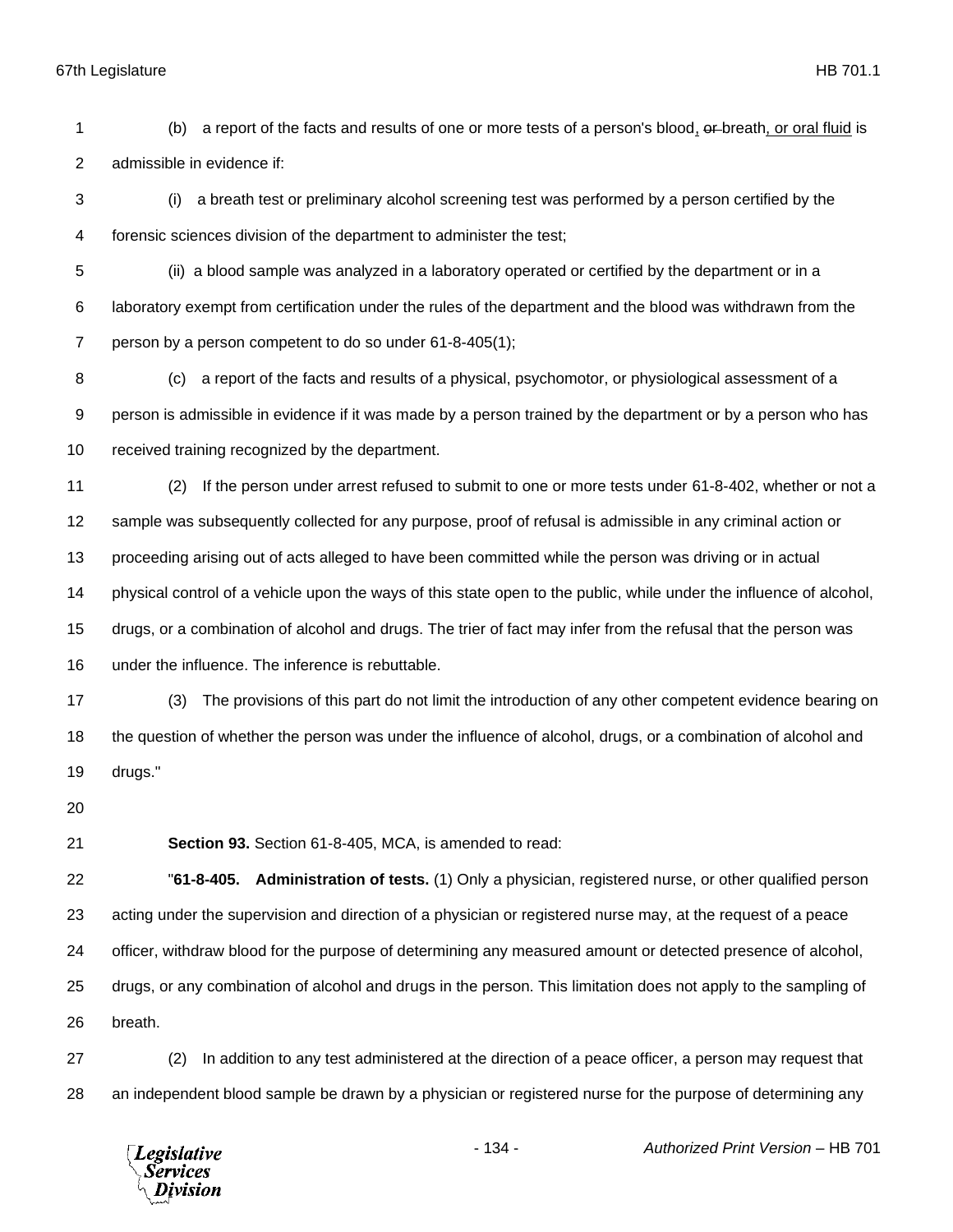measured amount or detected presence of alcohol, drugs, or any combination of alcohol and drugs in the person. The peace officer may not unreasonably impede the person's right to obtain an independent blood test. The officer may but has no duty to transport the person to a medical facility or otherwise assist the person in obtaining the test. The cost of an independent blood test is the sole responsibility of the person requesting the test. The failure or inability to obtain an independent test by a person does not preclude the admissibility in evidence of any test given at the direction of a peace officer.

- (3) Upon the request of the person tested, full information concerning any test given at the direction of the peace officer must be made available to the person or the person's attorney.
- (4) A physician, registered nurse, or other qualified person acting under the supervision and direction of a physician or registered nurse does not incur any civil or criminal liability as a result of the proper administering of a blood test when requested in writing by a peace officer to administer a test.
- (5) The department in cooperation with any appropriate agency shall adopt uniform rules for the giving of tests and may require certification of training to administer the tests as considered necessary.
- (6) If a peace officer has probable cause to believe that a person has violated 61-8-401, 61-8-406, 61- 8-410, 61-8-411, 61-8-465, or 61-8-805 and a sample of blood, breath, urine, oral fluid, or other bodily substance is taken from that person for any reason, a portion of that sample sufficient for analysis must be provided to a peace officer if requested for law enforcement purposes and upon issuance of a subpoena as provided in 46-4-301."
- 
- 

**Section 94.** Section 61-8-409, MCA, is amended to read:

 "**61-8-409. Preliminary alcohol or drug screening test.** (1) A person who operates or is in actual physical control of a vehicle upon ways of this state open to the public is considered to have given consent to a preliminary alcohol screening test of the person's breath, for the purpose of estimating the person's alcohol concentration, or a preliminary drug screening test of a person's oral fluid for the purpose of estimating the person's drug concentration(s), upon the request of a peace officer who has a particularized suspicion that the person was driving or in actual physical control of a vehicle upon ways of this state open to the public while under the influence of alcohol, drugs, or a combination of alcohol and drugs or in violation of 61-8-410 or 61-8- 465.

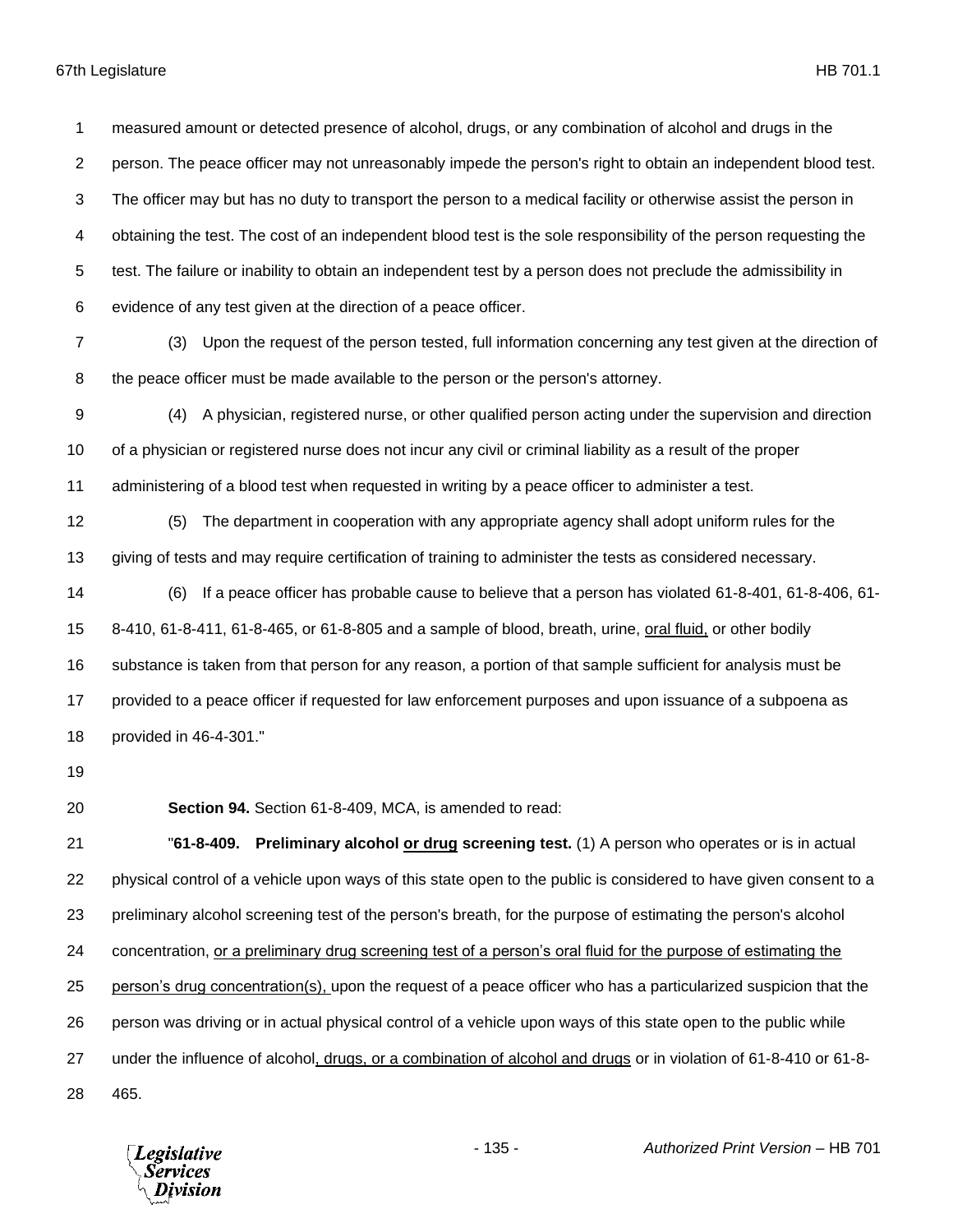(2) The person's obligation to submit to a test under 61-8-402 is not satisfied by the person submitting to a preliminary alcohol screening test, preliminary drug screening test, or both pursuant to this section.

- (3) The peace officer shall inform the person of the right to refuse the test and that the refusal to submit to the preliminary alcohol screening test, preliminary drug screening test, or both will result in the suspension for up to 1 year of that person's driver's license.
- (4) If the person refuses to submit to a test under this section, a test will not be given except as provided in 61-8-402(5). However, the refusal is sufficient cause to suspend the person's driver's license as provided in 61-8-402.
- (5) A hearing as provided for in 61-8-403 must be available. The issues in the hearing must be limited to determining whether a peace officer had a particularized suspicion that the person was driving or in actual physical control of a vehicle upon ways of this state open to the public while under the influence of alcohol or in violation of 61-8-410 and whether the person refused to submit to the alcohol test.
- (6) The provisions of 61-8-402(3) through (10) that do not conflict with this section are applicable to refusals under this section. If a person refuses a test requested under 61-8-402 and this section for the same incident, the department may not consider each a separate refusal for purposes of suspension under 61-8-402.
- (7) A test may not be conducted or requested under this section unless both the peace officer and the 17 instrument used to conduct the preliminary alcohol screening test or preliminary drug screening test have been certified by the department pursuant to rules adopted under the authority of 61-8-405(5)."
- 
- 

**Section 95.** Section 61-8-442, MCA, is amended to read:

 "**61-8-442. Driving under influence of alcohol or drugs -- driving with excessive alcohol concentration -- ignition interlock device -- 24/7 sobriety and drug monitoring program -- forfeiture of vehicle.** (1) In addition to the punishments provided in 61-8-714, 61-8-722, and 61-8-465, regardless of disposition and if a probationary license is recommended by the court, the court may, for a person convicted of a first offense under 61-8-401, 61-8-406, 61-8-411, or 61-8-465:

 (a) restrict the person to driving only a motor vehicle equipped with a functioning ignition interlock device during the probationary period and require the person to pay the reasonable cost of leasing, installing, and maintaining the device; or

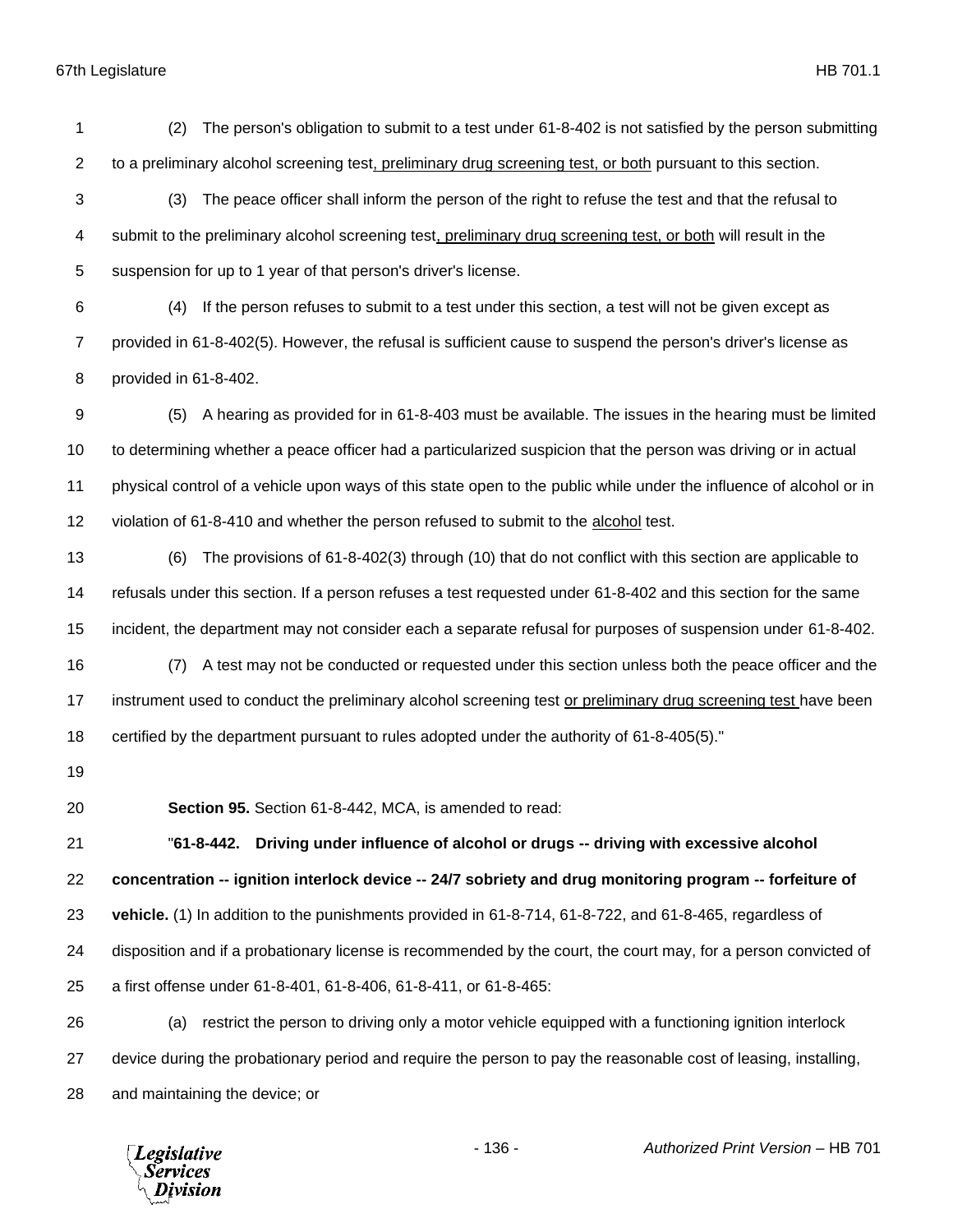(b) require the person to participate in a court-approved alcohol or drug detection testing program and pay the fees associated with the testing program. (2) If a person is convicted of a second or subsequent violation of 61-8-401, 61-8-406, 61-8-411, or 61-8-465, in addition to the punishments provided in 61-8-714, 61-8-722, and 61-8-465, regardless of disposition, the court shall: (a) if recommending that a probationary license be issued to the person, restrict the person to driving only a motor vehicle equipped with a functioning ignition interlock device during the probationary period and require the person to pay the reasonable cost of leasing, installing, and maintaining the device; (b) require the person to participate in the 24/7 sobriety and drug monitoring program provided for in 44-4-1203 and pay the fees associated with the program or require the person to participate in a court- approved alcohol or drug detection testing program and pay the fees associated with the testing program; or (c) order that each motor vehicle owned by the person at the time of the offense be seized and subjected to the forfeiture procedure provided under 61-8-421. (3) Any restriction or requirement imposed under this section must be included in a report of the conviction made by the court to the department in accordance with 61-11-101 and placed upon the person's driving record maintained by the department in accordance with 61-11-102. (4) The duration of a restriction imposed under this section must be monitored by the department. (5) All court-approved alcohol or drug detection testing programs allowed under this section are required to use the state's data management system pursuant to 44-4-1203." **Section 96.** Section 61-11-101, MCA, is amended to read: "**61-11-101. Report of convictions and suspension or revocation of driver's licenses -- surrender of licenses.** (1) If a person is convicted of an offense for which chapter 5 or chapter 8, part 8, makes mandatory the suspension or revocation of the driver's license or commercial driver's license of the person by the department, the court in which the conviction occurs shall require the surrender to it of all driver's licenses then held by the convicted person. The court shall, within 5 days after the conviction, forward the license and a record of the conviction to the department. If the person does not possess a driver's license, the court shall indicate that fact in its report to the department.

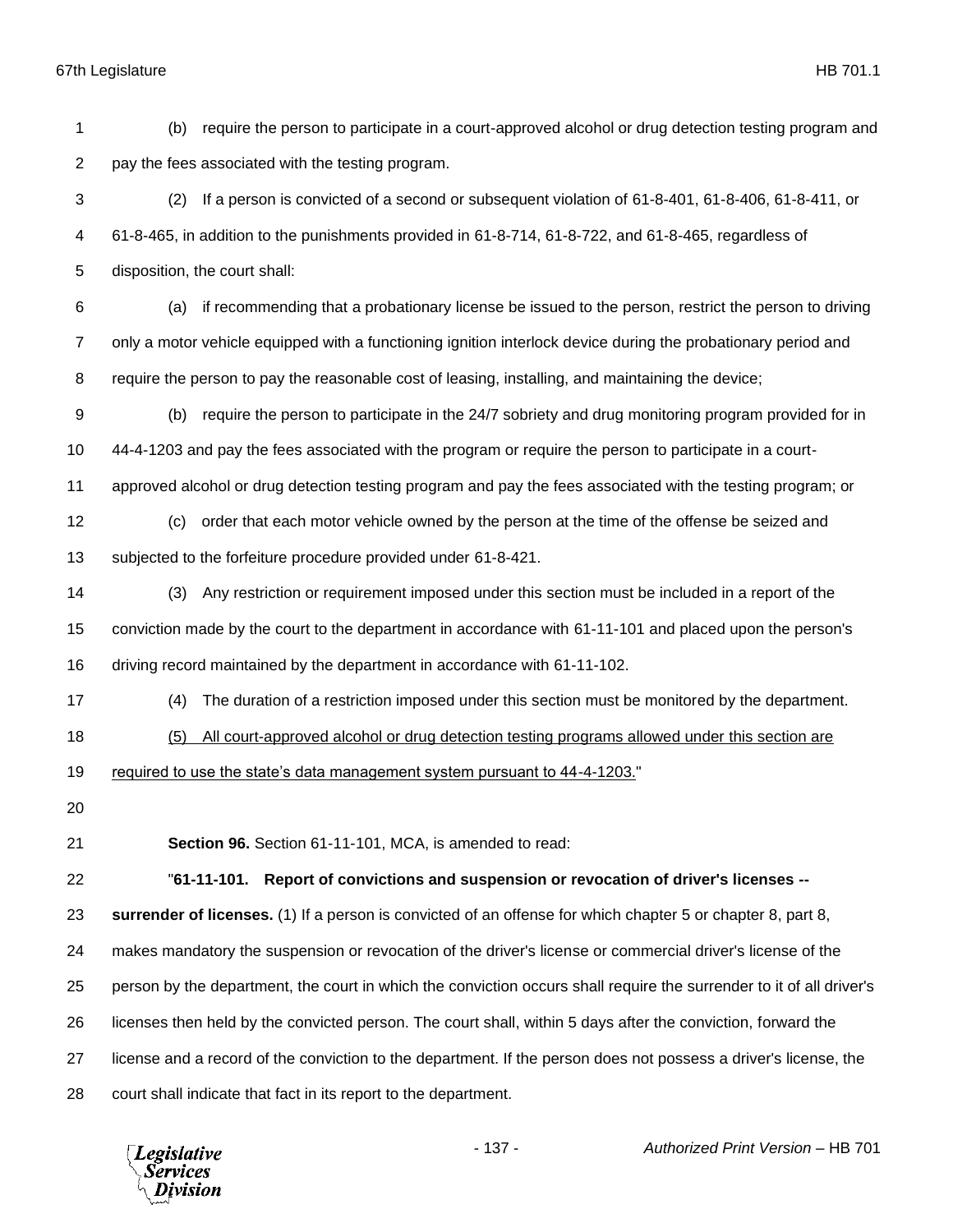(2) A court having jurisdiction over offenses committed under a statute of this state or a municipal ordinance regulating the operation of motor vehicles on highways, except for standing or parking statutes or ordinances, shall forward a record of the conviction, as defined in 61-5-213, to the department within 5 days after the conviction. The court may recommend that the department issue a restricted probationary license on the condition that the individual comply with the requirement that the person attend and complete a chemical dependency education course, treatment, or both, as ordered by the court under 61-8-732.

 (3) A court or other agency of this state or of a subdivision of the state that has jurisdiction to take any action suspending, revoking, or otherwise limiting a license to drive shall report an action and the adjudication upon which it is based to the department within 5 days on forms furnished by the department.

 (4) (a) On a conviction referred to in subsection (1) of a person who holds a commercial driver's license or who is required to hold a commercial driver's license, a court may not take any action, including deferring imposition of judgment, that would prevent a conviction for any violation of a state or local traffic control law or ordinance, except a parking law or ordinance, in any type of motor vehicle, from appearing on the person's driving record. The provisions of this subsection (4)(a) apply only to the conviction of a person who holds a commercial driver's license or who is required to hold a commercial driver's license and do not apply to the conviction of a person who holds any other type of driver's license.

 (b) For purposes of this subsection (4), "who is required to hold a commercial driver's license" refers to a person who did not have a commercial driver's license but who was operating a commercial motor vehicle at the time of a violation of a state or local traffic control law or ordinance resulting in a conviction referred to in subsection (1).

21 (5) (a) If a person who holds a valid registry identification card or license issued pursuant to  $50-46-$ 22 307 [section 17] or 50-46-308 16-12-203 is convicted of or pleads guilty to any offense related to driving under the influence of alcohol or drugs when the initial offense with which the person was charged was a violation of 61-8-401, 61-8-406, 61-8-410, or 61-8-411, the court in which the conviction occurs shall require the person to surrender the registry identification card or license.

 (b) Within 5 days after the conviction, the court shall forward the registry identification card and a copy 27 of the conviction to the department of public health and human services department of revenue."

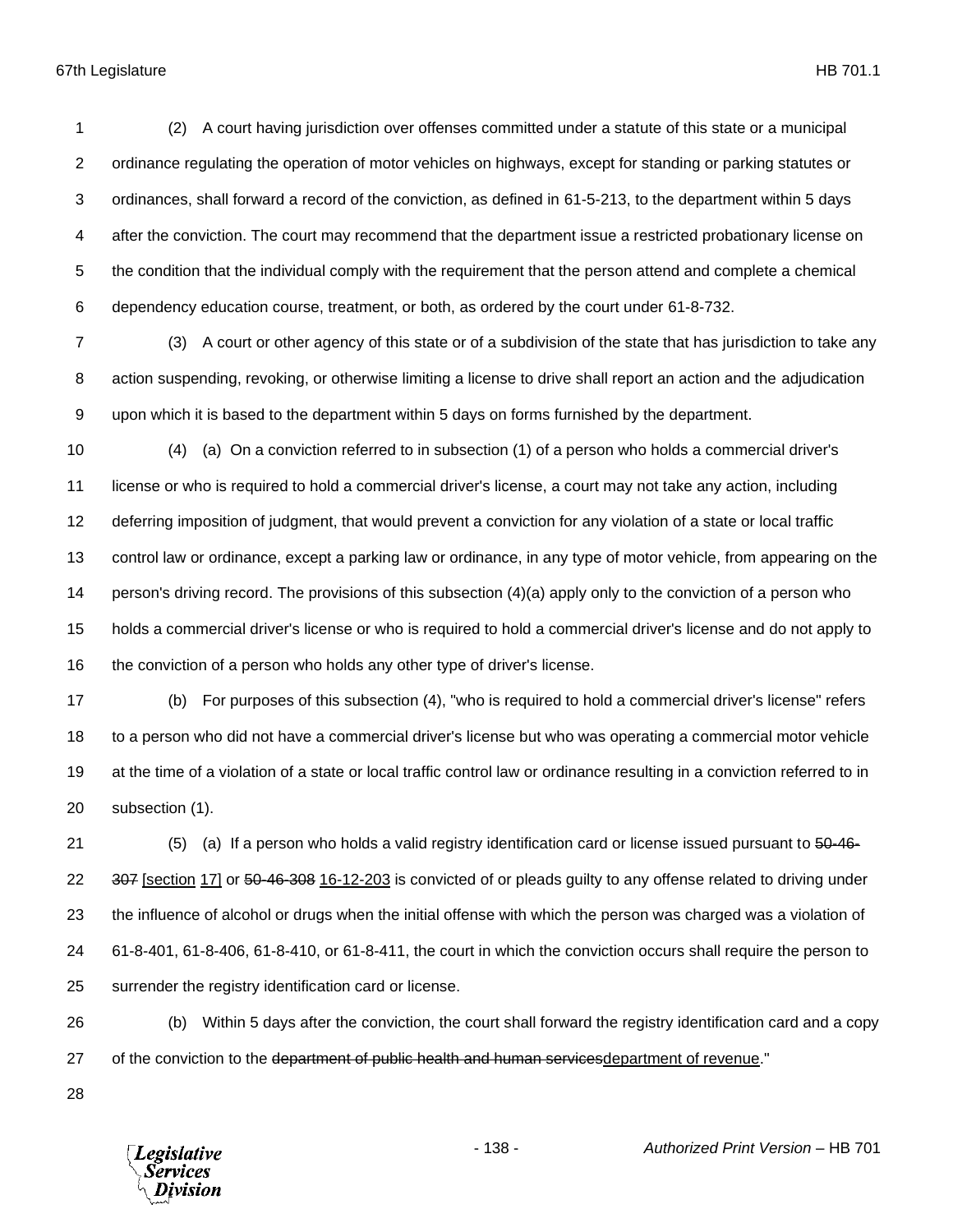| 1  | Section 97. Section 80-1-104, MCA, is amended to read:                                                            |
|----|-------------------------------------------------------------------------------------------------------------------|
| 2  | "80-1-104. (Bracketed language effective October 1, 2021) Analytical laboratory services --                       |
| 3  | rulemaking authority -- deposit of fees. (1) The department is authorized to provide analytical laboratory        |
| 4  | services for:                                                                                                     |
| 5  | programs it operates under this title;<br>(a)                                                                     |
| 6  | other state or federal agencies;<br>(b)                                                                           |
| 7  | providers and marijuana-infused products providers as those terms are defined in 50-46-302;<br>$\Theta$           |
| 8  | [(d) adult-use marijuana providers and adult-use marijuana-infused products providers as those terms              |
| 9  | are defined in 16-12-102;                                                                                         |
| 10 | $\frac{1}{2}$ the department of public health and human services revenue for the purposes of Fitle-Title 16,      |
| 11 | chapter 12, and Title 50, chapter 46, part 3, as allowed by federal law; and                                      |
| 12 | $(f)(d)$ private parties.                                                                                         |
| 13 | The department may enter into a contract or a memorandum of understanding for the space and<br>(2)                |
| 14 | equipment necessary for operation of the analytical laboratory.                                                   |
| 15 | (a) The department may adopt rules establishing fees for testing services required under this title<br>(3)        |
| 16 | or provided to another state agency, a federal agency, or a private party.                                        |
| 17 | Money collected from the fees must be deposited in the appropriate related account in the state<br>(b)            |
| 18 | special revenue fund to the credit of the department to pay costs related to analytical laboratory services       |
| 19 | provided pursuant to this section."                                                                               |
| 20 |                                                                                                                   |
| 21 | NEW SECTION. Section 98. Repealer. The following sections of the Montana Code Annotated are                       |
| 22 | repealed:                                                                                                         |
| 23 | 16-12-205.<br>(Effective October 1, 2021) Contracted services.                                                    |
| 24 | 16-12-401.<br>(Effective October 1, 2021) Tax on marijuana sales.                                                 |
| 25 | 16-12-402.<br>(Effective October 1, 2021) Returns -- payment -- recordkeeping -- authority of department.         |
| 26 | 16-12-403.<br>(Effective October 1, 2021) Deficient assessment -- penalty and interest -- statute of limitations. |
| 27 | 16-12-404.<br>(Effective October 1, 2021) Procedure to compute tax in absence of statement -- estimation of       |
| 28 | tax -- failure to file -- penalty and interest.                                                                   |

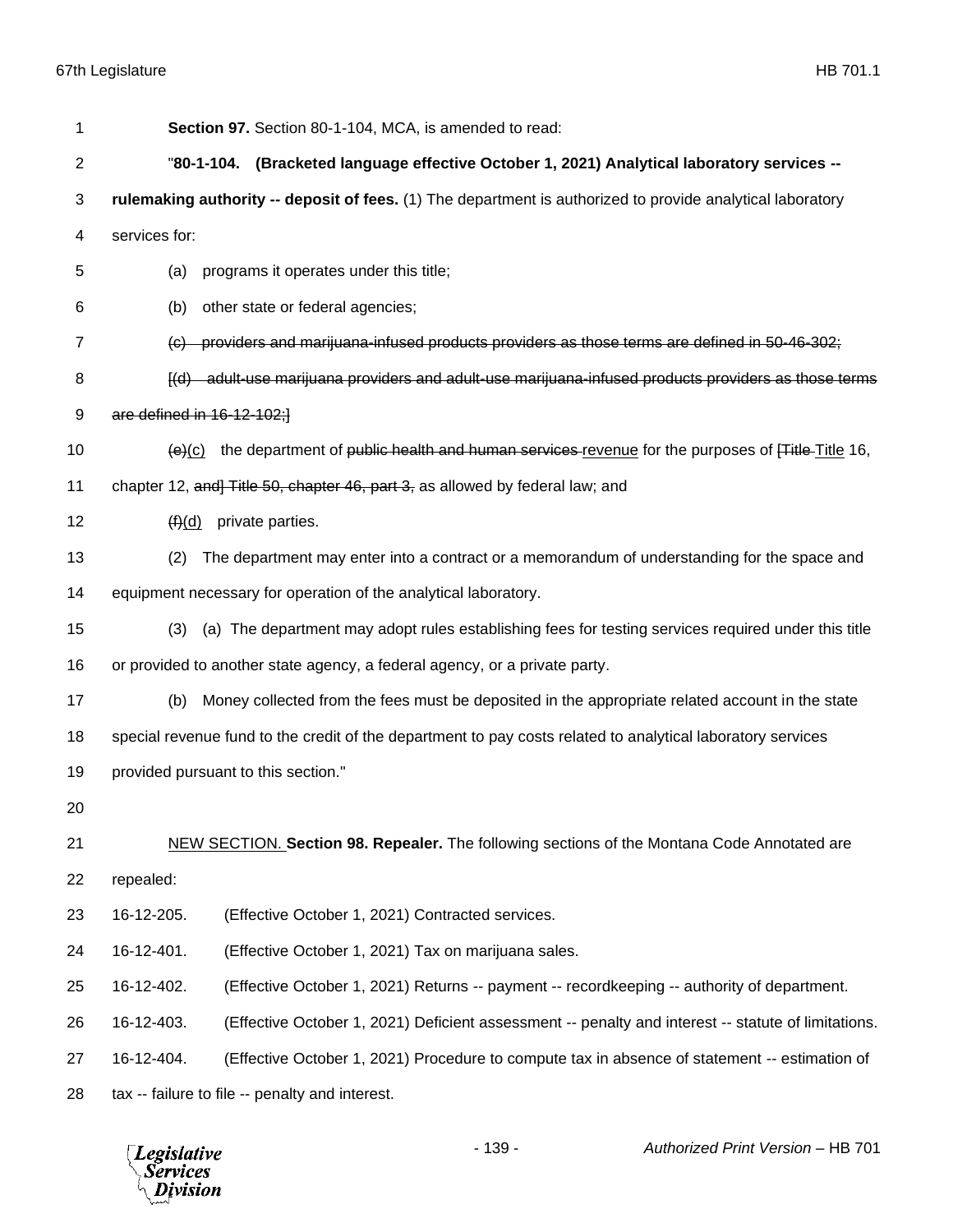| 1              | 16-12-405.                   | (Effective October 1, 2021) Authority to collect delinquent taxes.                               |
|----------------|------------------------------|--------------------------------------------------------------------------------------------------|
| $\overline{2}$ | 16-12-406.                   | (Effective October 1, 2021) Refunds -- interest -- limitations.                                  |
| 3              | 16-12-407.                   | (Effective October 1, 2021) Information -- confidentiality -- agreements with another state.     |
| 4              | 16-12-408.                   | (Effective October 1, 2021) Department to make rules.                                            |
| 5              | 50-46-301.                   | Short title -- purpose.                                                                          |
| 6              | 50-46-302.                   | Definitions.                                                                                     |
| 7              | 50-46-304.                   | Department responsibility to monitor and assess medical marijuana production, testing, and       |
| 8              | sales -- license revocation. |                                                                                                  |
| 9              | 50-46-303.                   | Medical marijuana registry -- department responsibilities -- issuance of cards and licenses -    |
| 10             | confidentiality.             |                                                                                                  |
| 11             | 50-46-305.                   | Canopy tiers -- requirements.                                                                    |
| 12             | 50-46-307.                   | Individuals with debilitating medical conditions -- requirements -- minors -- limitations.       |
| 13             | 50-46-308.                   | Provider types -- requirements -- limitations -- activities.                                     |
| 14             | 50-46-309.                   | Marijuana-infused products provider -- requirements -- allowable activities.                     |
| 15             | 50-46-310.                   | Written certification -- accompanying statements.                                                |
| 16             | 50-46-311.                   | Testing laboratories -- licensing inspections.                                                   |
| 17             | 50-46-312.                   | License as privilege -- criteria.                                                                |
| 18             | 50-46-317.                   | Registry card or license to be exhibited on demand -- photo identification required.             |
| 19             | 50-46-318.                   | Health care facility procedures for patients with marijuana for use.                             |
| 20             | 50-46-319.                   | Legal protections -- allowable amounts.                                                          |
| 21             | 50-46-320.                   | Limitations of act.                                                                              |
| 22             | 50-46-326.                   | Testing of marijuana and marijuana-infused products.                                             |
| 23             | 50-46-327.                   | Prohibitions on physician affiliation with providers and marijuana-infused products providers -- |
| 24             | sanctions.                   |                                                                                                  |
| 25             | 50-46-328.                   | Local government authority to regulate.                                                          |
| 26             | 50-46-329.                   | Inspections -- procedures -- prohibition on inspector affiliation with licensees.                |
| 27             | 50-46-330.                   | Unlawful conduct by cardholders or licensees -- penalties.                                       |
| 28             | 50-46-331.                   | Fraudulent representation -- penalties.                                                          |

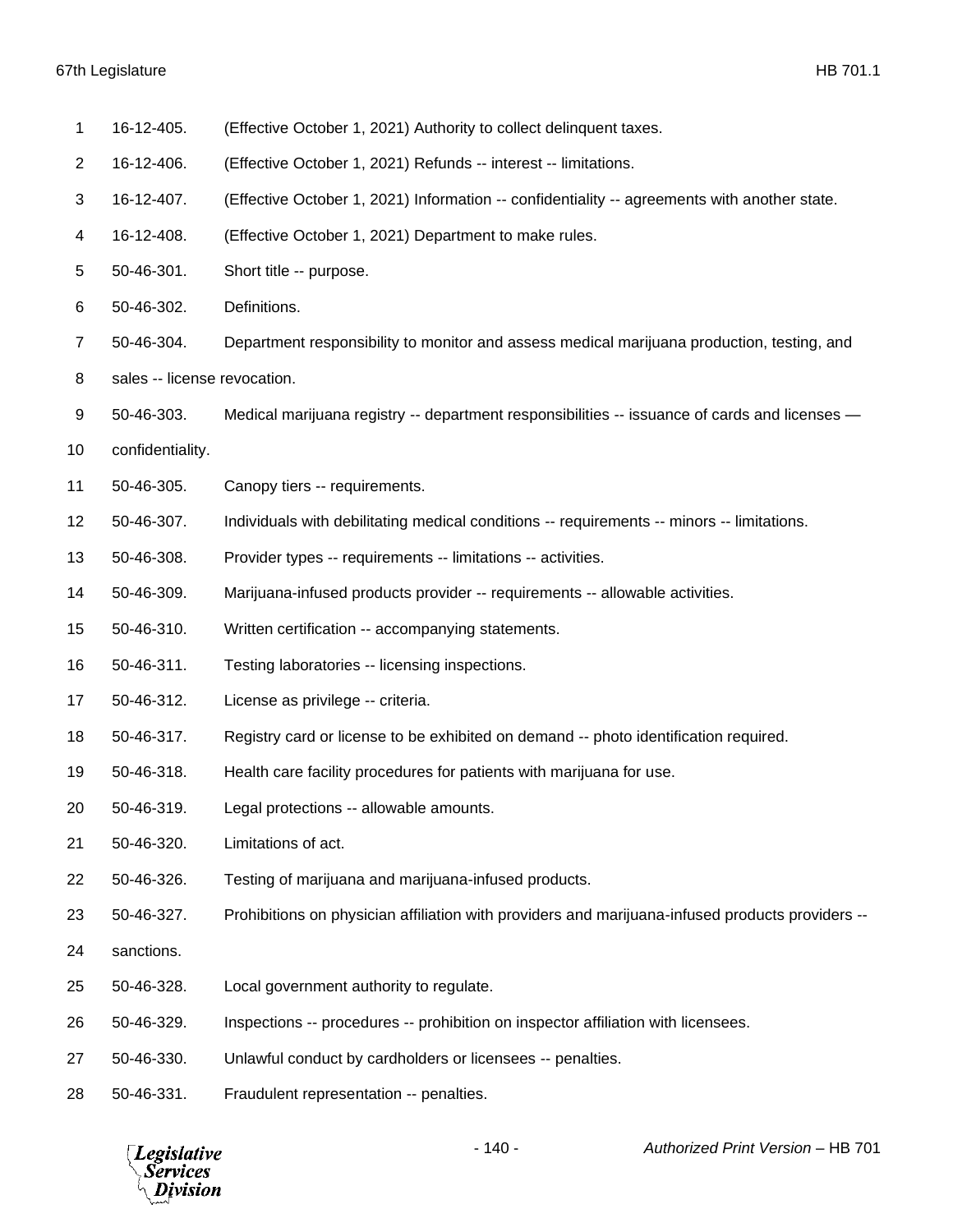| 1  | 50-46-332.                                                                                                 | Confidentiality of registry information -- penalty.                                                  |  |
|----|------------------------------------------------------------------------------------------------------------|------------------------------------------------------------------------------------------------------|--|
| 2  | 50-46-339.                                                                                                 | Law enforcement authority.                                                                           |  |
| 3  | 50-46-340.                                                                                                 | Forfeiture.                                                                                          |  |
| 4  | 50-46-341.                                                                                                 | Advertising prohibited.                                                                              |  |
| 5  | 50-46-342.                                                                                                 | Hotline.                                                                                             |  |
| 6  | 50-46-343.                                                                                                 | Legislative monitoring.                                                                              |  |
| 7  | 50-46-344.                                                                                                 | Rulemaking authority -- fees.                                                                        |  |
| 8  | 50-46-345.                                                                                                 | Medical marijuana state special revenue account -- operating reserve -- transfer of excess           |  |
| 9  | funds.                                                                                                     |                                                                                                      |  |
| 10 | 50-46-346.                                                                                                 | Pain management education and treatment special revenue account.                                     |  |
| 11 | 50-46-347.                                                                                                 | Provider licensing fees.                                                                             |  |
| 12 |                                                                                                            |                                                                                                      |  |
| 13 |                                                                                                            | NEW SECTION. Section 99. Transfer of funds. On July 1, 2021, the department of public health         |  |
| 14 | and human services is authorized to transfer the fund balances in 50-46-345 and 50-46-346 to the marijuana |                                                                                                      |  |
| 15 |                                                                                                            | state special revenue account provided for under 16-12-111.                                          |  |
| 16 |                                                                                                            |                                                                                                      |  |
| 17 |                                                                                                            | NEW SECTION. Section 100. Repealer. Sections 37 and 52, Initiative Measure No. 190, approved         |  |
| 18 |                                                                                                            | November 3, 2020, are repealed.                                                                      |  |
| 19 |                                                                                                            |                                                                                                      |  |
| 20 |                                                                                                            | Section 101. Section 56, Initiative Measure No. 190, approved November 3, 2020, is amended to read:  |  |
| 21 | "Section 56.                                                                                               | <b>Effective dates.</b> (1) [Sections 8, 16, 23, 36, and 40 through 49] are effective January 1,     |  |
| 22 | 2021.                                                                                                      |                                                                                                      |  |
| 23 | (2)                                                                                                        | Except as provided in subsection subsections (1) and (3), [this act] is effective on October 1, 2021 |  |
| 24 | January 1, 2022.                                                                                           |                                                                                                      |  |
| 25 | (3)                                                                                                        | [Sections 18 and 35] are effective July 1, 2021."                                                    |  |
| 26 |                                                                                                            |                                                                                                      |  |
| 27 |                                                                                                            | NEW SECTION. Section 102. Appropriation. (1) There is appropriated from the marijuana state          |  |
| 28 |                                                                                                            | special revenue account provided for in 16-12-111 to the department of revenue:                      |  |

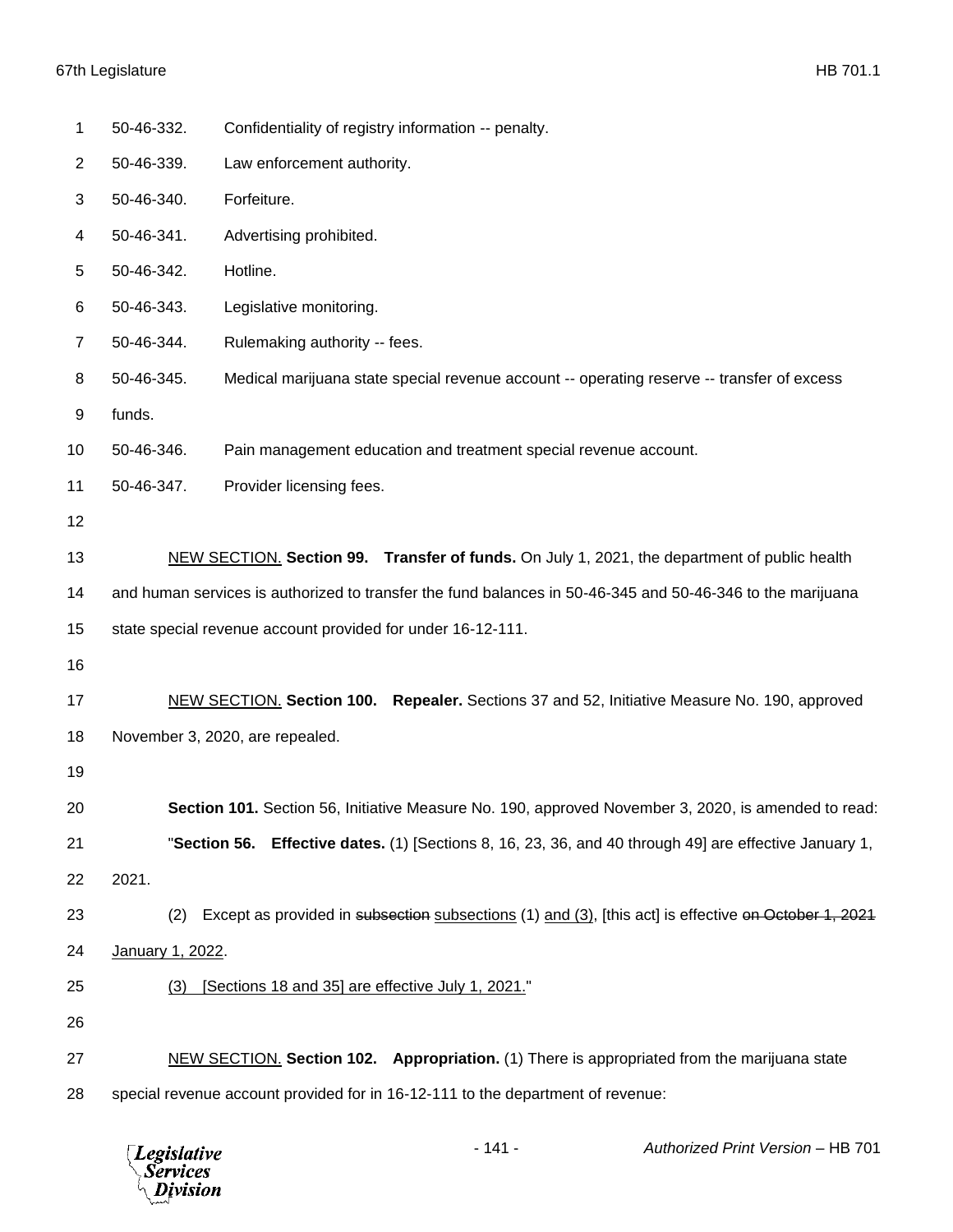| 1  | \$6,176,726 for fiscal year 2022, which comprises 51 total FTE. 22 of the 51 FTE represent<br>(a)             |  |
|----|---------------------------------------------------------------------------------------------------------------|--|
| 2  | positions transferred from the department of public health and human services to the department of revenue.   |  |
| 3  | \$7,715,437 for fiscal year 2023 and which comprises 68 total FTE. 22 of the 68 FTE represent<br>(b)          |  |
| 4  | positions transferred from the department of public health and human services to the department of revenue.   |  |
| 5  | The appropriations described in subsections $(1)(a)$ and $(1)(b)$ must be used by the department of<br>(c)    |  |
| 6  | revenue for the operating costs it incurs when administering the provisions of [this act].                    |  |
| 7  | The appropriation provided for in this subsection (1) must be considered a part of the base budget<br>(d)     |  |
| 8  | for the 2025 biennium.                                                                                        |  |
| 9  | The following amounts are appropriated for each year of the 2023 biennium to the department of<br>(2)         |  |
| 10 | public health and human services for eligible services and programs in accordance with the HEART fund that is |  |
| 11 | set forth in 17-6-606:                                                                                        |  |
| 12 | \$6 million in state special revenue funds to the department of public health and human services;<br>(a)      |  |
| 13 | and                                                                                                           |  |
| 14 | \$19 million in federal special revenue funds to the department of public health and human<br>(b)             |  |
| 15 | services.                                                                                                     |  |
| 16 | (c)<br>It is the intent of the legislature that these appropriation amounts be included as part of the base   |  |
| 17 | budget for the department of public health and human services for the biennium beginning July 1, 2023.        |  |
| 18 | If the funds are available, the following amounts are appropriated for each year of the 2023<br>(3)           |  |
| 19 | biennium from the marijuana state special revenue account as provided for in 16-12-111:                       |  |
| 20 | (a) Up to $$650,000$ to the state park account established in 23-1-105(1);                                    |  |
| 21 | Up to \$650,000 to the trails and recreational facilities account established in 23-2-108; and<br>(b)         |  |
| 22 | Up to \$650,000 to the nongame wildlife account established in 87-5-121.<br>(c)                               |  |
| 23 |                                                                                                               |  |
| 24 | NEW SECTION. Section 103. Notification to tribal governments. The secretary of state shall send               |  |
| 25 | a copy of [this act] to each federally recognized tribal government in Montana.                               |  |
| 26 |                                                                                                               |  |
| 27 | NEW SECTION. Section 104. Direction to department of revenue, department of public health                     |  |
| 28 | and human services, and local governments -- notification to legislature -- transition. (1) The legislature   |  |
|    |                                                                                                               |  |

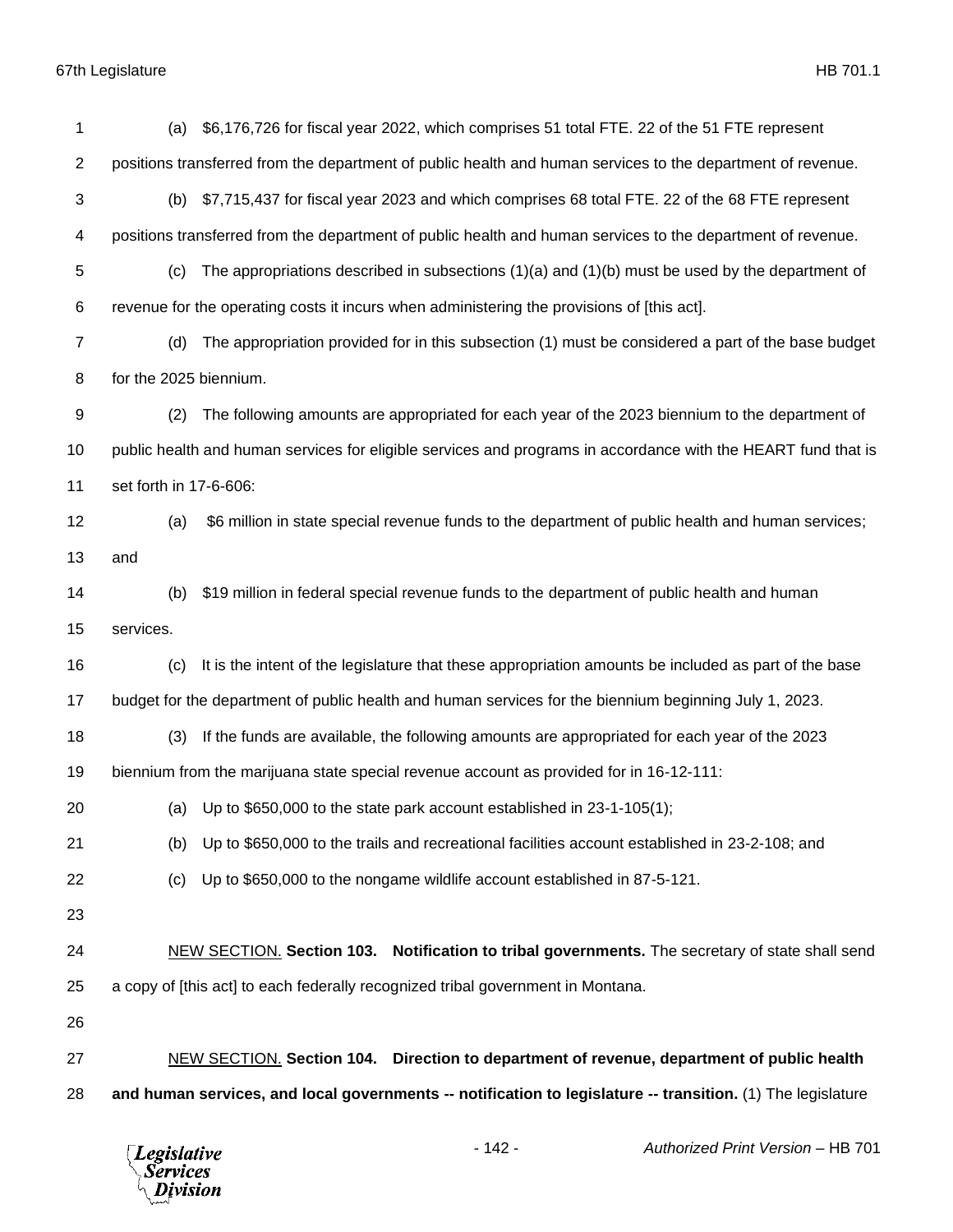directs the department of revenue to adopt rules to implement the Marijuana Regulation and Taxation Act.

 (2) The legislature directs the department of public health and human services to assist the department of revenue with the transfer of FTE, information, materials, and any other marijuana-related asset that the department of revenue considers necessary to implement the regulation and taxation of marijuana in the state and exercise authority over the regulation of all types of marijuana licenses and the medical marijuana registry in the state.

 (3) On or after July 1, 2021, the department of public health and human services is authorized to transfer the fund balances in 50-46-345 and 50-46-346 to the marijuana state special revenue account provided for under 16-12-111.

 (4) (a) On July 1, 2021, the department of health and human services shall transfer to the department of revenue the existing license and applicable endorsements for any provider or marijuana-infused products provider that was licensed with the department of public health and human services on November 3, 2020, and is in good standing with the department of public health and human services as of the date of the transfer.

 (b) Existing licenses transferred pursuant to subsection (4)(a) shall be accepted and administered by the department of revenue in accordance with 16-12-201(2) and rules adopted by the department of revenue 16 for the time periods set forth in 16-12-201(2).

 (c) The intent of the legislature with this subsection (4) and the provisions of 16-12-201(2) is that a provider or marijuana-infused products provider that was licensed with the department of public health and human services on November 3, 2020, will be able to continue providing marijuana and marijuana products to registered cardholders without disruption while also obtaining the appropriate licensure under this Act in an expedient manner.

 (5) Local governments are encouraged to begin the process to approve any or all marijuana business categories in accordance with [section 60], implement the local excise tax in accordance with [sections 8 through 12], or both beginning on July 1, 2021, in anticipation of the department of revenue beginning to accept applications for licensure on January 1, 2022.

 NEW SECTION. **Section 105. Codification instruction.** (1) [Sections 1 through 2] are intended to be codified as an integral part of Title 16, chapter 12, part 1, and the provisions of Title 16, chapter 12, part 1,